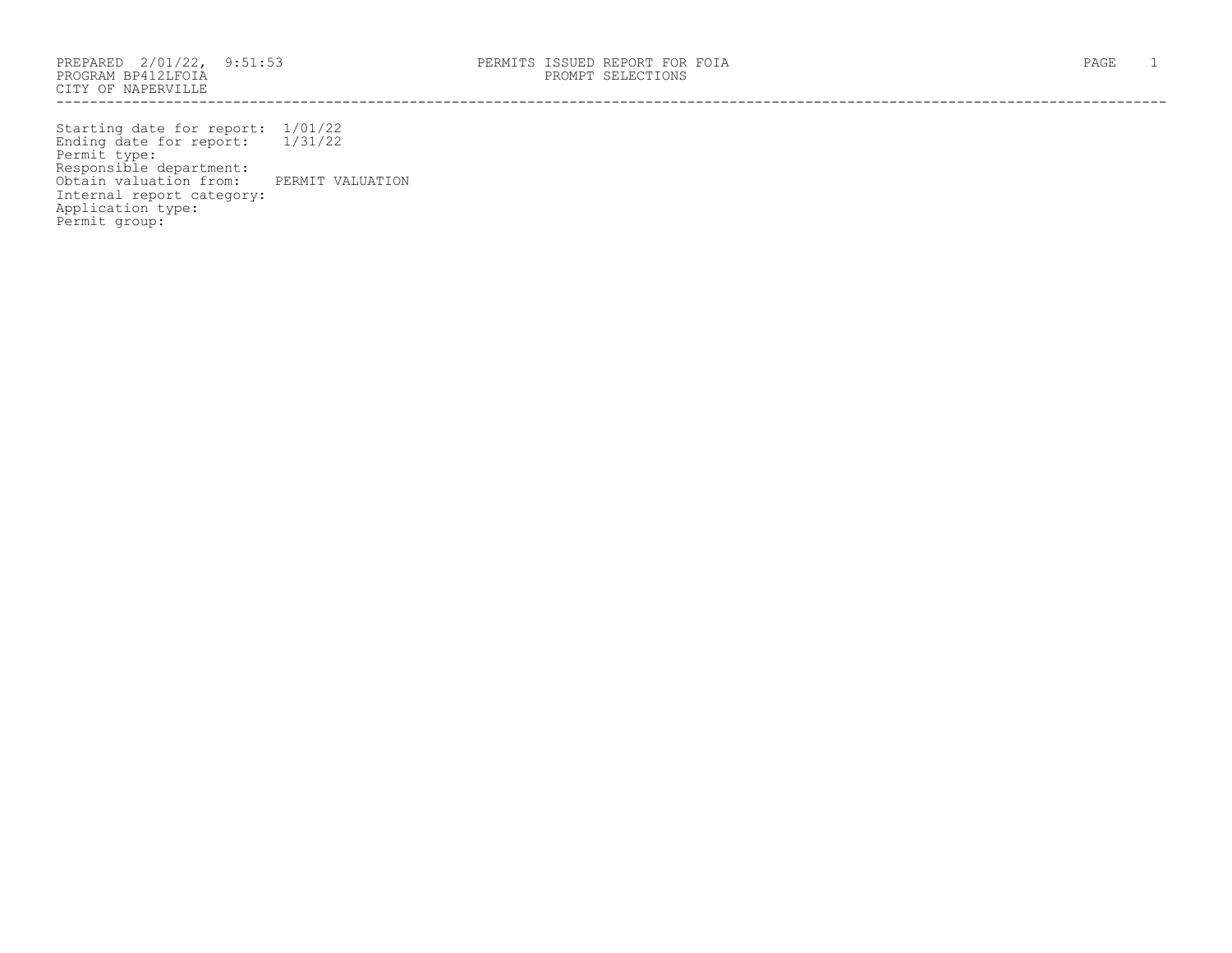### PREPARED 2/01/22, 9:51:53 PERMITS ISSUED REPORT PAGE 1 PROGRAM BP412LFOIA 1/01/22 THRU 1/31/22 CITY OF NAPERVILLE DEPARTMENT - T.E.D./BUILDING OBTAINED VALUATION FROM PERMIT VALUATION

| APPLICATION APPLICATION TYPE AND DESCRIPTION PACKERTY PURE PACE PACKER PURE PACK PACKER POSSAGE PACKER PACKERS<br>DATE Parcel Number Packer D Code Pure Post power alternate ID Code Pure Packer Pure Packer Pure Packer Pure Pur |                                            |                                                     |
|-----------------------------------------------------------------------------------------------------------------------------------------------------------------------------------------------------------------------------------|--------------------------------------------|-----------------------------------------------------|
| 14-00001032 ELEV ELEVATOR                                                                                                                                                                                                         | 50 S MAIN ST                               |                                                     |
| $--------- 4/14/14$<br>Contractor #: 630-652-4051                                                                                                                                                                                 |                                            | D-07134190310000N1672-84 THYSSENKRUPP ELEVATOR CORP |
| STRUCTURE - 000 000<br>-----------                                                                                                                                                                                                | 1/21/22 SCHINDLER ELEVATOR CORP            |                                                     |
| 21-00000092 CAL COMMERCIAL ALTERATION/REPAIR (NO NEW SQ FTG) 120 W JEFFERSON AV                                                                                                                                                   |                                            |                                                     |
| $--------- 1/12/21$<br>Contractor #: 864-233-0061                                                                                                                                                                                 |                                            | D-07134290140000N1374-84 WEEKES CONSTRUCTION INC.   |
| STRUCTURE – 000 000 APPLE STORE STORE TERMIT TESUE DATE VALUATION SUBCONTRACTOR(S)<br>PERMIT TYPE – FSBD 00 FIRE SPRINKLER PERMIT 1/07/22 AUTOMATIC FIRE SYSTEMS, INC                                                             |                                            |                                                     |
| 21-00000431 CAL COMMERCIAL ALTERATION/REPAIR (NO NEW SQ FTG) 2323 NAPERVILLE RD 170                                                                                                                                               |                                            |                                                     |
| $--------- 2/16/21$<br>Contractor #: 847-502-5306                                                                                                                                                                                 |                                            | D-08052080200000N1596-13N AKB DEVELOPMENT INC.      |
| STRUCTURE - 000 000 U.S. MORTGAGE<br>PERMIT TYPE -    FABD 00 FIRE ALARM                                   1/05/22                   ALLEGIANT FIRE PROTECTION, LLC                                                               |                                            |                                                     |
| 21-00000505 CAL COMMERCIAL ALTERATION/REPAIR (NO NEW SO FTG) 967 W 75TH ST 129                                                                                                                                                    |                                            |                                                     |
| $---------2/25/21$<br>Contractor #: 630-372-9406                                                                                                                                                                                  | D-07251040190000N941 -128 MICK COLEANTONIO |                                                     |
|                                                                                                                                                                                                                                   |                                            |                                                     |
| 21-00001169 CAL COMMERCIAL ALTERATION/REPAIR (NO NEW SQ FTG) 376 S ROUTE 59 116                                                                                                                                                   |                                            |                                                     |
| $--------- 4/06/21$<br>Contractor #: 248-697-8142                                                                                                                                                                                 | D-07221020240000N1153-94 TAMER MASHHOUR    |                                                     |
| -----------                                                                                                                                                                                                                       |                                            |                                                     |
| 21-00001489 RPZ REVERSE PRESSURE ZONE/BACKFLOW PREVENTER 467 NEWPORT DR                                                                                                                                                           |                                            |                                                     |
| $--------- 4/21/21$<br>Contractor #: 630-293-4962                                                                                                                                                                                 | W-01012010160000N368 -189 SALINAS & SONS   |                                                     |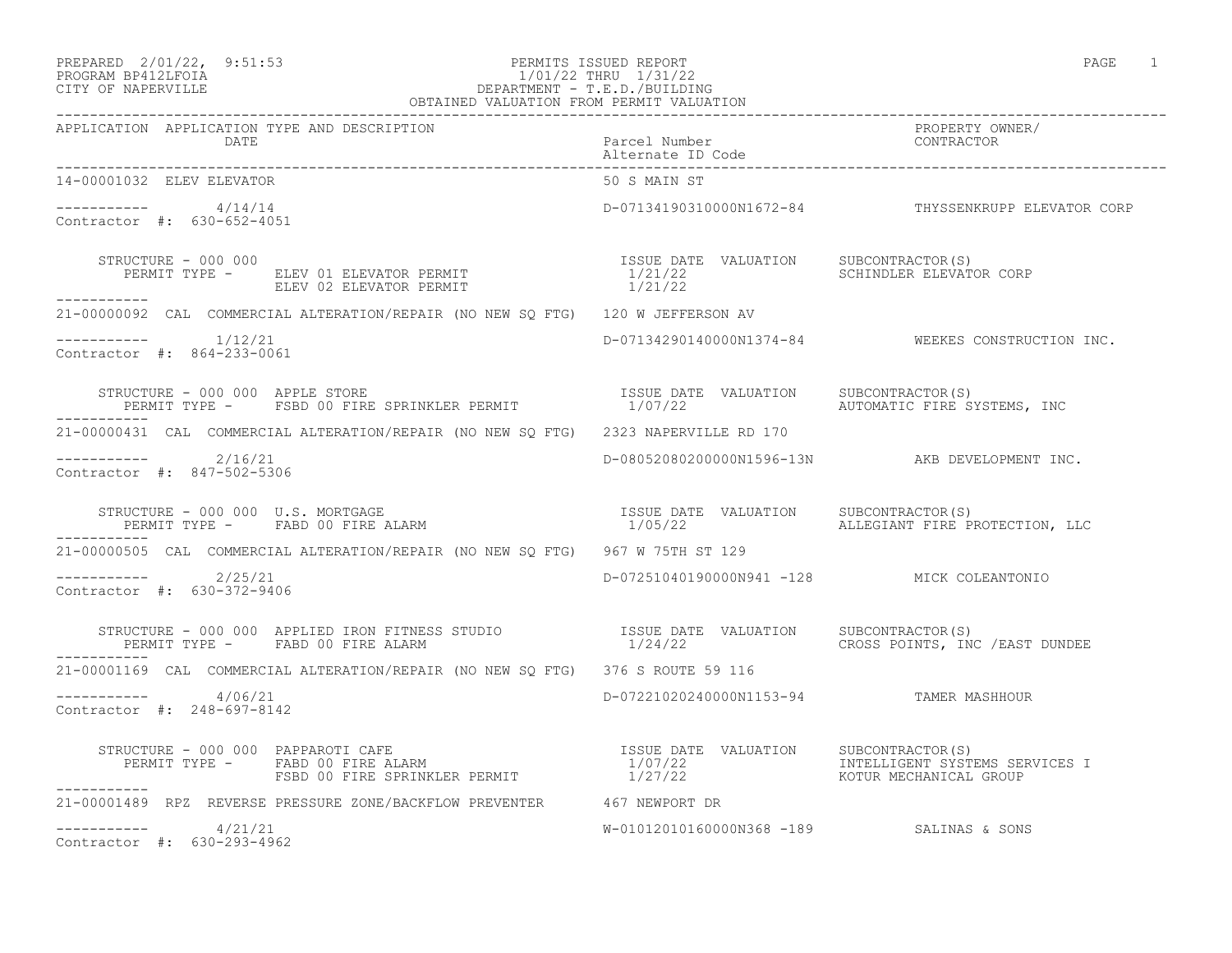|                     | PREPARED 2/01/22, 9:51:53 | PERMITS ISSUED REPORT | PAGE |  |
|---------------------|---------------------------|-----------------------|------|--|
| ------------------- |                           |                       |      |  |

### PROGRAM BP412LFOIA 1/01/22 THRU 1/31/22 CITY OF NAPERVILLE DEPARTMENT - T.E.D./BUILDING OBTAINED VALUATION FROM PERMIT VALUATION

------------------------------------------------------------------------------------------------------------------------------------ APPLICATION APPLICATION TYPE AND DESCRIPTION PROPERTY OWNER/ DATE Parcel Number Contractor Contractor Contractor Parcel Number Alternate ID Code ------------------------------------------------------------------------------------------------------------------------------------ 21-00001489 (CONTINUED) ----------- STRUCTURE - 000 000 RPZ<br>PERMIT TYPE - LSP 00 LAWN SPRINKLER RESIDENTIAL 1/19/22 SALUATION SALINAS & SONS PERMIT TYPE - LSP 00 LAWN SPRINKLER RESIDENTIAL WHEATLAND PLUMBING ----------- 21-00001927 ESC ELECTRIC SERVICE CHANGE 1204 HEATHERTON DR  $--------- 5/07/21$ ----------- 5/07/21 D-07114030060000N585 -52 KAPITAL ELECTRIC INC Contractor #: 630-833-2389 STRUCTURE - 000 000 INSTALL EV CHARGER **ISSUE DATE VALUATION** SUBCONTRACTOR(S) PERMIT TYPE - EVCR 00 ELECTRIC VEHICLE STATION RES 1/06/22 1550 KAPITAL ELECTRIC INC ----------- 21-00002019 POOL POOL ABOVE/INGROUND RESIDENTIAL 815 S JULIAN ST ----------- 5/12/21 D-08194000340000N1863-116 M HOUSE Contractor #: 630-748-9242 STRUCTURE - 000 000 IN GROUND POOL & PAVILLION ISSUE DATE VALUATION SUBCONTRACTOR(S) PERMIT TYPE - FRP\* 00 FIREPLACE PREFAB  $1/20/22$  65000 ----------- 21-00002237 CAL COMMERCIAL ALTERATION/REPAIR (NO NEW SQ FTG) 1003 S WASHINGTON ST 265 ----------- 5/24/21 - - PYRA-MED DESIGN & CONSTRUCTION Contractor #: 888-666-0757 STRUCTURE - 000 000 STAR SMILES ORTHODONTICS ISSUE DATE VALUATION SUBCONTRACTOR(S) PERMIT TYPE - FSBD 00 FIRE SPRINKLER PERMIT 1/13/22 THE DND FIRE PROTECTION ----------- 21-00002357 CAL COMMERCIAL ALTERATION/REPAIR (NO NEW SQ FTG) 540 FRONTENAC CT 180 ----------- 5/27/21 D-0717204008000 N1829-61 NEW PATH CONSTRUCTION Contractor #: 630-283-3884 STRUCTURE - 000 000 SPEC ENGINEERING, A GRAY COMPANY ISSUE DATE VALUATION SUBCONTRACTOR(S) PERMIT TYPE - FSBD 00 FIRE SPRINKLER PERMIT 1/07/22 NELSON FIRE PROTECTION FA ----------- 21-00002414 CAL COMMERCIAL ALTERATION/REPAIR (NO NEW SQ FTG) 55 SHUMAN BL 800 ----------- 6/01/21 D-08063000140000N7 -25 ALLEGIANCE CONSTRUCTION GROUP Contractor #: 847-534-2511 STRUCTURE - 000 000 LAMB WESTON<br>PERMIT TYPE - FABD 00 FIRE ALARM CONNECT SERVICE RESPONSIVE DATE VALUATION SUBCONTRACTOR(S) PERMIT TYPE - FABD 00 FIRE ALARM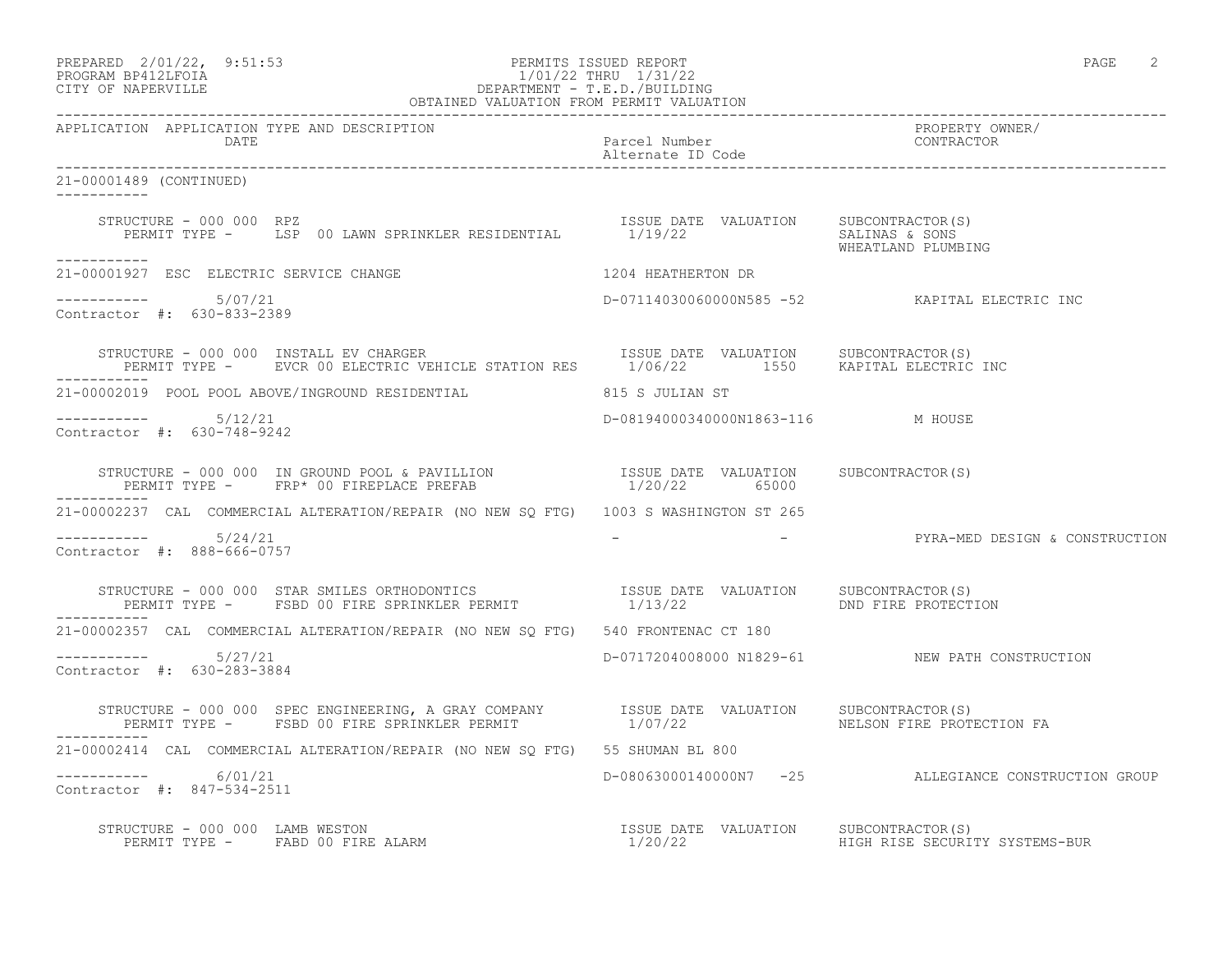## PREPARED 2/01/22, 9:51:53 PERMITS ISSUED REPORT<br>PROGRAM BP412LFOIA PAGE 3 2007 PAGE 3 2/01/22 PHRU 1/31/22 PROGRAM BP412LFOIA 1/01/22 THRU 1/31/22 CITY OF NAPERVILLE DEPARTMENT - T.E.D./BUILDING

| OBTAINED VALUATION FROM PERMIT VALUATION                                                                                                                                                                                                                                                                                                                                                                                                    |                                                                           |                                                       |  |  |
|---------------------------------------------------------------------------------------------------------------------------------------------------------------------------------------------------------------------------------------------------------------------------------------------------------------------------------------------------------------------------------------------------------------------------------------------|---------------------------------------------------------------------------|-------------------------------------------------------|--|--|
| APPLICATION APPLICATION TYPE AND DESCRIPTION<br>DATE                                                                                                                                                                                                                                                                                                                                                                                        | Parcel Number<br>Alternate ID Code                                        | PROPERTY OWNER/<br>CONTRACTOR                         |  |  |
| 21-00002469 SFR SINGLE FAMILY RESIDENCE                                                                                                                                                                                                                                                                                                                                                                                                     | 50 S PARKWAY DR                                                           |                                                       |  |  |
| $--------- 6/02/21$<br>Contractor #: 630-369-1953                                                                                                                                                                                                                                                                                                                                                                                           | D-07133080050000N58 -83 DJK CUSTOM HOMES                                  |                                                       |  |  |
| STRUCTURE - 000 000 SFR<br>PERMIT TYPE - GENR 00 GENERATOR PERMIT                                                                                                                                                                                                                                                                                                                                                                           | ISSUE DATE VALUATION SUBCONTRACTOR(S)<br>1/14/22 CUSTOM HOME ELECTRIC INC |                                                       |  |  |
| 21-00002493 CAL COMMERCIAL ALTERATION/REPAIR (NO NEW SO FTG) 1265 S NAPER BL                                                                                                                                                                                                                                                                                                                                                                |                                                                           |                                                       |  |  |
| $--------- 6/03/21$<br>Contractor #: 630-737-1018                                                                                                                                                                                                                                                                                                                                                                                           |                                                                           | D-08292030260000N1868-133 41 NORTH CONTRACTORS LLC    |  |  |
| STRUCTURE - 000 000 BIG BLUE SWIM SCHOOL (2) TSSUE DATE VALUATION SUBCONTRACTOR<br>PERMIT TYPE - FABD 00 FIRE ALARM (2) 1/28/22 (2) CONNOR ELECTRIC                                                                                                                                                                                                                                                                                         |                                                                           |                                                       |  |  |
| 21-00002644 COMM COMMERCIAL/INDUSTRIAL APPLICATION 2112 FERRY RD HM                                                                                                                                                                                                                                                                                                                                                                         |                                                                           |                                                       |  |  |
| ----------- 6/10/21<br>Contractor #: 630-585-0021                                                                                                                                                                                                                                                                                                                                                                                           |                                                                           | D-07042030110001N1705-3 IRON GATE MOTOR CONDOS        |  |  |
| $\begin{array}{cccccc} \texttt{STRUCTURE} & - & 000 & 000 & \texttt{IRON} & \texttt{GATE} & \texttt{MOTOR} & \texttt{COMDOS} & - & \texttt{BLDG} & 3 & & & & \texttt{ISSUE} & \texttt{DATE} & \texttt{VALUATION} & & & \texttt{SUBCONTRACTOR(S)}\\ & & & & & & & & \texttt{PERMIT} & \texttt{TYPE} & - & & \texttt{COMM} & 00 & \texttt{COMMERCIAL FULL} & \texttt{PERMIT} & & & & & \texttt{1/04/22} & & & \texttt{2000000} & & & \texttt$ |                                                                           | FOX EXCAVATION<br>CLEARY BUILDING CORP                |  |  |
| 21-00002697 RPZ REVERSE PRESSURE ZONE/BACKFLOW PREVENTER 1175 REDFIELD RD                                                                                                                                                                                                                                                                                                                                                                   |                                                                           |                                                       |  |  |
| $--------- 6/15/21$<br>Contractor #:                                                                                                                                                                                                                                                                                                                                                                                                        |                                                                           | D-07104120100000N85 -50 KEEP IT GREEN IRRIGATION, INC |  |  |
| TRUCTURE - 000 000 RPZ-NO ROW WORK<br>PERMIT TYPE - LSP 00 LAWN SPRINKLER RESIDENTIAL 1/19/22 3995 KEEP IT GREEN IRRIGATION, INC<br>STRUCTURE - 000 000 RPZ-NO ROW WORK                                                                                                                                                                                                                                                                     |                                                                           | MAYER CONSTRUCTION LLC                                |  |  |
| 21-00002732 SFR SINGLE FAMILY RESIDENCE                                                                                                                                                                                                                                                                                                                                                                                                     | 536 SPRUCE DR                                                             |                                                       |  |  |
| ---------- 6/16/21<br>Contractor #: 630-983-6220                                                                                                                                                                                                                                                                                                                                                                                            | D-07252100060000N183 -129 AUTUMN HOMES INC                                |                                                       |  |  |
| STRUCTURE - 000 000 SFR<br>PERMIT TYPE - FB 00 FINISHED BASEMENT 1/13/22 625000 LITTLE ELECTRICAL CONTRACTORS<br>----------                                                                                                                                                                                                                                                                                                                 |                                                                           | HOGAN PLUMBING<br>ROBERT EGAN                         |  |  |
| 21-00002849 CAL COMMERCIAL ALTERATION/REPAIR (NO NEW SQ FTG) 1037 W OGDEN AV                                                                                                                                                                                                                                                                                                                                                                |                                                                           |                                                       |  |  |
| 6/22/21<br>-----------<br>Contractor #:                                                                                                                                                                                                                                                                                                                                                                                                     |                                                                           | D-07114040380000N95 -52 SR HOME IMPROVEMENT           |  |  |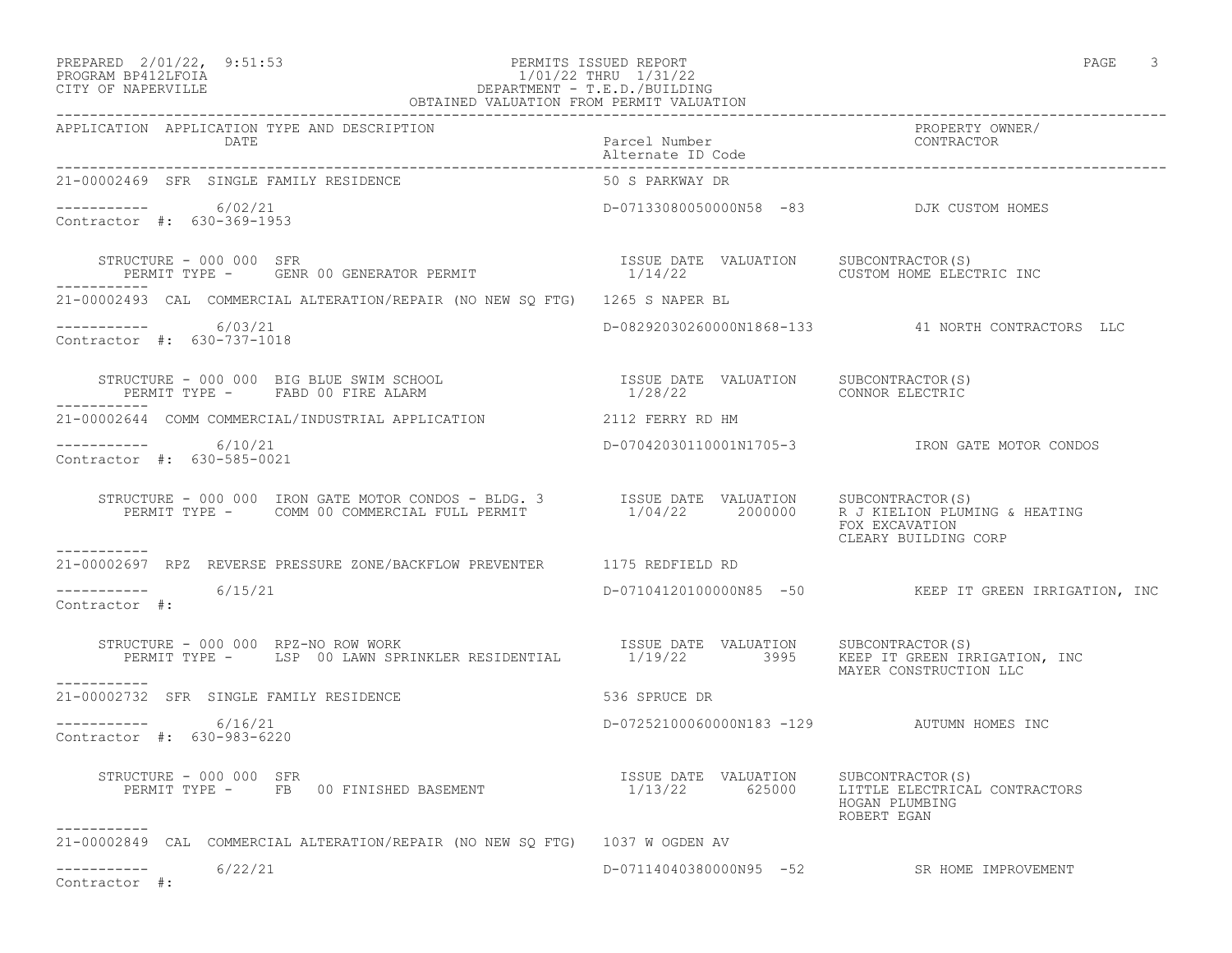PREPARED 2/01/22, 9:51:53 PERMITS ISSUED REPORT PAGE 4

### PROGRAM BP412LFOIA 1/01/22 THRU 1/31/22 CITY OF NAPERVILLE DEPARTMENT - T.E.D./BUILDING OBTAINED VALUATION FROM PERMIT VALUATION

APPLICATION APPLICATION TYPE AND DESCRIPTION PROPERTY OWNER/

DATE Parcel Number

------------------------------------------------------------------------------------------------------------------------------------

Alternate ID Code

------------------------------------------------------------------------------------------------------------------------------------ 21-00002849 (CONTINUED) ----------- STRUCTURE - 000 000 PAPA RAY'S PIZZA ISSUE DATE VALUATION SUBCONTRACTOR(S) PERMIT TYPE - CCS 00 COMMERCIAL COOKING SYSTEM  $1/07/22$  FIRE PROTECTION ORUZ ----------- 21-00002945 COMM COMMERCIAL/INDUSTRIAL APPLICATION 1239 S NAPER BL 109 ----------- 6/29/21 D-08292030250000N1868-133 G.A. JOHNSON & SON Contractor #: 847-869-5905 STRUCTURE - 000 000 MARKET MEADOWS RETAIL SHELL ISSUE DATE VALUATION SUBCONTRACTOR(S) 1/12/22 333333 PIPELINE PLUMBING SERVICES INC EWING-DOHERTY MECHANICAL WBR ROOFING CO M3 ELECTRICAL CONTRACTING INC ----------- 21-00002948 COMM COMMERCIAL/INDUSTRIAL APPLICATION 1255 S NAPER BL \_\_\_\_\_\_\_\_\_\_\_ ----------- 6/29/21 D-08292030250000N1868-133 G.A. JOHNSON & SON Contractor #: 847-869-5905 STRUCTURE - 000 000 THE LOCKUP SELF STORAGE **ISSUE DATE VALUATION** SUBCONTRACTOR(S) PERMIT TYPE - SOP 00 SHELL ONLY PERMIT 1/12/22 4000000 PIPELINE PLUMBING SERVICES INC EWING-DOHERTY MECHANICAL WBR ROOFING CO M3 ELECTRICAL CONTRACTING INC ----------- 21-00003196 CAL COMMERCIAL ALTERATION/REPAIR (NO NEW SQ FTG) 215 E OGDEN AV 109  $--------- 7/12/21$ D-08073090050000N1821-55 HORIZON RETAIL CONSTRUCTION Contractor #: 262-504-6149 STRUCTURE - 000 000 T-MOBILE<br>PERMIT TYPE - FSBD 00 FIRE SPRINKLER PERMIT - 1/25/22<br>PERMIT TYPE - FSBD 00 FIRE SPRINKLER PERMIT - 1/25/22 PERMIT TYPE - FSBD 00 FIRE SPRINKLER PERMIT ----------- 21-00003308 CAL COMMERCIAL ALTERATION/REPAIR (NO NEW SQ FTG) 1250 N MILL ST 103 ----------- 7/16/21 D-07124030410000N862 -54 PYRA-MED DESIGN & CONSTRUCTION Contractor #: 888-666-0757 STRUCTURE - 000 000 PLASTIC SURGERY ISSUE DATE VALUATION SUBCONTRACTOR(S) PERMIT TYPE - FSBD 00 FIRE SPRINKLER PERMIT 1/13/22 DND FIRE PROTECTION ----------- 21-00003532 PAT PATIO APPLICATION 3411 FRANKSTOWNE DR ----------- 7/29/21 W-01122040190000N1482-219 JR'S CREATIVE LANDSCAPING

Contractor #: 630-922-9121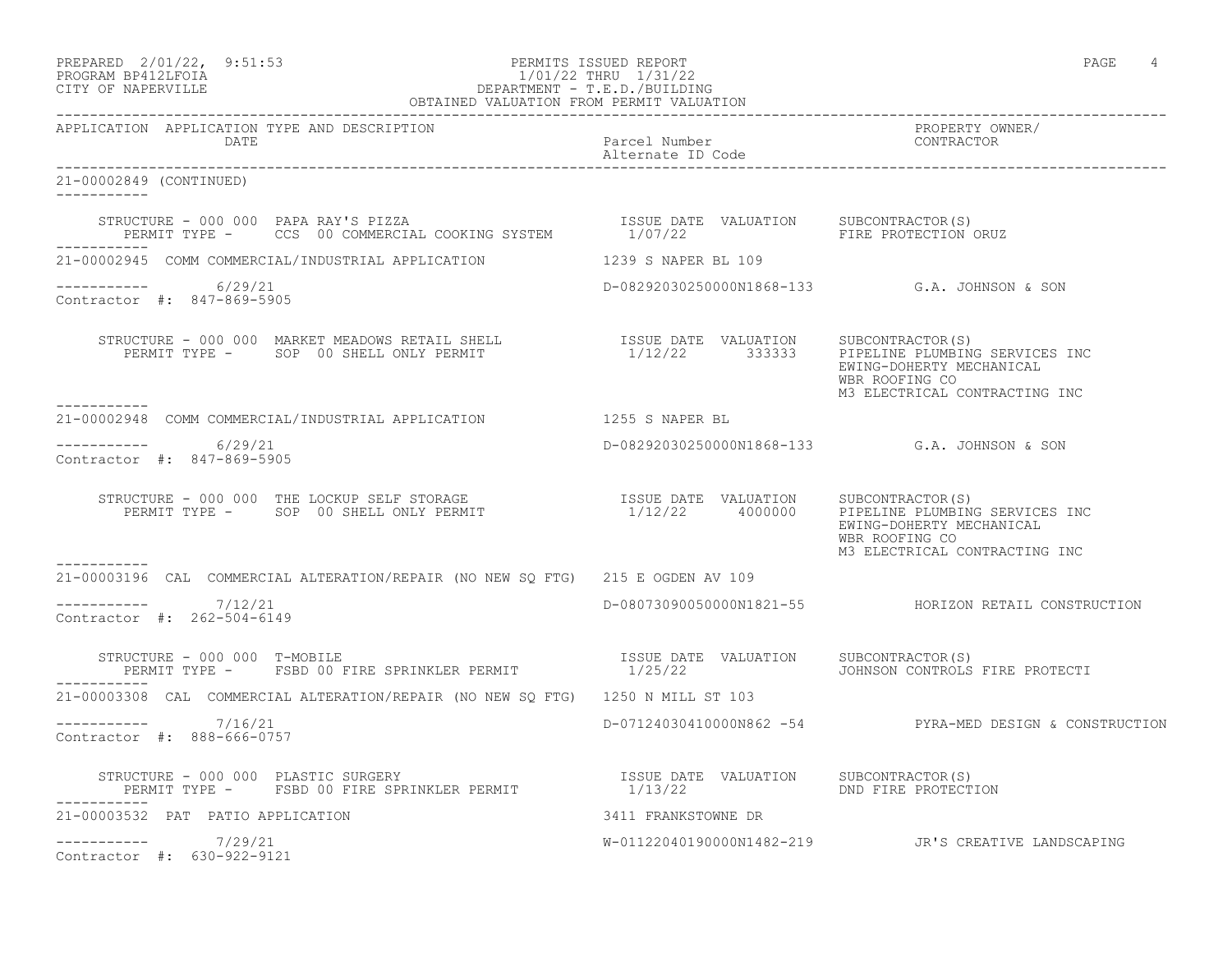| PREPARED             | $2/01/22$ ,                             | 9:51:53 |
|----------------------|-----------------------------------------|---------|
| <b><u>PPAAPS</u></b> | $\begin{array}{c}\n\hline\n\end{array}$ |         |

## PREPARED 2/01/22, 9:51:53 PERMITS ISSUED REPORT<br>PROGRAM BP412LFOIA PAGE 5 PROGRAM BP412LFOIA 1/01/22 THRU 1/31/22<br>CITY OF NAPERVILLE DEPARTMENT - T.E.D./BUILDIN CITY OF NAPERVILLE DEPARTMENT - T.E.D./BUILDING

| OBTAINED VALUATION FROM PERMIT VALUATION                                                                                                                                                                                                                                                                  |                                       |                                                                    |
|-----------------------------------------------------------------------------------------------------------------------------------------------------------------------------------------------------------------------------------------------------------------------------------------------------------|---------------------------------------|--------------------------------------------------------------------|
| APPLICATION APPLICATION TYPE AND DESCRIPTION<br>DATE                                                                                                                                                                                                                                                      | Parcel Number<br>Alternate ID Code    | PROPERTY OWNER/<br>CONTRACTOR                                      |
| 21-00003532 (CONTINUED)<br>------------                                                                                                                                                                                                                                                                   |                                       |                                                                    |
|                                                                                                                                                                                                                                                                                                           |                                       |                                                                    |
| 21-00003658 CAL COMMERCIAL ALTERATION/REPAIR (NO NEW SO FTG) 200 E 5TH AV 1 FL                                                                                                                                                                                                                            |                                       |                                                                    |
| $--------$ 8/04/21<br>Contractor #: 630-325-1000                                                                                                                                                                                                                                                          |                                       | D-08181170060000N515 -70 KLEIN CONSTRUCTION                        |
| STRUCTURE - 000 000 5TH AVENUE STATION<br>PERMIT TYPE - CCAD 00 COMMERCIAL - CAD $1/13/22$ 550000 MMM ELECTRIC INC<br>___________                                                                                                                                                                         |                                       | D.A.M. PLUMBING, INC                                               |
| 21-00003659 CAL COMMERCIAL ALTERATION/REPAIR (NO NEW SQ FTG) 200 E 5TH AV 2 FL                                                                                                                                                                                                                            |                                       |                                                                    |
| $--------- 8/04/21$<br>Contractor #: 630-325-1000                                                                                                                                                                                                                                                         |                                       | D-08181170060000N515 -70 KLEIN CONSTRUCTION                        |
| STRUCTURE - 000 000 5TH AVENUE STATION<br>PERMIT TYPE - APTP 00 APARTMENT/CONDO PERMIT                          1/13/22<br>D.A.M. PLUMBING, INC<br>-----------                                                                                                                                            |                                       |                                                                    |
| 21-00003743 CAL COMMERCIAL ALTERATION/REPAIR (NO NEW SO FTG) 1565 W OGDEN AV                                                                                                                                                                                                                              |                                       |                                                                    |
| $--------- 8/10/21$<br>Contractor #: 815-979-4059                                                                                                                                                                                                                                                         |                                       | D-07222000280000N1755-95              INTERIOR GLAZING SYSTEMS LLC |
| $\begin{tabular}{lllllllllll} \multicolumn{2}{c}{STRUCTURE} & - & 000 & 000 & NAPERVILLE CHRYSLER JEE PDODE RAM & & SSUE DATE & VALUATION & SUBCONTRACTOR(S) \\ \multicolumn{2}{c}{PERMIT TYPE} & - & CCAD & 00 COMMERCIAL & - CAD & & & 1/24/22 & & 95000 & ZAMFIR POP \\ \end{tabular}$<br>------------ |                                       | PROSPECTIVE PLUMBING                                               |
| 21-00003764 CAL COMMERCIAL ALTERATION/REPAIR (NO NEW SO FTG) 1277 S NAPER BL                                                                                                                                                                                                                              |                                       |                                                                    |
| $--------- 8/10/21$<br>Contractor #: 630-740-6563                                                                                                                                                                                                                                                         |                                       | D-08292030070000N143 -133 SEQUOIA GENERAL CONSTRUCTION             |
| STRUCTURE - 000 000 DELTA LIFE FITNESS                             ISSUE DATE VALUATION   SUBCONTRACTOR(S)<br>PERMIT TYPE -   FSBD 00 FIRE SPRINKLER PERMIT               1/13/22         SHAMROCK FIRE PROTECTION   FS                                                                                   |                                       |                                                                    |
| 21-00003775 CAL COMMERCIAL ALTERATION/REPAIR (NO NEW SQ FTG) 540 E OGDEN AV                                                                                                                                                                                                                               |                                       |                                                                    |
| -----------    8/12/21<br>Contractor #: 630-283-3884                                                                                                                                                                                                                                                      |                                       | D-08074130010000N39 -55 NEW PATH CONSTRUCTION                      |
| STRUCTURE - 000 000 PETSUITES                                                                                                                                                                                                                                                                             | ISSUE DATE VALUATION SUBCONTRACTOR(S) |                                                                    |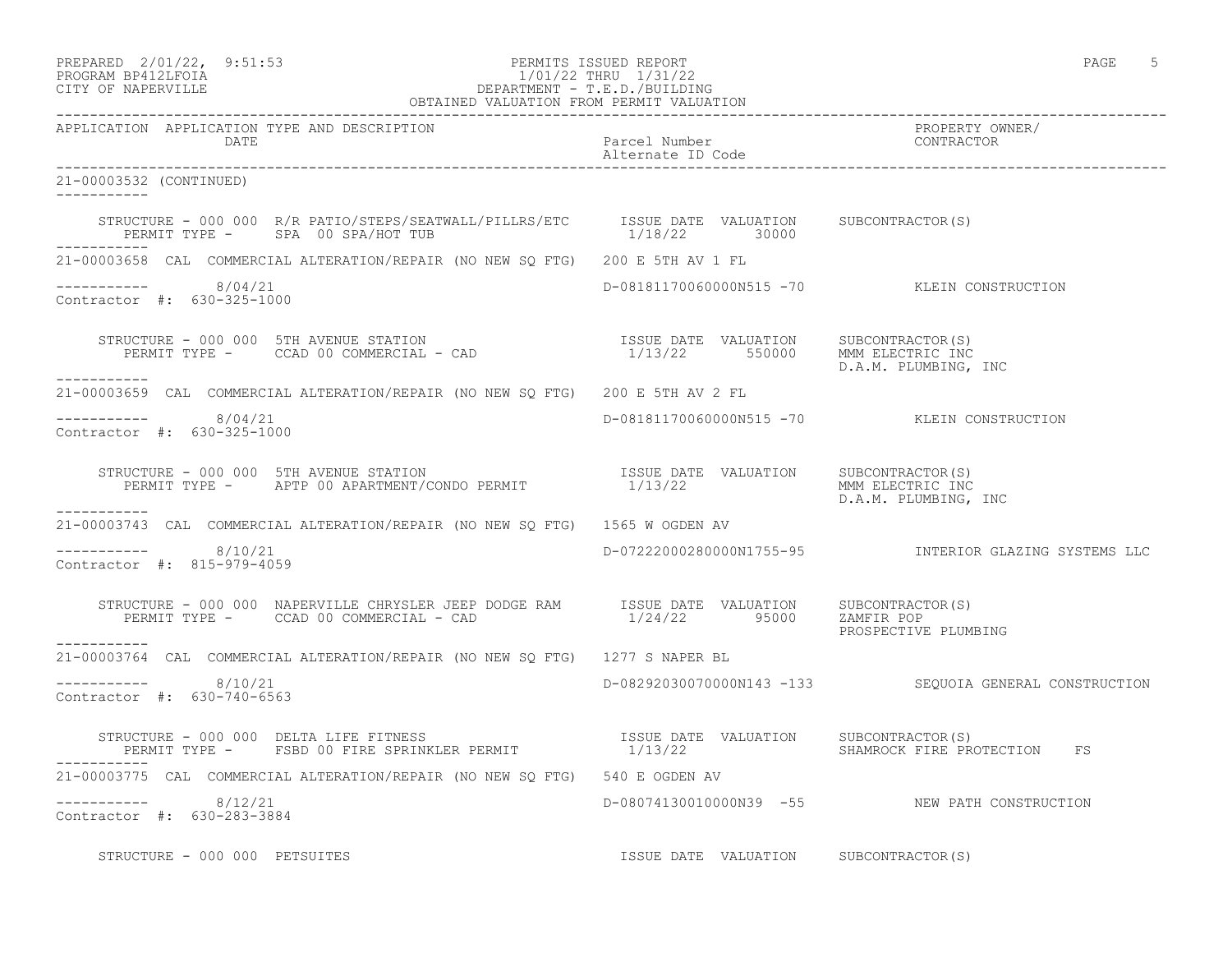PREPARED 2/01/22, 9:51:53 PERMITS ISSUED REPORT PAGE 6

### PROGRAM BP412LFOIA 1/01/22 THRU 1/31/22 CITY OF NAPERVILLE DEPARTMENT - T.E.D./BUILDING OBTAINED VALUATION FROM PERMIT VALUATION

------------------------------------------------------------------------------------------------------------------------------------ APPLICATION APPLICATION TYPE AND DESCRIPTION PROPERTY OWNER/ DATE PARTICLE IN PARTICLE IN PARTICLE IN PARTICLE IN A PARTICLE IN A PARTICLE IN A PARTICLE IN A PARTICLE IN A Alternate ID Code ------------------------------------------------------------------------------------------------------------------------------------ 21-00003775 (CONTINUED) ----------- PERMIT TYPE - CCAD 00 COMMERCIAL - CAD 1/21/22 1200000 DIRECT ELECTRIC INC PROSPECTIVE PLUMBING ----------- 21-00003846 CAL COMMERCIAL ALTERATION/REPAIR (NO NEW SQ FTG) 790 ROYAL ST GEORGE DR 139C  $--------- 8/18/21$ D-07131090020000N857 -68 ONE7 CONSTRUCTION Contractor #: 248-533-4644 STRUCTURE - 000 000 X GOLF<br>PERMIT TYPE - FSBD 00 FIRE SPRINKLER PERMIT - 1/24/22 CENTRAL STATES AUTOMAT SPRINK PERMIT TYPE - FSBD 00 FIRE SPRINKLER PERMIT ----------- 21-00003873 SIGN SIGN APPLICATIONS 900 E OGDEN AV ----------- 8/19/21 D-08074110030000N39 -56 CORPORATE IDENTIFICATION SOLUT Contractor #: 773-763-9600 STRUCTURE - 000 000 ISSUE DATE VALUATION SUBCONTRACTOR(S) PERMIT TYPE - SIGN 00 SIGN ----------- 21-00003997 CAL COMMERCIAL ALTERATION/REPAIR (NO NEW SQ FTG) 2216 FERRY RD 112 ----------- 8/26/21 D-07042030110000N1705-3 IRON GATE MOTOR CONDOS Contractor #: 630-585-0021 STRUCTURE - 000 000 IRON GATE - ERNST ISSUE DATE VALUATION SUBCONTRACTOR(S) PERMIT TYPE - FSBD 00 FIRE SPRINKLER PERMIT 1/05/22 UNITED STATES ALLIANCE FIRE PR ----------- 21-00004177 RAD RES ADDITIONS (NEW SQ FTG) 1532 77TH ST ----------- 9/07/21 D-08283060080000N160 -149 FIRST PRIORITY DKI Contractor #: 847-931-1600 STRUCTURE - 000 000 ISSUE DATE VALUATION SUBCONTRACTOR(S) PERMIT TYPE - RAD 00 ROOM ADDITION ----------- 21-00004212 POOL POOL ABOVE/INGROUND RESIDENTIAL 242 W VAN BUREN AV ----------- 9/08/21 D-07134210010000N538 -84 JG SWIMMING POOLS, INC Contractor #: 630-615-0845 STRUCTURE - 000 000 INGROUND POOL/PATIO/FIRE PIT ISSUE DATE VALUATION SUBCONTRACTOR(S) PERMIT TYPE - POL1 00 POOL IN GROUND 1/26/22 135000 NV ELECTRIC ----------- 21-00004232 CAL COMMERCIAL ALTERATION/REPAIR (NO NEW SQ FTG) 801 S WASHINGTON ST ----------- 9/09/21 D-07244000160000N166 -114 POWER CONSTRUCTION - CHGO Contractor #: 847-214-6350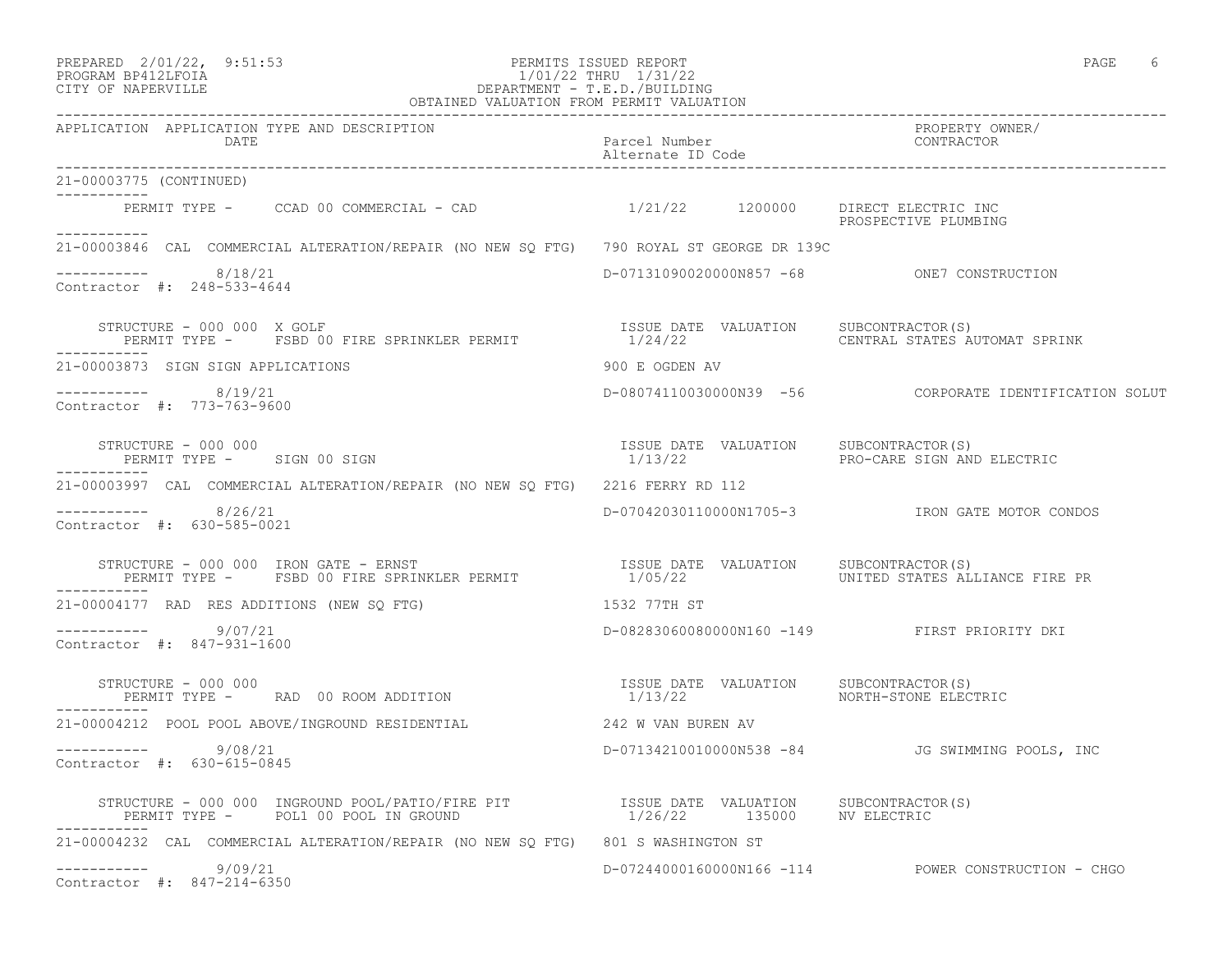| PREPARED | $2/01/22$ ,          | 9:51:53 |
|----------|----------------------|---------|
|          | גדמה זמונומה ווגמממת |         |

### PREPARED 2/01/22, 9:51:53 PERMITS ISSUED REPORT<br>PROGRAM BP412LFOIA PAGE 7 PROGRAM BP412LFOIA 1/01/22 THRU 1/31/22 CITY OF NAPERVILLE DEPARTMENT - T.E.D./BUILDING OBTAINED VALUATION FROM PERMIT VALUATION

| APPLICATION APPLICATION TYPE AND DESCRIPTION<br>DATE              |                                                                                                                                                                                                                                                                                                                                                                                                             |                                         |                                                      |
|-------------------------------------------------------------------|-------------------------------------------------------------------------------------------------------------------------------------------------------------------------------------------------------------------------------------------------------------------------------------------------------------------------------------------------------------------------------------------------------------|-----------------------------------------|------------------------------------------------------|
| 21-00004232 (CONTINUED)                                           |                                                                                                                                                                                                                                                                                                                                                                                                             |                                         |                                                      |
| -----------                                                       | $\begin{array}{cccc} \texttt{STRUCTURE} & - & 000 & 000 & \texttt{EDWARD EMERGENCY PH1 POD DI} & \texttt{IDOD} & \texttt{ISSUE DATE} & \texttt{VALUATION} & \texttt{SUBCONTRACTOR(S)} \\ \texttt{PERMIT TYPE} & - & \texttt{FABD 00 FIRE ALARM} & 1/07/22 & \texttt{AFFILIATED CUSTOMER SERVICE} \\ \texttt{FSBD 00 FIRE SPRINKLER PERMIT} & 1/07/22 & \texttt{GREAT LAKES PLUMBING & HEATING} \end{array}$ |                                         |                                                      |
| 21-00004333 SFR SINGLE FAMILY RESIDENCE                           |                                                                                                                                                                                                                                                                                                                                                                                                             | 424 HIGHLAND AV                         |                                                      |
| $--------- 9/16/21$<br>Contractor #: 630-538-5108                 |                                                                                                                                                                                                                                                                                                                                                                                                             |                                         | D-08183310030000N429 -85 ALPINE RIDGE BUILDERS LLC   |
| STRUCTURE - 000 000 SFR                                           | PERMIT TYPE - DCK 00 DECK WITH STRUCTURE - SFR/DPX 1/14/22 1000000<br>DUR UU DELECTRIC FOR SINGLE FAMILY/DPX 1/14/22<br>ELEC 00 ELECTRIC FOR SINGLE FAMILY/DPX 1/14/22 1000000<br>TE 00 FINISHED BASEMENT NOUGH 1/14/22<br>PLUM 00 PLUMBING FOR SINGLE FAMILY/DPX 1/14/22<br>PLUM 00 PLUMBING FOR SINGLE FAM                                                                                                | ISSUE DATE VALUATION SUBCONTRACTOR(S)   | RACEWAY ELECTRIC<br>A.W. OPEL PLUMBING COMPANY       |
|                                                                   | SFRP 00 SINGLE FAMILY RESIDENCE PERMIT 1/14/22 1000000<br>STRU 00 STRUCTURAL FOR SINGLE FAM/DPX 1/14/22<br>TREE 00 PARKWAY TREE PLANTING DEDMIT 1/14/22<br>TREE 00 PARKWAY TREE PLANTING PERMIT 1/14/22                                                                                                                                                                                                     |                                         | MCGUIRE & SONS INC<br>TILDEN ROOFING                 |
|                                                                   | 21-00004340 CAL COMMERCIAL ALTERATION/REPAIR (NO NEW SO FTG) 2240 FERRY RD 109                                                                                                                                                                                                                                                                                                                              |                                         |                                                      |
| $--------- 9/16/21$<br>Contractor #: 630-585-0021                 |                                                                                                                                                                                                                                                                                                                                                                                                             |                                         | D-07042030090000N1705-3 IRON GATE MOTOR CONDOS       |
| -----------                                                       | $\begin{array}{cccccc} \texttt{STRUCTURE} & - & 000 & 000 & \texttt{IRON} & \texttt{GATE} & - & \texttt{JOHNS} & & & & \\ \texttt{PERMIT TYPE} & - & \texttt{CCAD} & 00 & \texttt{COMMERCIAL} & - & \texttt{CAD} & & & & & 1/20/22 & & & 28000 & & & \\ \end{array}$                                                                                                                                        |                                         | R J KIELION PLUMING & HEATING                        |
| 21-00004528 SIGN SIGN APPLICATIONS                                |                                                                                                                                                                                                                                                                                                                                                                                                             | 1100 SHERMAN AV 107                     |                                                      |
| $--------- 9/27/21$<br>Contractor #: 630-482-9901                 |                                                                                                                                                                                                                                                                                                                                                                                                             | D-08074190070000N992 -56 AUBREY SIGN CO |                                                      |
| STRUCTURE - 000 000<br>PERMIT TYPE - SIGN 00 SIGN<br>------------ |                                                                                                                                                                                                                                                                                                                                                                                                             | ISSUE DATE VALUATION SUBCONTRACTOR(S)   |                                                      |
|                                                                   | 21-00004535 RAL RES ALTERATIONS/REMODLING (NO NEW SQ FTG) 205 W BAILEY RD                                                                                                                                                                                                                                                                                                                                   |                                         |                                                      |
| $--------- 9/28/21$<br>Contractor #: 815-592-9858                 |                                                                                                                                                                                                                                                                                                                                                                                                             |                                         | D-08303110210000N306 -145 MATTHEW RYAN BUILDERS, INC |
| STRUCTURE - 000 000 KITCHEN REMODEL                               |                                                                                                                                                                                                                                                                                                                                                                                                             | ISSUE DATE VALUATION SUBCONTRACTOR(S)   |                                                      |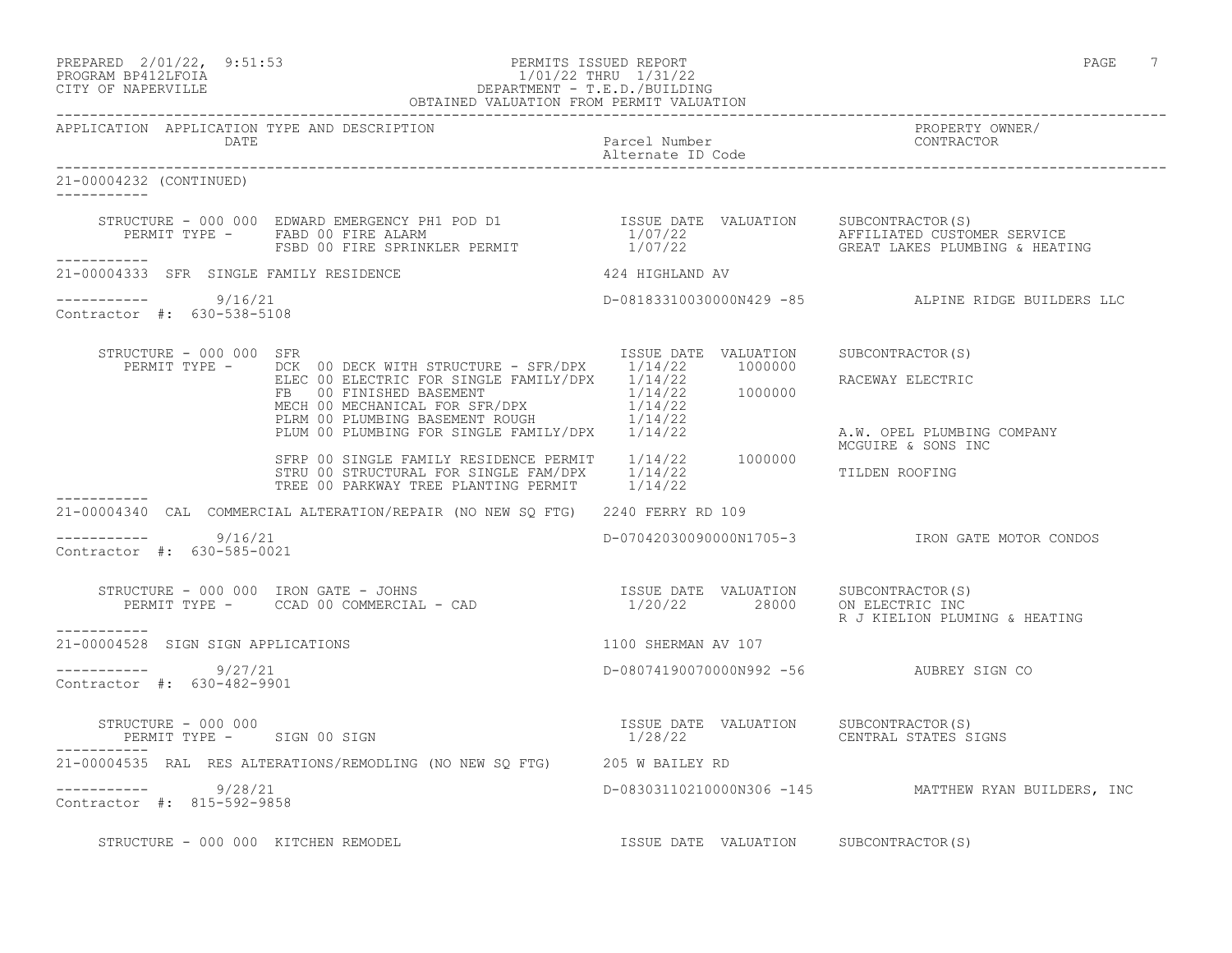| PREPARED | $2/01/22$ ,                             | 9:51:5 |
|----------|-----------------------------------------|--------|
|          | $\begin{array}{c}\n\hline\n\end{array}$ |        |

### PREPARED 2/01/22, 9:51:53 PERMITS ISSUED REPORT PAGE 8 PROGRAM BP412LFOIA 1/01/22 THRU 1/31/22 CITY OF NAPERVILLE DEPARTMENT - T.E.D./BUILDING

| OBTAINED VALUATION FROM PERMIT VALUATION                                                                                                                                     |                                         |                                                    |
|------------------------------------------------------------------------------------------------------------------------------------------------------------------------------|-----------------------------------------|----------------------------------------------------|
| APPLICATION APPLICATION TYPE AND DESCRIPTION<br>DATE                                                                                                                         | Parcel Number<br>Alternate ID Code      | PROPERTY OWNER/<br>CONTRACTOR                      |
| 21-00004535 (CONTINUED)                                                                                                                                                      |                                         |                                                    |
| PERMIT TYPE - RAL 00 ROOM ALTERATION 1/03/22 27400 AFFORDABLE PLUMBING SERVICES                                                                                              |                                         |                                                    |
| 21-00004550 CAL COMMERCIAL ALTERATION/REPAIR (NO NEW SQ FTG) 1255 BOND ST 121                                                                                                |                                         |                                                    |
| $--------$ 9/29/21<br>Contractor #: 630-848-0350                                                                                                                             | D-07103120020000N1380-49 AVRAM BUILDERS |                                                    |
| STRUCTURE - 000 000 DCFS                                                                                                                                                     |                                         | AEMMA TECHNOLOGY SOLUTIONS                         |
| 21-00004553 CMIS MISCELLANEOUS COMMERCIAL                                                                                                                                    | 455 S BRAINARD ST OLR                   |                                                    |
| $--------$ 9/30/21<br>Contractor #:                                                                                                                                          |                                         |                                                    |
| STRUCTURE - 000 000 NCC - BENEDETTI WEHRLI STADIUM <a>&gt; SISSUE DATE VALUATION <a> SUBCONTRACTOR(S)</a><br/>PERMIT TYPE - ESCC 00 ELECTRIC SERVICE CHANGE COMM 1/11/22</a> |                                         |                                                    |
| 21-00004558 GAR GARAGE                                                                                                                                                       | 8 S COLUMBIA ST                         |                                                    |
| ----------- 9/30/21<br>Contractor #: 847-844-5451                                                                                                                            |                                         | D-08184080010000N442 -86 DANLEY'S GARAGE/ELK GROVE |
| STRUCTURE – 000 000 DETACHED GARAGE<br>PERMIT TYPE – GAR 00 GARAGE PERMIT SFR                           1/20/22                        DANLEY GARAGE MO<br>-----------       | 1/20/22 37600 DANLEY GARAGE WORLD       | CURRENT ELECTRIC LLC                               |
| 21-00004559 CMIS MISCELLANEOUS COMMERCIAL                                                                                                                                    | 2719 HASSERT BL                         |                                                    |
| $--------- 9/30/21$<br>Contractor #: 256-237-1601                                                                                                                            | $W-01153021160000N1426-259$ ARRIS INC.  |                                                    |
| STRUCTURE - 000 000 WALGREENS                                                                                                                                                |                                         |                                                    |
| 21-00004576 CAL COMMERCIAL ALTERATION/REPAIR (NO NEW SQ FTG) 2244 FERRY RD 103                                                                                               |                                         |                                                    |
| $-$ ---------- $9/30/21$<br>Contractor #: 630-553-7988                                                                                                                       |                                         | D-07042030090000N1705-3 REINERT STRUCTURES         |
| STRUCTURE - 000 000 IRON GATE - HAGOS<br>PERMIT TYPE - FABD 00 FIRE ALARM                                                                                                    |                                         |                                                    |
| 21-00004587 CAL COMMERCIAL ALTERATION/REPAIR (NO NEW SQ FTG) 376 S ROUTE 59 108                                                                                              |                                         |                                                    |
| -----------    10/01/21<br>Contractor #: 518-877-0717                                                                                                                        |                                         | D-07221020240000N1153-94    UNIQUE STRUCTURES LLC  |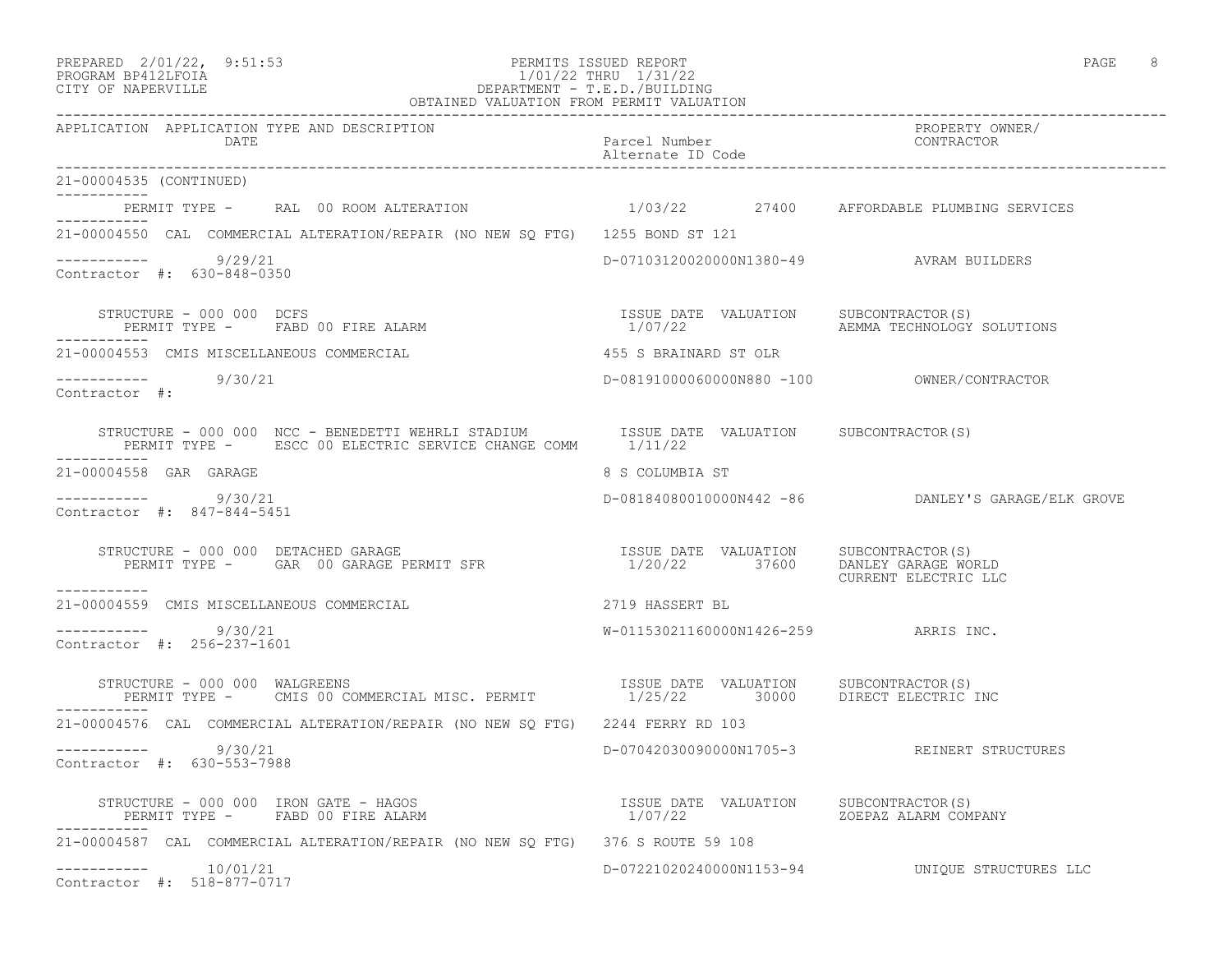|                     | PREPARED 2/01/22, 9:51:53<br>the contract of the contract of the contract of the contract of the contract of the contract of the contract of | PERMITS ISSUED REPORT |                       | PAGE |  |
|---------------------|----------------------------------------------------------------------------------------------------------------------------------------------|-----------------------|-----------------------|------|--|
| DDOCD3M DD410T DOT3 |                                                                                                                                              |                       | 1/01/00 munus 1/01/00 |      |  |

# PROGRAM BP412LFOIA 1/01/22 THRU 1/31/22 CITY OF NAPERVILLE DEPARTMENT - T.E.D./BUILDING

| OBTAINED VALUATION FROM PERMIT VALUATION                                                                                                                                                                                                                                                                                                                                                                                                                                        |                                    |                                                    |  |  |
|---------------------------------------------------------------------------------------------------------------------------------------------------------------------------------------------------------------------------------------------------------------------------------------------------------------------------------------------------------------------------------------------------------------------------------------------------------------------------------|------------------------------------|----------------------------------------------------|--|--|
| APPLICATION APPLICATION TYPE AND DESCRIPTION<br><b>DATE</b>                                                                                                                                                                                                                                                                                                                                                                                                                     | Parcel Number<br>Alternate ID Code | PROPERTY OWNER/<br>CONTRACTOR                      |  |  |
| 21-00004587 (CONTINUED)<br>-----------                                                                                                                                                                                                                                                                                                                                                                                                                                          |                                    |                                                    |  |  |
| STRUCTURE - 000 000 REMOVERY                                 ISSUE DATE VALUATION   SUBCONTRACTOR(S)<br>PERMIT TYPE -   FSBD 00 FIRE SPRINKLER PERMIT               1/19/22         ALLIANCE FIRE PROTECTION FA                                                                                                                                                                                                                                                                 |                                    |                                                    |  |  |
| 21-00004599 RAD RES ADDITIONS (NEW SQ FTG) 120 CENTER ST                                                                                                                                                                                                                                                                                                                                                                                                                        |                                    |                                                    |  |  |
| $--------- 10/01/21$<br>Contractor #: 630-355-2118                                                                                                                                                                                                                                                                                                                                                                                                                              |                                    | D-08183010170000N430 -85 SHIFFLER BUILDERS INC     |  |  |
| STRUCTURE - 000 000 2ND STORY ADDITION                                 ISSUE DATE VALUATION     SUBCONTRACTOR(S)<br>PERMIT TYPE -      RAD  00 ROOM ADDITION                                  1/18/22       324000      PENNA ELE<br>-----------                                                                                                                                                                                                                                |                                    | MARTIN PLUMBING<br>AR BOHR                         |  |  |
|                                                                                                                                                                                                                                                                                                                                                                                                                                                                                 |                                    |                                                    |  |  |
| $--------- 10/04/21$<br>Contractor $\#: 262 - 896 - 8723$                                                                                                                                                                                                                                                                                                                                                                                                                       |                                    | D-07153040250000N1303-79 THE REDMOND COMPANY       |  |  |
| $\begin{array}{cccccc} \texttt{STRUCTURE} & - & 000 & 000 & JACOBS & \texttt{GET} & \texttt{READY} & \texttt{CENTER} & & & & & & \\ \texttt{PERMIT} & \texttt{TYPE} & - & & \texttt{CCAD} & 00 & \texttt{COMMERCIAL} & - & \texttt{CAD} & & & & & \\ \end{array} \qquad \begin{array}{cccccc} \texttt{S5UE} & \texttt{DATE} & \texttt{VALUATION} & & \texttt{SUBCONTRACTOR(S)}\\ & 1/12/22 & & 524000 & & \texttt{FOUR} & \texttt{STAR} & \texttt{ELECTRIC} & \$<br>___________ |                                    | CBM PLUMBING                                       |  |  |
| 21-00004651 CAL COMMERCIAL ALTERATION/REPAIR (NO NEW SO FTG) 1952 MCDOWELL RD 305                                                                                                                                                                                                                                                                                                                                                                                               |                                    |                                                    |  |  |
| $--------- 10/04/21$<br>Contractor #: 630-355-2000                                                                                                                                                                                                                                                                                                                                                                                                                              |                                    | D-07101080130000N1369-34 DYNACOM MANAGEMENT        |  |  |
| STRUCTURE - 000 000 ADVANCED BEHAVIORAL HEALTH SERVICES ISSUE DATE VALUATION SUBCONTRACTOR(S)<br>FERMIT TYPE - FABD 00 FIRE ALARM ABOUT DERICATION AND ARRE VALUATION SUBCONTRACTOR(S)<br>FERMIT TYPE - FABD 00 FIRE ALARM 1/07/22 F E MORAN FIRE PROTECTION<br>FSBD 00 FIRE SPRINKLER PERMIT 1/10/22 F E MORAN FIRE PROTECTION                                                                                                                                                 |                                    |                                                    |  |  |
| 21-00004675 CAL COMMERCIAL ALTERATION/REPAIR (NO NEW SO FTG) 504 N ROUTE 59 100                                                                                                                                                                                                                                                                                                                                                                                                 |                                    |                                                    |  |  |
| $--------- 10/05/21$<br>Contractor #: 716-886-0211                                                                                                                                                                                                                                                                                                                                                                                                                              |                                    | D-07151010230000N1594-64 BENDERSON DEVELOPMENT INC |  |  |
| STRUCTURE - 000 000 DELTA SONIC CAR WASH                            ISSUE DATE VALUATION     SUBCONTRACTOR(S)<br>PERMIT TYPE -     CCAD 00 COMMERCIAL - CAD                           1/19/22        20000     DIAMOND ELECTRIC,                                                                                                                                                                                                                                                |                                    |                                                    |  |  |
| 21-00004716 SADC SATELLITE DISH/ANTENNA COMMERCIAL 61852 LA SALLE AV CELL                                                                                                                                                                                                                                                                                                                                                                                                       |                                    |                                                    |  |  |
| $--------- 10/07/21$<br>Contractor #: 630-690-6580                                                                                                                                                                                                                                                                                                                                                                                                                              | D-07101100050000N268 -34 ASCENDTEK |                                                    |  |  |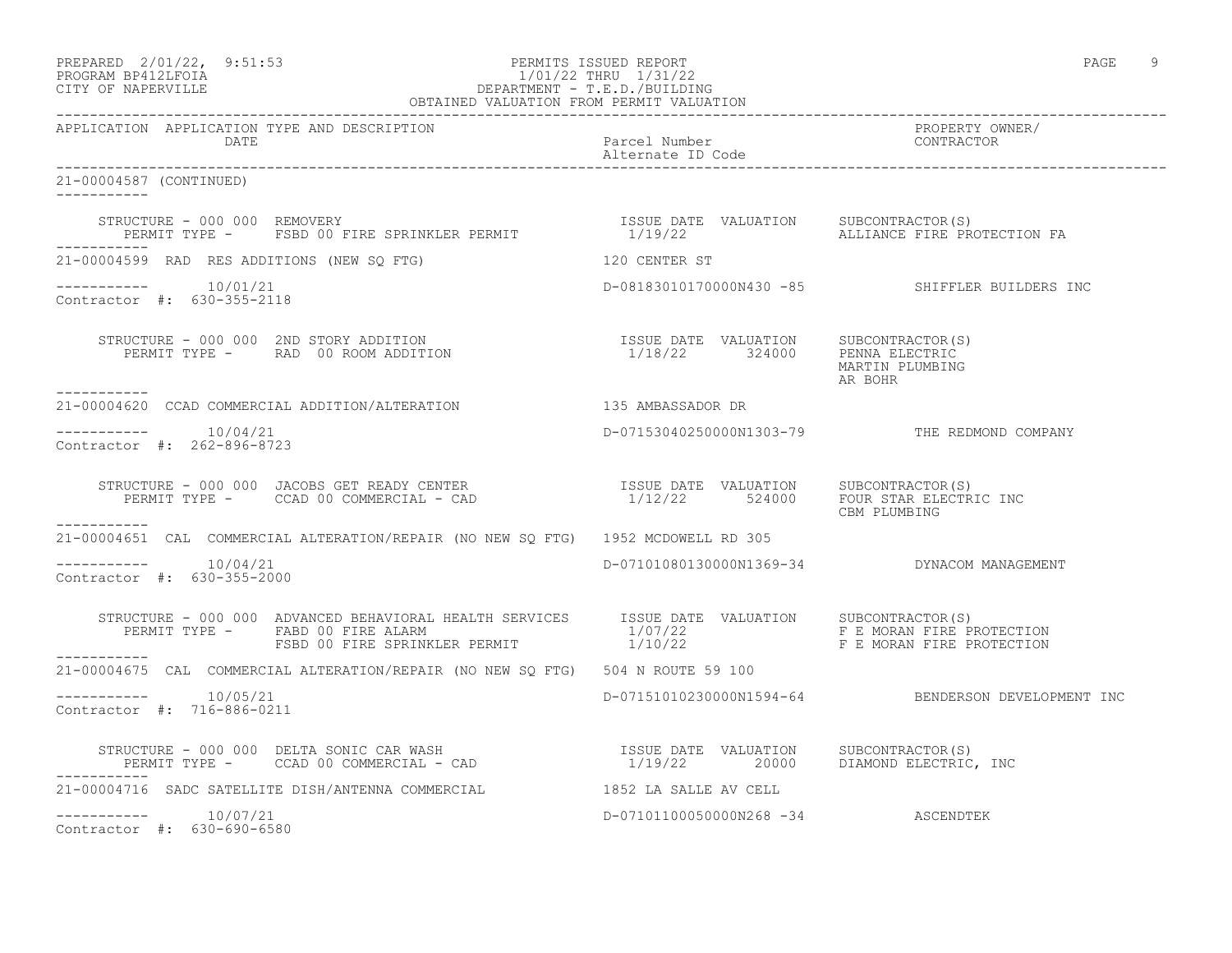|                                                      | PREPARED 2/01/22, 9:51:53<br>PERMITS ISSUED REPORT<br>PROGRAM BP412LFOIA<br>CITY OF NAPERVILLE<br>CITY OF NAPERVILLE<br>CITY OF NAPERVILLE<br>CITY OF NAPERVILLE<br>CITY OF NAPERVILLE<br>OBTAINED VALUATION FROM PERMIT VALUATION |                                           | PAGE 10                                                       |
|------------------------------------------------------|------------------------------------------------------------------------------------------------------------------------------------------------------------------------------------------------------------------------------------|-------------------------------------------|---------------------------------------------------------------|
| APPLICATION APPLICATION TYPE AND DESCRIPTION<br>DATE |                                                                                                                                                                                                                                    | Alternate ID Code                         | Parcel Number (2008) PROPERTY OWNER                           |
| 21-00004716 (CONTINUED)                              |                                                                                                                                                                                                                                    |                                           |                                                               |
| STRUCTURE - 000 000<br>------------                  | PERMIT TYPE - SADC 00 SATELLITE DISH/ANT COMMERCIAL 1/27/22 SKITCH ELECTRIC COMPANY                                                                                                                                                | ISSUE DATE VALUATION SUBCONTRACTOR(S)     |                                                               |
| 21-00004777 RAD RES ADDITIONS (NEW SO FTG)           |                                                                                                                                                                                                                                    | 1143 WHIRLAWAY AV                         |                                                               |
| $--------- 10/12/21$<br>Contractor #: 630-364-3669   |                                                                                                                                                                                                                                    |                                           | D-08203070450000N163 -117 REDSTART CONSTRUCTION               |
| -----------                                          | STRUCTURE - 000 000 2ND FLOOR ADDITION/1ST FLOOR REMODEL ISSUE DATE VALUATION SUBCONTRACTOR(S)<br>PERMIT TYPE - RAD 00 ROOM ADDITION 1/03/22 460000 A B S ELECTRIC                                                                 |                                           | KPS PLUMBING<br>A & E ROOFING AND SIDING INC                  |
|                                                      | 21-00004791 CAL COMMERCIAL ALTERATION/REPAIR (NO NEW SO FTG) 776 S ROUTE 59 118                                                                                                                                                    |                                           |                                                               |
| $--------- 10/13/21$<br>Contractor #: 708-715-1734   |                                                                                                                                                                                                                                    |                                           | D-07223000380000N1307-109 SUGA BUILDERS & CONSTRUCTION        |
|                                                      |                                                                                                                                                                                                                                    |                                           |                                                               |
| 21-00004825 RADL ROOM ADDITION LARGE                 |                                                                                                                                                                                                                                    | 628 N ELLSWORTH ST                        |                                                               |
| $--------- 10/14/21$<br>Contractor #: 630-778-7278   |                                                                                                                                                                                                                                    |                                           | D-08181120020000N426 -70 PAUL DAVIS RESTORATION               |
| STRUCTURE - 000 000 ROOM ADDITION                    | RUCTURE - 000 000 ROOM ADDITION<br>PERMIT TYPE - ELSC 00 ELECTRIC SVC CHANGE RES. [1/19/22<br>RADL 00 ROOM ADDITION LARGE 1/19/22 350000 LITTLE ELECTRICAN                                                                         |                                           | LITTLE ELECTRICAL CONTRACTORS<br>WM ROOFING & MASONARY & MORE |
|                                                      | SWCP 00 SEWER AND/OR WATER CONN PERMIT 1/19/22<br>WMU 00 WATER METER UPGRADE 1/19/22                                                                                                                                               |                                           | FLAT TOP PLUMBING                                             |
|                                                      | 21-00004858 CAL COMMERCIAL ALTERATION/REPAIR (NO NEW SO FTG) 1215 ROYAL ST GEORGE DR                                                                                                                                               |                                           |                                                               |
| $--------- 10/15/21$<br>Contractor #: 630-546-8723   |                                                                                                                                                                                                                                    |                                           | D-07114031290000NNA -38 41 NORTH CONTRACTORS                  |
| ----------                                           | STRUCTURE - 000 000 CRESS CREEK COUNTRY CLUB<br>PERMIT TYPE - CCAD 00 COMMERCIAL - CAD                                                                                                                                             | ISSUE DATE VALUATION<br>1/25/22<br>500000 | SUBCONTRACTOR(S)<br>DEPENDABLE PLUMBING INC<br>LIVE ELECTRIC  |
| 21-00004928 RAD RES ADDITIONS (NEW SQ FTG)           |                                                                                                                                                                                                                                    | 103 HOPI CT                               |                                                               |
| ----------    10/19/21<br>Contractor #: 630-514-9289 |                                                                                                                                                                                                                                    |                                           | D-07122110210000N147 -39 LAKEWEST RENOVATIONS-NAPERVILL       |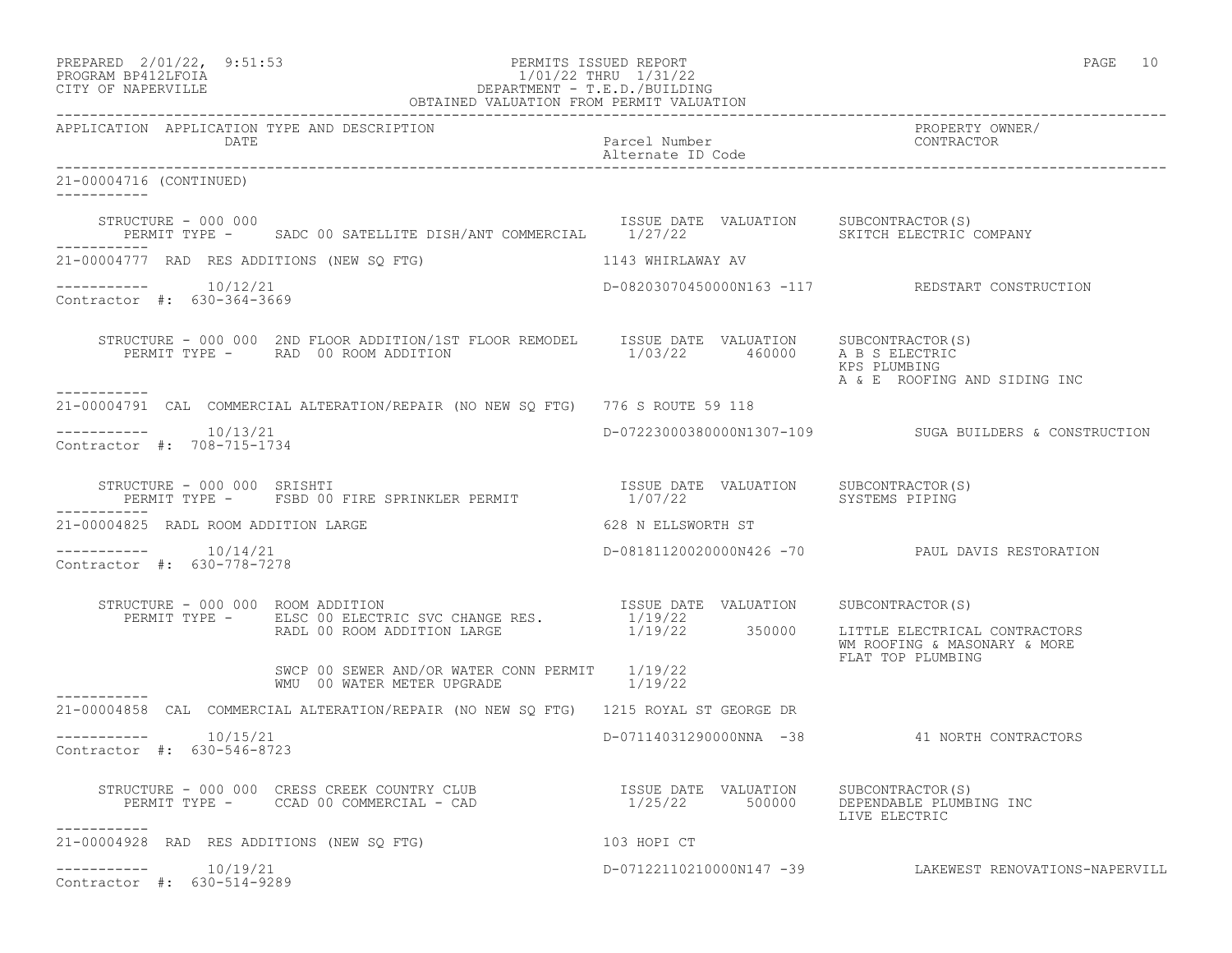| PREPARED           | $2/01/22$ , | 9:51:5 |
|--------------------|-------------|--------|
| PROCRAM RP412LFOIA |             |        |

## PREPARED 2/01/22, 9:51:53 PERMITS ISSUED REPORT PAGE 11 PROGRAM BP412LFOIA 1/01/22 THRU 1/31/22 CITY OF NAPERVILLE DEPARTMENT - T.E.D./BUILDING

| OBTAINED VALUATION FROM PERMIT VALUATION                                                                                                                                                                                                              |                                                  |                                                          |
|-------------------------------------------------------------------------------------------------------------------------------------------------------------------------------------------------------------------------------------------------------|--------------------------------------------------|----------------------------------------------------------|
| APPLICATION APPLICATION TYPE AND DESCRIPTION<br><b>DATE</b>                                                                                                                                                                                           | Parcel Number<br>Alternate ID Code               | PROPERTY OWNER/<br>CONTRACTOR                            |
| 21-00004928 (CONTINUED)<br>___________                                                                                                                                                                                                                |                                                  |                                                          |
|                                                                                                                                                                                                                                                       |                                                  | CLAUSEN PLUMBING<br>APEX EXTERIORS INC - SO ELGIN        |
| ----------<br>21-00004942 SIGN SIGN APPLICATIONS                                                                                                                                                                                                      | 2603 AURORA AV 107                               |                                                          |
| ----------    10/20/21<br>Contractor #: 630-237-4397                                                                                                                                                                                                  |                                                  | D-07221020240000N1153-94 OMEGA SIGN & LIGHTING INC       |
| KUCTURE - 000 000<br>-PERMIT TYPE -      SIGN 00 SIGN<br>----<br>STRUCTURE - 000 000                                                                                                                                                                  | ISSUE DATE VALUATION                             | SUBCONTRACTOR (S)<br>1/03/22 CMEGA SIGN & LIGHTING INC   |
| 21-00004944 SIGN SIGN APPLICATIONS                                                                                                                                                                                                                    | 2603 AURORA AV 107                               |                                                          |
| Contractor #: 630-237-4397                                                                                                                                                                                                                            |                                                  | D-07221020240000N1153-94 OMEGA SIGN & LIGHTING INC       |
| STRUCTURE - 000 000<br>PERMIT TYPE - SIGN 00 SIGN                                                                                                                                                                                                     | ISSUE DATE VALUATION SUBCONTRACTOR(S)<br>1/03/22 | OMEGA SIGN & LIGHTING INC                                |
| 21-00004995 RAL RES ALTERATIONS/REMODLING (NO NEW SQ FTG) 1088 CATHERINE AV                                                                                                                                                                           |                                                  |                                                          |
| -----------    10/25/21<br>Contractor #:                                                                                                                                                                                                              |                                                  |                                                          |
| $\begin{array}{cccc} \texttt{STRUCTURE} & - & 000 & 000 & \texttt{FIRST FLOOR RENOVATION} \\ \texttt{PERMIT TYPE} & - & \texttt{RAL} & 00\texttt{ ROM ALTERATION} & \texttt{SUSUEN OF} & 1/04/22 & 175000 & \texttt{MW PRO PLUMBING INC} \end{array}$ |                                                  | SIGMA ELECTRIC                                           |
| 21-00005022 CAL COMMERCIAL ALTERATION/REPAIR (NO NEW SQ FTG) 1315 S NAPER BL 105                                                                                                                                                                      |                                                  |                                                          |
| $--------- 10/26/21$<br>Contractor #: 262-443-1488                                                                                                                                                                                                    |                                                  | D-08292030270000N1868-133 INNOVATIVE CONSTRUCTION CONCEP |
| STRUCTURE - 000 000 JERSEY MIKE'S<br>PERMIT TYPE - CCAD 00 COMMERCIAL - CAD (2000) SUBCONTRACTOR M & JOURNAL CONTR<br>PERMIT TYPE - CCAD 00 COMMERCIAL - CAD (2000) SUBCORD 1/21/22 180000 M & TERRY REGINE NUMBERE CONTR<br>-----------              |                                                  | PERRY BROWN PLUMBING                                     |
| 21-00005043 CAL COMMERCIAL ALTERATION/REPAIR (NO NEW SQ FTG) 120 SPALDING DR 101                                                                                                                                                                      |                                                  |                                                          |
| $--------- 10/26/21$<br>Contractor #: 847-214-6350                                                                                                                                                                                                    |                                                  | D-0724400015000 N166 -114 POWER CONSTRUCTION - CHGO      |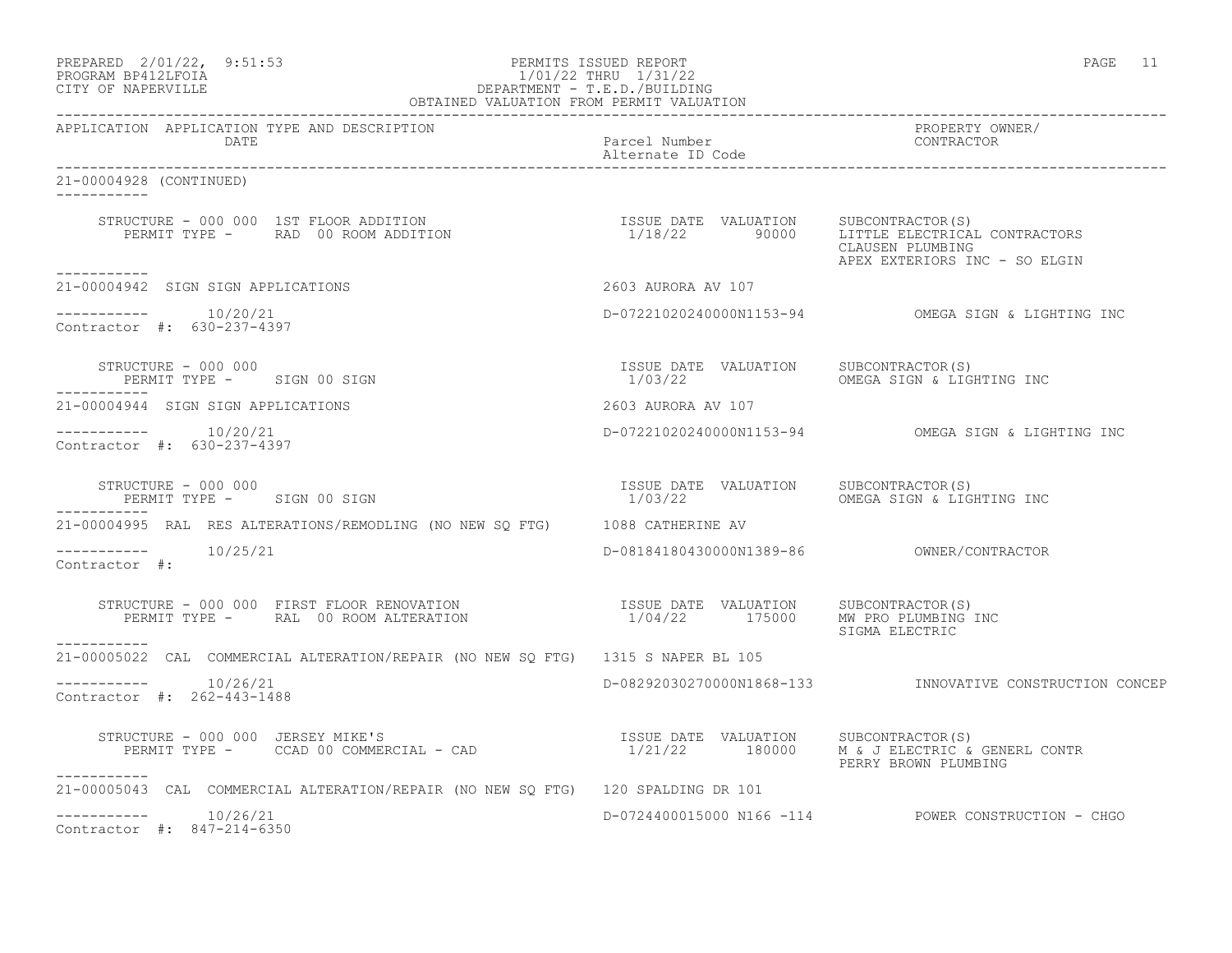## PREPARED 2/01/22, 9:51:53 PERMITS ISSUED REPORT PAGE 12 PROGRAM BP412LFOIA 1/01/22 THRU 1/31/22 CITY OF NAPERVILLE DEPARTMENT - T.E.D./BUILDING

| OBTAINED VALUATION FROM PERMIT VALUATION                                                                                                                                                                                                         |                                       |                                                     |  |
|--------------------------------------------------------------------------------------------------------------------------------------------------------------------------------------------------------------------------------------------------|---------------------------------------|-----------------------------------------------------|--|
| APPLICATION APPLICATION TYPE AND DESCRIPTION<br>DATE                                                                                                                                                                                             | Parcel Number<br>Alternate ID Code    | PROPERTY OWNER/<br>CONTRACTOR                       |  |
| 21-00005043 (CONTINUED)                                                                                                                                                                                                                          |                                       |                                                     |  |
| STRUCTURE - 000 000 EDWARD HOSPITAL NEUROSCIENCE OFC        ISSUE DATE VALUATION    SUBCONTRACTOR(S)<br>PERMIT TYPE -    FSBD 00 FIRE SPRINKLER PERMIT              1/05/22                     UNITED STATES ALLIANCE FIRE PR                   |                                       |                                                     |  |
| 21-00005044 CAL COMMERCIAL ALTERATION/REPAIR (NO NEW SQ FTG) 120 SPALDING DR 308                                                                                                                                                                 |                                       |                                                     |  |
| $--------$ 10/26/21<br>Contractor #: 847-214-6350                                                                                                                                                                                                |                                       | D-0724400015000 N166 -114 POWER CONSTRUCTION - CHGO |  |
| STRUCTURE – 000 000 EDWARD HOSPITAL – NEUROSCIENCE           ISSUE DATE VALUATION    SUBCONTRACTOR(S)<br>PERMIT TYPE –    FSBD 00 FIRE SPRINKLER PERMIT                1/05/22                       UNITED STATES ALLIANCE FIRE<br>------------ |                                       |                                                     |  |
| 21-00005069 CAL COMMERCIAL ALTERATION/REPAIR (NO NEW SQ FTG) 1951 W JEFFERSON AV                                                                                                                                                                 |                                       |                                                     |  |
| $--------- 10/27/21$<br>Contractor #: 773-278-1119                                                                                                                                                                                               |                                       | D-07153040340000N912 -79 NOVAK CONSTRUCTION         |  |
| STRUCTURE - 000 000 TARGET<br>PERMIT TYPE - CCAD 00 COMMERCIAL - CAD $1/27/22$ 4387483 TERRY PLUMBING<br>___________                                                                                                                             |                                       | VOLT ELECTRIC, INC                                  |  |
| 21-00005112 SIGN SIGN APPLICATIONS                                                                                                                                                                                                               | 1163 E OGDEN AV 610                   |                                                     |  |
| Contractor #: 312-404-2130                                                                                                                                                                                                                       |                                       | D-08081020120000N210 -42 Q & A MEDIA SERVICE        |  |
| 1933 SUBCONTRACTOR (STERN 1997) ADNAN SUBCONTRACTOR (STERN 1997) ADNAN DAVID ELECTRIC<br>STRUCTURE - 000 000<br>PERMIT TYPE - SIGN 00 SIGN                                                                                                       |                                       |                                                     |  |
| 21-00005113 CMIS MISCELLANEOUS COMMERCIAL                                                                                                                                                                                                        | 400 S MAIN ST                         |                                                     |  |
| $------- 11/02/21$<br>Contractor #: 256-237-1601                                                                                                                                                                                                 | D-07134430090000N593 -84 ARRIS INC.   |                                                     |  |
| STRUCTURE - 000 000 WALGREENS<br>PERMIT TYPE - CMIS 00 COMMERCIAL MISC. PERMIT 1/25/22 20000 DIRECT ELECTRIC INC                                                                                                                                 | ISSUE DATE VALUATION SUBCONTRACTOR(S) |                                                     |  |
| 21-00005136 SIGN SIGN APPLICATIONS                                                                                                                                                                                                               | 4003 S ROUTE 59                       |                                                     |  |
| $------- 11/02/21$<br>Contractor #: 847-650-1335                                                                                                                                                                                                 | W-01162050070000N1565-243 SIGN PALACE |                                                     |  |
| STRUCTURE – 000 000<br>PERMIT TYPE – SIGN 00 SIGN CONSTRACTOR SUBCONTRACTOR(S) SIGNTEC SERVICES<br>STRUCTURE - 000 000                                                                                                                           |                                       |                                                     |  |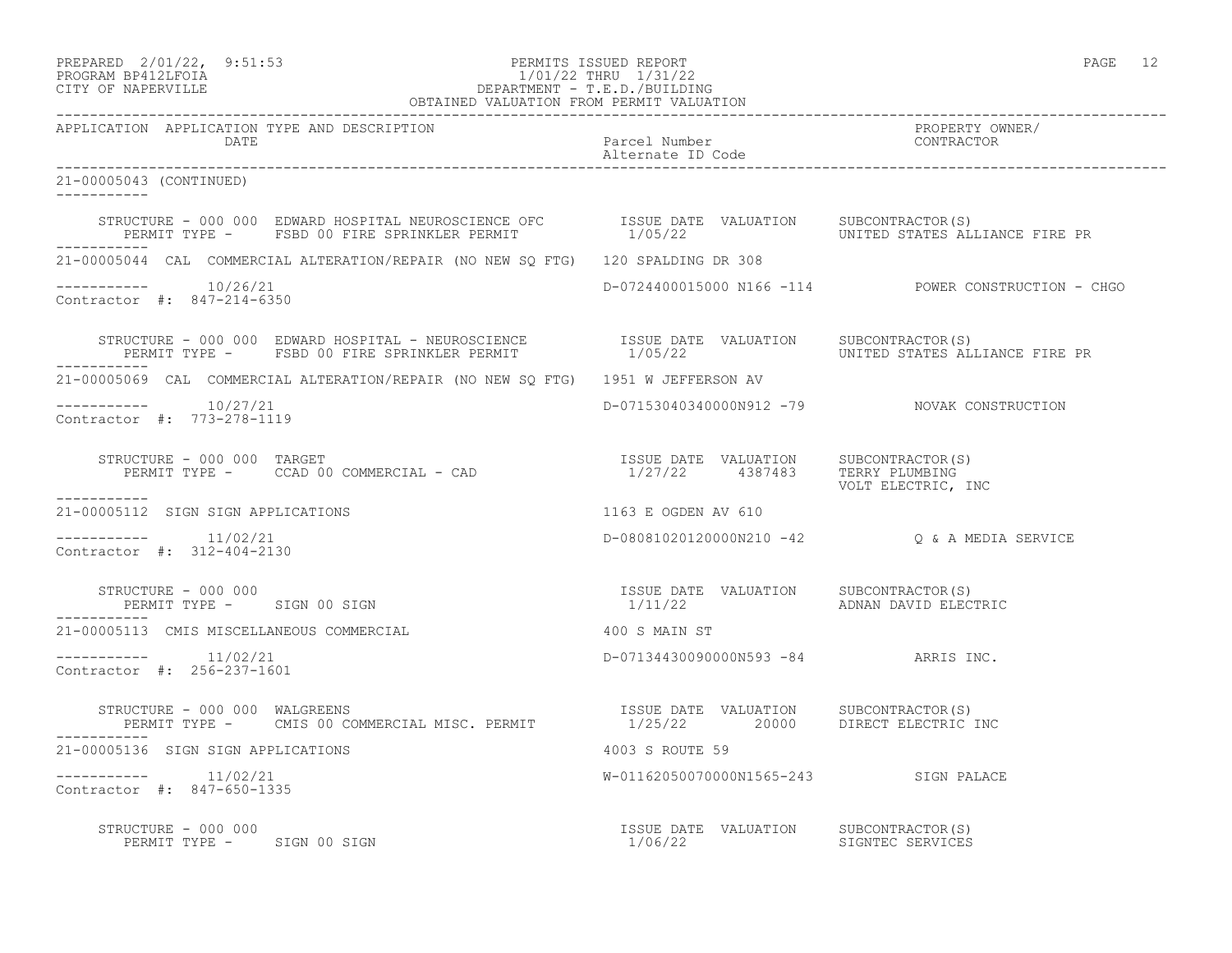## PREPARED 2/01/22, 9:51:53 PERMITS ISSUED REPORT PAGE 13 PROGRAM BP412LFOIA 1/01/22 THRU 1/31/22 CITY OF NAPERVILLE DEPARTMENT - T.E.D./BUILDING

| PAGE |  |
|------|--|
|------|--|

| OBTAINED VALUATION FROM PERMIT VALUATION                                    |                                                                    |                                                            |
|-----------------------------------------------------------------------------|--------------------------------------------------------------------|------------------------------------------------------------|
| APPLICATION APPLICATION TYPE AND DESCRIPTION<br>DATE                        | Parcel Number<br>Alternate ID Code                                 | PROPERTY OWNER/<br>CONTRACTOR                              |
| 21-00005139 SIGN SIGN APPLICATIONS                                          | 4003 S ROUTE 59                                                    |                                                            |
| $--------- 11/02/21$<br>Contractor #: 847-650-1335                          | W-01162050070000N1565-243 SIGN PALACE                              |                                                            |
| STRUCTURE - 000 000<br>PERMIT TYPE - SIGN 00 SIGN                           | ISSUE DATE VALUATION SUBCONTRACTOR(S)<br>1/06/22                   | SIGNTEC SERVICES                                           |
| 21-00005140 SIGN SIGN APPLICATIONS                                          | 4003 S ROUTE 59                                                    |                                                            |
| $--------- 11/02/21$<br>Contractor #: 847-650-1335                          | W-01162050070000N1565-243 SIGN PALACE                              |                                                            |
| STRUCTURE - 000 000<br>PERMIT TYPE - SIGN 00 SIGN                           | ISSUE DATE VALUATION SUBCONTRACTOR(S)<br>1/06/22                   | SIGNTEC SERVICES                                           |
| 21-00005173 THA TOWNHOUSE APPLICATION                                       | 2240 WEATHERBEE LN                                                 |                                                            |
| $--------- 11/05/21$<br>Contractor #: 847-230-5400                          |                                                                    | D-08052070400000N1871-13 PULTE GROUP-SCHAUMBURG            |
| STRUCTURE - 000 000 1 BLDG 3 UNITS<br>PERMIT TYPE - THA 00 TOWNHOUSE PERMIT | ISSUE DATE VALUATION SUBCONTRACTOR(S)<br>1/03/22 39000 S3 PLUMBING | HOLIDAY SEWER & WATER/WAUCONDA<br>ROYALTY RESTORATIONS LLC |
| -----------<br>21-00005174 THA TOWNHOUSE APPLICATION                        | 2242 WEATHERBEE LN                                                 |                                                            |
| Contractor #: 847-230-5400                                                  |                                                                    | D-08052070361702N1859-013 PULTE GROUP-SCHAUMBURG           |
| STRUCTURE - 000 000 1 BLDG 3 UNITS<br>PERMIT TYPE - THA 00 TOWNHOUSE PERMIT | ISSUE DATE VALUATION SUBCONTRACTOR(S)<br>1/03/22 39000 S3 PLUMBING | HOLIDAY SEWER & WATER/WAUCONDA<br>ROYALTY RESTORATIONS LLC |
| ----------<br>21-00005175 THA TOWNHOUSE APPLICATION                         | 2244 WEATHERBEE LN                                                 |                                                            |
| $--------$ 11/05/21<br>Contractor #: 847-230-5400                           |                                                                    | D-08052070361703N1859-013 PULTE GROUP-SCHAUMBURG           |
| STRUCTURE - 000 000 1 BLDG 3 UNITS                                          |                                                                    | HOLIDAY SEWER & WATER/WAUCONDA<br>ROYALTY RESTORATIONS LLC |
| -----------<br>21-00005177 THA TOWNHOUSE APPLICATION                        | 1241 JOSIAH RD                                                     |                                                            |
| 11/05/21<br>____________<br>Contractor #: 847-230-5400                      |                                                                    | D-05323070240000N1871-13N PULTE GROUP-SCHAUMBURG           |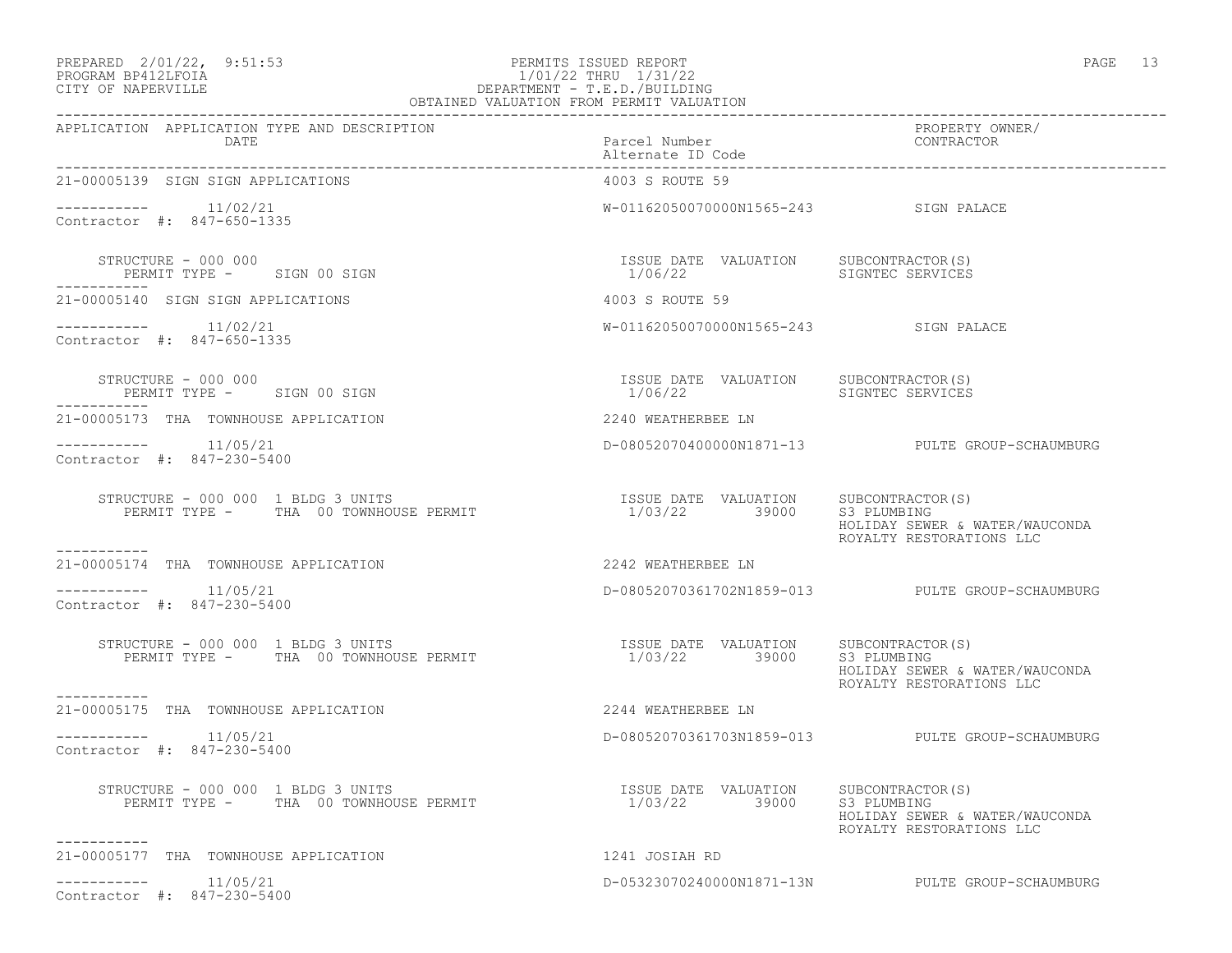| PREPARED 2/01/22, 9:51:53<br>PROGRAM BP412LFOIA<br>CITY OF NAPERVILLE                      | PERMITS ISSUED REPORT<br>1/01/22 THRU 1/31/22<br>DEPARTMENT - T.E.D./BUILDING<br>OBTAINED VALUATION FROM PERMIT VALUATION | PAGE 14                                                                                                                         |
|--------------------------------------------------------------------------------------------|---------------------------------------------------------------------------------------------------------------------------|---------------------------------------------------------------------------------------------------------------------------------|
| APPLICATION APPLICATION TYPE AND DESCRIPTION<br>DATE                                       | Parcel Number<br>Alternate ID Code                                                                                        | PROPERTY OWNER/<br>CONTRACTOR                                                                                                   |
| 21-00005177 (CONTINUED)                                                                    |                                                                                                                           |                                                                                                                                 |
| STRUCTURE - 000 000 1 BLDG 5 UNITS<br>PERMIT TYPE - THA 00 TOWNHOUSE PERMIT<br>----------- | ISSUE DATE VALUATION SUBCONTRACTOR(S)<br>1/20/22 39000 S3 PLUMBING                                                        | HOLIDAY SEWER & WATER/WAUCONDA<br>ROYALTY RESTORATIONS LLC<br>MAC ELECTRICAL CONTRACTORS INC                                    |
| 21-00005178 THA TOWNHOUSE APPLICATION                                                      | 1243 JOSIAH RD                                                                                                            |                                                                                                                                 |
| $---------$ 11/05/21<br>Contractor #: 847-230-5400                                         |                                                                                                                           | D-05325000141652N1859-13N PULTE GROUP-SCHAUMBURG                                                                                |
| STRUCTURE - 000 000 1 BLDG 5 UNITS<br>PERMIT TYPE - THA 00 TOWNHOUSE PERMIT<br>----------- | ISSUE DATE VALUATION SUBCONTRACTOR(S)<br>1/20/22 39000 S3 PLUMBING<br>$1/20/22$ 39000                                     | HOLIDAY SEWER & WATER/WAUCONDA<br>ROYALTY RESTORATIONS LLC<br>MAC ELECTRICAL CONTRACTORS INC                                    |
| 21-00005179 THA TOWNHOUSE APPLICATION                                                      | 1245 JOSIAH RD                                                                                                            |                                                                                                                                 |
| $--------- 11/05/21$<br>Contractor #: 847-230-5400                                         |                                                                                                                           | D-05325000141653N1859-13N PULTE GROUP-SCHAUMBURG                                                                                |
| STRUCTURE - 000 000 1 BLDG 5 UNITS<br>PERMIT TYPE - THA 00 TOWNHOUSE PERMIT                | ISSUE DATE VALUATION<br>1/20/22 39000                                                                                     | SUBCONTRACTOR(S)<br>S3 PLUMBING<br>HOLIDAY SEWER & WATER/WAUCONDA<br>ROYALTY RESTORATIONS LLC<br>MAC ELECTRICAL CONTRACTORS INC |
| -----------<br>21-00005180 THA TOWNHOUSE APPLICATION                                       | 1247 JOSIAH RD                                                                                                            |                                                                                                                                 |
| $--------- 11/05/21$<br>Contractor #: 847-230-5400                                         |                                                                                                                           | D-05325000141654N1859-13N PULTE GROUP-SCHAUMBURG                                                                                |
| STRUCTURE - 000 000 1 BLDG 5 UNITS<br>PERMIT TYPE - THA 00 TOWNHOUSE PERMIT                | ISSUE DATE VALUATION SUBCONTRACTOR(S)<br>1/20/22 39000                                                                    | S3 PLUMBING<br>HOLIDAY SEWER & WATER/WAUCONDA<br>ROYALTY RESTORATIONS LLC<br>MAC ELECTRICAL CONTRACTORS INC                     |
| -----------<br>21-00005181 THA TOWNHOUSE APPLICATION                                       | 1249 JOSIAH RD                                                                                                            |                                                                                                                                 |
| Contractor #: 847-230-5400                                                                 |                                                                                                                           | D-05325000141655N1859-13N PULTE GROUP-SCHAUMBURG                                                                                |
| STRUCTURE - 000 000 1 BLDG 5 UNITS                                                         | ISSUE DATE VALUATION SUBCONTRACTOR(S)                                                                                     |                                                                                                                                 |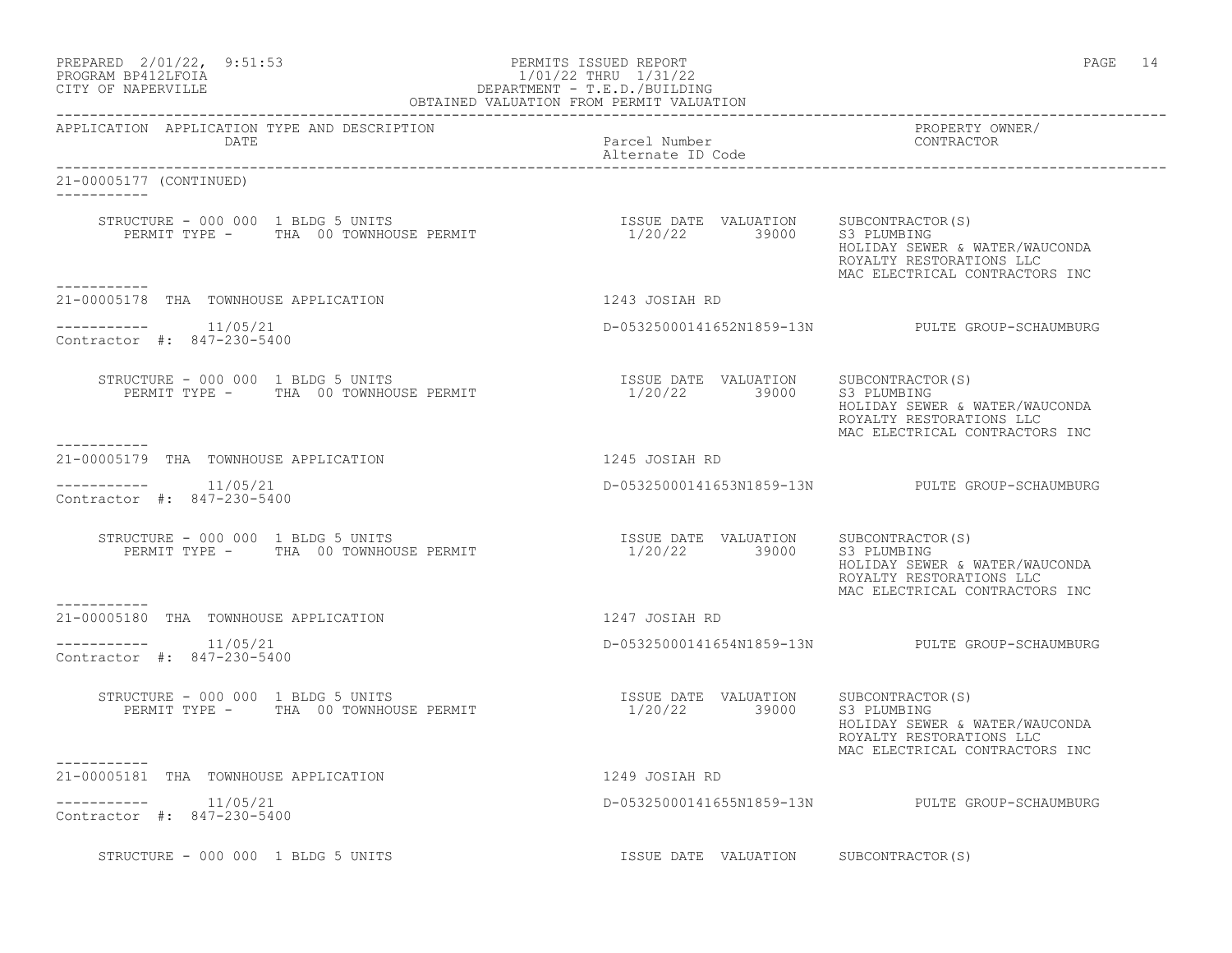### PREPARED 2/01/22, 9:51:53 PERMITS ISSUED REPORT PAGE 15 PROGRAM BP412LFOIA 1/01/22 THRU 1/31/22 CITY OF NAPERVILLE DEPARTMENT - T.E.D./BUILDING OBTAINED VALUATION FROM PERMIT VALUATION

| APPLICATION APPLICATION TYPE AND DESCRIPTION<br>LICATION APPLICATION TYPE AND DESCRIPTION PACKERTY PARCEL Number Parcel Number Percel CONTRACTOR PROPERTY OWNER<br>DATE Parcel Number Parcel D Code Percel CONTRACTOR PERPENDENT DATE |                                                                     |                                                                                 |
|---------------------------------------------------------------------------------------------------------------------------------------------------------------------------------------------------------------------------------------|---------------------------------------------------------------------|---------------------------------------------------------------------------------|
| 21-00005181 (CONTINUED)                                                                                                                                                                                                               |                                                                     |                                                                                 |
| PERMIT TYPE - THA 00 TOWNHOUSE PERMIT $1/20/22$ 39000 ROYALTY RESTORATIONS LLC                                                                                                                                                        |                                                                     | HOLIDAY SEWER & WATER/WAUCONDA<br>S3 PLUMBING<br>MAC ELECTRICAL CONTRACTORS INC |
| 21-00005189 SADC SATELLITE DISH/ANTENNA COMMERCIAL 2052 W OGDEN AV CELL                                                                                                                                                               |                                                                     |                                                                                 |
| $--------- 11/05/21$<br>Contractor #: 630-980-1205                                                                                                                                                                                    |                                                                     | D-07224010030000N1497-110 FULTON TECHNOLOGIES                                   |
| STRUCTURE - 000 000<br>PERMIT TYPE - SADC 00 SATELLITE DISH/ANT COMMERCIAL 1/20/22 TRAILSIDE ELECTRIC, INC                                                                                                                            | ISSUE DATE VALUATION SUBCONTRACTOR(S)                               |                                                                                 |
|                                                                                                                                                                                                                                       |                                                                     |                                                                                 |
| $--------- 11/05/21$<br>Contractor #: 630-980-1205                                                                                                                                                                                    |                                                                     | D-07271010870000N1766-124 FULTON TECHNOLOGIES                                   |
| STRUCTURE - 000 000<br>PERMIT TYPE - SADC 00 SATELLITE DISH/ANT COMMERCIAL 1/20/22 TRAILATION TRAILSIDE ELECTRIC, INC<br>STRUCTURE - 000 000                                                                                          |                                                                     |                                                                                 |
| 21-00005272 SIGN SIGN APPLICATIONS                                                                                                                                                                                                    | 924 W 75TH ST 128                                                   |                                                                                 |
| $--------- 11/10/21$<br>Contractor #: 630-424-6100                                                                                                                                                                                    |                                                                     | D-07253000180000N1218-143 OLYMPIK SIGNS INC                                     |
| STRUCTURE - 000 000<br>PERMIT TYPE - SIGN 00 SIGN                                                                                                                                                                                     | ISSUE DATE VALUATION SUBCONTRACTOR (S)<br>1/03/22 OLYMPIK SIGNS INC |                                                                                 |
| 21-00005279 ESC ELECTRIC SERVICE CHANGE                                                                                                                                                                                               | 656 N EAGLE ST                                                      |                                                                                 |
| $--------- 11/10/21$<br>Contractor #:                                                                                                                                                                                                 | D-07132050040000N42 -69 93ENERGY                                    |                                                                                 |
| STRUCTURE - 000 000 GENERATOR                                                                                                                                                                                                         |                                                                     |                                                                                 |
| 21-00005317 BDD DEMOLITION SINGLE FAMILY TANDER AND THE 740 S SLEIGHT ST                                                                                                                                                              |                                                                     |                                                                                 |
| $---------$ 11/16/21<br>Contractor #: 630-369-5401                                                                                                                                                                                    | D-08193040040000N50 -115 KOZLOWSKI HOMES                            |                                                                                 |
| STRUCTURE - 000 000 BDD<br>PERMIT TYPE -   BDD 00 DEMOLITION PERMIT                   1/06/22     ACTIVE EXCAVATING AND WRECKING                                                                                                      |                                                                     |                                                                                 |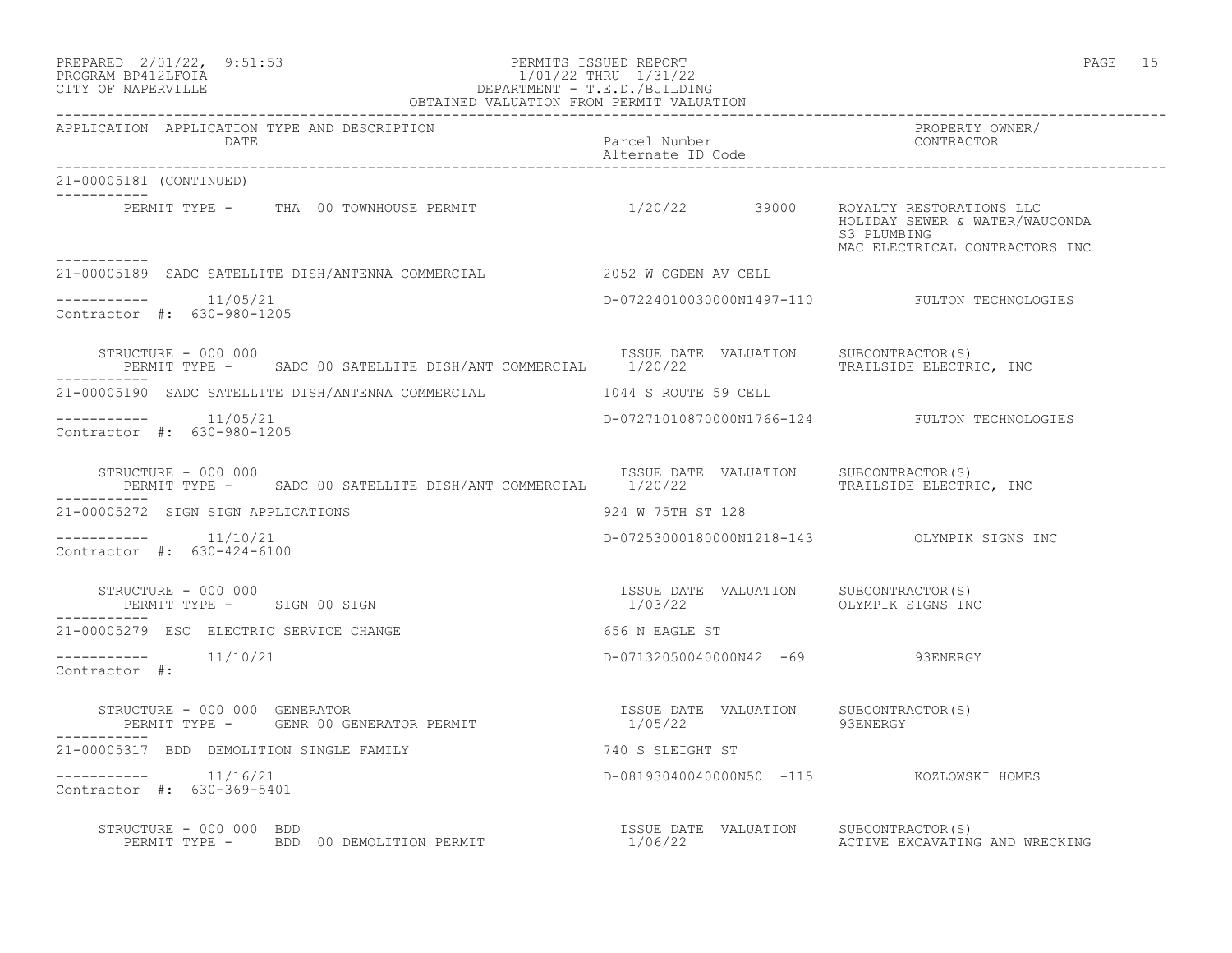PREPARED 2/01/22, 9:51:53 PERMITS ISSUED REPORT PAGE 16

## PROGRAM BP412LFOIA 1/01/22 THRU 1/31/22 CITY OF NAPERVILLE DEPARTMENT - T.E.D./BUILDING OBTAINED VALUATION FROM PERMIT VALUATION

| APPLICATION APPLICATION TYPE AND DESCRIPTION       |                                                                                                                                                                                                                                                                                                        |                  | APPLICATION APPLICATION TYPE AND DESCRIPTION PACKERTY POWER PROPERTY OWNER (DATE<br>DATE Parcel Number Parcel D Code enterproper particular contractor and the contractor of the contractor of the contractor of the contractor o |
|----------------------------------------------------|--------------------------------------------------------------------------------------------------------------------------------------------------------------------------------------------------------------------------------------------------------------------------------------------------------|------------------|-----------------------------------------------------------------------------------------------------------------------------------------------------------------------------------------------------------------------------------|
| 21-00005318 SFR SINGLE FAMILY RESIDENCE            |                                                                                                                                                                                                                                                                                                        | 740 S SLEIGHT ST |                                                                                                                                                                                                                                   |
| Contractor #: 630-369-5401                         |                                                                                                                                                                                                                                                                                                        |                  | D-08193040040000N50 -115 KOZLOWSKI HOMES                                                                                                                                                                                          |
| STRUCTURE - 000 000 SFR                            | PERMIT TYPE - ELEC 00 ELECTRIC FOR SINGLE FAMILY/DPX 1/12/22<br>MECTRICAL CONSTRUCTION IN ELECTRICAL CONSTRUCTION METHOD MECHANICAL FOR SPRIOR 1/12/22<br>PATO O PATIO WITH STRUCTURE 1/12/22<br>PLEM 00 PLUMBING BASEMENT ROUGH 1/12/22<br>FLAT TOP PLUMBING FOR SINGLE FAMILY/DPX 1/12/22<br>STRP 00 |                  | ISSUE DATE VALUATION SUBCONTRACTOR(S)<br>M D ELECTRICAL CONTRACTORS INC                                                                                                                                                           |
|                                                    |                                                                                                                                                                                                                                                                                                        |                  | ACTIVE EXCAVATING AND WRECKING                                                                                                                                                                                                    |
| ____________                                       | 21-00005319 CAL COMMERCIAL ALTERATION/REPAIR (NO NEW SQ FTG) 776 S ROUTE 59 126                                                                                                                                                                                                                        |                  |                                                                                                                                                                                                                                   |
| $--------- 11/16/21$<br>Contractor #: 708-715-1734 |                                                                                                                                                                                                                                                                                                        |                  | D-07223000380000N1307-109 SUGA BUILDERS & CONSTRUCTION                                                                                                                                                                            |
|                                                    |                                                                                                                                                                                                                                                                                                        |                  |                                                                                                                                                                                                                                   |
|                                                    | 21-00005322 SADC SATELLITE DISH/ANTENNA COMMERCIAL 2360 95TH ST AT&T                                                                                                                                                                                                                                   |                  |                                                                                                                                                                                                                                   |
| $--------- 11/16/21$<br>Contractor #: 630-690-6580 |                                                                                                                                                                                                                                                                                                        | <b>Service</b>   | - ASCENDTEK                                                                                                                                                                                                                       |
| STRUCTURE - 000 000                                | PERMIT TYPE - SADC 00 SATELLITE DISH/ANT COMMERCIAL 1/25/22                                                                                                                                                                                                                                            |                  | ISSUE DATE VALUATION SUBCONTRACTOR(S)<br>SKITCH ELECTRIC COMPANY                                                                                                                                                                  |
|                                                    | 21-00005326 CAL COMMERCIAL ALTERATION/REPAIR (NO NEW SO FTG) 1023 S WASHINGTON ST 103                                                                                                                                                                                                                  |                  |                                                                                                                                                                                                                                   |
| $--------- 11/16/21$<br>Contractor #: 630-740-6563 |                                                                                                                                                                                                                                                                                                        |                  | - SEOUOIA GENERAL CONSTRUCTION                                                                                                                                                                                                    |
| -----------                                        | STRUCTURE - 000 000 LASERAWAY<br>PERMIT TYPE - CCAD 00 COMMERCIAL - CAD                              1/18/22     440000     PHOENNIX CONSTRUCTION SERVICES                                                                                                                                             |                  | GARY SPIELMAN PLUMBING, INC                                                                                                                                                                                                       |
| 21-00005337 ESC ELECTRIC SERVICE CHANGE            | 1158 PEACHTREE CT                                                                                                                                                                                                                                                                                      |                  |                                                                                                                                                                                                                                   |
| $--------- 11/16/21$<br>Contractor #: 312-788-8879 |                                                                                                                                                                                                                                                                                                        |                  | D-08173000100000N157 -87 BT ELECTRIC INC                                                                                                                                                                                          |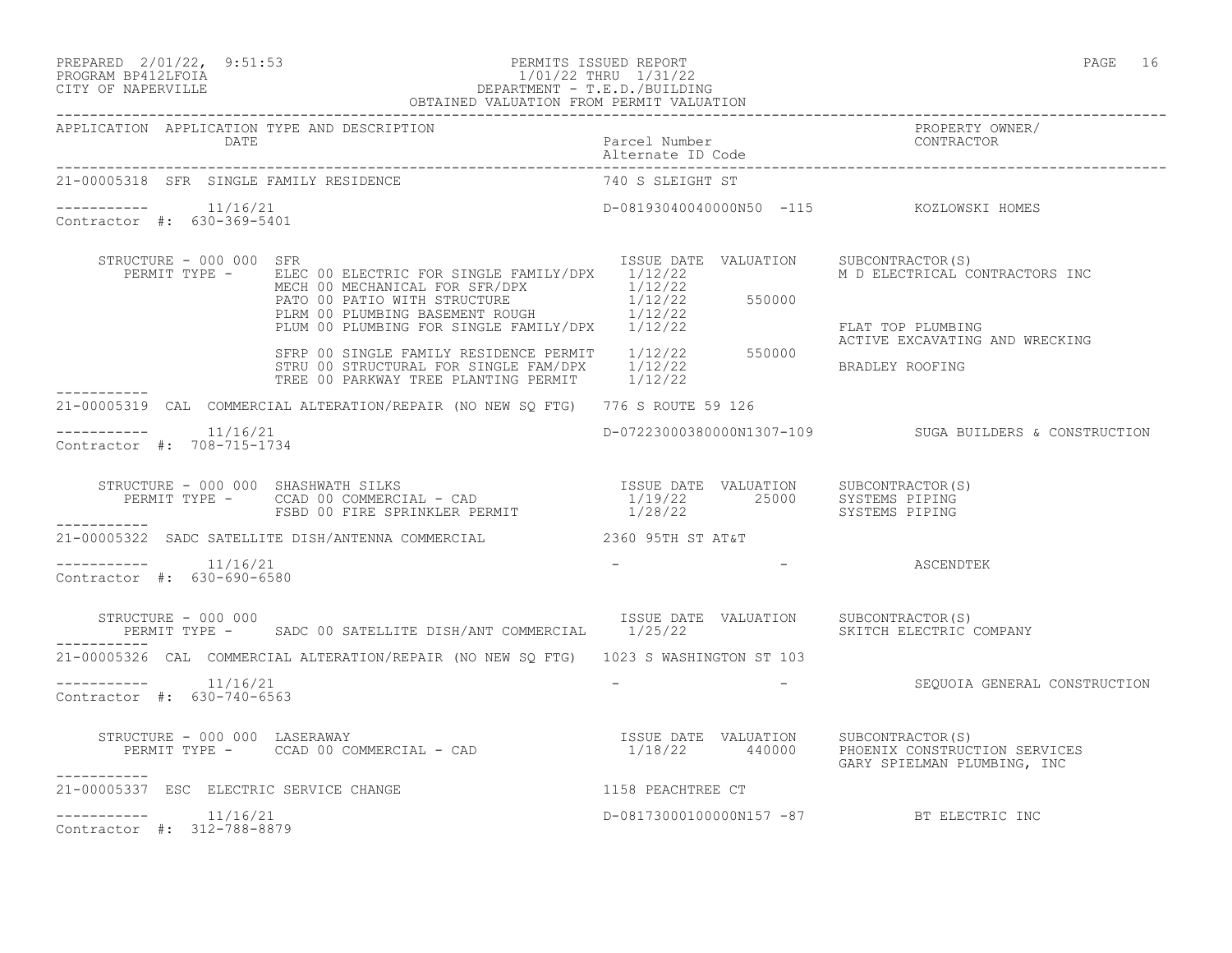# PREPARED 2/01/22, 9:51:53 PERMITS ISSUED REPORT<br>PROGRAM BP412LFOIA PAGE 17 1/01/22 THRU 1/31/22 PROGRAM BP412LFOIA 1/01/22 THRU 1/31/22 CITY OF NAPERVILLE DEPARTMENT - T.E.D./BUILDING

| OBTAINED VALUATION FROM PERMIT VALUATION                                                                                                                                                                                             |                                            |                                                         |
|--------------------------------------------------------------------------------------------------------------------------------------------------------------------------------------------------------------------------------------|--------------------------------------------|---------------------------------------------------------|
| APPLICATION APPLICATION TYPE AND DESCRIPTION                                                                                                                                                                                         |                                            | PROPERTY OWNER/                                         |
| 21-00005337 (CONTINUED)<br>------------                                                                                                                                                                                              |                                            |                                                         |
| STRUCTURE - 000 000 PHOTOVALTAIC SYSTEM [57ATION ISSUE DATE VALUATION SUBCONTRACTOR(S)<br>PERMIT TYPE - EVCR 00 ELECTRIC VEHICLE STATION RES [1/26/22 27000 BT ELECTRIC INC<br>PV 00 SOLAR PHOTOVOLTAIC [1/06/22 27000 BT ELECTRIC I |                                            |                                                         |
| 21-00005342 RAL RES ALTERATIONS/REMODLING (NO NEW SQ FTG) 3704 BIRCH LN                                                                                                                                                              |                                            |                                                         |
| $--------- 11/16/21$<br>Contractor #: 630-796-9879                                                                                                                                                                                   | W-01084080110000N1691-226 JBN BUILDERS LLC |                                                         |
| STRUCTURE - 000 000 BASEMENT REMODEL<br>PERMIT TYPE - FB 00 FINISHED BASEMENT - 1/19/22 41000 YOUR NAPERVILLE ELECTRICAN INC<br>----------                                                                                           |                                            | TMZ PLUMBING INC                                        |
| 21-00005351 RAL RES ALTERATIONS/REMODLING (NO NEW SQ FTG) 701 BURNING TREE LN                                                                                                                                                        |                                            |                                                         |
| -----------    11/16/21<br>Contractor $\#: 630 - 514 - 9289$                                                                                                                                                                         |                                            | D-07123010230000N1172-53 LAKEWEST RENOVATIONS-NAPERVILL |
| STRUCTURE - 000 000 INTERIOR REMODEL<br>PERMIT TYPE - RAL 00 ROOM ALTERATION<br>PERMIT TYPE - RAL 00 ROOM ALTERATION<br>200000 LITTLE ELECTRICAL CONTRACTORS<br>------------                                                         |                                            | CLAUSEN PLUMBING                                        |
| 21-00005353 RAL RES ALTERATIONS/REMODLING (NO NEW SQ FTG) 1221 N MAIN ST                                                                                                                                                             |                                            |                                                         |
| $--------- 11/16/21$<br>Contractor #: 630-514-9289                                                                                                                                                                                   |                                            | D-07124100130000N514 -54 LAKEWEST RENOVATIONS-NAPERVILL |
| STRUCTURE - 000 000 BASEMENT/ELECTRIC SERVICE RELOCATION ISSUE DATE VALUATION SUBCONTRACTOR(S)<br>PERMIT TYPE - FB 00 FINISHED BASEMENT 1/10/22 80000 LITTLE ELECTRICAL CONTRACTORS<br>-----------                                   |                                            | CLAUSEN PLUMBING                                        |
| 21-00005358 ESC ELECTRIC SERVICE CHANGE 600 1835 W JEFFERSON AV 135                                                                                                                                                                  |                                            |                                                         |
| $------- 11/17/21$<br>Contractor #: 312-771-2481                                                                                                                                                                                     |                                            | D-07153060150000N1302-79 EVOLVE ELECTRIC COMPANY        |
| STRUCTURE - 000 000 COMMERCIAL-ADDING EXIT/EM COMBO LIGHTS ISSUE DATE VALUATION SUBCONTRACTOR(S)<br>PERMIT TYPE - ESCC 00 ELECTRIC SERVICE CHANGE COMM 1/05/22 EVOLVE ELECTRIC COMPANY                                               |                                            |                                                         |
| 21-00005370 RAL RES ALTERATIONS/REMODLING (NO NEW SQ FTG) 3460 BIRCH LN                                                                                                                                                              |                                            |                                                         |
| $--------- 11/17/21$<br>Contractor #: 708-417-2719                                                                                                                                                                                   |                                            | W-01082030160000N1707-211 MENDEZ NETWORK LLC            |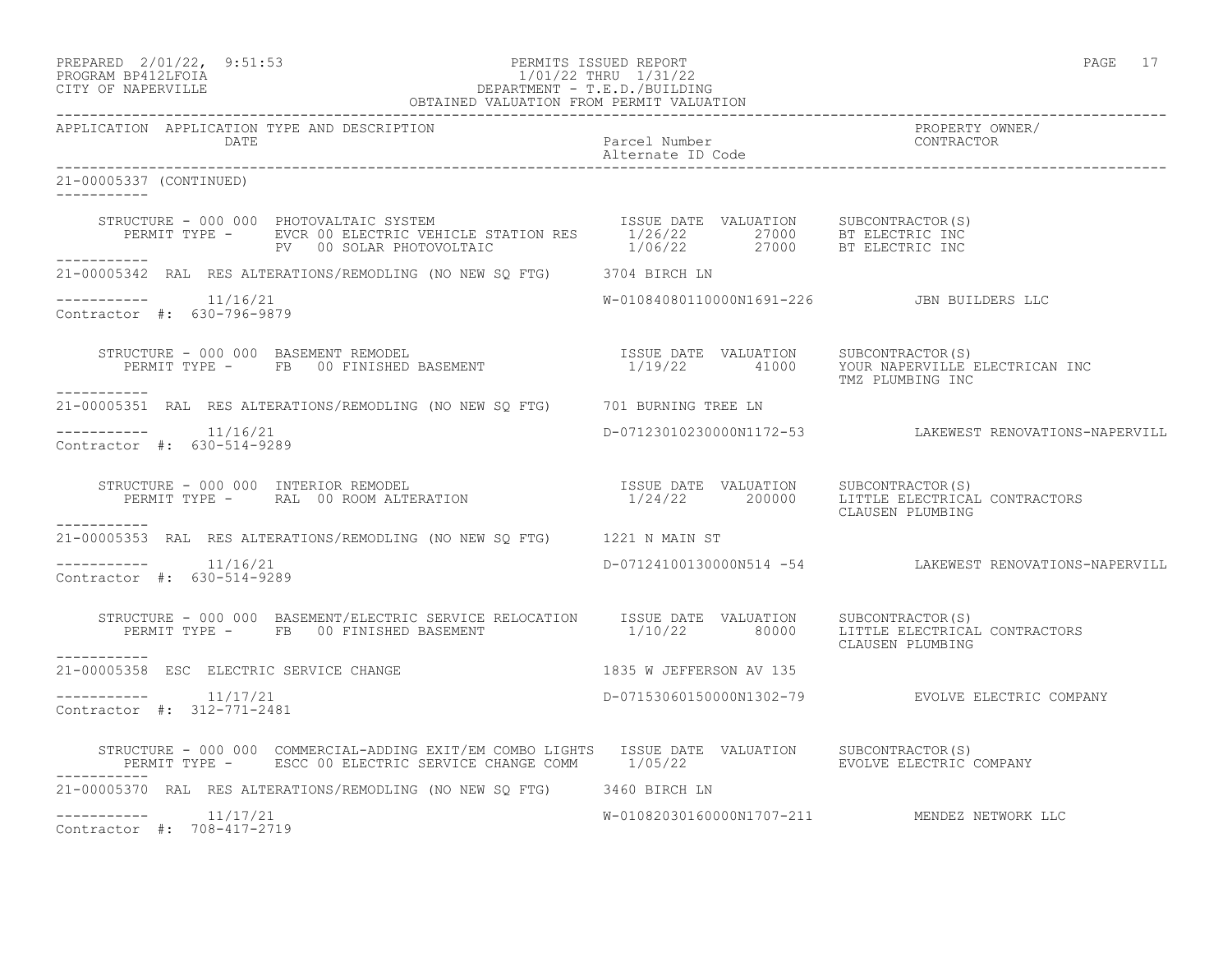| PREPARED            | $2/01/22$ , | 9:51:53 |
|---------------------|-------------|---------|
| DDOOD3M DD410T DOT3 |             |         |

### PREPARED 2/01/22, 9:51:53 PERMITS ISSUED REPORT PAGE 18 PROGRAM BP412LFOIA 1/01/22 THRU 1/31/22 CITY OF NAPERVILLE DEPARTMENT - T.E.D./BUILDING

| OBTAINED VALUATION FROM PERMIT VALUATION                                                                                                                                                 |                                                                                                                                                                                                                                  |                                                      |
|------------------------------------------------------------------------------------------------------------------------------------------------------------------------------------------|----------------------------------------------------------------------------------------------------------------------------------------------------------------------------------------------------------------------------------|------------------------------------------------------|
| APPLICATION APPLICATION TYPE AND DESCRIPTION<br>DATE                                                                                                                                     | and the state of the state of the state of the state of the state of the state of the state of the state of th<br>The state of the state of the state of the state of the state of the state of the state of the state of the st | PROPERTY OWNER/<br>TROIBRIT OW<br>CONTRACTOR         |
| 21-00005370 (CONTINUED)<br>___________                                                                                                                                                   |                                                                                                                                                                                                                                  |                                                      |
| STRUCTURE - 000 000 BASEMENT REMODEL STRUCTURE - 000 000 BASEMENT REMODEL SUSCONTRACTOR (S)<br>PERMIT TYPE - FB 00 FINISHED BASEMENT 1/27/22 18000 AFFORDABLE PLUMBING SOLUTIONS         |                                                                                                                                                                                                                                  | MENDEZ ELECTRICAL CONTRACTING                        |
| -----------<br>21-00005395 CAL COMMERCIAL ALTERATION/REPAIR (NO NEW SQ FTG) 1864 HIGH GROVE LN 100                                                                                       |                                                                                                                                                                                                                                  |                                                      |
| Contractor #:                                                                                                                                                                            |                                                                                                                                                                                                                                  |                                                      |
| STRUCTURE – 000 000 2 FOOLS CIDER<br>PERMIT TYPE – CCAD 00 COMMERCIAL – CAD (2) TERMIT TYPE – CCAD 00 COMMERCIAL – CAD (2) THE PLUMBING 1/14/22 50000<br>___________                     |                                                                                                                                                                                                                                  | ELMHURST ELECTRIC                                    |
| 21-00005400 CAL COMMERCIAL ALTERATION/REPAIR (NO NEW SO FTG) 1828 BAY SCOTT CR 112                                                                                                       |                                                                                                                                                                                                                                  |                                                      |
| $--------- 11/18/21$<br>Contractor #: 630-971-2211                                                                                                                                       |                                                                                                                                                                                                                                  | D-07261130180000N1447-126    COSTRANDER CONSTRUCTION |
| STRUCTURE - 000 000 DR. BASSELL DULLI<br>PERMIT TYPE - CCAD 00 COMMERCIAL - CAD (2000) 2000 DR. ERNIT TYPE - CCAD 00 COMMERCIAL - CAD (2000) 2011 2000                                   |                                                                                                                                                                                                                                  | CONNOR ELECTRIC SERVICES                             |
| -----------<br>21-00005407 CAL COMMERCIAL ALTERATION/REPAIR (NO NEW SQ FTG) 135 AMBASSADOR DR                                                                                            |                                                                                                                                                                                                                                  |                                                      |
| $--------- 11/19/21$<br>Contractor #: 262-896-8723                                                                                                                                       |                                                                                                                                                                                                                                  | D-07153040250000N1303-79 THE REDMOND COMPANY         |
| STRUCTURE - 000 000 JACOBS GET READY CENTER<br>PERMIT TYPE - CCAD 00 COMMERCIAL - CAD $1/14/22$ 524000 FOUR STAR ELECTRIC INC                                                            |                                                                                                                                                                                                                                  | CBM PLUMBING<br>ANTHONY ROOFING                      |
| -----------<br>21-00005420 CAL COMMERCIAL ALTERATION/REPAIR (NO NEW SO FTG) 20 CENTER ST                                                                                                 |                                                                                                                                                                                                                                  |                                                      |
| $--------- 11/22/21$<br>Contractor #: 312-639-3611                                                                                                                                       | D-08183040070000N1347-85 TRANE                                                                                                                                                                                                   |                                                      |
| STRUCTURE - 000 000 COMMUNITY UNITED METHODIST CHURCH TSSUE DATE VALUATION SUBCONTRACTOR(S)<br>PERMIT TYPE - CCAD 00 COMMERCIAL - CAD 1/20/22 176060 CORRECT ELECTRIC INC<br>----------- |                                                                                                                                                                                                                                  |                                                      |
| 21-00005433 FN FENCE APPLICATION                                                                                                                                                         | 2311 ROCK CT                                                                                                                                                                                                                     |                                                      |
| $--------- 11/23/21$<br>Contractor #: 630-584-7710                                                                                                                                       | W-01011120040000N766 -188 PEERLESS FENCE                                                                                                                                                                                         |                                                      |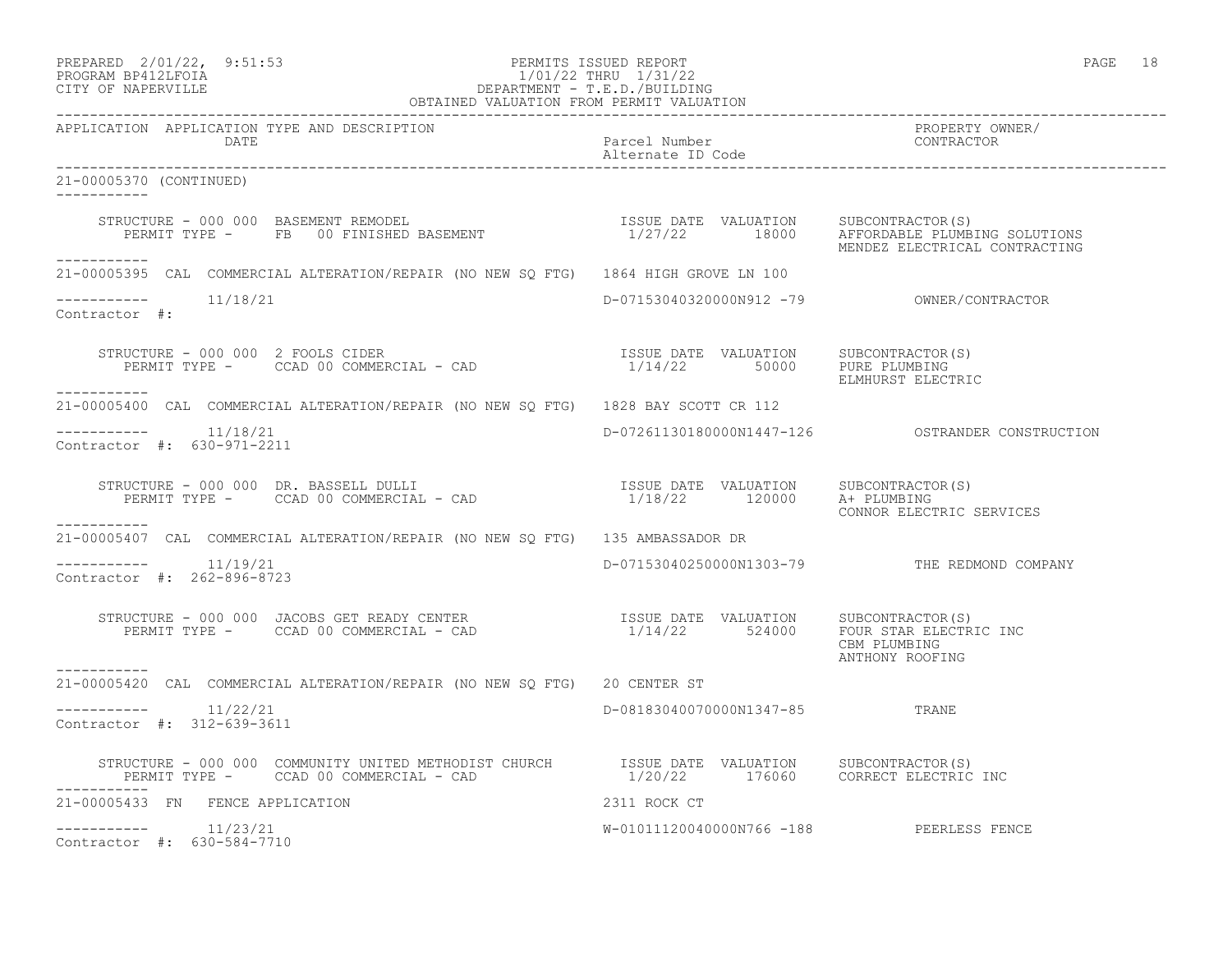| PREPARED 2/01/22, 9:51:53<br>1/01/22 THRU 1/31/22<br>DEPARTMENT - T.E.D./BUILDING<br>OBTAINED VALUATION FROM PERMIT VALUATION<br>PROGRAM BP412LFOIA<br>CITY OF NAPERVILLE                                                          |                                                        | PAGE 19                                                |
|------------------------------------------------------------------------------------------------------------------------------------------------------------------------------------------------------------------------------------|--------------------------------------------------------|--------------------------------------------------------|
| APPLICATION APPLICATION TYPE AND DESCRIPTION<br><b>DATE</b>                                                                                                                                                                        | Parcel Number<br>Alternate ID Code                     | PROPERTY OWNER/<br>CONTRACTOR                          |
| 21-00005433 (CONTINUED)                                                                                                                                                                                                            |                                                        |                                                        |
| STRUCTURE - 000 000<br>PERMIT TYPE - FN 00 FENCE                                                                                                                                                                                   | ISSUE DATE VALUATION SUBCONTRACTOR(S)<br>1/04/22 5700  |                                                        |
| 21-00005435 CAL COMMERCIAL ALTERATION/REPAIR (NO NEW SQ FTG) 776 S ROUTE 59 137                                                                                                                                                    |                                                        |                                                        |
| $--------- 11/23/21$<br>Contractor #: 708-715-1734                                                                                                                                                                                 |                                                        | D-07223000380000N1307-109 SUGA BUILDERS & CONSTRUCTION |
| STRUCTURE - 000 000 MEENA BAZAAR<br>PERMIT TYPE - CCAD 00 COMMERCIAL - CAD                                                                                                                                                         | ISSUE DATE VALUATION SUBCONTRACTOR(S)<br>1/25/22 20000 |                                                        |
| 21-00005441 FN FENCE APPLICATION                                                                                                                                                                                                   | 1820 AUBURN AV                                         |                                                        |
| $--------- 11/23/21$<br>Contractor #: 630-584-7710                                                                                                                                                                                 | D-08332130240000N656 -165 PEERLESS FENCE               |                                                        |
| STRUCTURE - 000 000<br>PERMIT TYPE - FN 00 FENCE<br>-----------                                                                                                                                                                    | ISSUE DATE VALUATION SUBCONTRACTOR(S)<br>1/06/22 5000  |                                                        |
| 21-00005446 ESC ELECTRIC SERVICE CHANGE                                                                                                                                                                                            | 3111 TREESDALE CT                                      |                                                        |
| $--------- 11/23/21$<br>Contractor #: 630-833-2389                                                                                                                                                                                 |                                                        | W-01042310180000N260 -183 KAPITAL ELECTRIC INC         |
| STRUCTURE - 000 000 INSTALL EV CHARGER<br>PERMIT TYPE - EVCR 00 ELECTRIC VEHICLE STATION RES 1/03/22 1760 KAPITAL ELECTRIC INC                                                                                                     | ISSUE DATE VALUATION SUBCONTRACTOR(S)                  |                                                        |
| 21-00005449 RAL RES ALTERATIONS/REMODLING (NO NEW SO FTG) 1137 KINSIE CT                                                                                                                                                           |                                                        |                                                        |
| $--------- 11/24/21$<br>Contractor #: 815-790-6531                                                                                                                                                                                 |                                                        | D-08302140220000N422 -131 SAGE CONSTRUCTION            |
| STRUCTURE - 000 000 1ST FLOOR REMODEL/ELEC SERVICE UPGRADE T ISSUE DATE VALUATION SUBCONTRACTOR(S)<br>PERMIT TYPE -     RAL 00 ROOM ALTERATION                          1/19/22        120000    B3 ELECTRIC & DECK<br>----------- |                                                        | R & R PLUMBING TECHNICIANS                             |
| 21-00005455 ESC ELECTRIC SERVICE CHANGE                                                                                                                                                                                            | 648 N EAGLE ST                                         |                                                        |
| -----------    11/24/21<br>Contractor #:                                                                                                                                                                                           | D-07132050050000N42 -69 93ENERGY                       |                                                        |
| STRUCTURE - 000 000 PHOTOVALTAIC SYSTEM TSSUE DATE VALUATION<br>PERMIT TYPE - PV 00 SOLAR PHOTOVOLTAIC 1/05/22 20100                                                                                                               | ISSUE DATE VALUATION SUBCONTRACTOR (S)                 | 93ENERGY                                               |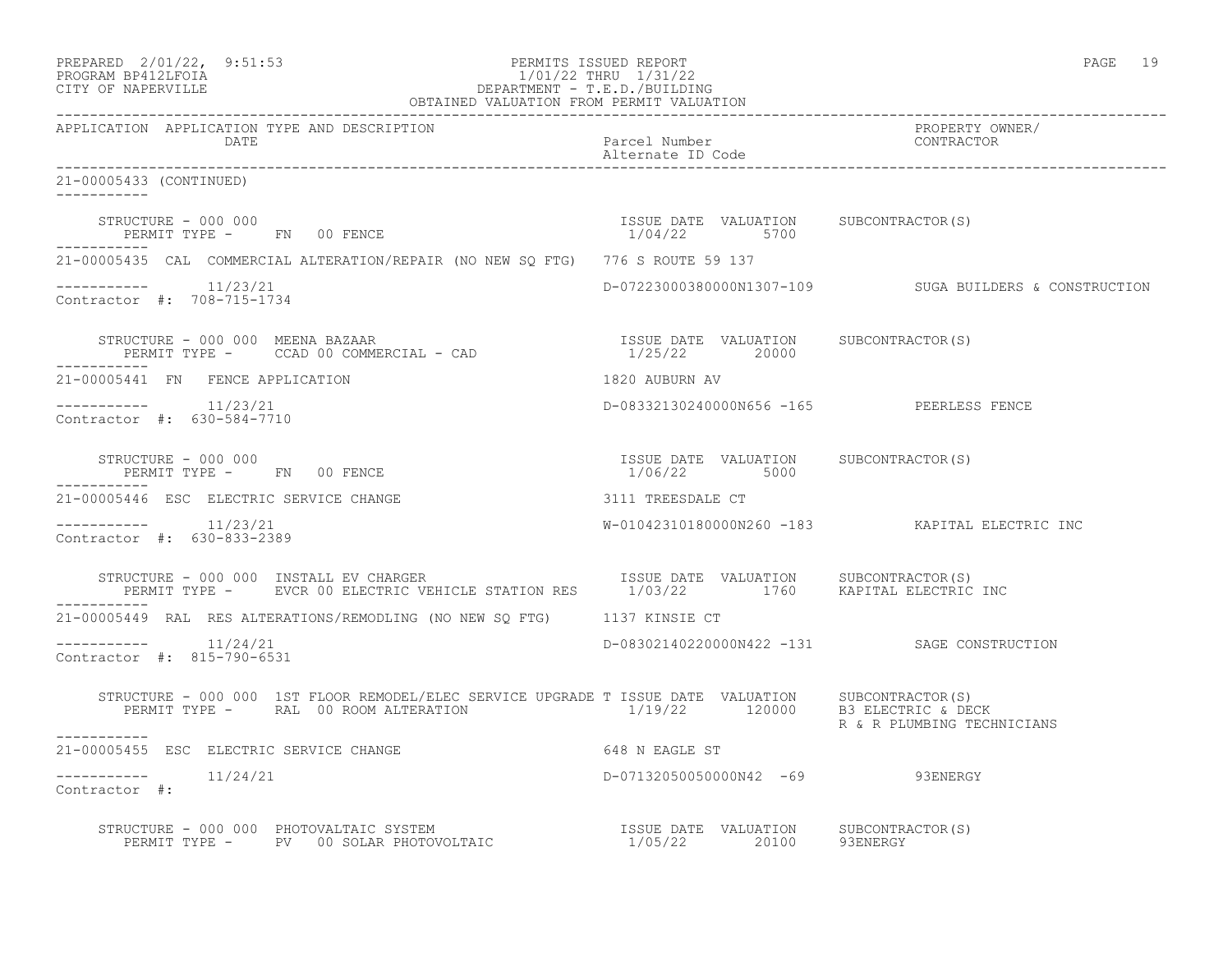### PREPARED 2/01/22, 9:51:53 PERMITS ISSUED REPORT PAGE 20 PROGRAM BP412LFOIA 1/01/22 THRU 1/31/22 CITY OF NAPERVILLE DEPARTMENT - T.E.D./BUILDING

| OBTAINED VALUATION FROM PERMIT VALUATION                                                                                                                           |                                          |                                                        |
|--------------------------------------------------------------------------------------------------------------------------------------------------------------------|------------------------------------------|--------------------------------------------------------|
| APPLICATION APPLICATION TYPE AND DESCRIPTION<br>DATE                                                                                                               | Parcel Number<br>Alternate ID Code       | PROPERTY OWNER/<br>CONTRACTOR                          |
| 21-00005460 SADC SATELLITE DISH/ANTENNA COMMERCIAL 4123 CALLERY RD CELL3                                                                                           |                                          |                                                        |
| -----------    11/24/21<br>Contractor #: 630-914-5706                                                                                                              |                                          | W-01202000110000N1521-271 ADVANCED TELECOM SOLUTIONS   |
| STRUCTURE - 000 000<br>PERMIT TYPE - SADC 00 SATELLITE DISH/ANT COMMERCIAL 1/25/22 ADVANCED TELECOM SOLUTIONS                                                      | ISSUE DATE VALUATION SUBCONTRACTOR(S)    |                                                        |
| 21-00005462 CAL COMMERCIAL ALTERATION/REPAIR (NO NEW SO FTG) 924 W 75TH ST 128                                                                                     |                                          |                                                        |
| -----------    11/24/21<br>Contractor #: 630-417-0931                                                                                                              |                                          | D-07253000180000N1218-143 CICERO'S DEVELOPMENT CORP    |
| STRUCTURE – 000 000 HOTWORX<br>PERMIT TYPE – CCAD 00 COMMERCIAL – CAD                                  1/25/22     168856    OMEGA PLUMBING-JOLIET<br>------------ |                                          | MORRISON ELECTRIC                                      |
| 21-00005472 FABD FIRE ALARM                                                                                                                                        | 7 S WHISPERING HILLS DR HM               |                                                        |
| Contractor #: 630-844-6305                                                                                                                                         |                                          | D-07143170100000N180 -81 ALARM DETECTION SYSTEMS FA    |
| STRUCTURE - 000 000<br>PERMIT TYPE - FABD 00 FIRE ALARM                                                                                                            |                                          | FA                                                     |
| 21-00005474 RAD RES ADDITIONS (NEW SO FTG)                                                                                                                         | 744 CENTURY FARM LN                      |                                                        |
| Contractor #: 630-443-7100                                                                                                                                         | D-07121010590000N1298-38 TIMBERBUILT INC |                                                        |
| -----------                                                                                                                                                        |                                          |                                                        |
| 21-00005475 PERG PERGOLA / ARBOR                                                                                                                                   | 2835 CHEVY CHASE LN                      |                                                        |
| Contractor #: 630-444-2102                                                                                                                                         |                                          | W-01054020730000N1587-196 SHADING SOLUTIONS GROUP, INC |
|                                                                                                                                                                    |                                          |                                                        |
| 2012 CORPORATE LN 120<br>21-00005487 OCCI OCCUPANCY INSPECTION                                                                                                     |                                          |                                                        |
| $--------$ 12/01/21<br>Contractor #:                                                                                                                               |                                          |                                                        |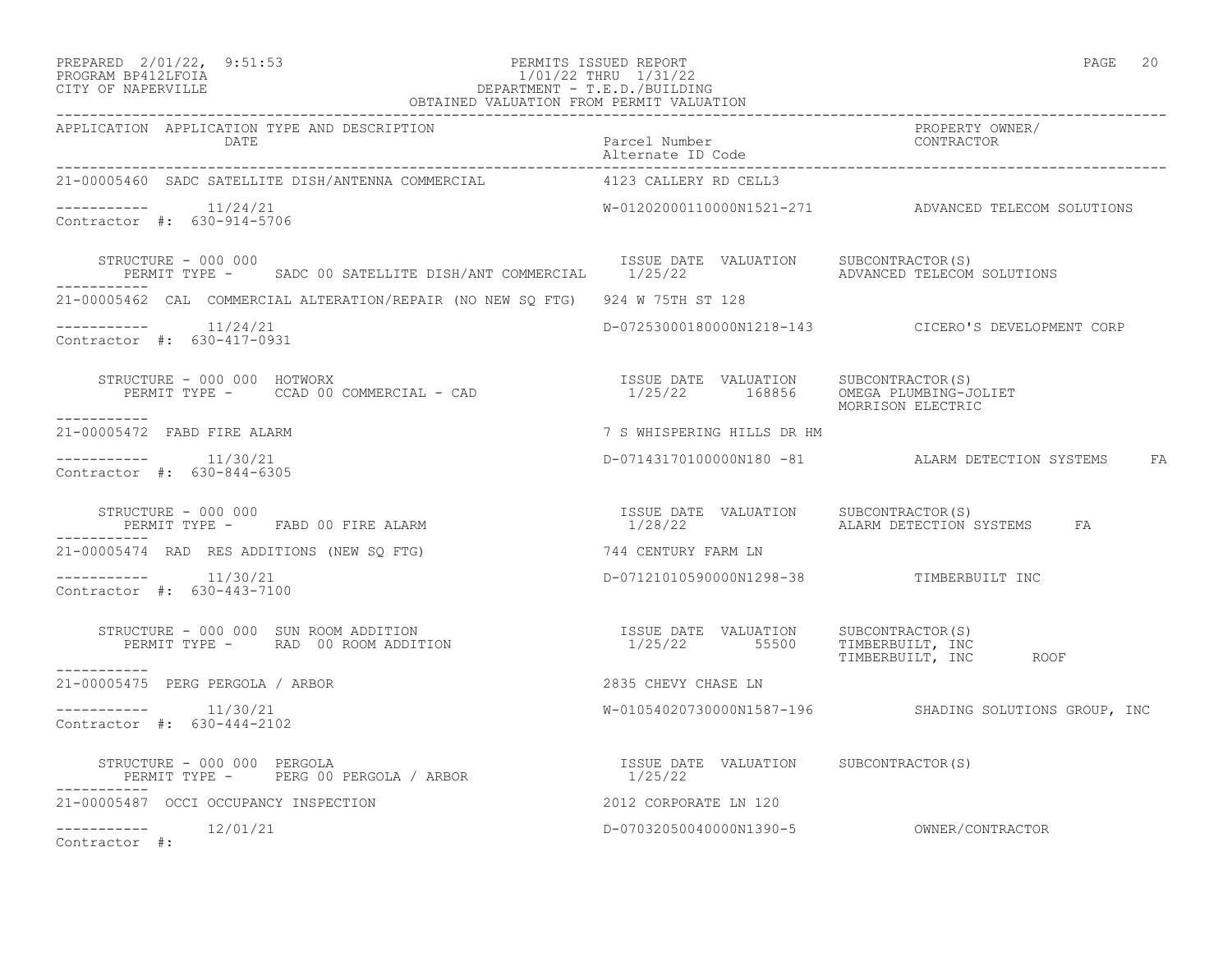# PREPARED 2/01/22, 9:51:53 PERMITS ISSUED REPORT<br>PROGRAM BP412LFOIA PAGE 21 1/01/22 THRU 1/31/22 PROGRAM BP412LFOIA 1/01/22 THRU 1/31/22<br>CITY OF NAPERVILLE DEPARTMENT - T.E.D./BUILDIN CITY OF NAPERVILLE DEPARTMENT - T.E.D./BUILDING

|                                                                                                                                                                                                              | OBTAINED VALUATION FROM PERMIT VALUATION |                                                         |
|--------------------------------------------------------------------------------------------------------------------------------------------------------------------------------------------------------------|------------------------------------------|---------------------------------------------------------|
| APPLICATION APPLICATION TYPE AND DESCRIPTION<br>DATE                                                                                                                                                         | Parcel Number<br>Alternate ID Code       | PROPERTY OWNER/<br>PROPERTY OW<br>CONTRACTOR            |
| 21-00005487 (CONTINUED)<br>___________                                                                                                                                                                       |                                          |                                                         |
| STRUCTURE - 000 000 ULTIMATE NINJAS NAPERVILLE                ISSUE DATE VALUATION      SUBCONTRACTOR(S)<br>PERMIT TYPE -      OCC  00 OCC INSPECT. PERMIT COM/RST        1/13/22<br>------------            |                                          |                                                         |
| 21-00005489 OCCI OCCUPANCY INSPECTION 440 INDUSTRIAL DR D                                                                                                                                                    |                                          |                                                         |
| $12/01/21$<br>Contractor #:                                                                                                                                                                                  |                                          |                                                         |
| STRUCTURE - 000 000 PAINT BOSS AUTO RECONDITIONING ISSUE DATE VALUATION SUBCONTRACTOR(S) PERMIT TYPE - OCC 00 OCC INSPECT. PERMIT COM/RST $1/07/22$<br>-----------                                           |                                          |                                                         |
| 21-00005509 CAL COMMERCIAL ALTERATION/REPAIR (NO NEW SQ FTG) 1320 N ROUTE 59 110                                                                                                                             |                                          |                                                         |
| $--------- 12/03/21$<br>Contractor #: 773-552-9131                                                                                                                                                           |                                          | D-07103140100000N1576-34 BATH AND KITCHEN EXPERTS       |
| STRUCTURE – 000 000 BRAIN BALANCE<br>PERMIT TYPE – CCAD 00 COMMERCIAL – CAD                                   1/24/22       200000    KULA PLUMBING<br>___________                                           |                                          | PN ELECTRIC INC                                         |
| 21-00005513 CAL COMMERCIAL ALTERATION/REPAIR (NO NEW SQ FTG) 1316 N ROUTE 59 108                                                                                                                             |                                          |                                                         |
| Contractor #: 708-261-1130                                                                                                                                                                                   |                                          | D-07103140090000N1576-34 GC REMODELING HOME IMPROVEMENT |
| STRUCTURE – 000 000 POKE BURRITO<br>PERMIT TYPE – CCAD 00 COMMERCIAL – CAD (2500 R-POWER LLC<br>___________                                                                                                  |                                          |                                                         |
| 21-00005514 ESC ELECTRIC SERVICE CHANGE <b>And SERVICE SERVICE SERVICE</b> STATE 1331 BAYOU PATH CT                                                                                                          |                                          |                                                         |
| $--------$ 12/03/21<br>Contractor #: 312-859-3016                                                                                                                                                            | D-07093110780000N1767-047 GRNE SOLAR     |                                                         |
| STRUCTURE - 000 000 PHOTOVLATAIC SYSEM & INSTALL EV CHARGER ISSUE DATE VALUATION SUBCONTRACTOR(S)<br>PERMIT TYPE - EVCR 00 ELECTRIC VEHICLE STATION RES<br>PV 00 SOLAR PHOTOVOLTAIC 1/19/22 17300 GRNE SOLAR |                                          |                                                         |
| 21-00005517 ESC ELECTRIC SERVICE CHANGE                                                                                                                                                                      | 1512 BRADLEY CT                          |                                                         |
| Contractor #: 630-964-0541                                                                                                                                                                                   |                                          | D-08283070040000N160 -149 OAKWOOD ELECTRIC - GENERATOR  |
| STRUCTURE - 000 000 CONDUIT/WIRES THROUGH METERSOCKET TSSUE DATE VALUATION SUBCONTRACTOR(S)                                                                                                                  |                                          |                                                         |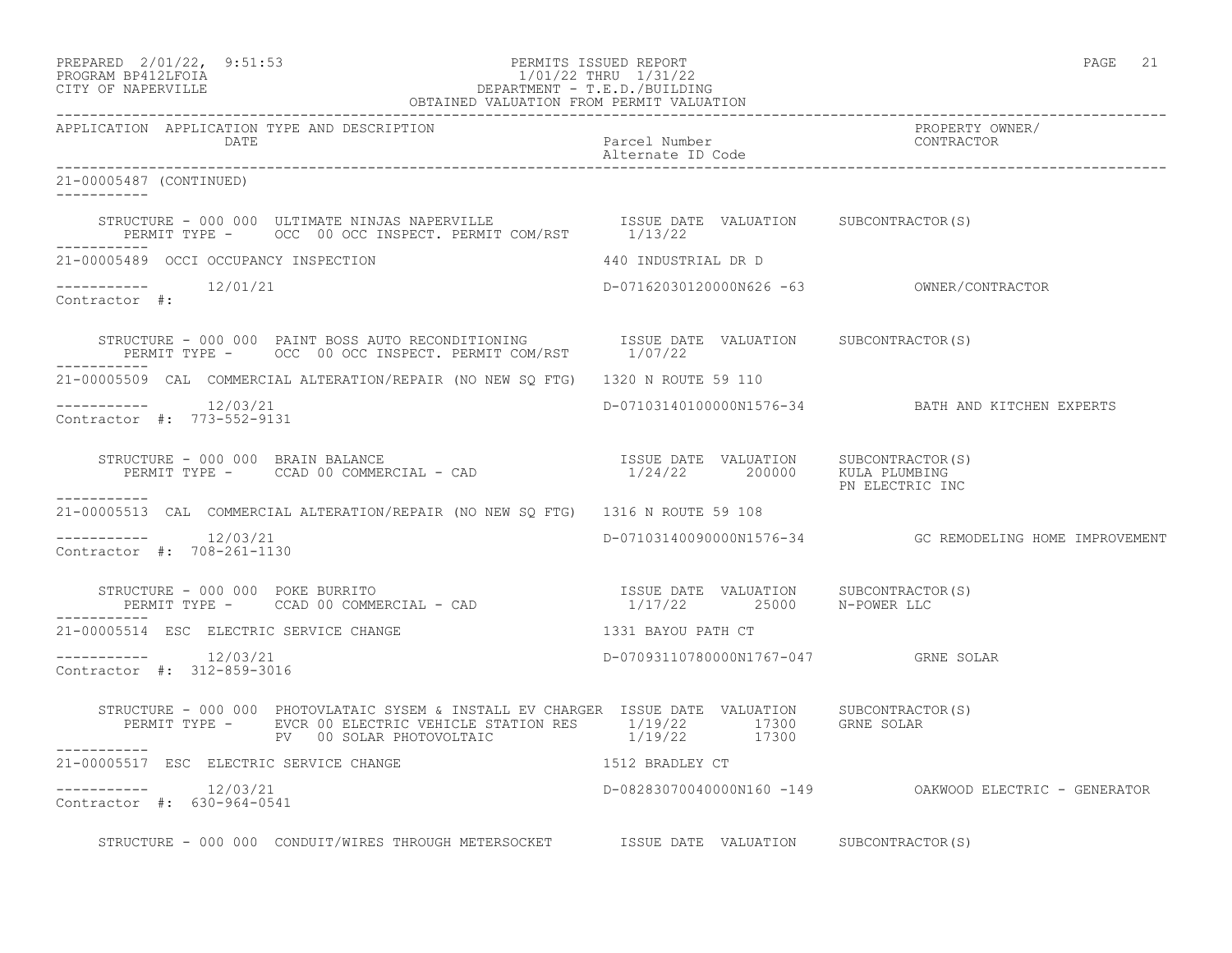| PREPARED | $2/01/22$ , | 9:51:5 |
|----------|-------------|--------|
| -------- | ----------  |        |

### PREPARED 2/01/22, 9:51:53 PERMITS ISSUED REPORT PAGE 22 PROGRAM BP412LFOIA 1/01/22 THRU 1/31/22 CITY OF NAPERVILLE DEPARTMENT - T.E.D./BUILDING OBTAINED VALUATION FROM PERMIT VALUATION

| APPLICATION APPLICATION TYPE AND DESCRIPTION<br>DATE  |                                                                                                                                                                                                                                                                                                                                                                                          | Parcel Number<br>Alternate ID Code    | PROPERTY OWNER/<br>FNUEBILLE U.                                                                                                                                                                                     |
|-------------------------------------------------------|------------------------------------------------------------------------------------------------------------------------------------------------------------------------------------------------------------------------------------------------------------------------------------------------------------------------------------------------------------------------------------------|---------------------------------------|---------------------------------------------------------------------------------------------------------------------------------------------------------------------------------------------------------------------|
| 21-00005517 (CONTINUED)<br>___________                |                                                                                                                                                                                                                                                                                                                                                                                          |                                       |                                                                                                                                                                                                                     |
|                                                       | PERMIT TYPE - ELSC 00 ELECTRIC SVC CHANGE RES. 1/05/22 CAKWOOD ELECTRIC - GENERATOR                                                                                                                                                                                                                                                                                                      |                                       |                                                                                                                                                                                                                     |
| 21-00005524 SFR SINGLE FAMILY RESIDENCE               |                                                                                                                                                                                                                                                                                                                                                                                          | 2835 LANCELOT LN                      |                                                                                                                                                                                                                     |
| $--------$ 12/06/21<br>Contractor #: 817-875-7057     |                                                                                                                                                                                                                                                                                                                                                                                          | W-01103070110000N1842-229 PULTE GROUP |                                                                                                                                                                                                                     |
| STRUCTURE - 000 000 SFR                               | PERMIT TYPE - ELEC 00 ELECTRIC FOR SINGLE FAMILY/DPX 1/06/22<br>MECH 00 MECHANICAL FOR SFR/DPX $1/06/22$<br>PLRM 00 PLUMBING BASEMENT ROUGH $1/06/22$<br>FINIT 55 FISHING SEWER<br>PLUM 00 PLUMBING FOR SINGLE FAMILY/DPX 1/06/22 53 PLUMBING<br>SFRP 00 SINGLE FAMILY RESIDENCE PERMIT 1/06/22 195000 RABY ROLIDAY<br>SFRP 00 SINGLE FAMILY RESIDENCE PERMIT 1/06/22 195000 RABY ROFING | ISSUE DATE VALUATION SUBCONTRACTOR(S) | SUPERIOR ELECTRICAL TECHNOLOGI<br>S3 PLUMBING<br>HOLIDAY SEWER & WATER/WAUCONDA<br>HOLIDAY SEWER & WATER/WAUCONDA<br>SUPERIOR ELECTRICAL TECHNOLOGI<br>S3 PLUMBING<br>HOLIDAY SEWER & WATER/WAUCONDA                |
|                                                       | STRU 00 STRUCTURAL FOR SINGLE FAM/DPX 1/06/22                                                                                                                                                                                                                                                                                                                                            |                                       |                                                                                                                                                                                                                     |
| 21-00005525 SFR SINGLE FAMILY RESIDENCE               |                                                                                                                                                                                                                                                                                                                                                                                          | 2804 LANCELOT LN                      |                                                                                                                                                                                                                     |
| $--------- 12/06/21$<br>Contractor #: 817-875-7057    |                                                                                                                                                                                                                                                                                                                                                                                          | W-01103100110000N1842-229 PULTE GROUP |                                                                                                                                                                                                                     |
| STRUCTURE - 000 000 SFR                               | PERMIT TYPE - ELEC 00 ELECTRIC FOR SINGLE FAMILY/DPX 1/06/22<br>MECH 00 MECHANICAL FOR SFR/DPX $1/06/22$<br>PATO 00 PATIO WITH STRUCTURE $1/06/22$ 195000<br>PLRM 00 PLUMBING BASEMENT ROUGH $1/06/22$ 195000<br>PLUM 00 PLUMBING FOR SINGLE FAMILY/DPX 1/06/22<br>SFRP 00 SINGLE FAMILY RESIDENCE PERMIT 1/06/22 195000 RABY ROOFING<br>STRU 00 STRUCTURAL FOR SINGLE FAM/DPX 1/06/22   | ISSUE DATE VALUATION SUBCONTRACTOR(S) | SUPERIOR ELECTRICAL TECHNOLOGI<br>S3 PLUMBING<br>HOLIDAY SEWER & WATER/WAUCONDA<br>S3 PLUMBING<br>HOLIDAY SEWER & WATER/WAUCONDA<br>SUPERIOR ELECTRICAL TECHNOLOGI<br>S3 PLUMBING<br>HOLIDAY SEWER & WATER/WAUCONDA |
| 21-00005526 SFR SINGLE FAMILY RESIDENCE               |                                                                                                                                                                                                                                                                                                                                                                                          | 2808 LANCELOT LN                      |                                                                                                                                                                                                                     |
| -----------    12/06/21<br>Contractor #: 817-875-7057 |                                                                                                                                                                                                                                                                                                                                                                                          | W-01103100100000N1842-229 PULTE GROUP |                                                                                                                                                                                                                     |
| STRUCTURE - 000 000 SFR                               | PERMIT TYPE - ELEC 00 ELECTRIC FOR SINGLE FAMILY/DPX 1/06/22                                                                                                                                                                                                                                                                                                                             | ISSUE DATE VALUATION SUBCONTRACTOR(S) | SUPERIOR ELECTRICAL TECHNOLOGI                                                                                                                                                                                      |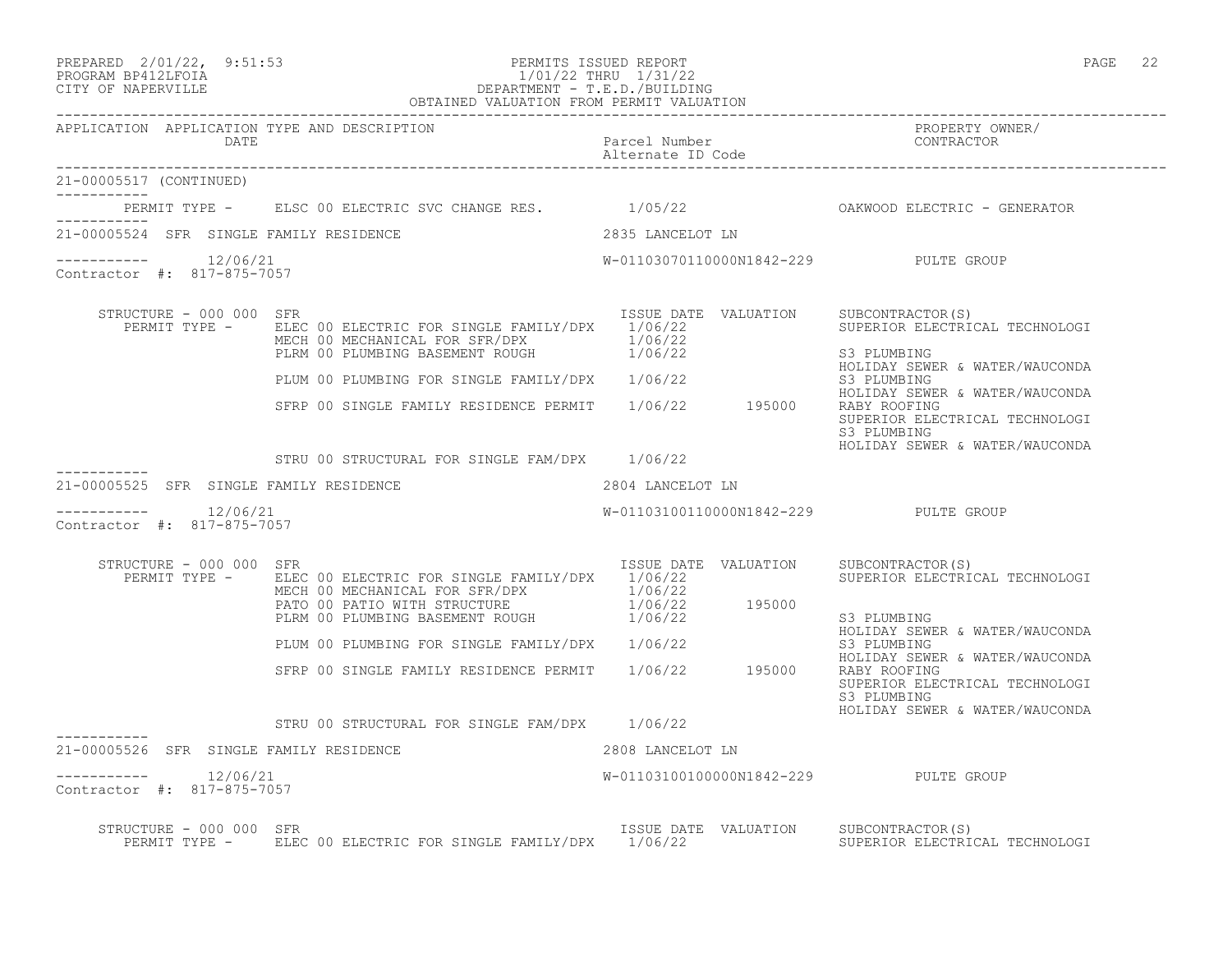| PREPARED 2/01/22, 9:51:53<br>PERMITS ISSUED REPORT<br>1/01/22 THRU 1/31/22<br>DEPARTMENT - T.E.D./BUILDING<br>OBTAINED VALUATION FROM PERMIT VALUATION<br>PROGRAM BP412LFOIA<br>CITY OF NAPERVILLE | PERMITS ISSUED REPORT                                                   | 23<br>PAGE                                                                                      |
|----------------------------------------------------------------------------------------------------------------------------------------------------------------------------------------------------|-------------------------------------------------------------------------|-------------------------------------------------------------------------------------------------|
| APPLICATION APPLICATION TYPE AND DESCRIPTION<br>DATE                                                                                                                                               | Parcel Number<br>Alternate ID Code                                      | PROPERTY OWNER/<br>CONTRACTOR                                                                   |
| 21-00005526 (CONTINUED)                                                                                                                                                                            |                                                                         |                                                                                                 |
| MECH 00 MECHANICAL FOR SFR/DPX $1/06/22$<br>PATO 00 PATIO WITH STRUCTURE $1/06/22$ 195000<br>PLRM 00 PLUMBING BASEMENT ROUGH 1/06/22                                                               |                                                                         | S3 PLUMBING<br>HOLIDAY SEWER & WATER/WAUCONDA                                                   |
| PLUM 00 PLUMBING FOR SINGLE FAMILY/DPX 1/06/22                                                                                                                                                     |                                                                         | S3 PLUMBING                                                                                     |
| SFRP 00 SINGLE FAMILY RESIDENCE PERMIT 1/06/22 195000                                                                                                                                              |                                                                         | HOLIDAY SEWER & WATER/WAUCONDA<br>RABY ROOFING<br>SUPERIOR ELECTRICAL TECHNOLOGI<br>S3 PLUMBING |
| STRU 00 STRUCTURAL FOR SINGLE FAM/DPX 1/06/22                                                                                                                                                      |                                                                         | HOLIDAY SEWER & WATER/WAUCONDA                                                                  |
| 21-00005528 CAL COMMERCIAL ALTERATION/REPAIR (NO NEW SQ FTG) 50 S MAIN ST 112                                                                                                                      |                                                                         |                                                                                                 |
| -----------    12/07/21<br>Contractor #: 630-740-6563                                                                                                                                              |                                                                         | D-07134190300000N1672-84 SEQUOIA GENERAL CONSTRUCTION                                           |
| STRUCTURE - 000 000 PURE BARRE<br>PERMIT TYPE - CCAD 00 COMMERCIAL - CAD                                                                                                                           |                                                                         | ISSUE DATE VALUATION SUBCONTRACTOR(S)<br>1/18/22 50000 PHOENIX CONSTRUCTION SERVICES            |
| 21-00005541 PAT PATIO APPLICATION                                                                                                                                                                  | 2303 CORN LILY RD                                                       |                                                                                                 |
| $--------- 12/08/21$<br>Contractor #: 630-809-6911                                                                                                                                                 | W-01103070020000N1839-229 FERNANDO CRUZ                                 |                                                                                                 |
| STRUCTURE - 000 000 BRICK PATIO<br>PERMIT TYPE - PAT 00 PATIO                                                                                                                                      | ISSUE DATE VALUATION SUBCONTRACTOR(S)<br>1/03/22 24000                  |                                                                                                 |
| 21-00005545 RAD RES ADDITIONS (NEW SQ FTG)                                                                                                                                                         | 1132 CANDLENUT DR                                                       |                                                                                                 |
| Contractor #: 630-443-7100                                                                                                                                                                         | D-07144060050000N106 -82 TIMBERBUILT INC                                |                                                                                                 |
| STRUCTURE - 000 000 SUNROOM ADDITION<br>PERMIT TYPE - RAD 00 ROOM ADDITION                                                                                                                         | ISSUE DATE VALUATION SUBCONTRACTOR(S)<br>1/07/22 48850 TIMBERBUILT, INC | TIMBERBUILT, INC ROOF<br>TIMBERBUILT, INC                                                       |
| -----------<br>21-00005546 SIGN SIGN APPLICATIONS                                                                                                                                                  | 1315 S NAPER BL 105                                                     |                                                                                                 |
| 12/08/21<br>Contractor #: 630-510-2020                                                                                                                                                             | D-08292030270000N1868-133                                               | PARVIN-CLAUSS SIGN CO                                                                           |
| STRUCTURE - 000 000<br>PERMIT TYPE - SIGN 00 SIGN                                                                                                                                                  | ISSUE DATE VALUATION<br>1/19/22                                         | SUBCONTRACTOR(S)<br>PARVIN-CLAUSS SIGN CO                                                       |
| 21-00005561 SIGN SIGN APPLICATIONS                                                                                                                                                                 | 1532 NORTH AURORA RD                                                    |                                                                                                 |
| $--------$ 12/09/21<br>Contractor #: 630-495-1725                                                                                                                                                  |                                                                         | D-07141020090000N1234-66 MODERN SIGNS INC                                                       |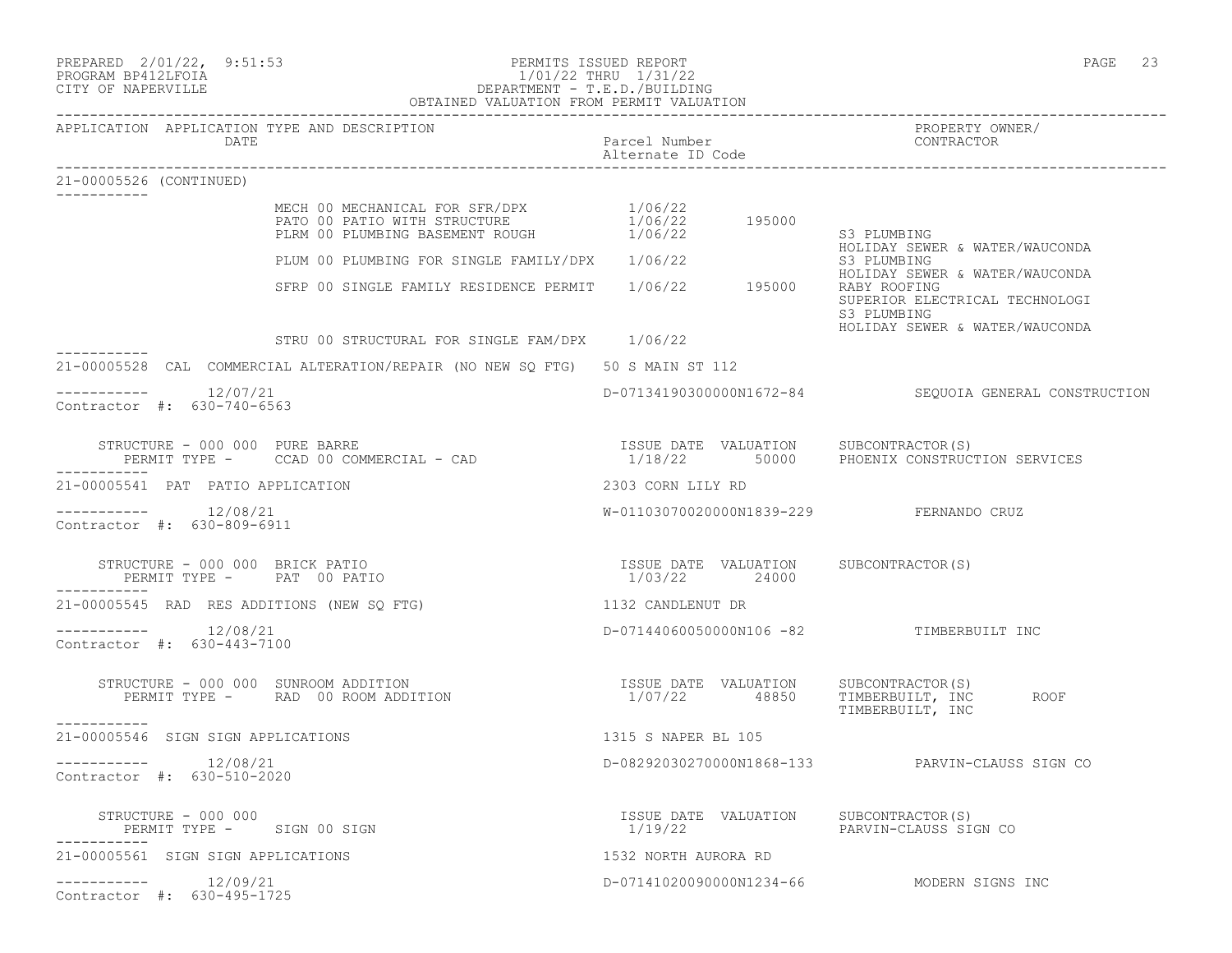| PREPARED 2/01/22, 9:51:53<br>1/01/22<br>DEPARTMENT - T.E.D./BUILDING<br>OBTAINED VALUATION FROM PERMIT VALUATION<br>PROGRAM BP412LFOIA<br>CITY OF NAPERVILLE                             | PERMITS ISSUED REPORT                                                    | PAGE 24                                                |
|------------------------------------------------------------------------------------------------------------------------------------------------------------------------------------------|--------------------------------------------------------------------------|--------------------------------------------------------|
| APPLICATION APPLICATION TYPE AND DESCRIPTION<br>DATE                                                                                                                                     | Parcel Number<br>Alternate ID Code                                       | PROPERTY OWNER/<br>CONTRACTOR                          |
| 21-00005561 (CONTINUED)                                                                                                                                                                  |                                                                          |                                                        |
| STRUCTURE - 000 000<br>PERMIT TYPE - SIGN 00 SIGN                                                                                                                                        | ISSUE DATE VALUATION SUBCONTRACTOR(S)<br>1/27/22 MODERN SIGNS INC        |                                                        |
| 21-00005562 SIGN SIGN APPLICATIONS                                                                                                                                                       | 1532 NORTH AURORA RD                                                     |                                                        |
| Contractor #: 630-495-1725                                                                                                                                                               | D-07141020090000N1234-66 MODERN SIGNS INC                                |                                                        |
| STRUCTURE - 000 000<br>PERMIT TYPE - SIGN 00 SIGN                                                                                                                                        | ISSUE DATE VALUATION<br>1/27/22                                          | SUBCONTRACTOR(S)<br>MODERN SIGNS INC                   |
| 21-00005563 SIGN SIGN APPLICATIONS                                                                                                                                                       | 1532 NORTH AURORA RD                                                     |                                                        |
| $--------- 12/09/21$<br>Contractor #: 630-495-1725                                                                                                                                       | D-07141020090000N1234-66 MODERN SIGNS INC                                |                                                        |
| STRUCTURE - 000 000<br>PERMIT TYPE - SIGN 00 SIGN                                                                                                                                        | ISSUE DATE VALUATION SUBCONTRACTOR(S)<br>1/27/22 MODERN SIGNS INC        |                                                        |
| 21-00005567 RAL RES ALTERATIONS/REMODLING (NO NEW SQ FTG) 533 W JEFFERSON AV                                                                                                             |                                                                          |                                                        |
| $--------- 12/09/21$<br>Contractor #: 331-251-6748                                                                                                                                       |                                                                          | D-07133140090000N538 -83  VEDCO DESIGN GROUP INC-LISLE |
| STRUCTURE - 000 000 BASEMENT REMODEL<br>-----------                                                                                                                                      | ISSUE DATE VALUATION SUBCONTRACTOR(S)<br>1/05/22 99000 TCI ELECTRIC, INC | DREW'S PLUMBING                                        |
| 21-00005571 RAL RES ALTERATIONS/REMODLING (NO NEW SO FTG) 729 CENTER ST                                                                                                                  |                                                                          |                                                        |
| 12/09/21<br>Contractor #: 331-204-6492                                                                                                                                                   | D-08181010100000N426 -70 HOMEWERKS, INC                                  |                                                        |
| STRUCTURE - 000 000 BASEMENT REMODEL<br>RUCTURE - 000 000 BASEMENT REMODEL<br>PERMIT TYPE - FB 00 FINISHED BASEMENT                       1/04/22     156311 JP ELECTRICAL SERVICES INC. |                                                                          | HORIZON PLUMBING                                       |
| 21-00005572 RAL RES ALTERATIONS/REMODLING (NO NEW SQ FTG) 341 HEMLOCK LN                                                                                                                 |                                                                          |                                                        |
| -----------    12/09/21<br>Contractor #: 708-361-7060                                                                                                                                    |                                                                          | D-07244110080000N56 -114 NATIONAL SEATING & MOBILITY   |
| STRUCTURE - 000 000 17FT ALUMINUM RAMPING SYSTEM TSSUE DATE VALUATION SUBCONTRACTOR(S)                                                                                                   |                                                                          |                                                        |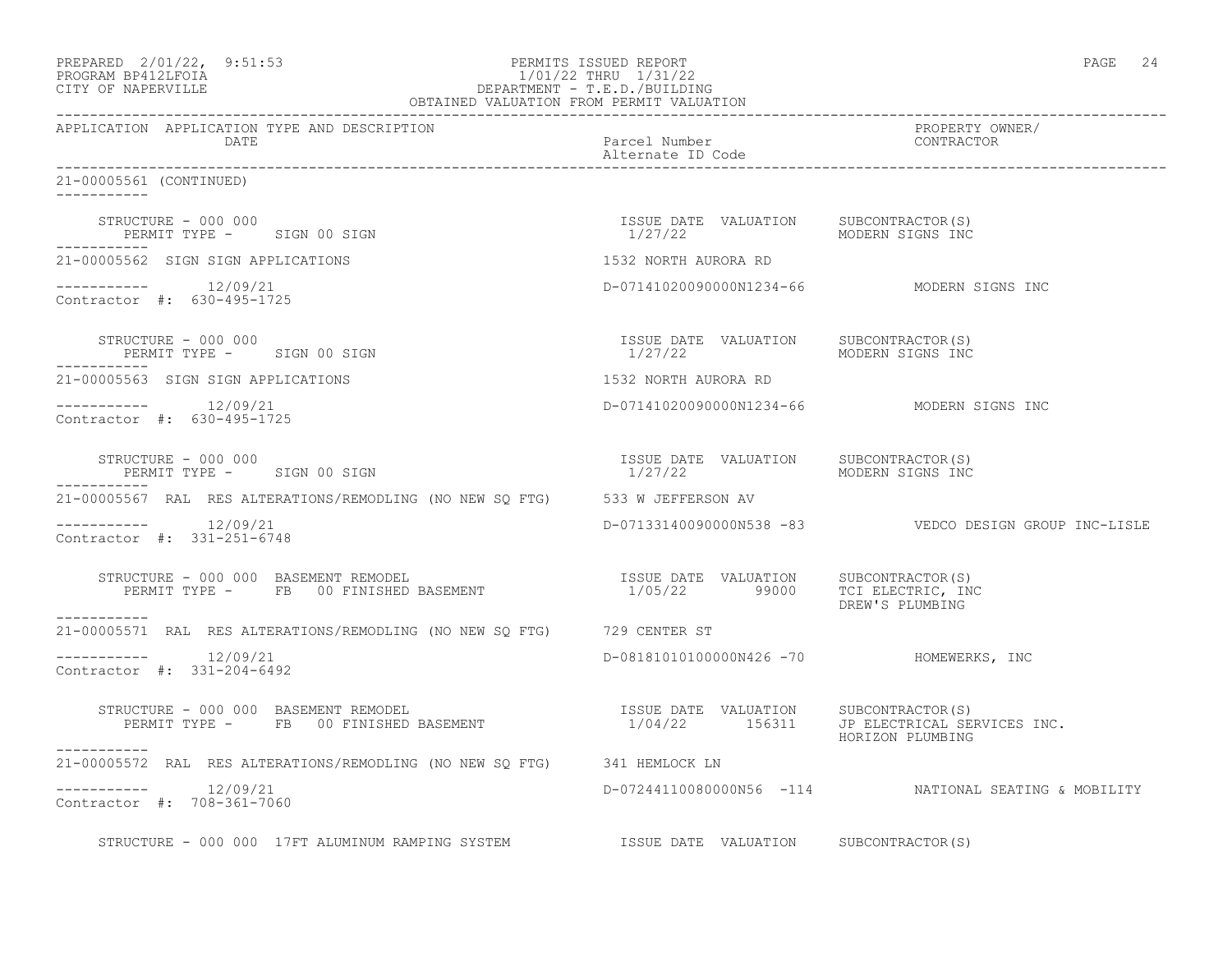### PREPARED 2/01/22, 9:51:53 PERMITS ISSUED REPORT PAGE 25 PROGRAM BP412LFOIA 1/01/22 THRU 1/31/22 CITY OF NAPERVILLE DEPARTMENT - T.E.D./BUILDING OBTAINED VALUATION FROM PERMIT VALUATION

| APPLICATION APPLICATION TYPE AND DESCRIPTION<br>DATE                                                                                                                                                                                           | Parcel Number<br>Alternate ID Code                     | PROPERTY OWNER/<br>CONTRACTOR                    |
|------------------------------------------------------------------------------------------------------------------------------------------------------------------------------------------------------------------------------------------------|--------------------------------------------------------|--------------------------------------------------|
| 21-00005572 (CONTINUED)                                                                                                                                                                                                                        |                                                        |                                                  |
| PERMIT TYPE - MISC 00 MISCELLANEOUS PERMIT 4/18/22 4825<br>-----------                                                                                                                                                                         |                                                        |                                                  |
| 21-00005577 FN FENCE APPLICATION                                                                                                                                                                                                               | 3915 CALLANDER CT                                      |                                                  |
| $--------- 12/10/21$<br>Contractor #: 630-551-3400                                                                                                                                                                                             | W-01163080050000N1393-257 CLASSIC FENCE INC            |                                                  |
| STRUCTURE - 000 000<br>PERMIT TYPE - FN 00 FENCE                                                                                                                                                                                               | ISSUE DATE VALUATION SUBCONTRACTOR(S)<br>1/05/22 16884 |                                                  |
| 21-00005581 RAL RES ALTERATIONS/REMODLING (NO NEW SO FTG) 704 HAYLE CT                                                                                                                                                                         |                                                        |                                                  |
| -----------    12/10/21<br>Contractor #: 630-384-1040                                                                                                                                                                                          |                                                        | D-07233110050000N717 -111 HOMECOMING RESTORATION |
|                                                                                                                                                                                                                                                |                                                        |                                                  |
| 21-00005589 RAL RES ALTERATIONS/REMODLING (NO NEW SQ FTG) 2648 MODAFF RD                                                                                                                                                                       |                                                        |                                                  |
| $--------$ 12/13/21<br>Contractor #: 630-330-4739                                                                                                                                                                                              |                                                        | W-01014090040000N562 -204 TRANQUILITY BUILDERS   |
| STRUCTURE - 000 000 KITCHEN REMODEL & ELECTRIC PANEL UPGRADE ISSUE DATE VALUATION SUBCONTRACTOR(S)<br>PERMIT TYPE - RAL 00 ROOM ALTERATION 1/20/22 42800 MATRIX ELECTRIC CO<br>-----------                                                     |                                                        | AFFORDABLE PLUMBING SERVICES                     |
| 21-00005591 ESC ELECTRIC SERVICE CHANGE                                                                                                                                                                                                        | 2320 HILLSBORO LN                                      |                                                  |
| -----------    12/13/21<br>Contractor #:                                                                                                                                                                                                       | W-01032080210000N1320-185 93ENERGY                     |                                                  |
| $\begin{array}{cccccc} \texttt{STRUCTURE} & - & 000 & 000 & \texttt{PHOTOVALTAIC} & \texttt{SYSTEM} & & & & & \\ \texttt{PERMIT TYPE} & - & \texttt{PV} & 00 & \texttt{SOLAR PHOTOVOLTAIC} & & & & & 1/06/22 & & 31550 & 93ENERGY \end{array}$ |                                                        |                                                  |
| 21-00005592 ESC ELECTRIC SERVICE CHANGE                                                                                                                                                                                                        | 3115 LANDORE DR                                        |                                                  |
| Contractor #:                                                                                                                                                                                                                                  | W-01111050290000N1449-216 93ENERGY                     |                                                  |
| STRUCTURE - 000 000 PHOTOVALTAIC SYSTEM                               ISSUE DATE VALUATION     SUBCONTRACTOR(S)<br>PERMIT TYPE -      PV   00 SOLAR PHOTOVOLTAIC                       1/04/22       30948      93ENERGY                       |                                                        |                                                  |
| 21-00005596 FN FENCE APPLICATION                                                                                                                                                                                                               | 1149 HOBSON MILL DR                                    |                                                  |
| -----------    12/13/21<br>Contractor #: 630-406-8410                                                                                                                                                                                          | D-08203000450000N423 -117 PARAMOUNT FENCE              |                                                  |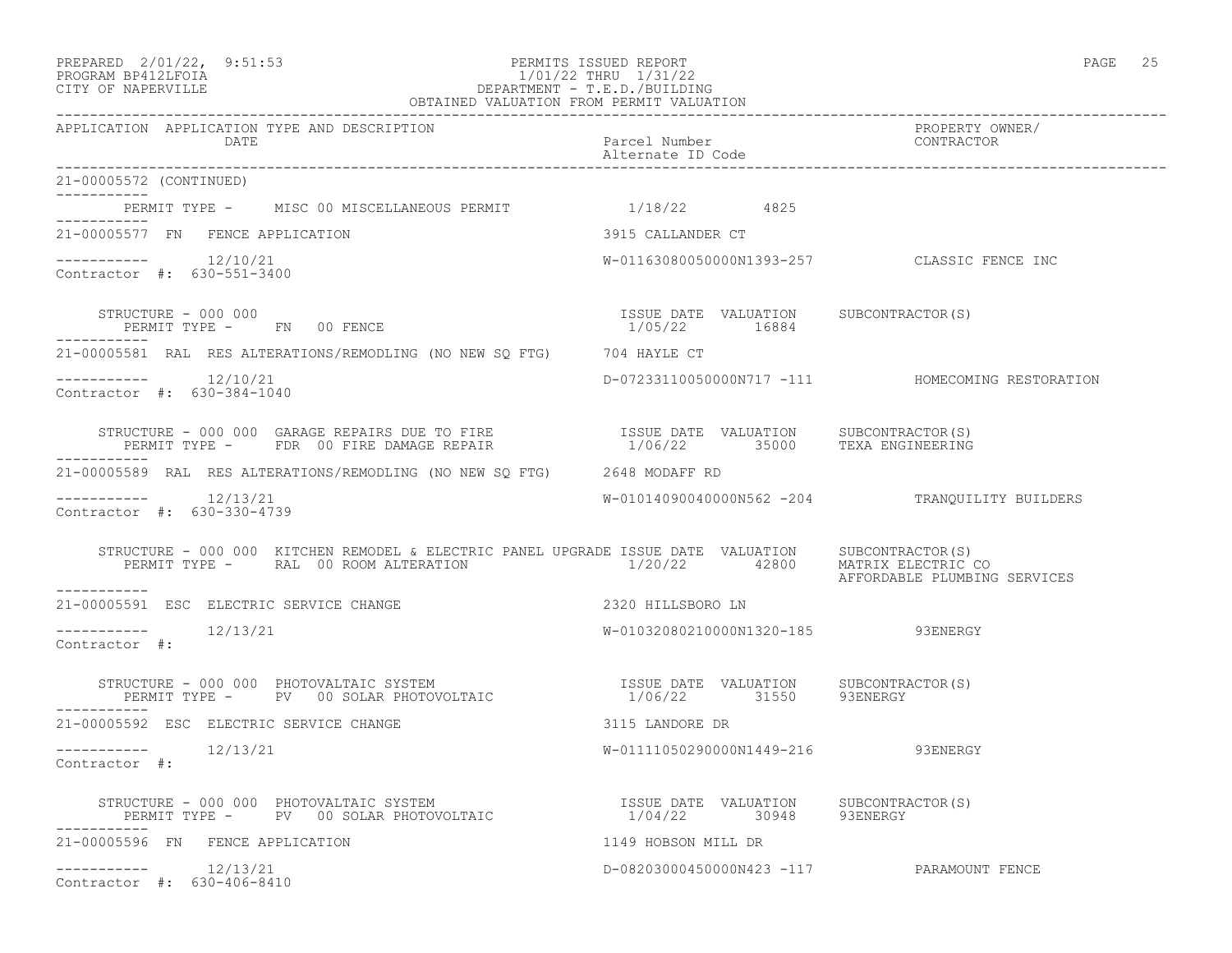| PREPARED 2/01/22, 9:51:53<br>PROGRAM BP412LFOIA DEPARTMENT - T.E.D./BUILDING<br>OBTAINED VALUATION FROM PERMIT VALUATION<br>OBTAINED VALUATION FROM PERMIT VALUATION                                                                            |                                                        | PAGE 26                                               |
|-------------------------------------------------------------------------------------------------------------------------------------------------------------------------------------------------------------------------------------------------|--------------------------------------------------------|-------------------------------------------------------|
| APPLICATION APPLICATION TYPE AND DESCRIPTION<br>DATE                                                                                                                                                                                            | Parcel Number<br>Alternate ID Code                     | PROPERTY OWNER/<br>CONTRACTOR                         |
| 21-00005596 (CONTINUED)                                                                                                                                                                                                                         |                                                        |                                                       |
| STRUCTURE - 000 000<br>STRUCTURE - UUU UUU<br>PERMIT TYPE -     FN   00 FENCE                                                                                                                                                                   | ISSUE DATE VALUATION SUBCONTRACTOR(S)<br>1/05/22 14000 |                                                       |
| 21-00005599 CAL COMMERCIAL ALTERATION/REPAIR (NO NEW SQ FTG) 1240 E DIEHL RD                                                                                                                                                                    |                                                        |                                                       |
| Contractor #: 708-531-9000                                                                                                                                                                                                                      |                                                        | D-08053020170000N125 -27 CREATIVE CONTRACTING         |
| STRUCTURE - 000 000 NORTH AMERICAN TILE TIME TIME ISSUE DATE VALUATION SUBCONTRACTOR(S)<br>PERMIT TYPE - CCAD 00 COMMERCIAL - CAD 1/21/22 5700 KALISH ELECTRIC<br>------- FSBD 00 FIRE SPRINKLER PERMIT 1/27/22 ALERT FIRE PROTE<br>----------- |                                                        | ALERT FIRE PROTECTION/MOKENA                          |
| 21-00005616 ESC ELECTRIC SERVICE CHANGE                                                                                                                                                                                                         | 2000 LUCENT LN                                         |                                                       |
| $------- 12/15/21$<br>Contractor #: 847-301-2600                                                                                                                                                                                                |                                                        | D-080520000600000N1620-12 MCWILLIAMS ELECTRIC CO, INC |
| STRUCTURE - 000 000 PROVIDE NEW TRANSFORMER & POWER PLANS ISSUE DATE VALUATION SUBCONTRACTOR(S)<br>PERMIT TYPE - ESCC 00 ELECTRIC SERVICE CHANGE COMM 1/10/22 SERMIT MONILLIAMS ELECTRIC CO, INC                                                |                                                        |                                                       |
| 21-00005627 COA CERTIFICATE OF APPROPRIATENESS 213 N SLEIGHT ST                                                                                                                                                                                 |                                                        |                                                       |
| -----------    12/15/21<br>Contractor #:                                                                                                                                                                                                        |                                                        |                                                       |
| STRUCTURE - 000 000<br>PERMIT TYPE - COA 00 CERTIFICATE OF APPROPRIATENESS 1/24/22                                                                                                                                                              | ISSUE DATE VALUATION SUBCONTRACTOR(S)                  |                                                       |
| 21-00005629 RAD RES ADDITIONS (NEW SQ FTG)                                                                                                                                                                                                      | 1858 PRINCETON CR                                      |                                                       |
| -----------    12/16/21<br>Contractor #: 224-240-6981                                                                                                                                                                                           |                                                        | D-08284030030000N160 -150 SERVICE MASTER DSI          |
| STRUCTURE – 000 000 2021 TORNADO DAMAGE                              ISSUE DATE VALUATION     SUBCONTRACTOR(S)<br>PERMIT TYPE –      RAD  00 ROOM ADDITION                                1/04/22         34195      FLOYD'S ELEC               |                                                        | DEE PLUMBING                                          |
| 21-00005630 ESC ELECTRIC SERVICE CHANGE                                                                                                                                                                                                         | 2568 BASIN TRAIL LN                                    |                                                       |
| $--------$ 12/16/21<br>Contractor #: 443-538-2958                                                                                                                                                                                               | D-07091100250000N1767-032 TESLA, INC.                  |                                                       |
| STRUCTURE - 000 000 PHOTOVOLTAIC SYSTEM                                                                                                                                                                                                         | ISSUE DATE VALUATION SUBCONTRACTOR(S)                  |                                                       |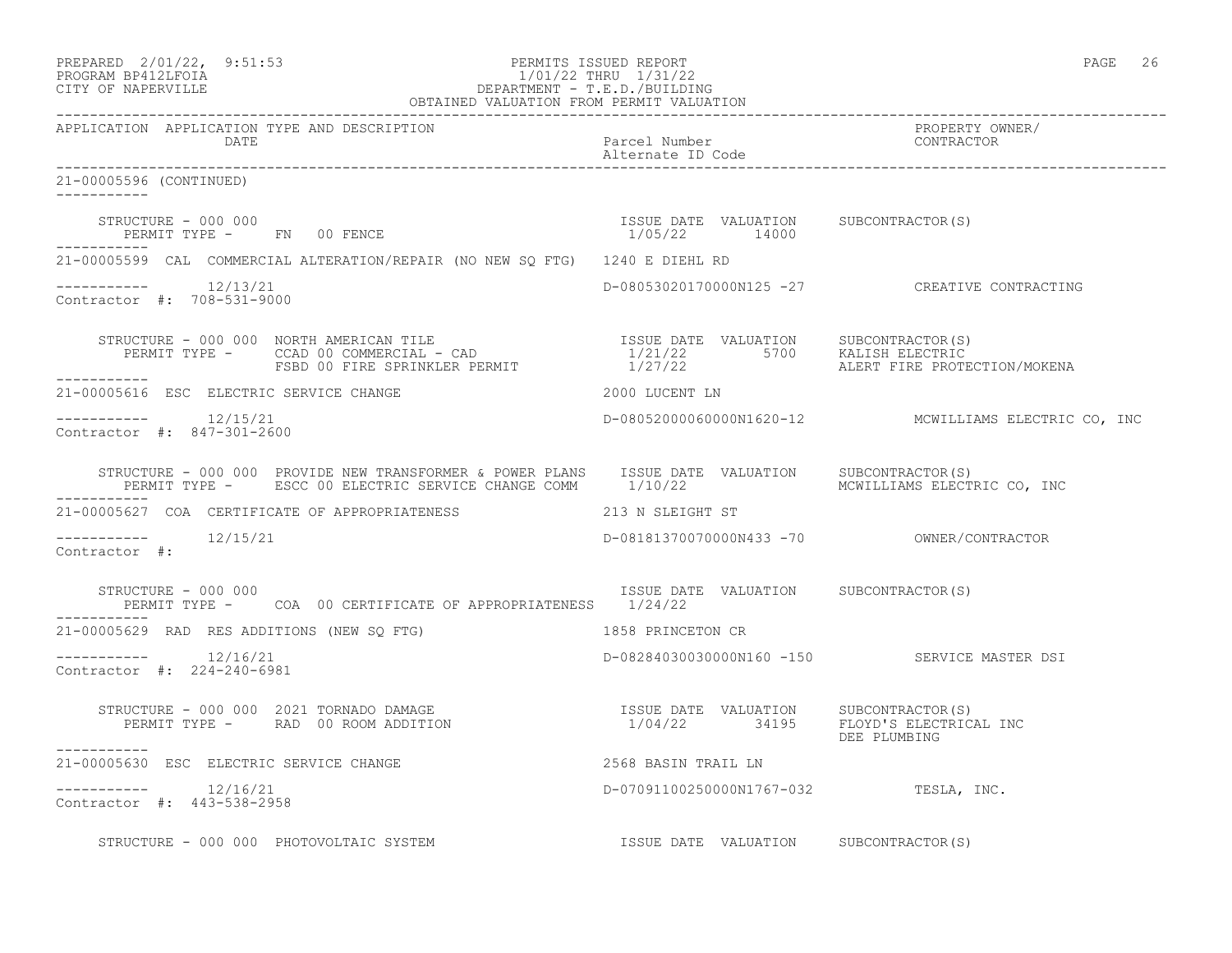### PREPARED 2/01/22, 9:51:53 PERMITS ISSUED REPORT PAGE 27 PROGRAM BP412LFOIA 1/01/22 THRU 1/31/22 CITY OF NAPERVILLE DEPARTMENT - T.E.D./BUILDING OBTAINED VALUATION FROM PERMIT VALUATION

| APPLICATION APPLICATION TYPE AND DESCRIPTION<br>DATE                                                                                                                                                                                                                                                                                                    | Parcel Number<br>Alternate ID Code               | PROPERTY OWNER/<br>CONTRACTOR                    |
|---------------------------------------------------------------------------------------------------------------------------------------------------------------------------------------------------------------------------------------------------------------------------------------------------------------------------------------------------------|--------------------------------------------------|--------------------------------------------------|
| 21-00005630 (CONTINUED)<br>___________                                                                                                                                                                                                                                                                                                                  |                                                  |                                                  |
| PERMIT TYPE - PV 00 SOLAR PHOTOVOLTAIC 1/10/22 17260 TESLA, INC.                                                                                                                                                                                                                                                                                        |                                                  |                                                  |
| 21-00005632 TSG TEMPORARY SIGNS                                                                                                                                                                                                                                                                                                                         | 1120 S ROUTE 59 120                              |                                                  |
| $--------$ 12/16/21<br>Contractor #:                                                                                                                                                                                                                                                                                                                    |                                                  |                                                  |
| STRUCTURE - 000 000 NEW YEARS EVENT $12/26/21-01/09/2022$ 1 & ISSUE DATE VALUATION SUBCONTRACTOR(S)<br>PERMIT TYPE - TSG 00 TEMPORARY SIGN                                                                                                                                                                                                              | 1/03/22                                          |                                                  |
| 21-00005637 ESC ELECTRIC SERVICE CHANGE                                                                                                                                                                                                                                                                                                                 | 1208 HERCULES LN                                 |                                                  |
| $--------- 12/16/21$<br>Contractor #: 630-510-7311                                                                                                                                                                                                                                                                                                      |                                                  | D-08301190020000N481 -130  A-PLUS ELECTRIC INC   |
| $\begin{tabular}{lllllllll} \texttt{STRUCTURE} & 000 000 & \texttt{EMENTGNE} & \texttt{ELECTRIC} & \texttt{CCHANGE} & \texttt{RES} & \texttt{SSUE} & \texttt{DATE} & \texttt{VALUATION} & \texttt{SUBCONTRACTOR(S)} \\ \texttt{PERMIT TYPE} & - & \texttt{EISC 00 ELECTRIC SVC CHANGE RES} & & & & 1/24/22 & & & A-PLUS ELECTRIC INC} \\ \end{tabular}$ |                                                  |                                                  |
| 21-00005638 SIGN SIGN APPLICATIONS                                                                                                                                                                                                                                                                                                                      | 1316 N ROUTE 59 108                              |                                                  |
| Contractor #: 312-404-2130                                                                                                                                                                                                                                                                                                                              |                                                  | D-07103140090000N1576-34 Q & A MEDIA SERVICE     |
| STRUCTURE - 000 000<br>PERMIT TYPE - SIGN 00 SIGN                                                                                                                                                                                                                                                                                                       | ISSUE DATE VALUATION SUBCONTRACTOR(S)<br>1/18/22 |                                                  |
| 21-00005639 SIGN SIGN APPLICATIONS                                                                                                                                                                                                                                                                                                                      | 1316 N ROUTE 59 108                              |                                                  |
| $--------- 12/16/21$<br>Contractor #: 312-404-2130                                                                                                                                                                                                                                                                                                      |                                                  | D-07103140090000N1576-34 Q & A MEDIA SERVICE     |
| STRUCTURE - 000 000<br>PERMIT TYPE - SIGN 00 SIGN                                                                                                                                                                                                                                                                                                       | ISSUE DATE VALUATION SUBCONTRACTOR(S)<br>1/18/22 |                                                  |
| 21-00005640 OCCI OCCUPANCY INSPECTION                                                                                                                                                                                                                                                                                                                   | 5019 ACE LN 163                                  |                                                  |
| -----------    12/16/21<br>Contractor #:                                                                                                                                                                                                                                                                                                                |                                                  |                                                  |
|                                                                                                                                                                                                                                                                                                                                                         |                                                  |                                                  |
| 21-00005644 ESC ELECTRIC SERVICE CHANGE                                                                                                                                                                                                                                                                                                                 | 3631 WHITE EAGLE DR                              |                                                  |
| $--------$ 12/17/21<br>Contractor #: 630-915-8068                                                                                                                                                                                                                                                                                                       |                                                  | W-01041050090000N219 -182 RJ ELECTRIC SERVICE CO |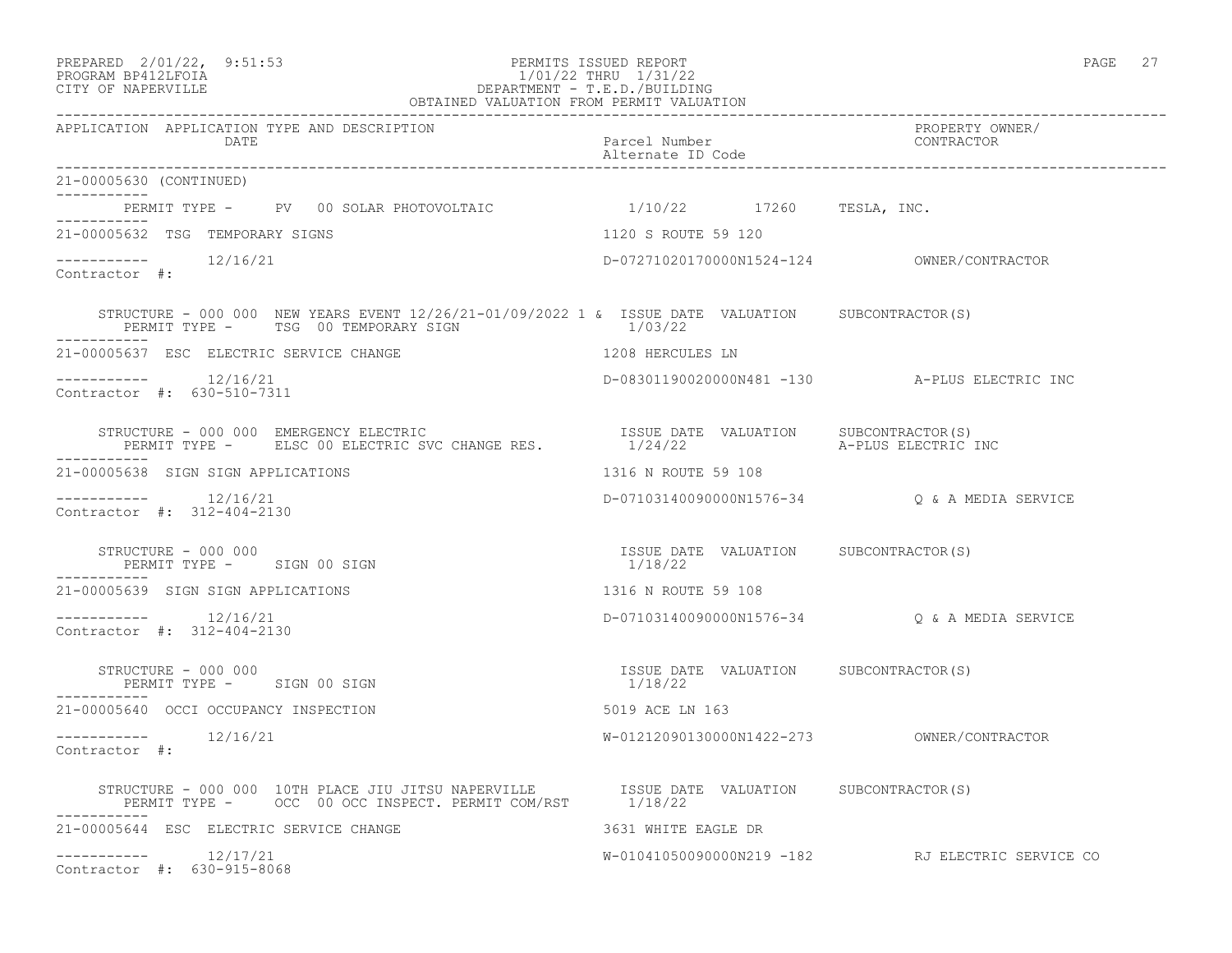PREPARED 2/01/22, 9:51:53 PERMITS ISSUED REPORT PAGE 28

# PROGRAM BP412LFOIA 1/01/22 THRU 1/31/22 CITY OF NAPERVILLE DEPARTMENT - T.E.D./BUILDING

| OBTAINED VALUATION FROM PERMIT VALUATION                                                                                                                                                                                                   |                                            |                                                                           |  |
|--------------------------------------------------------------------------------------------------------------------------------------------------------------------------------------------------------------------------------------------|--------------------------------------------|---------------------------------------------------------------------------|--|
| APPLICATION APPLICATION TYPE AND DESCRIPTION<br>DATE DATE<br>DATE DEL Number Parcel Number<br>OOS644 (CONTRACTOR) DELETTING DEL Alternate ID Code<br>DOS644 (CONTINUED)                                                                    |                                            | PROPERTY OWNER/                                                           |  |
| 21-00005644 (CONTINUED)                                                                                                                                                                                                                    |                                            |                                                                           |  |
| STRUCTURE - 000 000 INSTALL TESLA WALL CONNECTOR              ISSUE DATE VALUATION     SUBCONTRACTOR(S)<br>PERMIT TYPE -     ELSC 00 ELECTRIC SVC CHANGE RES.             1/03/22                                                          |                                            |                                                                           |  |
| 21-00005650 RAL RES ALTERATIONS/REMODLING (NO NEW SQ FTG) 2217 FLAMBEAU DR                                                                                                                                                                 |                                            |                                                                           |  |
| Contractor #: 866-989-5907                                                                                                                                                                                                                 |                                            | W-01022130100000N181 -187 ABSOLUTE CONSTRUCTION INC                       |  |
| STRUCTURE - 000 000 KITCHEN REMODEL (SPORT PRESSUS DATE VALUATION SUBCONTRACTOR)<br>PERMIT TYPE - RAL 00 ROOM ALTERATION (SPORT 2002) 22 13476 ACTIVE ELECTRIC INC<br>JOURNEYMAN CONSTRUCTION CO.<br>-----------                           |                                            |                                                                           |  |
| 21-00005651 ESC ELECTRIC SERVICE CHANGE                                                                                                                                                                                                    | 2703 FITNESS DR PSIGN                      |                                                                           |  |
| $--------- 12/20/21$<br>Contractor #: 630-875-8300                                                                                                                                                                                         |                                            | - THE FACILITY SOLUTIONS GROUP, INC                                       |  |
| STRUCTURE - 000 000 R/R EXISTING 200A PEDESTAL METER ISSUE DATE VALUATION SUBCONTRACTOR(S)<br>PERMIT TYPE - ESCC 00 ELECTRIC SERVICE CHANGE COMM 1/12/22 FACILITY SOLUTIONS GROUP, INC                                                     |                                            |                                                                           |  |
| 21-00005654 ESC ELECTRIC SERVICE CHANGE 699 N MILL ST                                                                                                                                                                                      |                                            |                                                                           |  |
| $--------- 12/20/21$<br>Contractor #: 815-723-4501                                                                                                                                                                                         | D-07132000010000N535 -69 TIMM ELECTRIC INC |                                                                           |  |
| STRUCTURE – 000 000 REPLACE BOLTED PRESSURE SWITCH         ISSUE DATE VALUATION      SUBCONTRACTOR(S)<br>PERMIT TYPE –      ESCC 00 ELECTRIC SERVICE CHANGE COMM       1/03/22                            TIMM ELECTRIC INC<br>----------- |                                            |                                                                           |  |
| 2230 WEATHERBEE LN<br>21-00005656 THA TOWNHOUSE APPLICATION                                                                                                                                                                                |                                            |                                                                           |  |
| $--------- 12/20/21$<br>Contractor #: 847-230-5400                                                                                                                                                                                         |                                            | D-08052070410000N1871-13 PULTE GROUP-SCHAUMBURG                           |  |
| STRUCTURE - 000 000 1 BLDG 4 UNITS<br>PERMIT TYPE - 3B 00 FOUND. ONLY THA/APT/CONDO/U 1/19/22 48750 MAC ELECTRICAL CONTRACTORS INC                                                                                                         |                                            | S3 PLUMBING<br>HOLIDAY SEWER & WATER/WAUCONDA<br>ROYALTY RESTORATIONS LLC |  |
| 2232 WEATHERBEE LN<br>21-00005657 THA TOWNHOUSE APPLICATION                                                                                                                                                                                |                                            |                                                                           |  |
| $--------$ 12/20/21<br>Contractor #: 847-230-5400                                                                                                                                                                                          |                                            | D-08052070361712N1859-013 PULTE GROUP-SCHAUMBURG                          |  |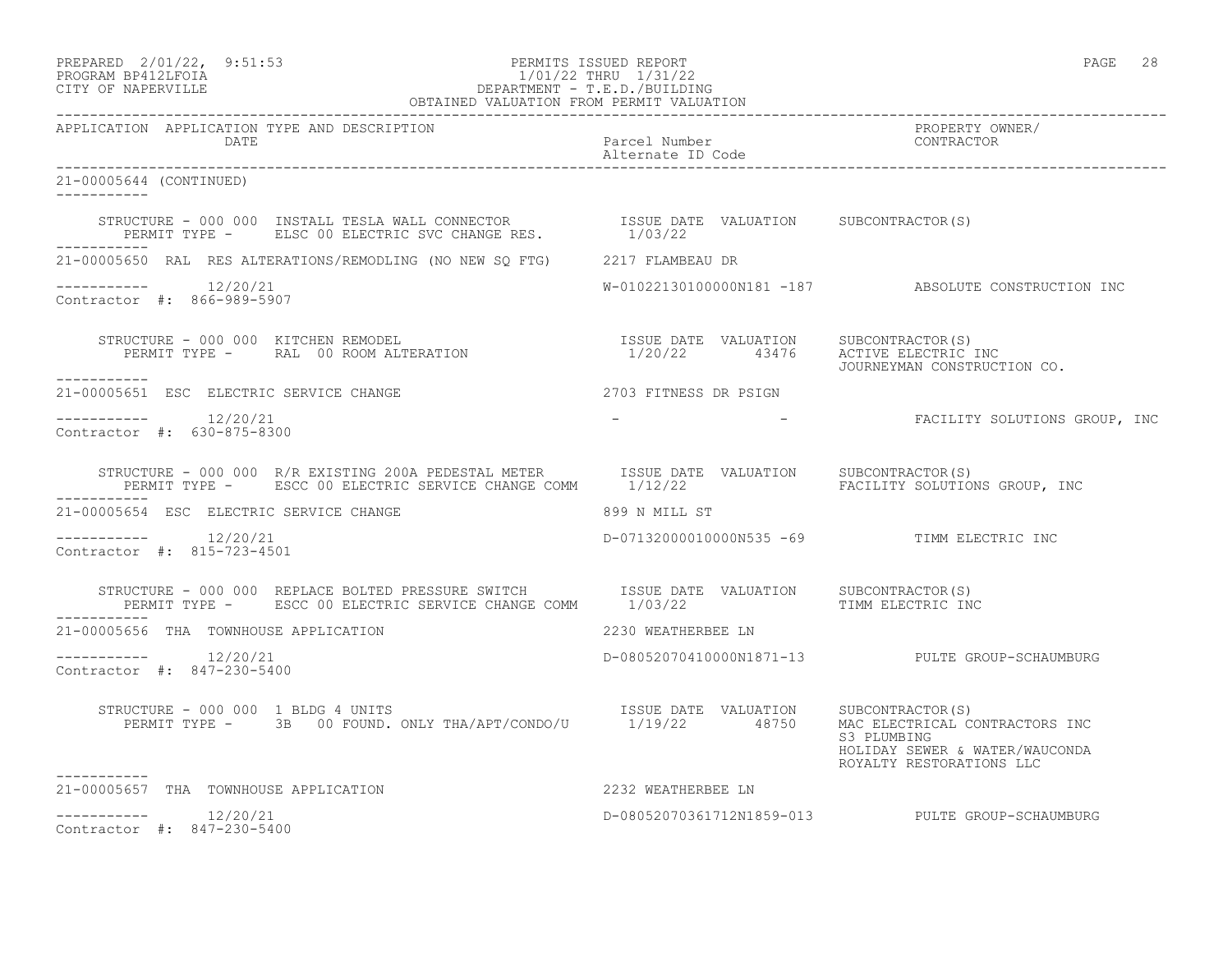| PREPARED 2/01/22, 9:51:53<br>1/01/22<br>DEPARTMENT - T.E.D./BUILDING<br>OBTAINED VALUATION FROM PERMIT VALUATION<br>PROGRAM BP412LFOIA<br>CITY OF NAPERVILLE       | PERMITS ISSUED REPORT                 | 29<br>PAGE                                                                                                                      |
|--------------------------------------------------------------------------------------------------------------------------------------------------------------------|---------------------------------------|---------------------------------------------------------------------------------------------------------------------------------|
| APPLICATION APPLICATION TYPE AND DESCRIPTION<br>DATE                                                                                                               | Parcel Number<br>Alternate ID Code    | PROPERTY OWNER/<br>CONTRACTOR                                                                                                   |
| 21-00005657 (CONTINUED)                                                                                                                                            |                                       |                                                                                                                                 |
| STRUCTURE - 000 000 1 BLDG 4 UNITS<br>XUCTURE - UUU UUU 1 BLDG 4 UNITS<br>PERMIT TYPE - 3B 00 FOUND. ONLY THA/APT/CONDO/U 1/19/22 48750 S3 PLUMBING<br>----------- |                                       | HOLIDAY SEWER & WATER/WAUCONDA<br>ROYALTY RESTORATIONS LLC<br>MAC ELECTRICAL CONTRACTORS INC                                    |
| 21-00005658 THA TOWNHOUSE APPLICATION                                                                                                                              | 2234 WEATHERBEE LN                    |                                                                                                                                 |
| $--------- 12/20/21$<br>Contractor #: 847-230-5400                                                                                                                 |                                       | D-08052070361713N1859-013 PULTE GROUP-SCHAUMBURG                                                                                |
| RUCTURE – 000 000 1 BLDG 4 UNITS<br>PERMIT TYPE – 3B 00 FOUND. ONLY THA/APT/CONDO/U 1/19/22 48750 S3 PLUMBING<br>STRUCTURE - 000 000 1 BLDG 4 UNITS<br>----------- |                                       | HOLIDAY SEWER & WATER/WAUCONDA<br>ROYALTY RESTORATIONS LLC<br>MAC ELECTRICAL CONTRACTORS INC                                    |
| 21-00005659 THA TOWNHOUSE APPLICATION                                                                                                                              | 2236 WEATHERBEE LN                    |                                                                                                                                 |
| $--------- 12/20/21$<br>Contractor #: 847-230-5400                                                                                                                 |                                       | D-08052070361714N1859-013 PULTE GROUP-SCHAUMBURG                                                                                |
| STRUCTURE - 000 000 1 BLDG 4 UNITS<br>PERMIT TYPE - 3B 00 FOUND. ONLY THA/APT/CONDO/U 1/19/22 48750                                                                | ISSUE DATE VALUATION SUBCONTRACTOR(S) | S3 PLUMBING<br>HOLIDAY SEWER & WATER/WAUCONDA<br>ROYALTY RESTORATIONS LLC<br>MAC ELECTRICAL CONTRACTORS INC                     |
| -----------<br>21-00005660 HME HOUSE METER-ELECTRIC                                                                                                                | 2236 WEATHERBEE LN HM                 |                                                                                                                                 |
| $--------- 12/20/21$<br>Contractor #: 847-230-5400                                                                                                                 |                                       | D-08052070361714N1859-013 PULTE GROUP-SCHAUMBURG                                                                                |
| STRUCTURE - 000 000<br>PERMIT TYPE - HME 00 HOUSE METER-ELECTRIC                                                                                                   | ISSUE DATE VALUATION<br>1/19/22       | SUBCONTRACTOR(S)<br>S3 PLUMBING<br>HOLIDAY SEWER & WATER/WAUCONDA<br>ROYALTY RESTORATIONS LLC<br>MAC ELECTRICAL CONTRACTORS INC |
| -----------<br>21-00005662 THA TOWNHOUSE APPLICATION                                                                                                               | 2220 WEATHERBEE LN                    |                                                                                                                                 |
| Contractor #: 847-230-5400                                                                                                                                         |                                       | D-08052070430000N1871-13 PULTE GROUP-SCHAUMBURG                                                                                 |
| STRUCTURE - 000 000 1 BLDG 3 UNITS                                                                                                                                 | ISSUE DATE VALUATION                  | SUBCONTRACTOR (S)                                                                                                               |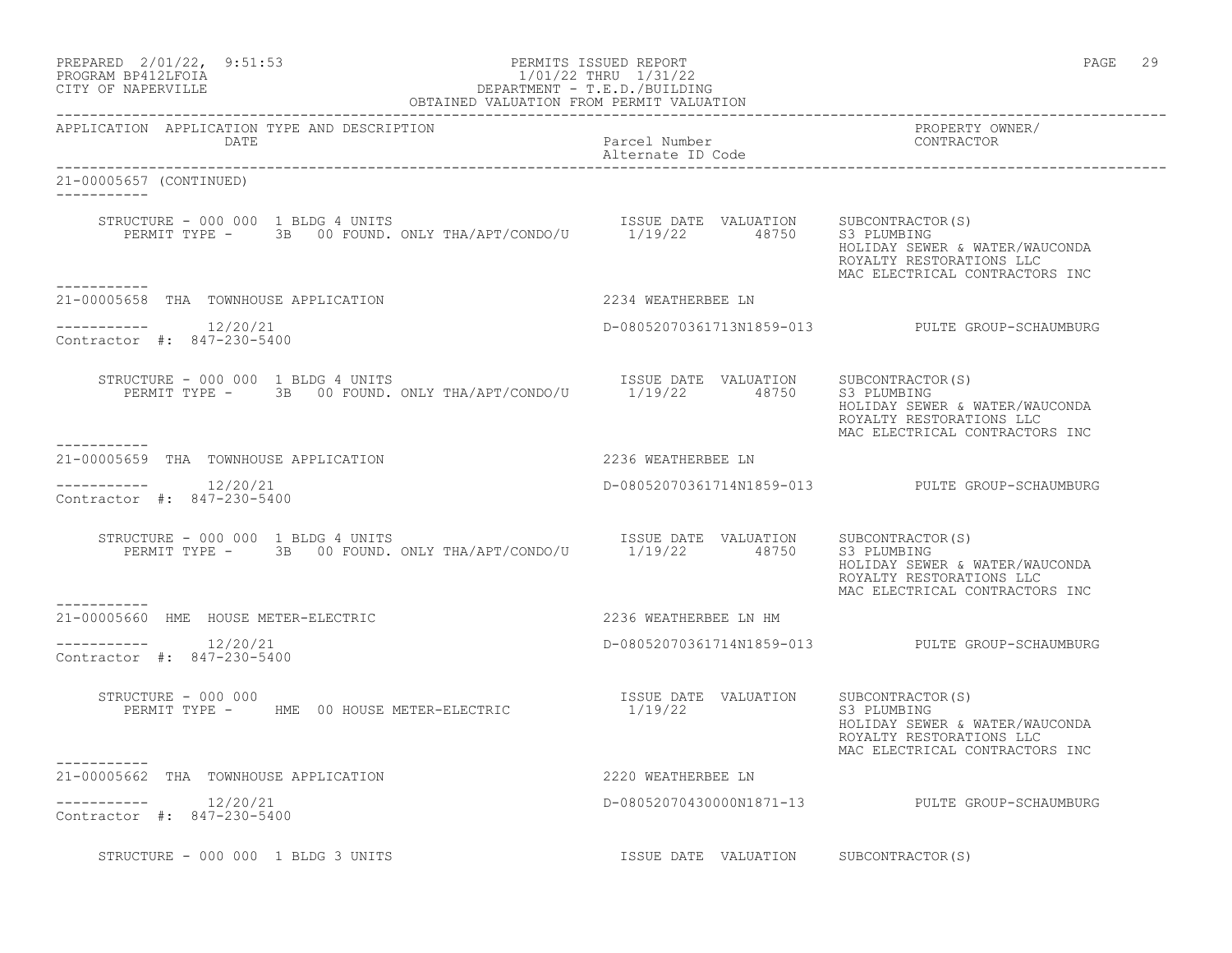| PREPARED | $2/01/22$ , | 9:51:53 |
|----------|-------------|---------|
|          |             |         |

### PREPARED 2/01/22, 9:51:53 PERMITS ISSUED REPORT<br>PROGRAM BP412LFOIA PAGE 30 1/01/22 THRU 1/31/22 PROGRAM BP412LFOIA 1/01/22 THRU 1/31/22<br>CITY OF NAPERVILLE DEPARTMENT - T.E.D./BUILDIN CITY OF NAPERVILLE DEPARTMENT - T.E.D./BUILDING OBTAINED VALUATION FROM PERMIT VALUATION

| APPLICATION APPLICATION TYPE AND DESCRIPTION<br>DATE                                                                                                                                                                                                                                                                                                                                                                                                                      | Parcel Number<br>Alternate ID Code               | PROPERTY OWNER/<br>CONTRACTOR                                                                               |
|---------------------------------------------------------------------------------------------------------------------------------------------------------------------------------------------------------------------------------------------------------------------------------------------------------------------------------------------------------------------------------------------------------------------------------------------------------------------------|--------------------------------------------------|-------------------------------------------------------------------------------------------------------------|
| 21-00005662 (CONTINUED)                                                                                                                                                                                                                                                                                                                                                                                                                                                   |                                                  |                                                                                                             |
| ------------<br>PERMIT TYPE - 3B 00 FOUND. ONLY THA/APT/CONDO/U 1/19/22 48750 S3 PLUMBING                                                                                                                                                                                                                                                                                                                                                                                 |                                                  | HOLIDAY SEWER & WATER/WAUCONDA<br>ROYALTY RESTORATIONS LLC<br>MAC ELECTRICAL CONTRACTORS INC                |
| 21-00005663 THA TOWNHOUSE APPLICATION                                                                                                                                                                                                                                                                                                                                                                                                                                     | 2222 WEATHERBEE LN                               |                                                                                                             |
| $--------$ 12/20/21<br>Contractor #: 847-230-5400                                                                                                                                                                                                                                                                                                                                                                                                                         |                                                  | D-08052070361722N1859-013 PULTE GROUP-SCHAUMBURG                                                            |
| $\begin{tabular}{llllll} \texttt{STRUCTURE} & 000 000 1 BLDG 3 UNITS & \texttt{INIST} & \texttt{ISSUE} \texttt{DATE} & \texttt{VALUATION} & \texttt{SUBCONTRACTOR(S)} \\ \texttt{PERMIT TYPE} & - & 3B & 00 FOUND. \texttt{ONLY THA/APT/CONDO/U} & 1/19/22 & 48750 & S3 PLUMBING \\ \end{tabular}$<br>----------                                                                                                                                                          |                                                  | HOLIDAY SEWER & WATER/WAUCONDA<br>ROYALTY RESTORATIONS LLC<br>MAC ELECTRICAL CONTRACTORS INC                |
| 21-00005664 THA TOWNHOUSE APPLICATION                                                                                                                                                                                                                                                                                                                                                                                                                                     | 2224 WEATHERBEE LN                               |                                                                                                             |
| $--------- 12/20/21$<br>Contractor #: 847-230-5400                                                                                                                                                                                                                                                                                                                                                                                                                        |                                                  | D-08052070361723N1859-013 PULTE GROUP-SCHAUMBURG                                                            |
| $\begin{tabular}{lcccccc} \texttt{STRUCTURE} & - & 000 & 000 & 1 & \texttt{BLDG} & 3 & \texttt{UNITS} & & & & & & & & & \texttt{ISSUE} & \texttt{DATE} & \texttt{VALUATION} & & & & & & \texttt{SUBCONTRACTOR(S)}\\ & & & & & & & & & & & \texttt{ISSUE} & \texttt{DATE} & \texttt{VALUATION} & & & & & \texttt{SUBCONTRACTOR(S)}\\ & & & & & & & & \texttt{PERMIT} & \texttt{TYPE} & - & & 3B & 00 & \texttt{FOUNDI} & \texttt{ONLY} & \texttt{THA/APT/$<br>. <u>.</u> . |                                                  | HOLIDAY SEWER & WATER/WAUCONDA<br>ROYALTY RESTORATIONS LLC<br>MAC ELECTRICAL CONTRACTORS INC                |
| 21-00005665 HME HOUSE METER-ELECTRIC                                                                                                                                                                                                                                                                                                                                                                                                                                      | 2220 WEATHERBEE LN HM                            |                                                                                                             |
| $--------$ 12/20/21<br>Contractor #: 847-230-5400                                                                                                                                                                                                                                                                                                                                                                                                                         |                                                  | D-08052070361721N1859-013 PULTE GROUP-SCHAUMBURG                                                            |
| STRUCTURE - 000 000<br>PERMIT TYPE - HME 00 HOUSE METER-ELECTRIC                                                                                                                                                                                                                                                                                                                                                                                                          | ISSUE DATE VALUATION SUBCONTRACTOR(S)<br>1/19/22 | S3 PLUMBING<br>HOLIDAY SEWER & WATER/WAUCONDA<br>ROYALTY RESTORATIONS LLC<br>MAC ELECTRICAL CONTRACTORS INC |
| 21-00005668 SFR SINGLE FAMILY RESIDENCE                                                                                                                                                                                                                                                                                                                                                                                                                                   | 3612 LIME LIGHT DR                               |                                                                                                             |
| $--------$ 12/20/21<br>Contractor #: 817-875-7057                                                                                                                                                                                                                                                                                                                                                                                                                         | W-01103090020000N1839-229 PULTE GROUP            |                                                                                                             |
| STRUCTURE - 000 000 SFR<br>PERMIT TYPE - ELEC 00 ELECTRIC FOR SINGLE FAMILY/DPX 1/19/22                                                                                                                                                                                                                                                                                                                                                                                   | ISSUE DATE VALUATION SUBCONTRACTOR(S)            | SUPERIOR ELECTRICAL TECHNOLOGI                                                                              |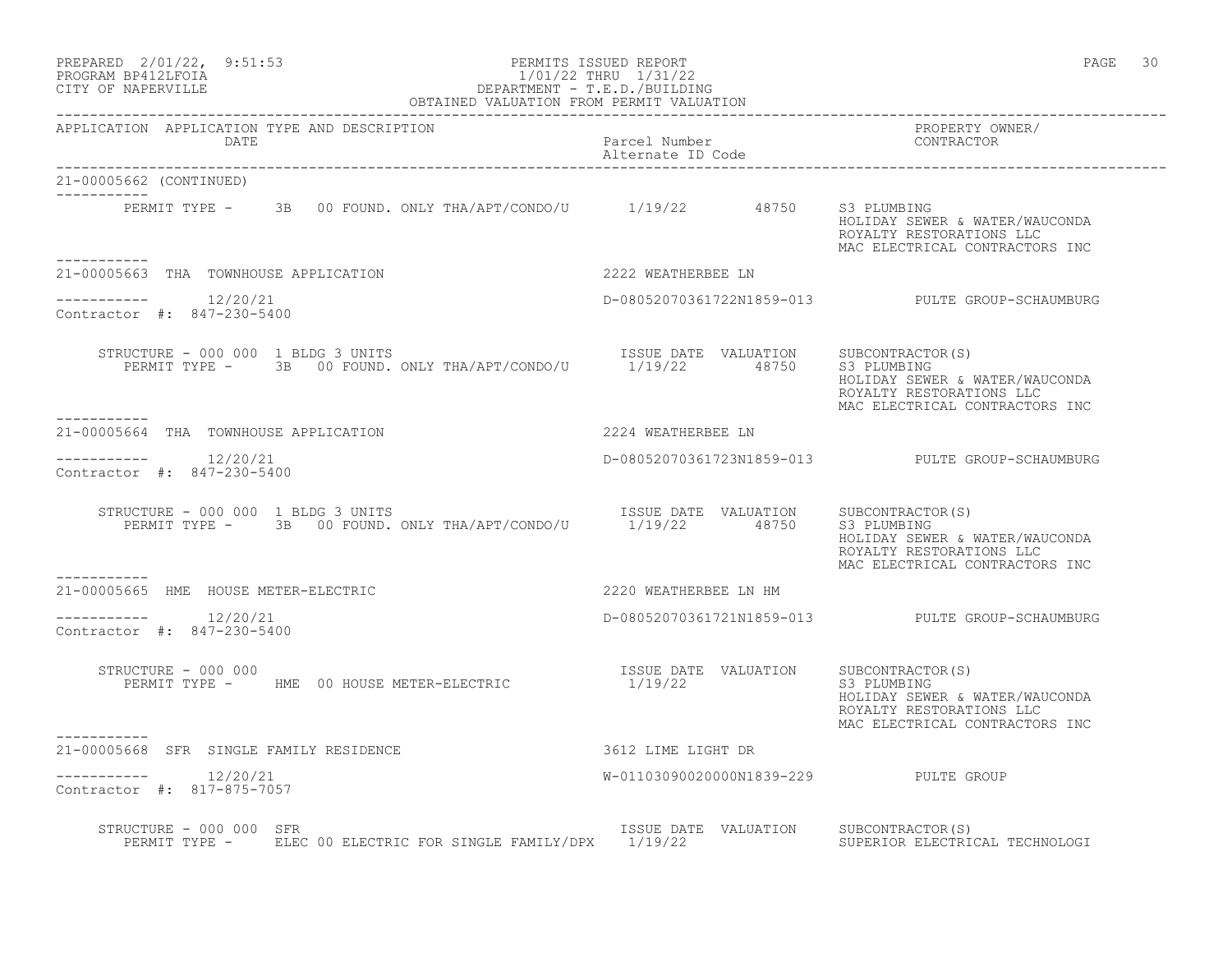| PREPARED 2/01/22, 9:51:53<br>PROGRAM BP412LFOIA<br>CITY OF NAPERVILLE | $1/01/22\begin{array}{l}1\text{THRU} & 1/31/22\\ \text{DEPARTMENT} - \text{T.E.D.}/\text{BULIDING}\\ \text{OBTAINED VALUATION FROM PERMIT VALUATION} \end{array}$              | PERMITS ISSUED REPORT              | 31<br>PAGE                                                                                                                        |
|-----------------------------------------------------------------------|--------------------------------------------------------------------------------------------------------------------------------------------------------------------------------|------------------------------------|-----------------------------------------------------------------------------------------------------------------------------------|
| APPLICATION APPLICATION TYPE AND DESCRIPTION<br>DATE                  |                                                                                                                                                                                | Parcel Number<br>Alternate ID Code | PROPERTY OWNER/<br>CONTRACTOR                                                                                                     |
| 21-00005668 (CONTINUED)                                               |                                                                                                                                                                                |                                    |                                                                                                                                   |
|                                                                       | MECH 00 MECHANICAL FOR SFR/DPX 1/19/22<br>MECH OU MECHANICAL FOR SINGLE FAMILY/DPX 1/19/22                                                                                     |                                    | S3 PLUMBING<br>HOLIDAY SEWER & WATER/WAUCONDA                                                                                     |
|                                                                       | SFRP 00 SINGLE FAMILY RESIDENCE PERMIT 1/19/22 195800                                                                                                                          |                                    | RABY ROOFING<br>SUPERIOR ELECTRICAL TECHNOLOGI<br>S3 PLUMBING                                                                     |
| -----------                                                           | STRU 00 STRUCTURAL FOR SINGLE FAM/DPX 1/19/22                                                                                                                                  |                                    | HOLIDAY SEWER & WATER/WAUCONDA                                                                                                    |
| 21-00005669 SFR SINGLE FAMILY RESIDENCE                               |                                                                                                                                                                                | 3616 LIME LIGHT DR                 |                                                                                                                                   |
| $--------- 12/20/21$<br>Contractor #: 817-875-7057                    |                                                                                                                                                                                |                                    | W-01103090030000N1839-229 PULTE GROUP                                                                                             |
| STRUCTURE - 000 000 SFR<br>PERMIT TYPE -                              | ELEC 00 ELECTRIC FOR SINGLE FAMILY/DPX 1/19/22<br>MECH 00 MECHANICAL FOR SFR/DPX<br>MECH 00 MECHANICAL FOR SFR/DPX $1/13/22$<br>PLUM 00 PLUMBING FOR SINGLE FAMILY/DPX 1/19/22 | ISSUE DATE VALUATION<br>1/19/22    | SUBCONTRACTOR(S)<br>SUPERIOR ELECTRICAL TECHNOLOGI<br>S3 PLUMBING                                                                 |
|                                                                       | SFRP 00 SINGLE FAMILY RESIDENCE PERMIT 1/19/22 195800                                                                                                                          |                                    | HOLIDAY SEWER & WATER/WAUCONDA<br>RABY ROOFING<br>SUPERIOR ELECTRICAL TECHNOLOGI<br>S3 PLUMBING<br>HOLIDAY SEWER & WATER/WAUCONDA |
|                                                                       | STRU 00 STRUCTURAL FOR SINGLE FAM/DPX 1/19/22                                                                                                                                  |                                    |                                                                                                                                   |
| 21-00005670 THA TOWNHOUSE APPLICATION                                 |                                                                                                                                                                                | 2204 WEATHERBEE LN                 |                                                                                                                                   |
| $--------- 12/20/21$<br>Contractor #: 847-230-5400                    |                                                                                                                                                                                |                                    | D-08052070440000N1871-13 PULTE GROUP-SCHAUMBURG                                                                                   |
| STRUCTURE - 000 000 1 BLDG 4 UNITS                                    | RUCTURE - 000 000 1 BLDG 4 UNITS<br>PERMIT TYPE - 3B 00 FOUND. ONLY THA/APT/CONDO/U 1/19/22 48750                                                                              |                                    | SUBCONTRACTOR(S)<br>S3 PLUMBING<br>HOLIDAY SEWER & WATER/WAUCONDA<br>ROYALTY RESTORATIONS LLC<br>MAC ELECTRICAL CONTRACTORS INC   |
| 21-00005671 THA TOWNHOUSE APPLICATION                                 |                                                                                                                                                                                | 2206 WEATHERBEE LN                 |                                                                                                                                   |
| $--------- 12/20/21$<br>Contractor #: 847-230-5400                    |                                                                                                                                                                                |                                    | D-08052070361732N1859-013 PULTE GROUP-SCHAUMBURG                                                                                  |
| STRUCTURE - 000 000 1 BLDG 4 UNITS                                    | UCTURE - 000 000 1 BLDG 4 UNITS<br>PERMIT TYPE - 3B 00 FOUND. ONLY THA/APT/CONDO/U 1/19/22 48750                                                                               |                                    | SUBCONTRACTOR (S)<br>S3 PLUMBING<br>HOLIDAY SEWER & WATER/WAUCONDA<br>ROYALTY RESTORATIONS LLC<br>MAC ELECTRICAL CONTRACTORS INC  |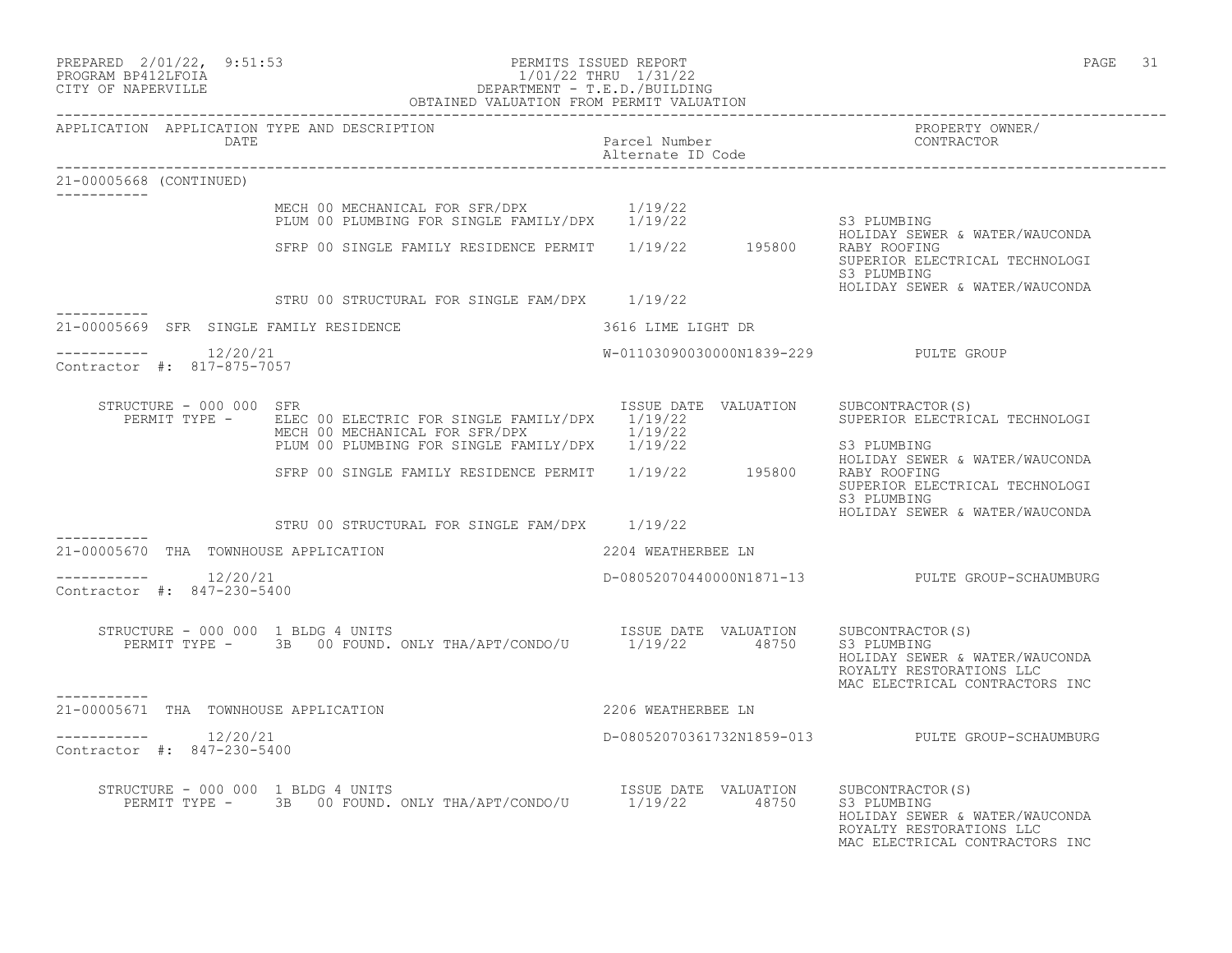# PREPARED 2/01/22, 9:51:53 PERMITS ISSUED REPORT PAGE 32 PROGRAM BP412LFOIA 1/01/22 THRU 1/31/22<br>CITY OF NAPERVILLE DEPARTMENT - T.E.D./BUILDIN CITY OF NAPERVILLE DEPARTMENT - T.E.D./BUILDING

| OBTAINED VALUATION FROM PERMIT VALUATION                                                                                                                        |                                        |                                                                                                             |
|-----------------------------------------------------------------------------------------------------------------------------------------------------------------|----------------------------------------|-------------------------------------------------------------------------------------------------------------|
| APPLICATION APPLICATION TYPE AND DESCRIPTION<br>DATE                                                                                                            | Parcel Number<br>Alternate ID Code     | PROPERTY OWNER/<br>CONTRACTOR                                                                               |
| 21-00005672 THA TOWNHOUSE APPLICATION                                                                                                                           | 2208 WEATHERBEE LN                     |                                                                                                             |
| Contractor #: 847-230-5400                                                                                                                                      |                                        | D-08052070361733N1859-013 PULTE GROUP-SCHAUMBURG                                                            |
| STRUCTURE – 000 000 1 BLDG 4 UNITS<br>PERMIT TYPE – 3B 00 FOUND. ONLY THA/APT/CONDO/U 1/19/22 48750 S3 PLUMBING                                                 |                                        | HOLIDAY SEWER & WATER/WAUCONDA<br>ROYALTY RESTORATIONS LLC<br>MAC ELECTRICAL CONTRACTORS INC                |
| -----------<br>21-00005673 THA TOWNHOUSE APPLICATION                                                                                                            | 2210 WEATHERBEE LN                     |                                                                                                             |
| $--------- 12/20/21$<br>Contractor #: 847-230-5400                                                                                                              |                                        | D-08052070361734N1859-013 PULTE GROUP-SCHAUMBURG                                                            |
| RUCTURE - 000 000 1 BLDG 4 UNITS<br>PERMIT TYPE - 3B 00 FOUND. ONLY THA/APT/CONDO/U 1/19/22 48750 S3 PLUMBING CONDA<br>STRUCTURE - 000 000 1 BLDG 4 UNITS       |                                        | HOLIDAY SEWER & WATER/WAUCONDA<br>ROYALTY RESTORATIONS LLC<br>MAC ELECTRICAL CONTRACTORS INC                |
| ------------<br>21-00005674 HME HOUSE METER-ELECTRIC 2210 WEATHERBEE LN HM                                                                                      |                                        |                                                                                                             |
| $--------$ 12/20/21<br>Contractor #: 847-230-5400                                                                                                               |                                        | D-08052070361734N1859-013 PULTE GROUP-SCHAUMBURG                                                            |
| RUCTURE - 000 000<br>PERMIT TYPE -     HME  00 HOUSE METER-ELECTRIC                       1/19/22<br>STRUCTURE - 000 000                                        | ISSUE DATE VALUATION SUBCONTRACTOR(S)  | S3 PLUMBING<br>HOLIDAY SEWER & WATER/WAUCONDA<br>ROYALTY RESTORATIONS LLC<br>MAC ELECTRICAL CONTRACTORS INC |
| ------------<br>21-00005682 RAL RES ALTERATIONS/REMODLING (NO NEW SQ FTG) 2809 NORMANDY CR                                                                      |                                        |                                                                                                             |
| $--------$ 12/21/21<br>Contractor #: 630-581-5244                                                                                                               |                                        | W-01043060280000N1568-197 SERVICE FIRST OF BURR RIDGE                                                       |
| STRUCTURE - 000 000 REPLACING ROTTED 2X4 WALL FRAMINGREPLACI ISSUE DATE VALUATION SUBCONTRACTOR(S)<br>PERMIT TYPE - MISC 00 MISCELLANEOUS PERMIT 4 1/18/22 8320 |                                        |                                                                                                             |
| 21-00005683 RAL RES ALTERATIONS/REMODLING (NO NEW SQ FTG) 1516 WINDSOR CT                                                                                       |                                        |                                                                                                             |
| $--------- 12/21/21$<br>Contractor #: 630-569-0394                                                                                                              | D-08294070390000N155 -148 DJI SERVICES |                                                                                                             |
| STRUCTURE - 000 000 WALL REMOVEL/LIGHTING/DRYWALL REPAIR ISSUE DATE VALUATION SUBCONTRACTOR(S)                                                                  |                                        |                                                                                                             |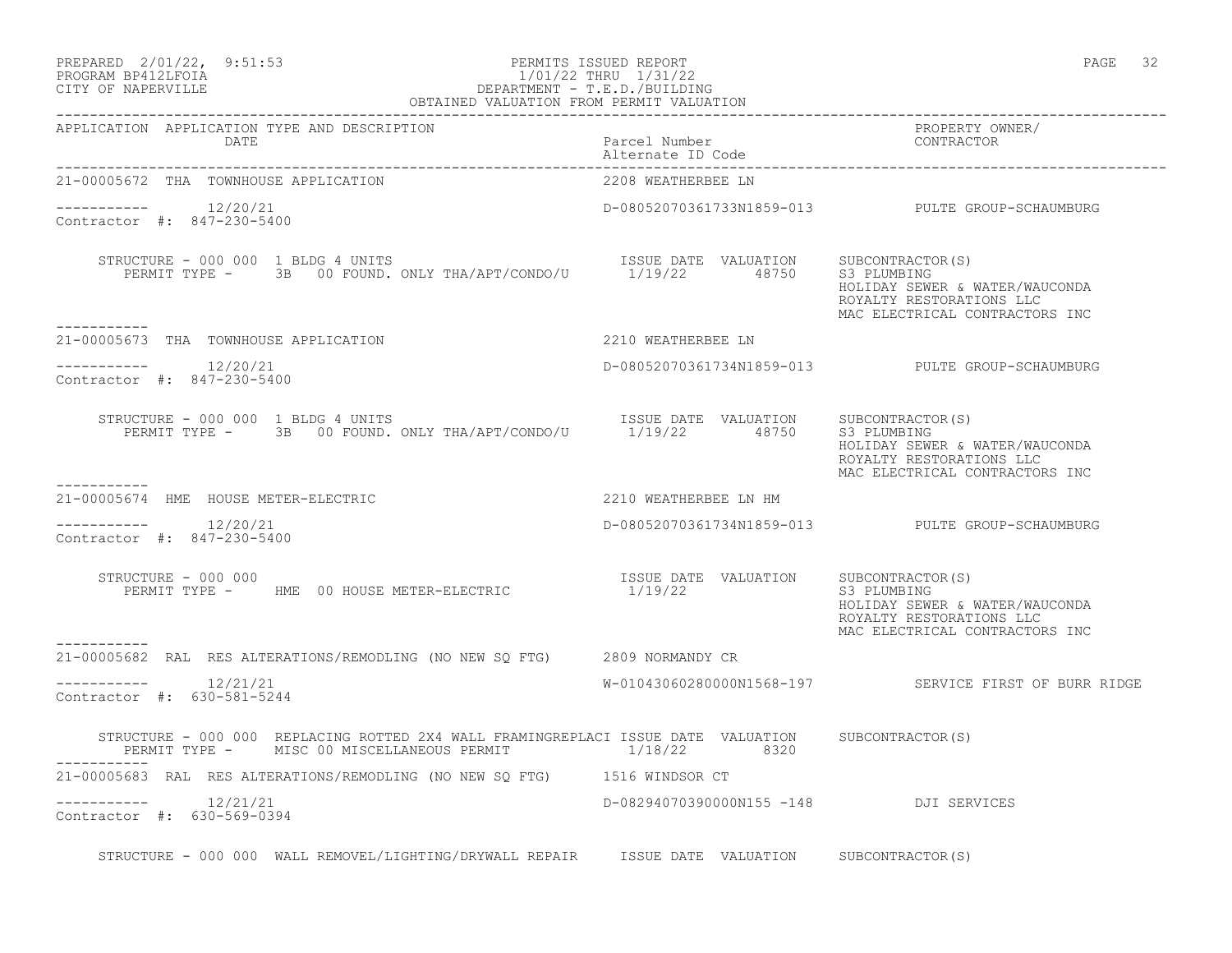## PREPARED 2/01/22, 9:51:53 PERMITS ISSUED REPORT PAGE 33 PROGRAM BP412LFOIA 1/01/22 THRU 1/31/22 CITY OF NAPERVILLE DEPARTMENT - T.E.D./BUILDING

|                                                        | OBTAINED VALUATION FROM PERMIT VALUATION                                                                                                                                   |                                                |                                                                                                 |
|--------------------------------------------------------|----------------------------------------------------------------------------------------------------------------------------------------------------------------------------|------------------------------------------------|-------------------------------------------------------------------------------------------------|
| APPLICATION APPLICATION TYPE AND DESCRIPTION<br>DATE   |                                                                                                                                                                            | Parcel Number<br>Alternate ID Code             | PROPERTY OWNER/<br>CONTRACTOR                                                                   |
| 21-00005683 (CONTINUED)                                |                                                                                                                                                                            |                                                |                                                                                                 |
| -----------                                            | PERMIT TYPE - RAL 00 ROOM ALTERATION 1/26/22                                                                                                                               |                                                | PRECISION POWER ELECTRIC<br>PURE PLUMBING                                                       |
| 21-00005686 SFR SINGLE FAMILY RESIDENCE                |                                                                                                                                                                            | 2823 LANCELOT LN                               |                                                                                                 |
| $--------- 12/22/21$<br>Contractor #: 817-875-7057     |                                                                                                                                                                            | W-01103070140000N1842-229 PULTE GROUP          |                                                                                                 |
| STRUCTURE - 000 000 SFR<br>PERMIT TYPE -               | DCK 00 DECK WITH STRUCTURE - SFR/DPX 1/19/22 195800<br>ELEC 00 ELECTRIC FOR SINGLE FAMILY/DPX 1/19/22<br>MECH 00 MECHANICAL FOR SFR/DPX<br>PLRM 00 PLUMBING BASEMENT ROUGH | ISSUE DATE VALUATION<br>1/19/22<br>1/19/22     | SUBCONTRACTOR (S)<br>SUPERIOR ELECTRICAL TECHNOLOGI<br>S3 PLUMBING                              |
|                                                        |                                                                                                                                                                            |                                                | HOLIDAY SEWER & WATER/WAUCONDA<br>S3 PLUMBING                                                   |
|                                                        | PLUM 00 PLUMBING FOR SINGLE FAMILY/DPX 1/19/22<br>SFRP 00 SINGLE FAMILY RESIDENCE PERMIT 1/19/22 195800                                                                    |                                                | HOLIDAY SEWER & WATER/WAUCONDA<br>RABY ROOFING<br>SUPERIOR ELECTRICAL TECHNOLOGI<br>S3 PLUMBING |
|                                                        | STRU 00 STRUCTURAL FOR SINGLE FAM/DPX 1/19/22                                                                                                                              |                                                | HOLIDAY SEWER & WATER/WAUCONDA                                                                  |
| 21-00005687 SFR SINGLE FAMILY RESIDENCE                |                                                                                                                                                                            | 3608 AMBROSIA DR                               |                                                                                                 |
| 12/22/21<br>Contractor #: 817-875-7057                 |                                                                                                                                                                            | W-01103140010000N1842-229 PULTE GROUP          |                                                                                                 |
| STRUCTURE - 000 000 SFR<br>PERMIT TYPE -               | ELEC 00 ELECTRIC FOR SINGLE FAMILY/DPX 1/19/22<br>MECH 00 MECHANICAL FOR SFR/DPX<br>PLRM 00 PLUMBING BASEMENT ROUGH                                                        | ISSUE DATE VALUATION<br>$1/19/22$<br>$1/19/22$ | SUBCONTRACTOR(S)<br>SUPERIOR ELECTRICAL TECHNOLOGI<br>S3 PLUMBING                               |
|                                                        | PLUM 00 PLUMBING FOR SINGLE FAMILY/DPX 1/19/22                                                                                                                             |                                                | HOLIDAY SEWER & WATER/WAUCONDA<br>S3 PLUMBING                                                   |
|                                                        | SFRP 00 SINGLE FAMILY RESIDENCE PERMIT 1/19/22 195800                                                                                                                      |                                                | HOLIDAY SEWER & WATER/WAUCONDA<br>RABY ROOFING<br>SUPERIOR ELECTRICAL TECHNOLOGI<br>S3 PLUMBING |
|                                                        | STRU 00 STRUCTURAL FOR SINGLE FAM/DPX 1/19/22                                                                                                                              |                                                | HOLIDAY SEWER & WATER/WAUCONDA                                                                  |
| -----------<br>21-00005689 SFR SINGLE FAMILY RESIDENCE |                                                                                                                                                                            | 3632 AMBROSIA DR                               |                                                                                                 |
| 12/22/21<br>Contractor #: 817-875-7057                 |                                                                                                                                                                            | W-01103140070000N1842-229 PULTE GROUP          |                                                                                                 |
| STRUCTURE - 000 000 SFR                                |                                                                                                                                                                            | ISSUE DATE VALUATION SUBCONTRACTOR(S)          |                                                                                                 |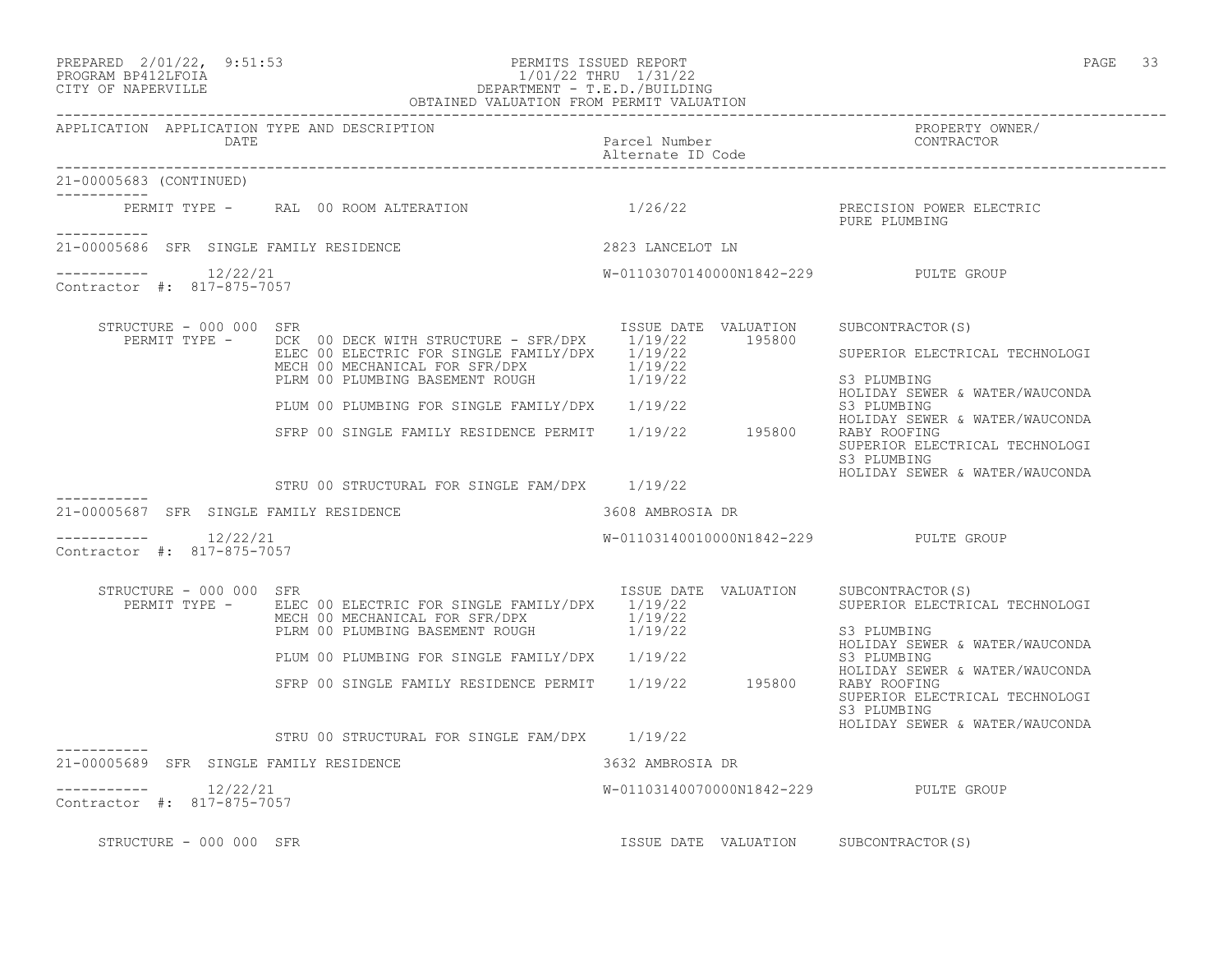|                                                      | PREPARED 2/01/22, 9:51:53<br>PERMITS ISSUED REPORT<br>PROGRAM BP412LFOIA<br>CITY OF NAPERVILLE<br>CITY OF NAPERVILLE<br>CITY OF NAPERVILLE<br>CITY OF NAPERVILLE<br>CITY OF NAPERVILLE<br>OBTAINED VALUATION FROM PERMIT VALUATION |                                    | PAGE 34                                                                                         |
|------------------------------------------------------|------------------------------------------------------------------------------------------------------------------------------------------------------------------------------------------------------------------------------------|------------------------------------|-------------------------------------------------------------------------------------------------|
| APPLICATION APPLICATION TYPE AND DESCRIPTION<br>DATE |                                                                                                                                                                                                                                    | Parcel Number<br>Alternate ID Code | PROPERTY OWNER/<br>CONTRACTOR                                                                   |
| 21-00005689 (CONTINUED)                              |                                                                                                                                                                                                                                    |                                    |                                                                                                 |
|                                                      | ---<br>PERMIT TYPE - ELEC 00 ELECTRIC FOR SINGLE FAMILY/DPX 1/25/22<br>MECH 00 MECHANICAL FOR SFR/DPX 1/25/22<br>PATO 00 PATIO WITH STRUCTURE 1/25/22 195800<br>PLRM 00 PLUMBING BASEMENT ROUGH 1/25/22 195800                     |                                    | SUPERIOR ELECTRICAL TECHNOLOGI<br>S3 PLUMBING<br>HOLIDAY SEWER & WATER/WAUCONDA                 |
|                                                      | PLUM 00 PLUMBING FOR SINGLE FAMILY/DPX 1/25/22                                                                                                                                                                                     |                                    | S3 PLUMBING                                                                                     |
|                                                      | SFRP 00 SINGLE FAMILY RESIDENCE PERMIT 1/25/22 195800                                                                                                                                                                              |                                    | HOLIDAY SEWER & WATER/WAUCONDA<br>RABY ROOFING<br>SUPERIOR ELECTRICAL TECHNOLOGI<br>S3 PLUMBING |
|                                                      | STRU 00 STRUCTURAL FOR SINGLE FAM/DPX 1/25/22                                                                                                                                                                                      |                                    | HOLIDAY SEWER & WATER/WAUCONDA                                                                  |
| 21-00005690 ESC ELECTRIC SERVICE CHANGE              |                                                                                                                                                                                                                                    | 605 LEESBURG CT                    |                                                                                                 |
| $--------- 12/22/21$<br>Contractor #: 815-584-7988   |                                                                                                                                                                                                                                    |                                    | D-08202150220000N453 -103 TITAN SOLAR POWER-IL INC                                              |
|                                                      | STRUCTURE - 000 000 PHOTOVOLTAIC SYSTEM                           ISSUE DATE VALUATION    SUBCONTRACTOR(S)<br>PERMIT TYPE -     PV   00 SOLAR PHOTOVOLTAIC                    1/25/22      4929    TITAN SOLAR POWER ILLINOIS-INC  |                                    |                                                                                                 |
| 21-00005691 OCCI OCCUPANCY INSPECTION                |                                                                                                                                                                                                                                    | 21 W JEFFERSON AV 101              |                                                                                                 |
| $--------$ 12/22/21<br>Contractor #:                 |                                                                                                                                                                                                                                    |                                    |                                                                                                 |
|                                                      | ${\small \begin{tabular}{l} \texttt{STRUCTURE} - UUU UUU & ELLCE HOME \\ PERMIT TYPE - \texttt{OCC 00 OCC INSPECT. PERMIT COM/RST & 1/12/22 \\ \end{tabular}}$                                                                     |                                    |                                                                                                 |
| 21-00005692 BDD DEMOLITION SINGLE FAMILY             |                                                                                                                                                                                                                                    | 635 S LOOMIS ST                    |                                                                                                 |
| $--------- 12/22/21$<br>Contractor #: 630-983-6220   |                                                                                                                                                                                                                                    |                                    | D-08191140290000N50 -100 AUTUMN HOMES INC                                                       |
| -----------                                          | STRUCTURE – 000 000 BDD<br>PERMIT TYPE –   BDD 00 DEMOLITION PERMIT                           1/21/22           DONEGAL EXCAVATII                                                                                                  |                                    | DONEGAL EXCAVATING                                                                              |
| 21-00005693 SFR SINGLE FAMILY RESIDENCE              |                                                                                                                                                                                                                                    | 2819 LANCELOT LN                   |                                                                                                 |
| $--------$ 12/22/21<br>Contractor #: 817-875-7057    |                                                                                                                                                                                                                                    |                                    | W-01103070150000N1842-229 PULTE GROUP                                                           |
| STRUCTURE - 000 000 SFR                              | PERMIT TYPE - ELEC 00 ELECTRIC FOR SINGLE FAMILY/DPX 1/25/22<br>MECH 00 MECHANICAL FOR SFR/DPX 1/25/22                                                                                                                             |                                    | ISSUE DATE VALUATION SUBCONTRACTOR(S)<br>SUPERIOR ELECTRICAL TECHNOLOGI                         |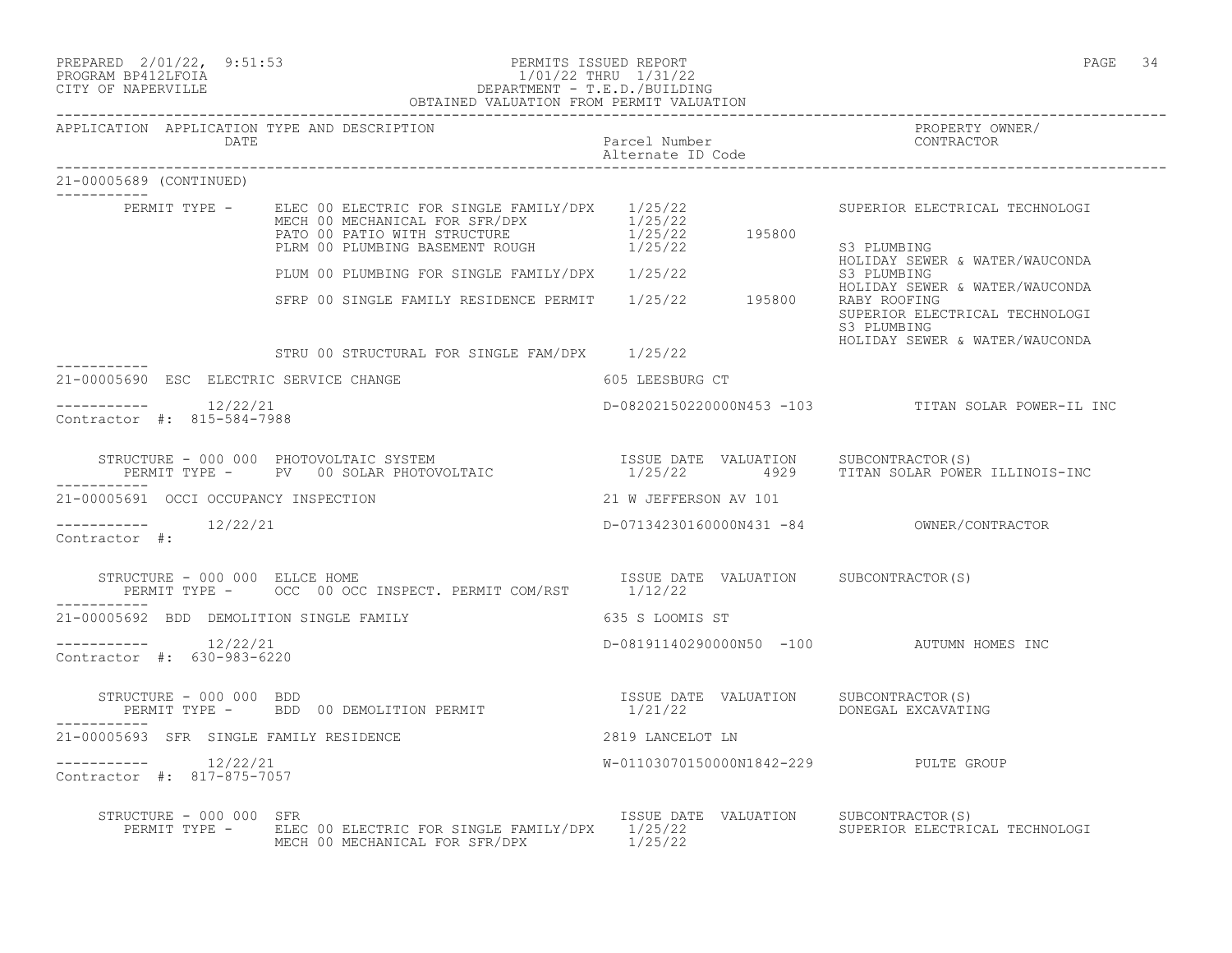| PREPARED | $2/01/22$ , | 9:51:53 |
|----------|-------------|---------|
|          |             |         |

### PREPARED 2/01/22, 9:51:53 PERMITS ISSUED REPORT<br>PROGRAM BP412LFOIA PAGE 35 PROGRAM BP412LFOIA 1/01/22 THRU 1/31/22 CITY OF NAPERVILLE DEPARTMENT - T.E.D./BUILDING OBTAINED VALUATION FROM PERMIT VALUATION

|                                                    | DATE                    | APPLICATION APPLICATION TYPE AND DESCRIPTION                                                                                                                                                                                                                                                                                                            | Parcel Number<br>Alternate ID Code    | PROPERTY OWNER/<br>CONTRACTOR                                                                                                     |
|----------------------------------------------------|-------------------------|---------------------------------------------------------------------------------------------------------------------------------------------------------------------------------------------------------------------------------------------------------------------------------------------------------------------------------------------------------|---------------------------------------|-----------------------------------------------------------------------------------------------------------------------------------|
| 21-00005693 (CONTINUED)                            |                         |                                                                                                                                                                                                                                                                                                                                                         |                                       |                                                                                                                                   |
|                                                    |                         | PLUM 00 PLUMBING FOR SINGLE FAMILY/DPX 1/25/22                                                                                                                                                                                                                                                                                                          |                                       | S3 PLUMBING                                                                                                                       |
|                                                    |                         | SFRP 00 SINGLE FAMILY RESIDENCE PERMIT 1/25/22 195800 RABY ROOFING                                                                                                                                                                                                                                                                                      |                                       | HOLIDAY SEWER & WATER/WAUCONDA<br>SUPERIOR ELECTRICAL TECHNOLOGI<br>S3 PLUMBING                                                   |
|                                                    |                         | STRU 00 STRUCTURAL FOR SINGLE FAM/DPX 1/25/22                                                                                                                                                                                                                                                                                                           |                                       | HOLIDAY SEWER & WATER/WAUCONDA                                                                                                    |
| ------------                                       |                         | 21-00005694 RAL RES ALTERATIONS/REMODLING (NO NEW SQ FTG) 77 CLAREMONT DR                                                                                                                                                                                                                                                                               |                                       |                                                                                                                                   |
| $--------- 12/22/21$<br>Contractor #: 630-355-2118 |                         |                                                                                                                                                                                                                                                                                                                                                         |                                       | D-07144120210000N123 -82 SHIFFLER BUILDERS BI                                                                                     |
| -----------                                        |                         | $\begin{tabular}{lllllllllll} \texttt{STRUCTURE} & - & 000 & 000 & \texttt{MASTER BATH REMODEL} & & & & & & & & & & & & & \\ \texttt{PERMIT TYPE} & - & \texttt{RAL} & 00\texttt{ ROM AITERATION} & & & & & & & & & & \\ \texttt{PERMIT TYPE} & - & \texttt{RAL} & 00\texttt{ ROM AITERATION} & & & & & & & & 1/24/22 & & & 55600 & & \\ \end{tabular}$ |                                       |                                                                                                                                   |
|                                                    |                         | 21-00005695 FDR FIRE DAMAGE REPAIR RESIDENTIAL                                                                                                                                                                                                                                                                                                          | 1708 ROBERT LN                        |                                                                                                                                   |
| $--------- 12/22/21$<br>Contractor #: 847-455-3000 |                         |                                                                                                                                                                                                                                                                                                                                                         |                                       | W-01141080420000N843 -246 RESTORE CONSTRUCTON INC                                                                                 |
| -----------                                        |                         | STRUCTURE - 000 000 FIRE DAMAGE REPAIR SFR<br>PERMIT TYPE -    FDR 00 FIRE DAMAGE REPAIR                       1/17/22      483084    ERICSSON GROUP CORPORATION                                                                                                                                                                                        |                                       | PAWEL'S PLUMBING INC                                                                                                              |
|                                                    |                         | 21-00005699 SFR SINGLE FAMILY RESIDENCE                                                                                                                                                                                                                                                                                                                 | 2563 ACCOLADE AV                      |                                                                                                                                   |
| $--------- 12/22/21$<br>Contractor #: 817-875-7057 |                         |                                                                                                                                                                                                                                                                                                                                                         | W-01103060380000N1841-229 PULTE GROUP |                                                                                                                                   |
|                                                    | STRUCTURE - 000 000 SFR | PERMIT TYPE - ELEC 00 ELECTRIC FOR SINGLE FAMILY/DPX $1/25/22$<br>MECH 00 MECHANICAL FOR SFR/DPX<br>PLRM 00 PLUMBING BASEMENT ROUGH 1/25/22                                                                                                                                                                                                             | ISSUE DATE VALUATION SUBCONTRACTOR(S) | SUPERIOR ELECTRICAL TECHNOLOGI<br>S3 PLUMBING                                                                                     |
|                                                    |                         | PLUM 00 PLUMBING FOR SINGLE FAMILY/DPX 1/25/22                                                                                                                                                                                                                                                                                                          |                                       | HOLIDAY SEWER & WATER/WAUCONDA<br>S3 PLUMBING                                                                                     |
|                                                    |                         | SFRP 00 SINGLE FAMILY RESIDENCE PERMIT 1/25/22 195800                                                                                                                                                                                                                                                                                                   |                                       | HOLIDAY SEWER & WATER/WAUCONDA<br>RABY ROOFING<br>SUPERIOR ELECTRICAL TECHNOLOGI<br>S3 PLUMBING<br>HOLIDAY SEWER & WATER/WAUCONDA |
| ------------                                       |                         | STRU 00 STRUCTURAL FOR SINGLE FAM/DPX 1/25/22                                                                                                                                                                                                                                                                                                           |                                       |                                                                                                                                   |
| 21-00005702 SIGN SIGN APPLICATIONS                 |                         |                                                                                                                                                                                                                                                                                                                                                         | 3204 TALL GRASS DR                    |                                                                                                                                   |
| $--------- 12/23/21$<br>Contractor #: 630-898-5900 |                         |                                                                                                                                                                                                                                                                                                                                                         |                                       | W-01091090010000N1365-212 AURORA SIGN COMPANY                                                                                     |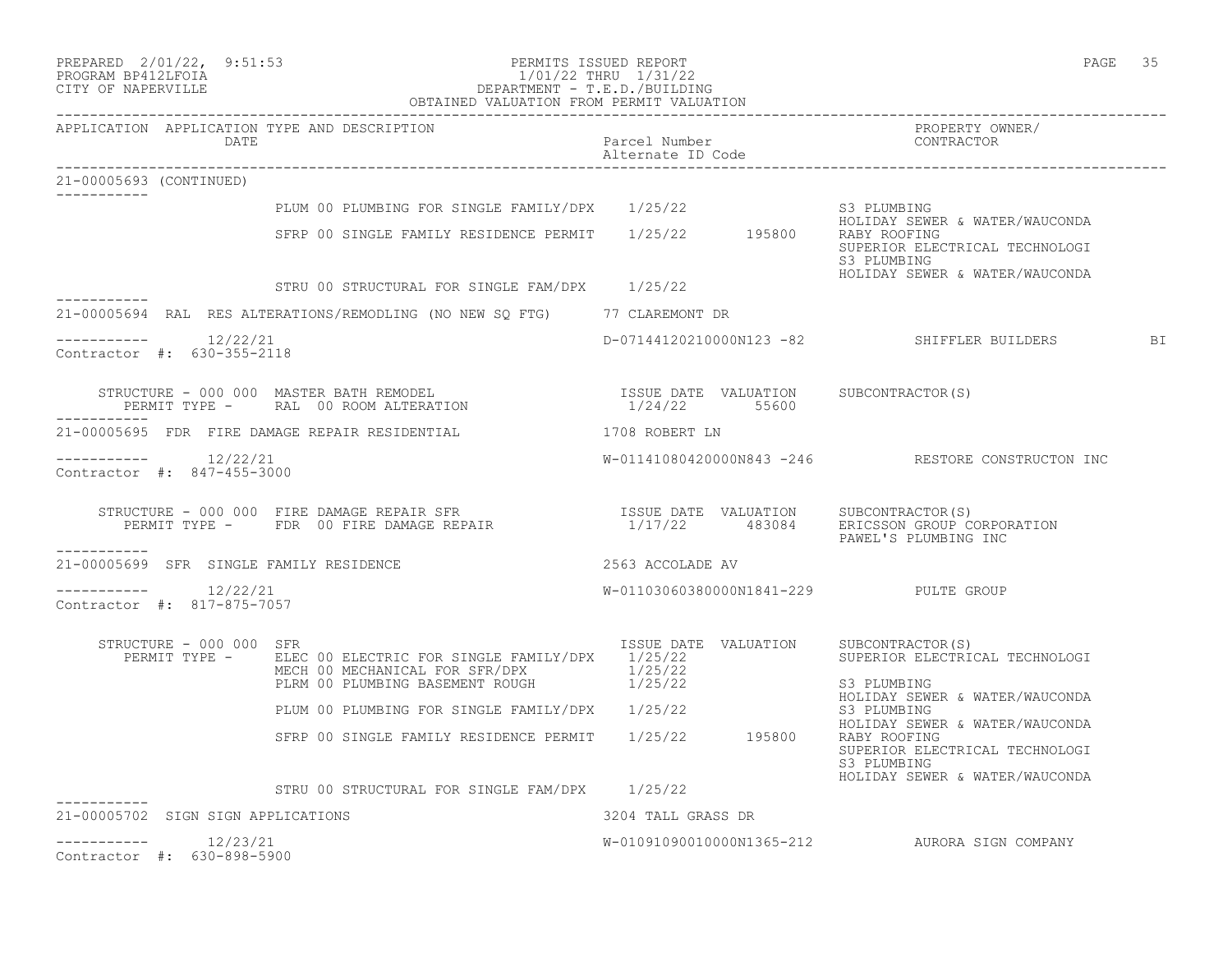| 1/01/22 THRU 1/31/22<br>DEPARTMENT - T.E.D./BUILDING<br>OBTAINED VALUATION FROM PERMIT VALUATION<br>PROGRAM BP412LFOIA<br>CITY OF NAPERVILLE                                                                                                                                                    |                                            |                                                 |
|-------------------------------------------------------------------------------------------------------------------------------------------------------------------------------------------------------------------------------------------------------------------------------------------------|--------------------------------------------|-------------------------------------------------|
| APPLICATION APPLICATION TYPE AND DESCRIPTION<br>DATE                                                                                                                                                                                                                                            | Parcel Number                              | PROPERTY OWNER/<br>CONTRACTOR                   |
| 21-00005702 (CONTINUED)                                                                                                                                                                                                                                                                         |                                            |                                                 |
| STRUCTURE – 000 000<br>PERMIT TYPE – SIGN 00 SIGN 1/10/22 AURORA SIGN COMPA                                                                                                                                                                                                                     |                                            | AURORA SIGN COMPANY                             |
| 21-00005704 ESC ELECTRIC SERVICE CHANGE                                                                                                                                                                                                                                                         | 423 MARTIN AV CELL1                        |                                                 |
| $--------- 12/23/21$<br>Contractor #: 630-452-0336                                                                                                                                                                                                                                              |                                            | D-07242080010000N1670-99 MG DEVELOPMENT LLC     |
| STRUCTURE - 000 000 DECOMMISSION CELL SITE (ISSUE DATE VALUATION SUBCONTRACTOR(S)<br>PERMIT TYPE - ESCC 00 ELECTRIC SERVICE CHANGE COMM 1/20/22 (IMG DEVELOPMENT LLC                                                                                                                            |                                            |                                                 |
| 21-00005709 ELEV ELEVATOR                                                                                                                                                                                                                                                                       | 107 N EAGLE ST                             |                                                 |
| $--------- 12/23/21$<br>Contractor #: 630-892-7514                                                                                                                                                                                                                                              | D-07134020130000N536 -84 DME ACCESS, LLC   |                                                 |
| $\begin{array}{cccccc} \texttt{STRUCTURE} & - & 000 & 000 & \texttt{SYMMETRY} & \texttt{ELEVATOR} & \texttt{SRE} & \texttt{SNE} & \texttt{DATE} & \texttt{VALUATION} & \texttt{SUBCONTRACTOR(S)} \\ \texttt{PERMIT TYPE} & - & \texttt{ELEV 00 ELEVATOR PERMIT} & & & & 1/03/22 \\ \end{array}$ |                                            |                                                 |
| 21-00005710 TMST TEMPORARY STRUCTURE                                                                                                                                                                                                                                                            | 1635 EMERSON LN                            |                                                 |
| 12/23/21<br>Contractor #:                                                                                                                                                                                                                                                                       | D-07224110260000N1327-110 PODS ENTERPRISES |                                                 |
| STRUCTURE - 000 000 COVID TESTING-3 MONTHS                       ISSUE DATE VALUATION   SUBCONTRACTOR(S)<br>PERMIT TYPE -   TMST 00 TEMPORARY STRUCTURE                     1/11/22                                                                                                             |                                            |                                                 |
| 21-00005717 BDD DEMOLITION SINGLE FAMILY                                                                                                                                                                                                                                                        | 978 PRAIRIE AV                             |                                                 |
| $--------- 12/28/21$<br>Contractor #: 630-470-9442                                                                                                                                                                                                                                              |                                            | D-08192130040000N446 -101 LAKEWEST CUSTOM HOMES |
| STRUCTURE - 000 000 BDD<br>PERMIT TYPE -     BDD 00 DEMOLITION PERMIT                         1/26/22           J G M CONCRETE II<br>------------                                                                                                                                               |                                            | J G M CONCRETE INC                              |
| 21-00005722 RAL RES ALTERATIONS/REMODLING (NO NEW SQ FTG) 511 N WEBSTER ST                                                                                                                                                                                                                      |                                            |                                                 |
| $--------$ 12/28/21<br>Contractor #: 630-369-1953                                                                                                                                                                                                                                               | D-07132100120000N42 -69 DJK CUSTOM HOMES   |                                                 |
| STRUCTURE - 000 000 BASEMENT REMODEL<br>PERMIT TYPE - FB 00 FINISHED BASEMENT - 1/14/22 100000 APPROVED PLUMBING                                                                                                                                                                                |                                            | CUSTOM HOME ELECTRIC INC                        |

PREPARED  $2/01/22$ ,  $9:51:53$  PERMITS ISSUED REPORT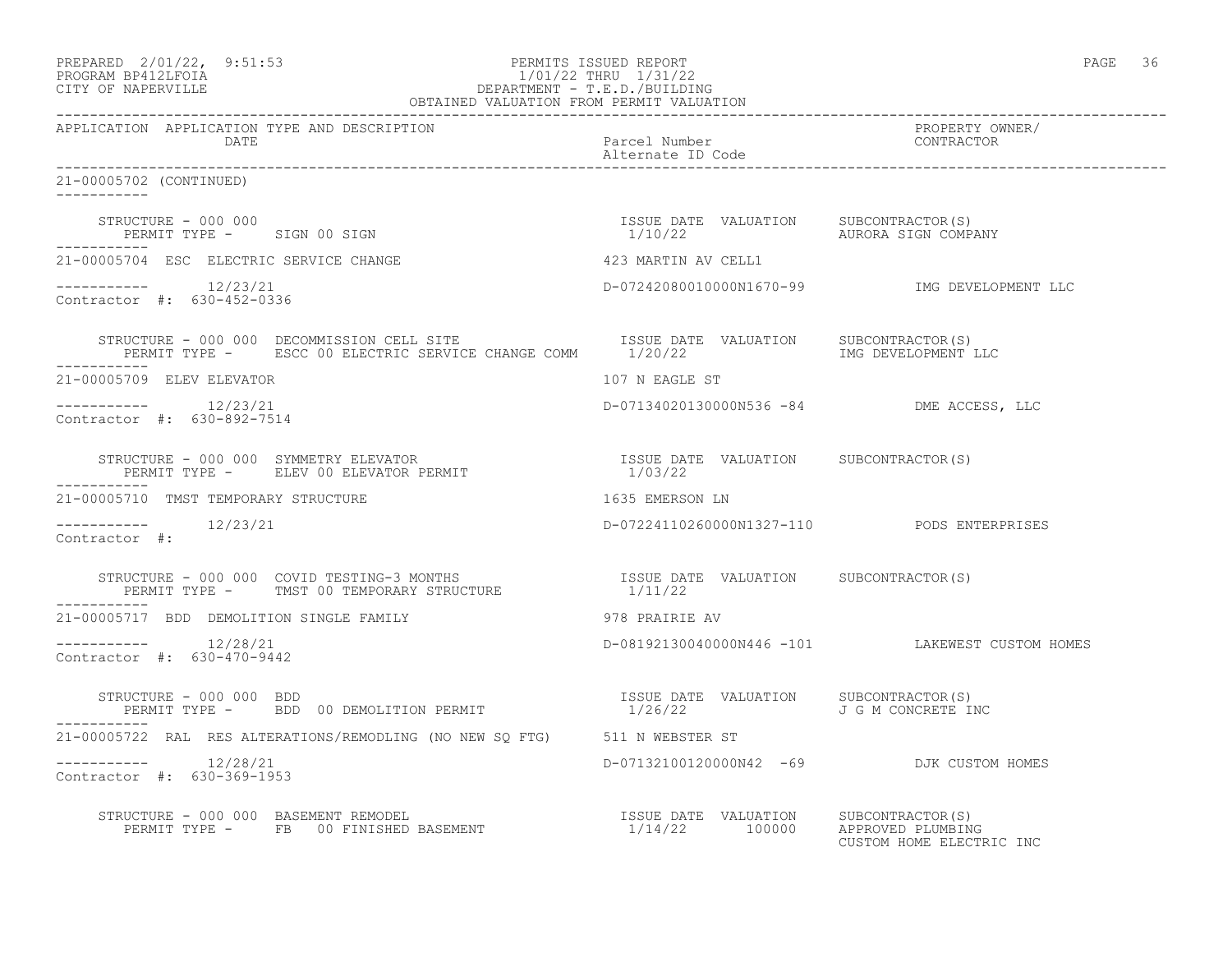## PREPARED 2/01/22, 9:51:53 PERMITS ISSUED REPORT PAGE 37 PROGRAM BP412LFOIA 1/01/22 THRU 1/31/22 CITY OF NAPERVILLE DEPARTMENT - T.E.D./BUILDING

|                                              | OBTAINED VALUATION FROM PERMIT VALUATION                                                                                                              |                                        |                                                                                                 |
|----------------------------------------------|-------------------------------------------------------------------------------------------------------------------------------------------------------|----------------------------------------|-------------------------------------------------------------------------------------------------|
| APPLICATION APPLICATION TYPE AND DESCRIPTION |                                                                                                                                                       |                                        | PROPERTY OWNER/<br>CONTRACTOR                                                                   |
| 21-00005724 SFR SINGLE FAMILY RESIDENCE      |                                                                                                                                                       | 2816 LANCELOT LN                       |                                                                                                 |
| Contractor #: 817-875-7057                   |                                                                                                                                                       | W-01103100080000N1842-229 PULTE GROUP  |                                                                                                 |
| STRUCTURE - 000 000 SFR                      | PERMIT TYPE - ELEC 00 ELECTRIC FOR SINGLE FAMILY/DPX 1/26/22<br>MECH 00 MECHANICAL FOR SFR/DPX 1/26/22<br>PLRM 00 PLUMBING BASEMENT ROUGH 1/26/22     | ISSUE DATE VALUATION SUBCONTRACTOR (S) | SUPERIOR ELECTRICAL TECHNOLOGI<br>S3 PLUMBING<br>HOLIDAY SEWER & WATER/WAUCONDA                 |
|                                              | PLUM 00 PLUMBING FOR SINGLE FAMILY/DPX 1/26/22                                                                                                        |                                        | S3 PLUMBING<br>HOLIDAY SEWER & WATER/WAUCONDA                                                   |
|                                              | SFRP 00 SINGLE FAMILY RESIDENCE PERMIT 1/26/22 195800                                                                                                 |                                        | RABY ROOFING<br>SUPERIOR ELECTRICAL TECHNOLOGI<br>S3 PLUMBING<br>HOLIDAY SEWER & WATER/WAUCONDA |
| -----------                                  | STRU 00 STRUCTURAL FOR SINGLE FAM/DPX 1/26/22                                                                                                         |                                        |                                                                                                 |
| 21-00005725 SFR SINGLE FAMILY RESIDENCE      |                                                                                                                                                       | 3611 AMBROSIA DR                       |                                                                                                 |
| Contractor #: 817-875-7057                   |                                                                                                                                                       | W-01103130030000N1842-229 PULTE GROUP  |                                                                                                 |
| STRUCTURE - 000 000 SFR                      | PERMIT TYPE - ELEC 00 ELECTRIC FOR SINGLE FAMILY/DPX 1/26/22<br>MECH 00 MECHANICAL FOR SFR/DPX 1/26/22<br>PLRM 00 PLUMBING BASEMENT ROUGH 1/26/22     | ISSUE DATE VALUATION SUBCONTRACTOR(S)  | SUPERIOR ELECTRICAL TECHNOLOGI<br>S3 PLUMBING<br>HOLIDAY SEWER & WATER/WAUCONDA<br>S3 PLUMBING  |
|                                              | PLUM 00 PLUMBING FOR SINGLE FAMILY/DPX 1/26/22<br>SFRP 00 SINGLE FAMILY RESIDENCE PERMIT 1/26/22 195800                                               |                                        | HOLIDAY SEWER & WATER/WAUCONDA<br>RABY ROOFING<br>SUPERIOR ELECTRICAL TECHNOLOGI<br>S3 PLUMBING |
|                                              | STRU 00 STRUCTURAL FOR SINGLE FAM/DPX 1/26/22                                                                                                         |                                        | HOLIDAY SEWER & WATER/WAUCONDA                                                                  |
| 21-00005726 SFR SINGLE FAMILY RESIDENCE      | 3620 AMBROSIA DR                                                                                                                                      |                                        |                                                                                                 |
| Contractor #: 817-875-7057                   |                                                                                                                                                       | W-01103140040000N1842-229 PULTE GROUP  |                                                                                                 |
| STRUCTURE - 000 000 SFR                      | PERMIT TYPE - ELEC 00 ELECTRIC FOR SINGLE FAMILY/DPX 1/26/22<br>MECH 00 MECHANICAL FOR SFR/DPX $1/26/22$<br>PLRM 00 PLUMBING BASEMENT ROUGH $1/26/22$ | ISSUE DATE VALUATION SUBCONTRACTOR(S)  | SUPERIOR ELECTRICAL TECHNOLOGI<br>S3 PLUMBING<br>HOLIDAY SEWER & WATER/WAUCONDA                 |
|                                              | PLUM 00 PLUMBING FOR SINGLE FAMILY/DPX 1/26/22                                                                                                        |                                        | S3 PLUMBING                                                                                     |

HOLIDAY SEWER & WATER/WAUCONDA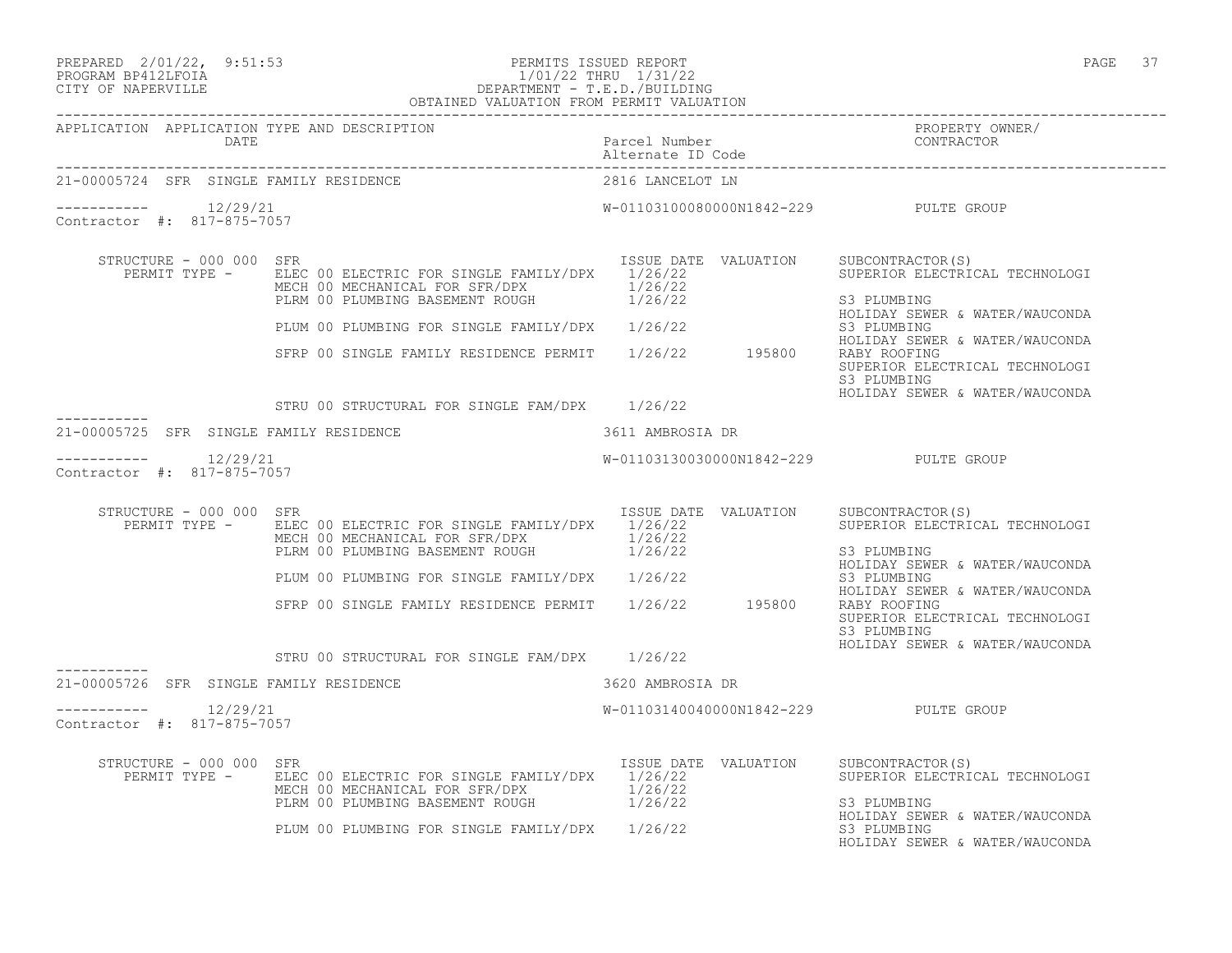|                                                       | PREPARED 2/01/22, 9:51:53<br>PERMITS ISSUED REPORT<br>PROGRAM BP412LFOIA<br>CITY OF NAPERVILLE<br>CITY OF NAPERVILLE<br>CITY OF NAPERVILLE<br>CHERALLY OBTAINED VALUATION FROM PERMIT VALUATION                                                                                            |                                        | PAGE 38                                                                                         |
|-------------------------------------------------------|--------------------------------------------------------------------------------------------------------------------------------------------------------------------------------------------------------------------------------------------------------------------------------------------|----------------------------------------|-------------------------------------------------------------------------------------------------|
| APPLICATION APPLICATION TYPE AND DESCRIPTION<br>DATE  |                                                                                                                                                                                                                                                                                            | Parcel Number<br>Alternate ID Code     | PROPERTY OWNER/<br>CONTRACTOR                                                                   |
| 21-00005726 (CONTINUED)<br>___________                |                                                                                                                                                                                                                                                                                            |                                        |                                                                                                 |
|                                                       | SFRP 00 SINGLE FAMILY RESIDENCE PERMIT 1/26/22 195800                                                                                                                                                                                                                                      |                                        | RABY ROOFING<br>SUPERIOR ELECTRICAL TECHNOLOGI<br>S3 PLUMBING<br>HOLIDAY SEWER & WATER/WAUCONDA |
| -----------                                           | STRU 00 STRUCTURAL FOR SINGLE FAM/DPX 1/26/22                                                                                                                                                                                                                                              |                                        |                                                                                                 |
| 21-00005727 SFR SINGLE FAMILY RESIDENCE               | 2815 LANCELOT LN                                                                                                                                                                                                                                                                           |                                        |                                                                                                 |
| ___________<br>12/29/21<br>Contractor #: 817-875-7057 |                                                                                                                                                                                                                                                                                            | W-01103070160000N1842-229 PULTE GROUP  |                                                                                                 |
| STRUCTURE - 000 000 SFR<br>PERMIT TYPE -              | ELEC 00 ELECTRIC FOR SINGLE FAMILY/DPX 1/26/22<br>ELEC 00 ELECTRIC FOR SINGLE FAMILIZING<br>MECH 00 MECHANICAL FOR SFR/DPX<br>PLEM 00 PLUMBING BASEMENT ROUGH<br>PLUM 00 PLUMBING FOR SINGLE FAMILY/DPX<br>STRP 00 SINGLE FAMILY RESIDENCE PERMIT<br>SFRP 00 SINGLE FAMILY RESIDENCE PERMI | ISSUE DATE VALUATION SUBCONTRACTOR (S) | SUPERIOR ELECTRICAL TECHNOLOGI<br>HOLIDAY SEWER & WATER/WAUCONDA                                |
|                                                       |                                                                                                                                                                                                                                                                                            |                                        | HOLIDAY SEWER & WATER/WAUCONDA<br>SUPERIOR ELECTRICAL TECHNOLOGI<br>S3 PLUMBING                 |
|                                                       | STRU 00 STRUCTURAL FOR SINGLE FAM/DPX 1/26/22                                                                                                                                                                                                                                              |                                        | HOLIDAY SEWER & WATER/WAUCONDA                                                                  |
| 21-00005728 DMOC DEMOLITION COMMERCIAL                |                                                                                                                                                                                                                                                                                            | 1665 OUINCY AV 155                     |                                                                                                 |
| Contractor #: 630-355-8094                            |                                                                                                                                                                                                                                                                                            |                                        | D-07154020040000N1162-80 MUSTANG CONSTRUCTION INC                                               |
| ------------                                          | STRUCTURE - 000 000 GO BREWING LLC<br>$\begin{array}{cccc} \texttt{ISSUE} & \texttt{DATE} & \texttt{VALUATION} & \texttt{SUBCONTRACTOR(S)}\\ \end{array}$<br>PERMIT TYPE - DMIC 00 DEMOLITION COMMERCIAL INTERIOR 1/17/22 10000                                                            |                                        | MUSTANG CONSTRUCTION INC<br>PRAIRIE PLUMBING CONTRACTING                                        |
|                                                       | 21-00005732 RAD RES ADDITIONS (NEW SQ FTG)                                                                                                                                                                                                                                                 | 2004 SPICE CR                          |                                                                                                 |
| $--------- 12/29/21$<br>Contractor #: 630-480-9760    |                                                                                                                                                                                                                                                                                            |                                        | D-08284190540000N693 -150 AMERICAN CLEANING & RESTOR.                                           |
| -----------                                           |                                                                                                                                                                                                                                                                                            |                                        | J PLUMBING<br>HOME EXTERIOR DECORATING INC                                                      |
| 21-00005734 ESC ELECTRIC SERVICE CHANGE               | 4715 CHOKEBERRY DR                                                                                                                                                                                                                                                                         |                                        |                                                                                                 |
| $--------- 12/29/21$<br>Contractor #: 630-833-2389    |                                                                                                                                                                                                                                                                                            |                                        | W-01153050100000N1291-259 KAPITAL ELECTRIC INC                                                  |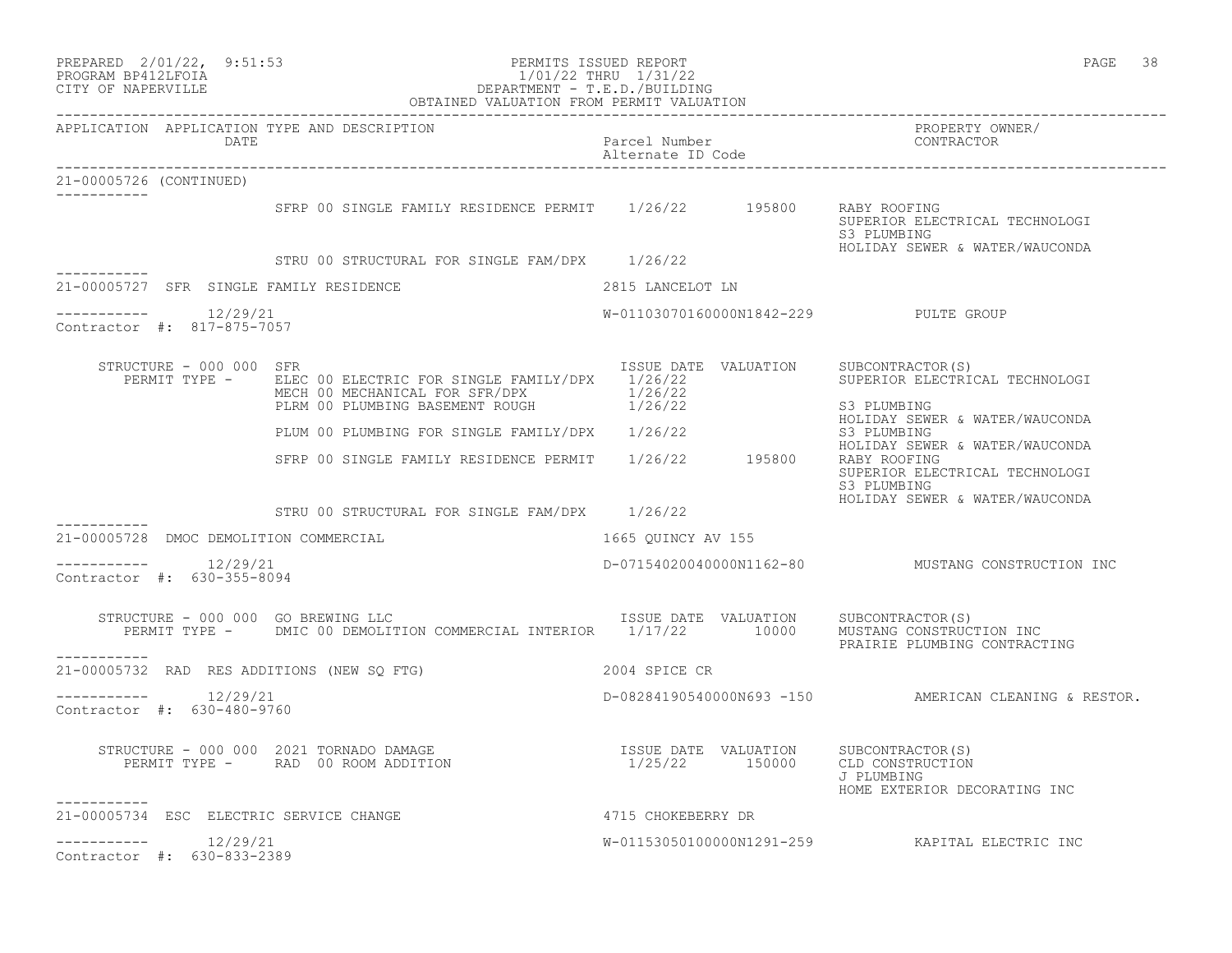| PREPARED    | $2/01/22$ , | 9:51:5 |
|-------------|-------------|--------|
| DD O OD 335 |             |        |

# PREPARED 2/01/22, 9:51:53 PERMITS ISSUED REPORT PAGE 39 PROGRAM BP412LFOIA 1/01/22 THRU 1/31/22 CITY OF NAPERVILLE DEPARTMENT - T.E.D./BUILDING

| OBTAINED VALUATION FROM PERMIT VALUATION                                                                                            |                                                  |                                                          |  |
|-------------------------------------------------------------------------------------------------------------------------------------|--------------------------------------------------|----------------------------------------------------------|--|
| APPLICATION APPLICATION TYPE AND DESCRIPTION<br>DATE                                                                                | Parcel Number<br>Alternate ID Code               | PROPERTY OWNER/<br>CONTRACTOR                            |  |
| 21-00005734 (CONTINUED)                                                                                                             |                                                  |                                                          |  |
| STRUCTURE - 000 000 INSTALL EV CHARGER<br>PERMIT TYPE - CEVCR 00 ELECTRIC VEHICLE STATION RES 1/26/22 540 1540 KAPITAL ELECTRIC INC | ISSUE DATE VALUATION SUBCONTRACTOR(S)            |                                                          |  |
| 21-00005735 ESC ELECTRIC SERVICE CHANGE                                                                                             | 218 N WHISPERING HILLS RD                        |                                                          |  |
| $--------$ 12/29/21<br>Contractor #: 708-296-2720                                                                                   |                                                  | D-07141070050000N199 -66 YOUR NAPERVILLE ELECTRICIAN     |  |
|                                                                                                                                     |                                                  | YOUR NAPERVILLE ELECTRICAN INC                           |  |
| 21-00005736 SIGN SIGN APPLICATIONS                                                                                                  | 2055 W OGDEN AV                                  |                                                          |  |
| 12/29/21<br>___________<br>Contractor #: 815-725-9080                                                                               |                                                  | D-07224000150000N521 -110 EXPRESS SIGNS & LIGHTING       |  |
| STRUCTURE - 000 000<br>PERMIT TYPE - SIGN 00 SIGN                                                                                   | ISSUE DATE VALUATION SUBCONTRACTOR(S)<br>1/14/22 | EXPRESS SIGNS AND LIGHTING MNT                           |  |
| 21-00005738 SIGN SIGN APPLICATIONS                                                                                                  | 4931 S ROUTE 59 101                              |                                                          |  |
| Contractor #:                                                                                                                       |                                                  | W-01164050090000N1516-258 CHICAGO SIGN AND LIGHT COMPANY |  |
| STRUCTURE - 000 000<br>PERMIT TYPE - SIGN 00 SIGN                                                                                   | ISSUE DATE VALUATION SUBCONTRACTOR(S)<br>1/10/22 | CHICAGO SIGN AND LIGHT COMPANY                           |  |
| 21-00005739 SIGN SIGN APPLICATIONS                                                                                                  | 1351 E OGDEN AV                                  |                                                          |  |
| 12/29/21<br>-----------<br>Contractor #:                                                                                            | D-08081010140000N1862-42 SIGNCO                  |                                                          |  |
| STRUCTURE - 000 000<br>PERMIT TYPE - SIGN 00 SIGN<br>----------                                                                     | ISSUE DATE VALUATION SUBCONTRACTOR(S)<br>1/12/22 |                                                          |  |
| 21-00005744 PPA PLUMBING PERMIT                                                                                                     | 5303 WIRESTEM CT                                 |                                                          |  |
| -----------    12/29/21<br>Contractor #: 630-759-8999                                                                               |                                                  | W-01222090300000N1114-275 COURTESY PLUMBING & SERVICES,  |  |
|                                                                                                                                     |                                                  |                                                          |  |
| 21-00005745 PPA PLUMBING PERMIT                                                                                                     | 1512 RIPARIAN DR                                 |                                                          |  |
| -----------    12/29/21<br>Contractor #: 630-995-6963                                                                               | D-08311050010000N305 -160 PRECISION TODAY        |                                                          |  |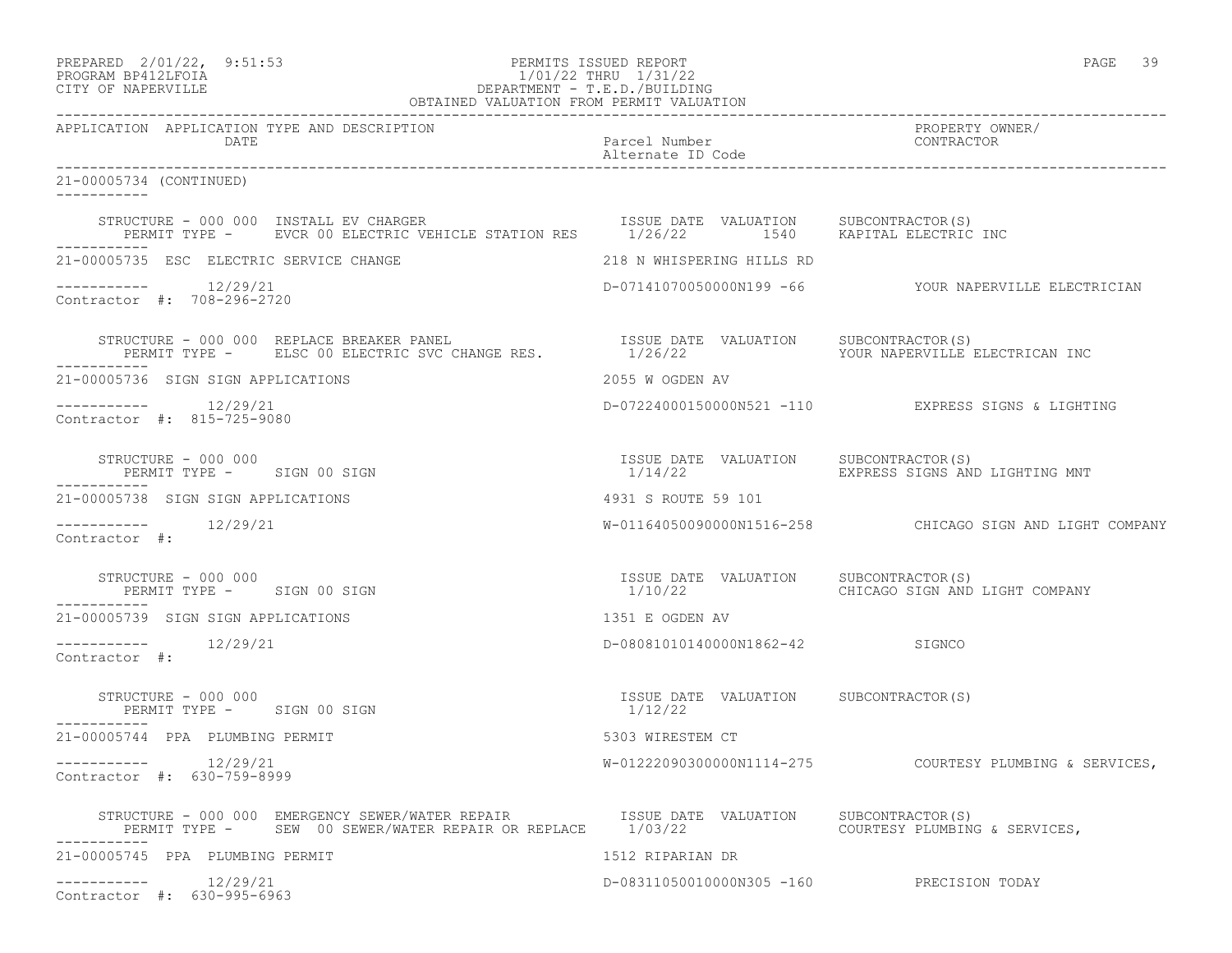| PREPARED            | $2/01/22$ , | 9:51:53 |
|---------------------|-------------|---------|
| DDOCD3M DD410T DOT3 |             |         |

## PREPARED 2/01/22, 9:51:53 PERMITS ISSUED REPORT<br>PROGRAM BP412LFOIA PAGE 40<br>1/01/22 THRU 1/31/22 PROGRAM BP412LFOIA 1/01/22 THRU 1/31/22<br>CITY OF NAPERVILLE DEPARTMENT - T.E.D./BUILDIN CITY OF NAPERVILLE DEPARTMENT - T.E.D./BUILDING

|                                                         | OBTAINED VALUATION FROM PERMIT VALUATION                                                                                                                                                      |                                       |                                                                                                 |
|---------------------------------------------------------|-----------------------------------------------------------------------------------------------------------------------------------------------------------------------------------------------|---------------------------------------|-------------------------------------------------------------------------------------------------|
| APPLICATION APPLICATION TYPE AND DESCRIPTION<br>DATE    |                                                                                                                                                                                               | Parcel Number<br>Alternate ID Code    | PROPERTY OWNER/<br>CONTRACTOR                                                                   |
| 21-00005745 (CONTINUED)<br>-----------                  |                                                                                                                                                                                               |                                       |                                                                                                 |
| ------------                                            | STRUCTURE - 000 000 EMERGENCY SEWER/WATER REPAIR TSSUE DATE VALUATION SUBCONTRACTOR(S)<br>PERMIT TYPE - SEW 00 SEWER/WATER REPAIR OR REPLACE 1/03/22 PRECISION TODAY                          |                                       |                                                                                                 |
| 21-00005746 PPA PLUMBING PERMIT                         |                                                                                                                                                                                               | 2760 AURORA AV 100                    |                                                                                                 |
| Contractor #: 312-656-2965                              |                                                                                                                                                                                               |                                       | D-07221010170000N1506-94 SOVAIN MECHICAL                                                        |
|                                                         | STRUCTURE - 000 000 WATER SERVICE REPLACMENT/UPGRADE<br>ISSUE DATE VALUATION SUBCONTRACTOR(S)<br>PERMIT TYPE - SEW 00 SEWER/WATER REPAIR OR REPLACE 1/18/22                                   |                                       |                                                                                                 |
| 21-00005751 SFR SINGLE FAMILY RESIDENCE                 |                                                                                                                                                                                               | 2832 LANCELOT LN                      |                                                                                                 |
| -----------    12/30/21<br>Contractor #: 817-875-7057   |                                                                                                                                                                                               | W-01103100040000N1842-229 PULTE GROUP |                                                                                                 |
| STRUCTURE - 000 000 SFR<br>PERMIT TYPE -                | ELEC 00 ELECTRIC FOR SINGLE FAMILY/DPX 1/25/22<br>ELEC 00 ELECTRIC FOR SINGLE FAFILLI/DIA 1/25/22<br>MECH 00 MECHANICAL FOR SFR/DPX 1/25/22<br>PLUM 00 PLUMBING FOR SINGLE FAMILY/DPX 1/25/22 | ISSUE DATE VALUATION                  | SUBCONTRACTOR (S)<br>SUPERIOR ELECTRICAL TECHNOLOGI<br>S3 PLUMBING                              |
|                                                         | SFRP 00 SINGLE FAMILY RESIDENCE PERMIT 1/25/22 195000                                                                                                                                         |                                       | HOLIDAY SEWER & WATER/WAUCONDA<br>SUPERIOR ELECTRICAL TECHNOLOGI<br>RABY ROOFING<br>S3 PLUMBING |
|                                                         | STRU 00 STRUCTURAL FOR SINGLE FAM/DPX 1/25/22                                                                                                                                                 |                                       | HOLIDAY SEWER & WATER/WAUCONDA                                                                  |
| ------------<br>21-00005752 SFR SINGLE FAMILY RESIDENCE |                                                                                                                                                                                               | 3631 GOLD CUP LN                      |                                                                                                 |
| -----------    12/30/21<br>Contractor #: 817-875-7057   |                                                                                                                                                                                               | W-01103140300000N1841-229 PULTE GROUP |                                                                                                 |
| STRUCTURE - 000 000 SFR<br>PERMIT TYPE -                | ELEC 00 ELECTRIC FOR SINGLE FAMILY/DPX 1/25/22<br>ELEC OU ELECINIC FOR SINGLE FAMILY/DPX 1/25/22<br>MECH 00 MECHANICAL FOR SFR/DPX 1/25/22<br>PLUM 00 PLUMBING FOR SINGLE FAMILY/DPX 1/25/22  | ISSUE DATE VALUATION SUBCONTRACTOR(S) | SUPERIOR ELECTRICAL TECHNOLOGI<br>S3 PLUMBING                                                   |
|                                                         | SFRP 00 SINGLE FAMILY RESIDENCE PERMIT 1/25/22 195000                                                                                                                                         |                                       | HOLIDAY SEWER & WATER/WAUCONDA<br>SUPERIOR ELECTRICAL TECHNOLOGI<br>RABY ROOFING<br>S3 PLUMBING |
|                                                         | STRU 00 STRUCTURAL FOR SINGLE FAM/DPX 1/25/22                                                                                                                                                 |                                       | HOLIDAY SEWER & WATER/WAUCONDA                                                                  |
| 21-00005753 SFR SINGLE FAMILY RESIDENCE                 |                                                                                                                                                                                               | 3640 AMBROSIA DR                      |                                                                                                 |
| 12/30/21<br>___________<br>Contractor #: 817-875-7057   |                                                                                                                                                                                               | W-01103140090000N1842-229 PULTE GROUP |                                                                                                 |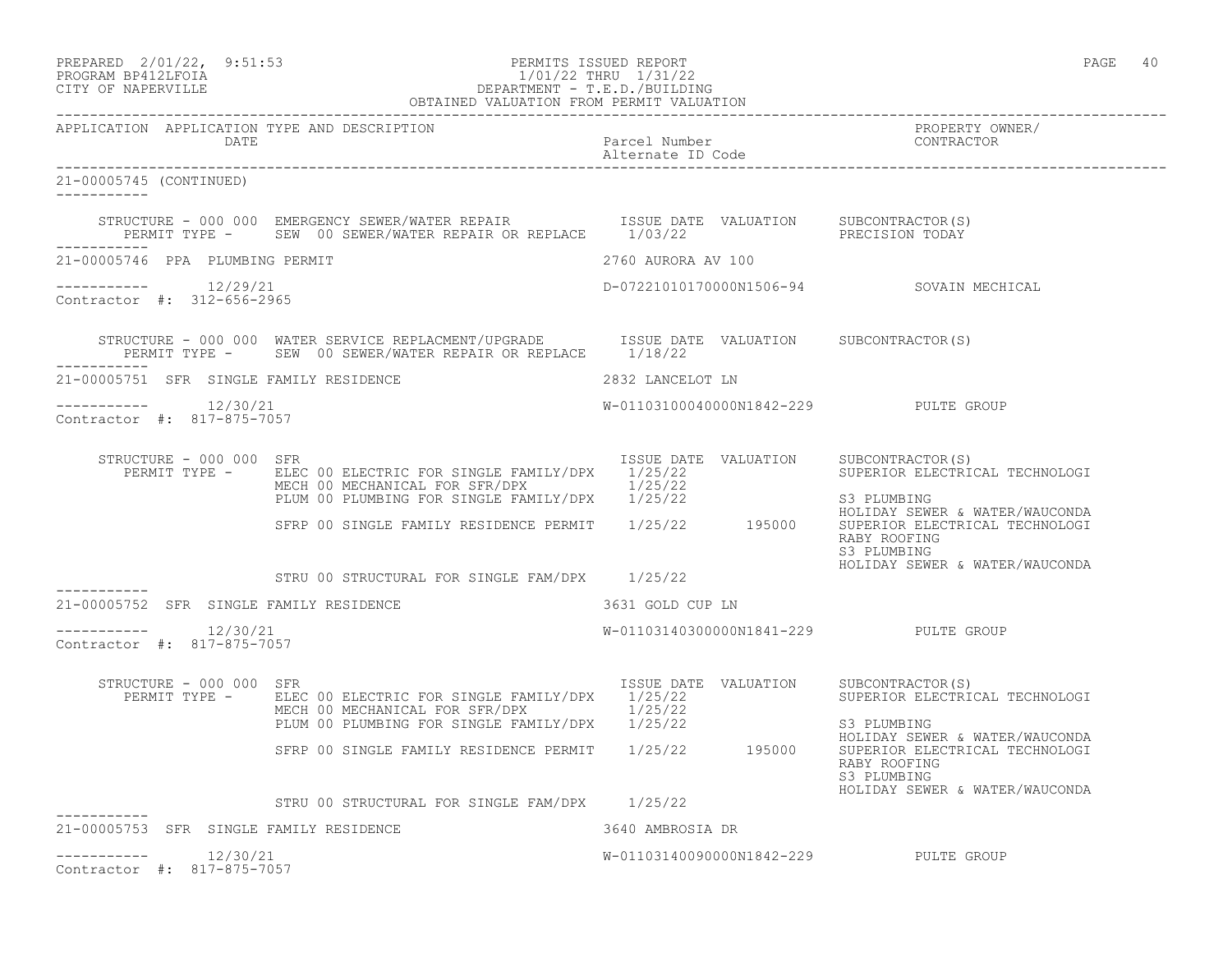| PREPARED 2/01/22, 9:51:53                            | PERMITS ISSUED REPORT                                                                                                                                                                              |                                    | PAGE 41                                                                                                                                          |
|------------------------------------------------------|----------------------------------------------------------------------------------------------------------------------------------------------------------------------------------------------------|------------------------------------|--------------------------------------------------------------------------------------------------------------------------------------------------|
| APPLICATION APPLICATION TYPE AND DESCRIPTION<br>DATE |                                                                                                                                                                                                    | Parcel Number<br>Alternate ID Code | PROPERTY OWNER/<br>CONTRACTOR                                                                                                                    |
| 21-00005753 (CONTINUED)                              |                                                                                                                                                                                                    |                                    |                                                                                                                                                  |
| STRUCTURE - 000 000 SFR<br>PERMIT TYPE -             | ELEC 00 ELECTRIC FOR SINGLE FAMILY/DPX 1/25/22<br>MECH 00 MECHANICAL FOR SFR/DPX 1/25/22<br>PLEM 00 PLUMBING BASEMENT ROUGH 1/25/22                                                                | ISSUE DATE VALUATION               | SUBCONTRACTOR (S)<br>SUPERIOR ELECTRICAL TECHNOLOGI<br>S3 PLUMBING<br>HOLIDAY SEWER & WATER/WAUCONDA                                             |
|                                                      | PLUM 00 PLUMBING FOR SINGLE FAMILY/DPX 1/25/22                                                                                                                                                     |                                    | S3 PLUMBING<br>HOLIDAY SEWER & WATER/WAUCONDA                                                                                                    |
|                                                      | SFRP 00 SINGLE FAMILY RESIDENCE PERMIT 1/25/22 195000                                                                                                                                              |                                    | SUPERIOR ELECTRICAL TECHNOLOGI<br>RABY ROOFING<br>S3 PLUMBING<br>HOLIDAY SEWER & WATER/WAUCONDA                                                  |
|                                                      | STRU 00 STRUCTURAL FOR SINGLE FAM/DPX 1/25/22                                                                                                                                                      |                                    |                                                                                                                                                  |
| 21-00005754 SFR SINGLE FAMILY RESIDENCE              |                                                                                                                                                                                                    | 3924 GOLD CUP LN                   |                                                                                                                                                  |
| $--------- 12/30/21$<br>Contractor #: 817-875-7057   |                                                                                                                                                                                                    |                                    | W-01103110150000N1839-229 PULTE GROUP                                                                                                            |
| STRUCTURE - 000 000 SFR<br>PERMIT TYPE -             | ELEC 00 ELECTRIC FOR SINGLE FAMILY/DPX 1/25/22<br>MECH 00 MECHANICAL FOR SFR/DPX 1/25/22<br>MECH 00 MECHANICAL FOR SINGLE FAMILY/DPX $1/25/22$<br>PLUM 00 PLUMBING FOR SINGLE FAMILY/DPX $1/25/22$ | ISSUE DATE VALUATION               | SUBCONTRACTOR(S)<br>SUPERIOR ELECTRICAL TECHNOLOGI<br>S3 PLUMBING                                                                                |
|                                                      | SFRP 00 SINGLE FAMILY RESIDENCE PERMIT 1/25/22 195000                                                                                                                                              |                                    | HOLIDAY SEWER & WATER/WAUCONDA<br>SUPERIOR ELECTRICAL TECHNOLOGI<br>RABY ROOFING<br>S3 PLUMBING<br>HOLIDAY SEWER & WATER/WAUCONDA                |
|                                                      | STRU 00 STRUCTURAL FOR SINGLE FAM/DPX 1/25/22                                                                                                                                                      |                                    |                                                                                                                                                  |
| 21-00005755 RAD RES ADDITIONS (NEW SQ FTG)           |                                                                                                                                                                                                    | 1821 PRINCETON CR                  |                                                                                                                                                  |
| $--------- 12/30/21$<br>Contractor #: 630-942-1030   |                                                                                                                                                                                                    |                                    | D-08284020120000N160 -150 CATCON INC                                                                                                             |
| -----------                                          | STRUCTURE - 000 000 2021 TORNADO DAMAGE<br>PERMIT TYPE - RAD 00 ROOM ADDITION                                                                                                                      | 1/26/22 135000                     | ISSUE DATE VALUATION SUBCONTRACTOR(S)<br>1/26/22 135000 ULTIMATE ROOFING<br>ULTIMATE ROOFING<br>RAYS PLUMBING HEATING & AC<br>V & P ELECTRIC INC |
| 21-00005756 SFR SINGLE FAMILY RESIDENCE              |                                                                                                                                                                                                    | 1276 SNAPPER RD                    |                                                                                                                                                  |
| $-------- 12/30/21$<br>Contractor #: 817-875-7057    |                                                                                                                                                                                                    |                                    | D-05323070180000N1859-13N PULTE GROUP                                                                                                            |
| STRUCTURE - 000 000 SFR                              |                                                                                                                                                                                                    |                                    | ISSUE DATE VALUATION SUBCONTRACTOR(S)                                                                                                            |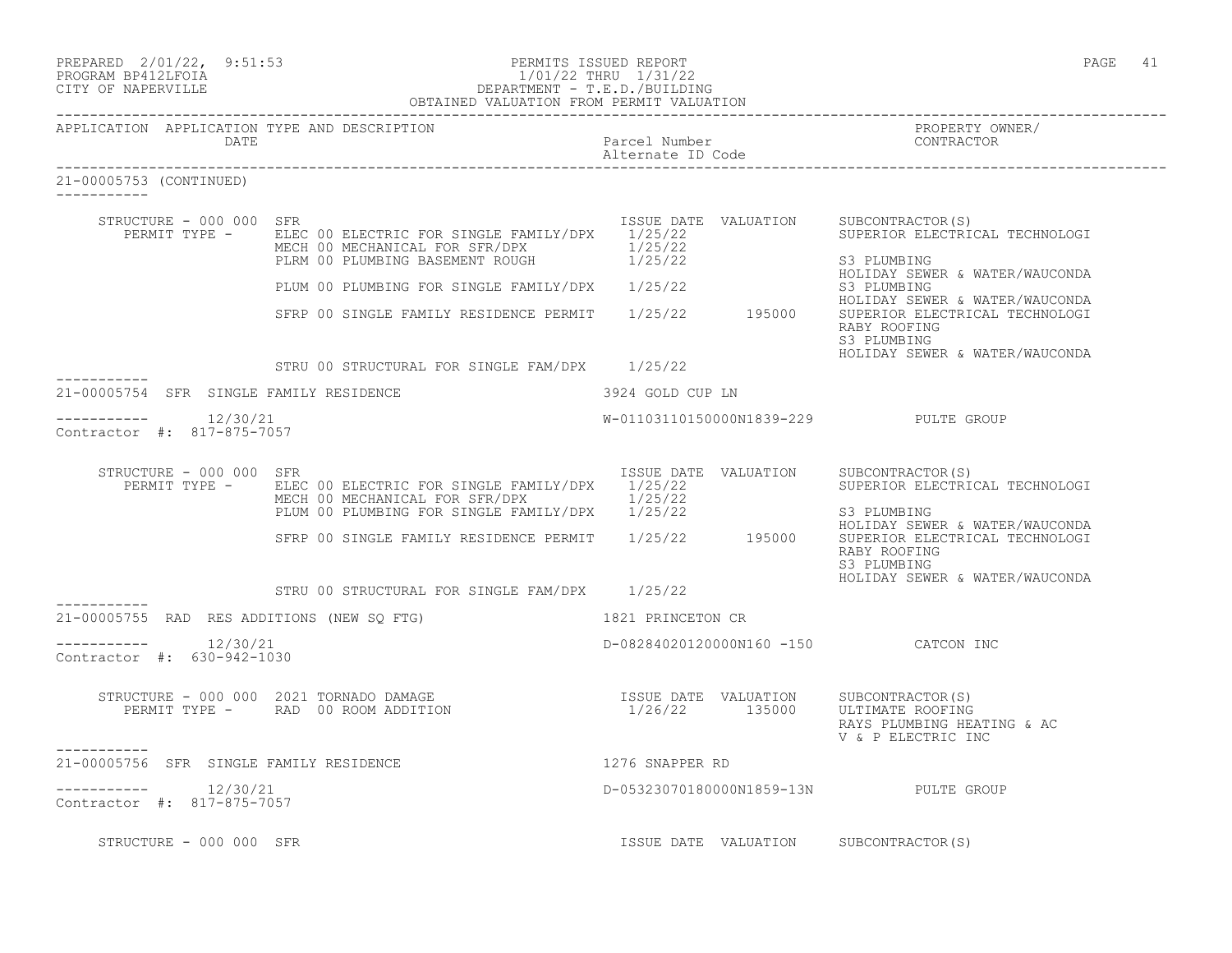|                                                      |                                                                                                                                                                                                                                                                                                                                                                                  |                                                        | PAGE 42                                                                                         |
|------------------------------------------------------|----------------------------------------------------------------------------------------------------------------------------------------------------------------------------------------------------------------------------------------------------------------------------------------------------------------------------------------------------------------------------------|--------------------------------------------------------|-------------------------------------------------------------------------------------------------|
| APPLICATION APPLICATION TYPE AND DESCRIPTION<br>DATE |                                                                                                                                                                                                                                                                                                                                                                                  | Parcel Number<br>Alternate ID Code                     | PROPERTY OWNER/<br>CONTRACTOR                                                                   |
| 21-00005756 (CONTINUED)                              |                                                                                                                                                                                                                                                                                                                                                                                  |                                                        |                                                                                                 |
|                                                      | PERMIT TYPE - ELEC 00 ELECTRIC FOR SINGLE FAMILY/DPX 1/26/22<br>MECH 00 MECHANICAL FOR SFR/DPX 1/26/22<br>PLRM 00 PLUMBING BASEMENT ROUGH 1/26/22                                                                                                                                                                                                                                |                                                        | MAC ELECTRICAL CONTRACTORS INC<br>S3 PLUMBING<br>HOLIDAY SEWER & WATER/WAUCONDA                 |
|                                                      | PLUM 00 PLUMBING FOR SINGLE FAMILY/DPX 1/26/22<br>SFRP 00 SINGLE FAMILY RESIDENCE PERMIT 1/26/22 195800                                                                                                                                                                                                                                                                          |                                                        | S3 PLUMBING<br>HOLIDAY SEWER & WATER/WAUCONDA                                                   |
|                                                      |                                                                                                                                                                                                                                                                                                                                                                                  |                                                        | RABY ROOFING<br>MAC ELECTRICAL CONTRACTORS INC<br>S3 PLUMBING<br>HOLIDAY SEWER & WATER/WAUCONDA |
|                                                      | STRU 00 STRUCTURAL FOR SINGLE FAM/DPX 1/26/22                                                                                                                                                                                                                                                                                                                                    |                                                        |                                                                                                 |
|                                                      | 21-00005758 RAL RES ALTERATIONS/REMODLING (NO NEW SQ FTG) 702 CAVALCADE CR                                                                                                                                                                                                                                                                                                       |                                                        |                                                                                                 |
| 12/30/21<br>Contractor #: 708-969-9391               |                                                                                                                                                                                                                                                                                                                                                                                  |                                                        | D-08194130020000N421 -116 ALL MAREX INC DBA KITCHEN BATH                                        |
|                                                      | STRUCTURE - 000 000 REMODELING MASTER BATHROOM                   ISSUE DATE VALUATION     SUBCONTRACTOR(S)<br>PERMIT TYPE -      RAL 00 ROOM ALTERATION                            1/25/22        20000     RIKA SERVICES IN                                                                                                                                                     |                                                        | RIKA SERVICES INC<br>AIG CONSTRUCTION                                                           |
| -----------                                          | 21-00005760 RAL RES ALTERATIONS/REMODLING (NO NEW SQ FTG) 2312 WILMINGTON CT                                                                                                                                                                                                                                                                                                     |                                                        |                                                                                                 |
| ---------    12/30/21<br>Contractor #: 630-330-4739  |                                                                                                                                                                                                                                                                                                                                                                                  |                                                        | W-01012090750000N736 -189 TRANQUILITY BUILDERS                                                  |
| -----------                                          | RUCTURE - 000 000 MASTER BATH REMODEL<br>PERMIT TYPE -     RAL 00 ROOM ALTERATION<br>STRUCTURE - 000 000 MASTER BATH REMODEL                                                                                                                                                                                                                                                     | ISSUE DATE VALUATION SUBCONTRACTOR(S)<br>1/06/22 23273 | MATRIX ELECTRIC CO<br>AFFORDABLE PLUMBING SERVICES                                              |
| 21-00005763 TMST TEMPORARY STRUCTURE                 |                                                                                                                                                                                                                                                                                                                                                                                  | 404 S ROUTE 59 HM                                      |                                                                                                 |
| $--------$ 12/30/21<br>Contractor #: 630-690-8500    |                                                                                                                                                                                                                                                                                                                                                                                  |                                                        | D-07221020220000N67 -94 BIG TENT EVENTS                                                         |
|                                                      | STRUCTURE - 000 000 TENT $01/01/22-06/01/22-151$ DAYS ISSUE DATE VALUATION SUBCONTRACTOR(S)<br>PERMIT TYPE - TMST 00 TEMPORARY STRUCTURE                                                                                                                                                                                                                                         | 1/31/22                                                |                                                                                                 |
| 21-00005764 ESC ELECTRIC SERVICE CHANGE              |                                                                                                                                                                                                                                                                                                                                                                                  | 1272 W BAUER RD                                        |                                                                                                 |
| 12/30/21<br>Contractor #:                            |                                                                                                                                                                                                                                                                                                                                                                                  | D-07112140170000N738 -37 CERTASUN, LLC                 |                                                                                                 |
|                                                      | $\begin{tabular}{lclclclcl} \texttt{STRUCTURE} & - & 000 & 000 & \texttt{PhOTOVOLTAIC} & \texttt{SYSTEM} & & & & & & & & \texttt{ISSUE} & \texttt{DATE} & \texttt{VALUATION} & & & & \texttt{SUBCONTRACTOR} \\ & & & & & & \texttt{PENMIT TYPE} & - & & \texttt{PV} & 00 & \texttt{SOLAR PHOTOVOLTAIC} & & & & & & 1/06/22 & & & 27936 & & \texttt{CERTASUN, LLC} \end{tabular}$ |                                                        | SUBCONTRACTOR(S)                                                                                |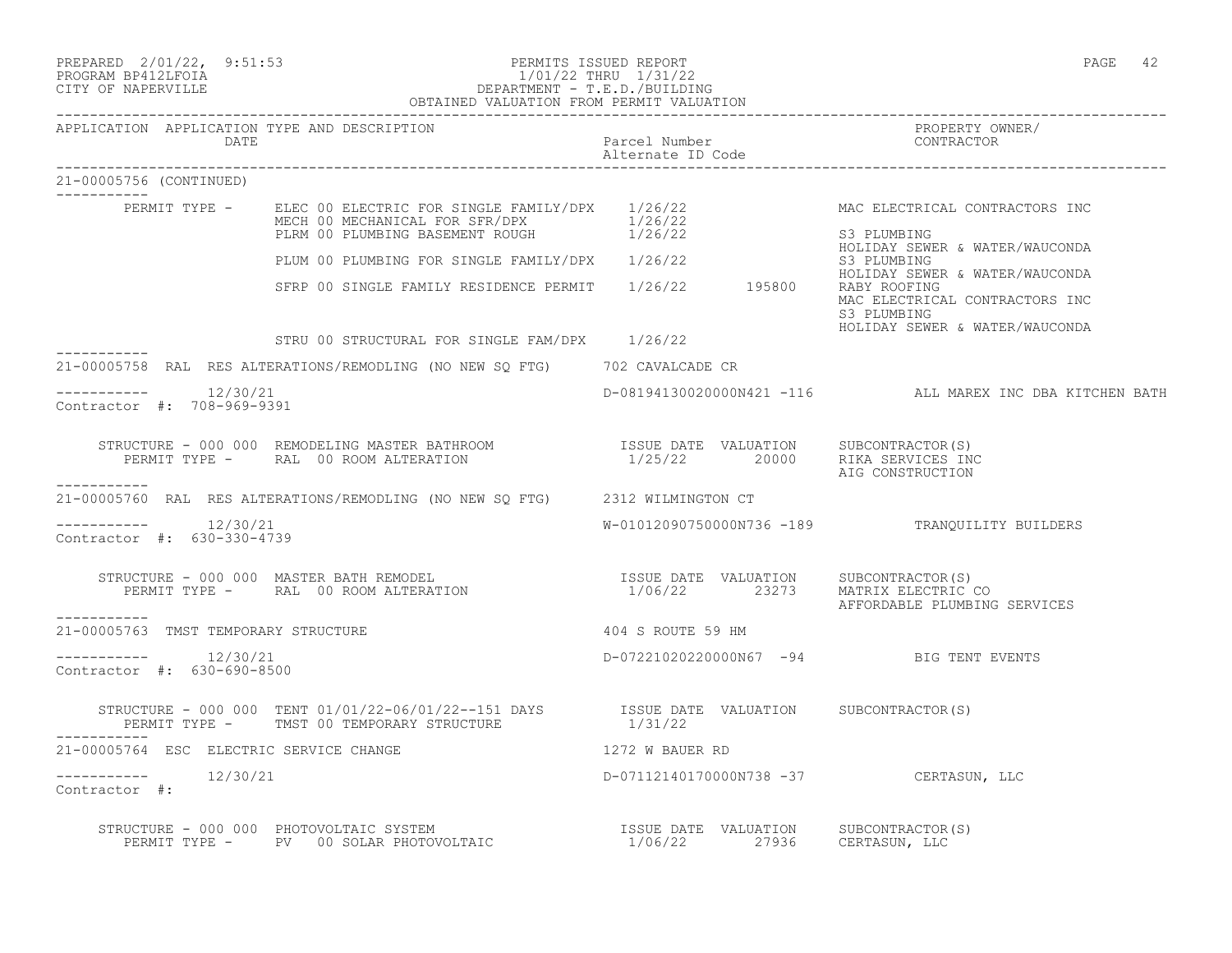### PREPARED 2/01/22, 9:51:53 PERMITS ISSUED REPORT PAGE 43 PROGRAM BP412LFOIA 1/01/22 THRU 1/31/22 CITY OF NAPERVILLE DEPARTMENT - T.E.D./BUILDING OBTAINED VALUATION FROM PERMIT VALUATION

| APPLICATION APPLICATION TYPE AND DESCRIPTION           |                                                                                                                                                                                                                                                                                                                          |                                       | PROPERTY OWNER/<br>CONTRACTOR                                                   |
|--------------------------------------------------------|--------------------------------------------------------------------------------------------------------------------------------------------------------------------------------------------------------------------------------------------------------------------------------------------------------------------------|---------------------------------------|---------------------------------------------------------------------------------|
| 21-00005765 ESC ELECTRIC SERVICE CHANGE                |                                                                                                                                                                                                                                                                                                                          | 2407 CORN LILY RD                     |                                                                                 |
| $--------- 12/30/21$<br>Contractor #: 630-915-8068     |                                                                                                                                                                                                                                                                                                                          |                                       | W-01103050260000N1841-229 R J ELECTRIC SERVICE                                  |
|                                                        |                                                                                                                                                                                                                                                                                                                          |                                       |                                                                                 |
| 22-00000018 OCCI OCCUPANCY INSPECTION                  |                                                                                                                                                                                                                                                                                                                          | 440 INDUSTRIAL DR A                   |                                                                                 |
| $---------$ 1/03/22<br>Contractor #:                   |                                                                                                                                                                                                                                                                                                                          |                                       |                                                                                 |
|                                                        | STRUCTURE - 000 000 AQUA BIO<br>PERMIT TYPE - OCC 00 OCC INSPECT. PERMIT COM/RST 1/13/22                                                                                                                                                                                                                                 |                                       |                                                                                 |
| 22-00000022 SFR SINGLE FAMILY RESIDENCE                |                                                                                                                                                                                                                                                                                                                          | 2519 ACCOLADE AV                      |                                                                                 |
| -----------    1/03/22<br>Contractor #: 817-875-7057   |                                                                                                                                                                                                                                                                                                                          | W-01103060490000N1841-229 PULTE GROUP |                                                                                 |
| STRUCTURE - 000 000 SFR                                | PERMIT TYPE - ELEC 00 ELECTRIC FOR SINGLE FAMILY/DPX 1/26/22                                                                                                                                                                                                                                                             | ISSUE DATE VALUATION SUBCONTRACTOR(S) | SUPERIOR ELECTRICAL TECHNOLOGI<br>S3 PLUMBING<br>HOLIDAY SEWER & WATER/WAUCONDA |
|                                                        | PLUM 00 PLUMBING FOR SINGLE FAMILY/DPX 1/26/22                                                                                                                                                                                                                                                                           |                                       | S3 PLUMBING<br>HOLIDAY SEWER & WATER/WAUCONDA                                   |
|                                                        | SFRP 00 SINGLE FAMILY RESIDENCE PERMIT 1/26/22 195000 RABY ROOFING                                                                                                                                                                                                                                                       |                                       | SUPERIOR ELECTRICAL TECHNOLOGI<br>S3 PLUMBING                                   |
|                                                        | STRU 00 STRUCTURAL FOR SINGLE FAM/DPX 1/26/22                                                                                                                                                                                                                                                                            |                                       | HOLIDAY SEWER & WATER/WAUCONDA                                                  |
| ___________<br>22-00000023 SFR SINGLE FAMILY RESIDENCE |                                                                                                                                                                                                                                                                                                                          | 2824 LANCELOT LN                      |                                                                                 |
| $--------- 1/03/22$<br>Contractor #: 817-875-7057      |                                                                                                                                                                                                                                                                                                                          | W-01103100060000N1842-229 PULTE GROUP |                                                                                 |
| STRUCTURE - 000 000 SFR                                | PERMIT TYPE - ELEC 00 ELECTRIC FOR SINGLE FAMILY/DPX 1/26/22 SUPERIOR ELECTRICAL TECHNOLOGI<br>EVCR 00 ELECTRIC VEHICLE STATION RES 1/26/22 195000 SUPERIOR ELECTRICAL TECHNOLOGI<br>MECH 00 MECHANICAL FOR SFR/DPX 1/26/22<br>PLRM 00 PLUMBING BASEMENT ROUGH 1/26/22<br>PLUM 00 PLUMBING FOR SINGLE FAMILY/DPX 1/26/22 | ISSUE DATE VALUATION SUBCONTRACTOR(S) | S3 PLUMBING<br>HOLIDAY SEWER & WATER/WAUCONDA<br>S3 PLUMBING                    |
|                                                        |                                                                                                                                                                                                                                                                                                                          |                                       | HOLIDAY SEWER & WATER/WAUCONDA                                                  |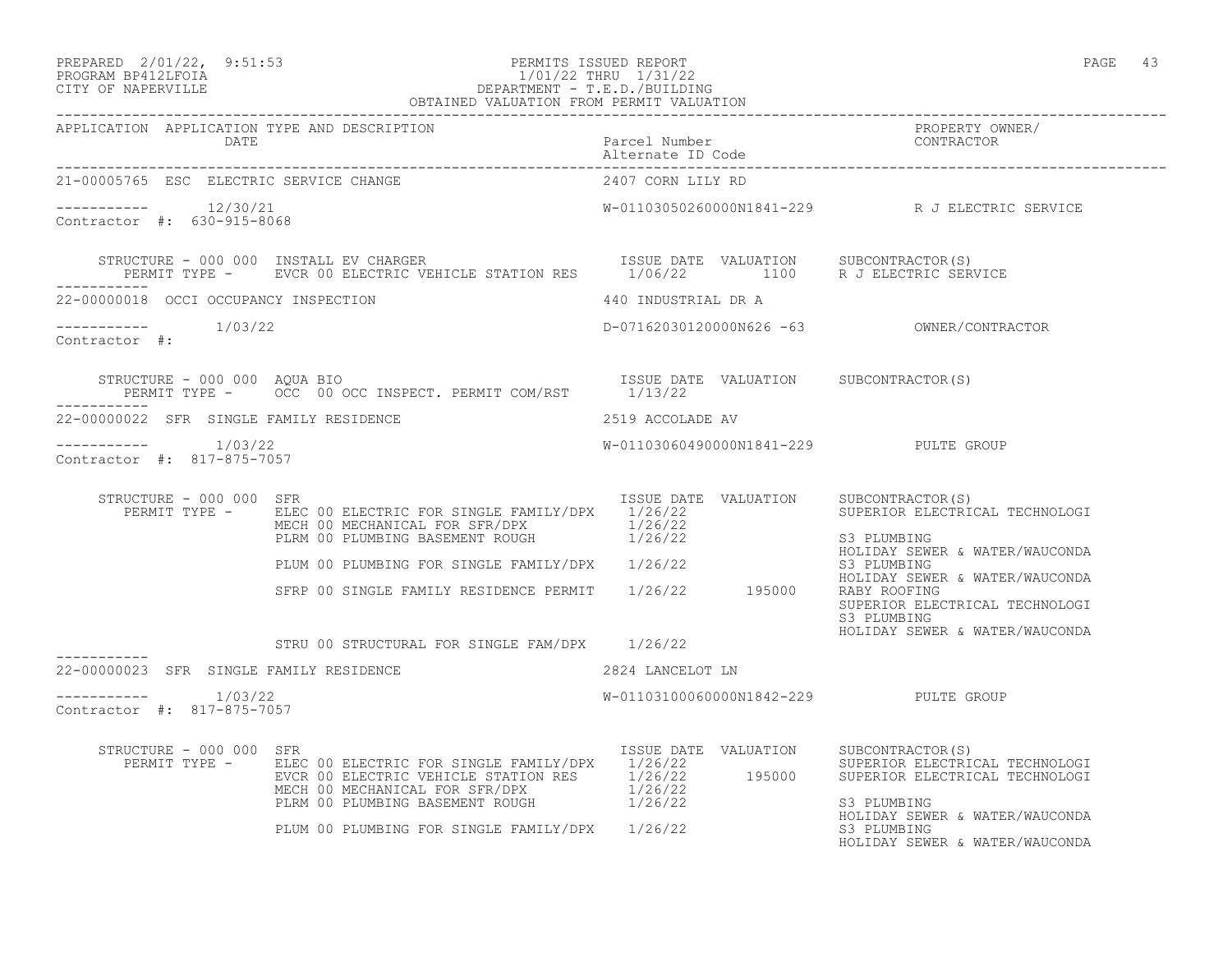| PREPARED 2/01/22, 9:51:53<br>PROGRAM BP412LFOIA<br>CITY OF NAPERVILLE | FERMITS ISSUED NELL.<br>1/01/22 THRU 1/31/22<br>DEPARTMENT - T.E.D./BUILDING<br>OBTAINED VALUATION FROM PERMIT VALUATION                          |                                    | PAGE 44                                                                         |
|-----------------------------------------------------------------------|---------------------------------------------------------------------------------------------------------------------------------------------------|------------------------------------|---------------------------------------------------------------------------------|
| APPLICATION APPLICATION TYPE AND DESCRIPTION<br>DATE                  |                                                                                                                                                   | Parcel Number<br>Alternate ID Code | PROPERTY OWNER/<br>CONTRACTOR                                                   |
| 22-00000023 (CONTINUED)                                               |                                                                                                                                                   |                                    |                                                                                 |
| -----------                                                           | SFRP 00 SINGLE FAMILY RESIDENCE PERMIT 1/26/22 195000                                                                                             |                                    | RABY ROOFING<br>SUPERIOR ELECTRICAL TECHNOLOGI<br>S3 PLUMBING                   |
|                                                                       | STRU 00 STRUCTURAL FOR SINGLE FAM/DPX 1/26/22                                                                                                     |                                    | HOLIDAY SEWER & WATER/WAUCONDA                                                  |
| 22-00000025 OCCI OCCUPANCY INSPECTION                                 |                                                                                                                                                   | 2863 95TH ST 123                   |                                                                                 |
| $--------- 1/03/22$<br>Contractor #:                                  |                                                                                                                                                   |                                    |                                                                                 |
|                                                                       |                                                                                                                                                   |                                    |                                                                                 |
| 22-00000027 SFR SINGLE FAMILY RESIDENCE                               |                                                                                                                                                   | 2812 LANCELOT LN                   |                                                                                 |
| Contractor #: 817-875-7057                                            |                                                                                                                                                   |                                    | W-01103100090000N1842-229 PULTE GROUP                                           |
| STRUCTURE - 000 000 SFR                                               | PERMIT TYPE - ELEC 00 ELECTRIC FOR SINGLE FAMILY/DPX 1/26/22<br>MECH 00 MECHANICAL FOR SFR/DPX 1/26/22<br>PLRM 00 PLUMBING BASEMENT ROUGH 1/26/22 | ISSUE DATE VALUATION               | SUBCONTRACTOR(S)<br>SUPERIOR ELECTRICAL TECHNOLOGI<br>S3 PLUMBING               |
|                                                                       | PLUM 00 PLUMBING FOR SINGLE FAMILY/DPX 1/26/22                                                                                                    |                                    | HOLIDAY SEWER & WATER/WAUCONDA<br>S3 PLUMBING                                   |
|                                                                       | SFRP 00 SINGLE FAMILY RESIDENCE PERMIT 1/26/22 195000 RABY ROOFING                                                                                |                                    | HOLIDAY SEWER & WATER/WAUCONDA<br>SUPERIOR ELECTRICAL TECHNOLOGI<br>S3 PLUMBING |
| ------------                                                          | STRU 00 STRUCTURAL FOR SINGLE FAM/DPX 1/26/22                                                                                                     |                                    | HOLIDAY SEWER & WATER/WAUCONDA                                                  |
| 22-00000029 FN FENCE APPLICATION                                      |                                                                                                                                                   | 3388 HOLLIS CR                     |                                                                                 |
| $--------- 1/04/22$<br>Contractor #: 815-836-8731                     |                                                                                                                                                   |                                    | W-01091120060000N1423-212 NORTHWEST CEDAR PRODUCTS                              |
| STRUCTURE - 000 000<br>PERMIT TYPE - FN 00 FENCE                      |                                                                                                                                                   | 1/12/22 3000                       | ISSUE DATE VALUATION SUBCONTRACTOR(S)                                           |
|                                                                       | 22-00000030 RAL RES ALTERATIONS/REMODLING (NO NEW SO FTG) 452 TIMBER TRAIL CT                                                                     |                                    |                                                                                 |
| Contractor #: 708-274-3176                                            |                                                                                                                                                   |                                    | D-08321040460000N1633-162 BASEMENT2FINISH                                       |
| STRUCTURE - 000 000 BASEMENT REMODEL                                  |                                                                                                                                                   |                                    | ISSUE DATE VALUATION SUBCONTRACTOR(S)                                           |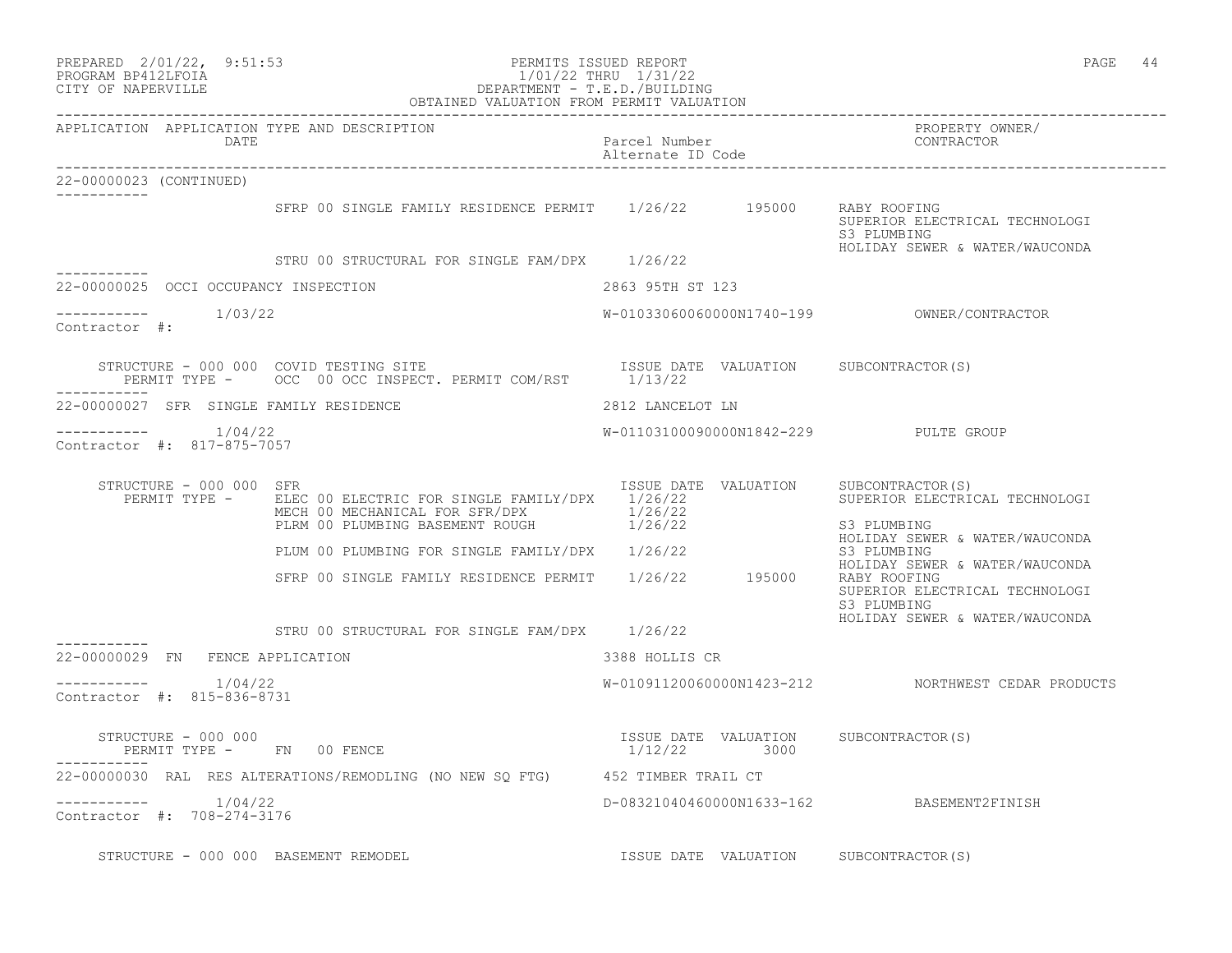## PREPARED 2/01/22, 9:51:53 PERMITS ISSUED REPORT PAGE 45 PROGRAM BP412LFOIA 1/01/22 THRU 1/31/22 CITY OF NAPERVILLE DEPARTMENT - T.E.D./BUILDING

|                                                                                                                                                                                                                                                                                   | OBTAINED VALUATION FROM PERMIT VALUATION              |                                            |
|-----------------------------------------------------------------------------------------------------------------------------------------------------------------------------------------------------------------------------------------------------------------------------------|-------------------------------------------------------|--------------------------------------------|
| APPLICATION APPLICATION TYPE AND DESCRIPTION<br>DATE                                                                                                                                                                                                                              | Parcel Number<br>Alternate ID Code                    | PROPERTY OWNER/<br>CONTRACTOR              |
| 22-00000030 (CONTINUED)                                                                                                                                                                                                                                                           |                                                       |                                            |
| PERMIT TYPE - FB 00 FINISHED BASEMENT 1/27/22 39434 HONEK COMPANY<br>----------                                                                                                                                                                                                   |                                                       | JCZE ELECTRIC INC                          |
| 22-00000033 ESC ELECTRIC SERVICE CHANGE                                                                                                                                                                                                                                           | 2492 BASIN TRAIL LN                                   |                                            |
| $--------$ 1/04/22<br>Contractor #: 847-201-2272                                                                                                                                                                                                                                  | D-07091100090000N1762-032 CERTASUN LLC                |                                            |
| $\begin{array}{cccc} \texttt{STRUCTURE} & - & 000 & 000 & \texttt{PHOTOVALTAIC} & \texttt{SYSTEM} \end{array} \qquad \begin{array}{cccc} \texttt{ISSUE} & \texttt{DATE} & \texttt{VALUATION} & \texttt{SUBCONTRACTOR(S)} \\ 1/26/22 & 20875 & \texttt{CERTASUN, LLC} \end{array}$ |                                                       |                                            |
| 22-00000036 RAD RES ADDITIONS (NEW SQ FTG)                                                                                                                                                                                                                                        | 1956 NUTMEG LN                                        |                                            |
| $--------- 1/04/22$<br>Contractor #:                                                                                                                                                                                                                                              |                                                       |                                            |
|                                                                                                                                                                                                                                                                                   |                                                       |                                            |
| 22-00000039 FN FENCE APPLICATION                                                                                                                                                                                                                                                  | 1122 THUNDERBIRD LN                                   |                                            |
| $---------$ 1/04/22<br>Contractor #: 630-759-3500                                                                                                                                                                                                                                 | D-07114031080000N584 -52 HURSTHOUSE, INC              |                                            |
| STRUCTURE - 000 000<br>PERMIT TYPE - FN 00 FENCE<br>------------                                                                                                                                                                                                                  | ISSUE DATE VALUATION SUBCONTRACTOR(S)<br>1/05/22 4000 |                                            |
| 22-00000041 TEMT TEMPORARY TRAILER                                                                                                                                                                                                                                                | 808 S ROUTE 59                                        |                                            |
| Contractor #:                                                                                                                                                                                                                                                                     |                                                       |                                            |
|                                                                                                                                                                                                                                                                                   |                                                       |                                            |
| 22-00000042 OCCI OCCUPANCY INSPECTION                                                                                                                                                                                                                                             | 2920 83RD ST                                          |                                            |
| $--------- 1/04/22$<br>Contractor #:                                                                                                                                                                                                                                              | D-07343000170000NNA -169 OWNER/CONTRACTOR             |                                            |
|                                                                                                                                                                                                                                                                                   |                                                       |                                            |
| 22-00000043 TSG TEMPORARY SIGNS                                                                                                                                                                                                                                                   | 8 W GARTNER RD 124                                    |                                            |
| $--------- 1/04/22$<br>Contractor #: 630-896-3113                                                                                                                                                                                                                                 |                                                       | D-08301050130000N142 -130 FOX VALLEY SIGNS |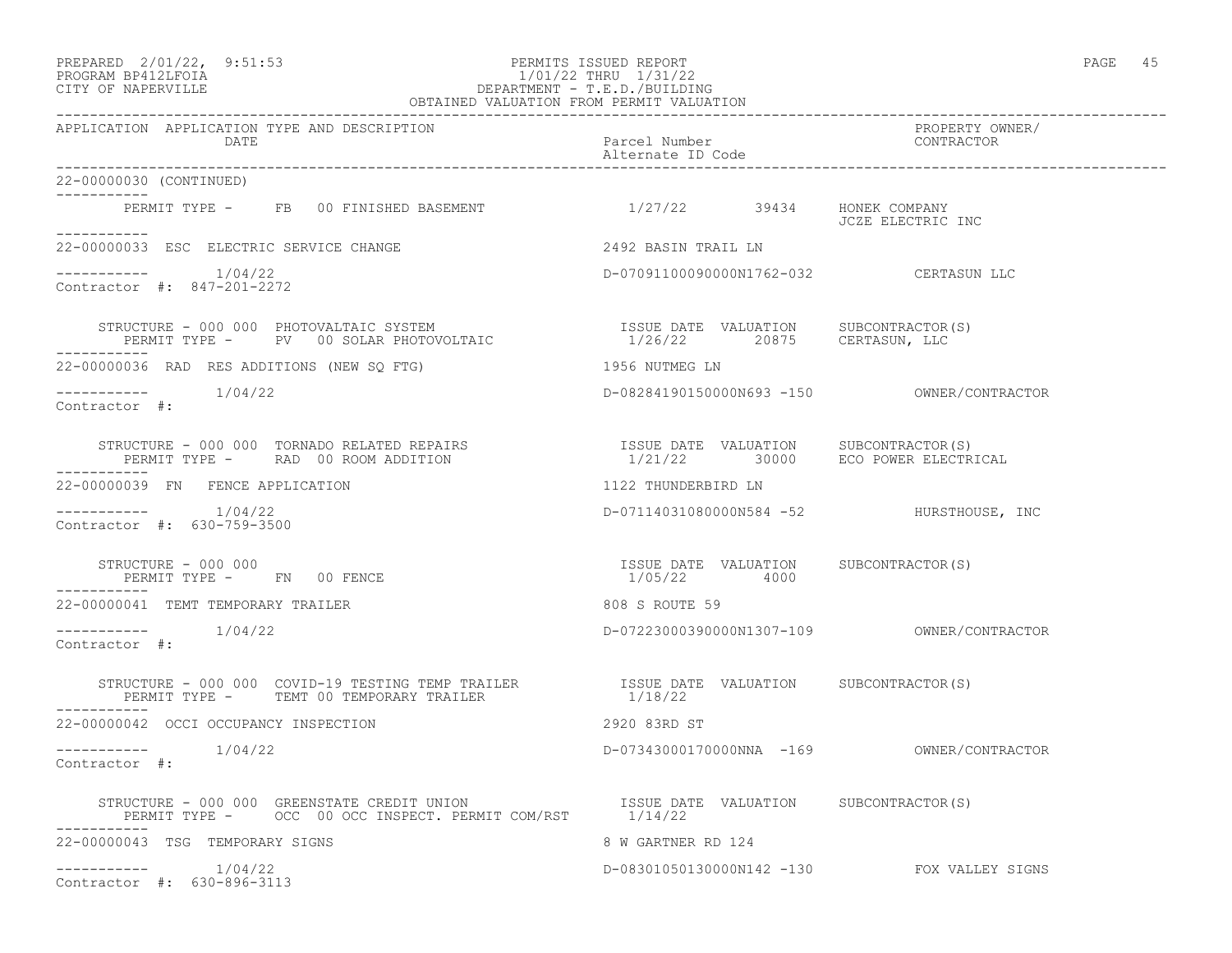| PREPARED | $2/01/22$ ,                             | 9:51:53 |
|----------|-----------------------------------------|---------|
|          | $\begin{array}{c}\n\hline\n\end{array}$ |         |

# PREPARED 2/01/22, 9:51:53 PERMITS ISSUED REPORT<br>PROGRAM BP412LFOIA PAGE 46 PROGRAM PROGRAM PROGRAM PROGRAM PAGE 46 PROGRAM BP412LFOIA 1/01/22 THRU 1/31/22 CITY OF NAPERVILLE DEPARTMENT - T.E.D./BUILDING

| OBTAINED VALUATION FROM PERMIT VALUATION                                                                                                                                                                                                      |                                                   |                                                          |  |  |
|-----------------------------------------------------------------------------------------------------------------------------------------------------------------------------------------------------------------------------------------------|---------------------------------------------------|----------------------------------------------------------|--|--|
| APPLICATION APPLICATION TYPE AND DESCRIPTION<br>DATE                                                                                                                                                                                          | Parcel Number<br>Alternate ID Code                | PROPERTY OWNER/<br>CONTRACTOR                            |  |  |
| 22-00000043 (CONTINUED)<br>-----------                                                                                                                                                                                                        |                                                   |                                                          |  |  |
| STRUCTURE - 000 000 YOGA SIX TEMPORARY SIGN 01/07-02/04 ISSUE DATE VALUATION SUBCONTRACTOR(S)<br>PERMIT TYPE - TSG 00 TEMPORARY SIGN                                                                                                          | 1/06/22                                           |                                                          |  |  |
| 22-00000047 SIGN SIGN APPLICATIONS                                                                                                                                                                                                            | 376 S ROUTE 59 108                                |                                                          |  |  |
| $--------- 1/05/22$<br>Contractor #: 847-962-1672                                                                                                                                                                                             |                                                   | D-07221020240000N1153-94<br>I.D. SIGN & LIGHTING, INC.   |  |  |
| STRUCTURE - 000 000<br>PERMIT TYPE - SIGN 00 SIGN                                                                                                                                                                                             | ISSUE DATE VALUATION SUBCONTRACTOR (S)<br>1/31/22 | AGC ELECTRIC INC                                         |  |  |
| 22-00000049 ESC ELECTRIC SERVICE CHANGE                                                                                                                                                                                                       | 1667 SILVERLEAF ST                                |                                                          |  |  |
| $--------- 1/05/22$<br>Contractor #: 630-943-1317                                                                                                                                                                                             |                                                   | D-0709107010000001762-032 SUNRUN INSTALLATION SERVICES I |  |  |
| STRUCTURE - 000 000 PHOTOVALTAIC SYSTEM<br>PERMIT TYPE - PV 00 SOLAR PHOTOVOLTAIC                                                                                                                                                             | ISSUE DATE VALUATION SUBCONTRACTOR(S)             | 1/31/22 9443 SUNRUN INSTALLATION SERVICES I              |  |  |
| 22-00000050 ESC ELECTRIC SERVICE CHANGE                                                                                                                                                                                                       | 514 VICTORIA CT                                   |                                                          |  |  |
| ---------- 1/05/22<br>Contractor #: 443-538-2958                                                                                                                                                                                              | D-08191070120000N49 -100 TESLA, INC.              |                                                          |  |  |
| STRUCTURE - 000 000 PHOTOVALTAIC SYSTEM                             ISSUE DATE VALUATION     SUBCONTRACTOR(S)<br>PERMIT TYPE -     PV   00 SOLAR PHOTOVOLTAIC                       1/20/22       22985     TESLA, INC.                       |                                                   |                                                          |  |  |
| 22-00000051 ESC ELECTRIC SERVICE CHANGE                                                                                                                                                                                                       | 2512 SWANDYKE CT                                  |                                                          |  |  |
| ----------- 1/05/22<br>Contractor #: 951-746-5237                                                                                                                                                                                             |                                                   | W-01013140070000N716 -203 FREEDOM FOREVER ILLINOIS LLC   |  |  |
| STRUCTURE – 000 000 PHOTOVALTAIC SYSTEM                                ISSUE DATE VALUATION     SUBCONTRACTOR(S)<br>PERMIT TYPE –     PV   00 SOLAR PHOTOVOLTAIC                       1/28/22      14700     FREEDOM FOREVER I<br>---------- |                                                   | 1/28/22 14700 FREEDOM FOREVER ILLINOIS LLC               |  |  |
| 22-00000062 ESC ELECTRIC SERVICE CHANGE                                                                                                                                                                                                       | 960 EDDYSTONE CR                                  |                                                          |  |  |
| Contractor #: 630-964-0541                                                                                                                                                                                                                    |                                                   | D-07253100010000N569 -143 OAKWOOD ELECTRIC - GENERATOR   |  |  |
|                                                                                                                                                                                                                                               |                                                   |                                                          |  |  |
| 22-00000066 PPA PLUMBING PERMIT                                                                                                                                                                                                               | 30W174 BRUCE LN                                   |                                                          |  |  |
| $--------- 1/07/22$<br>Contractor #: 630-801-9700                                                                                                                                                                                             |                                                   | D-07094020080000D553 -48 MICHELS PLUMING INC             |  |  |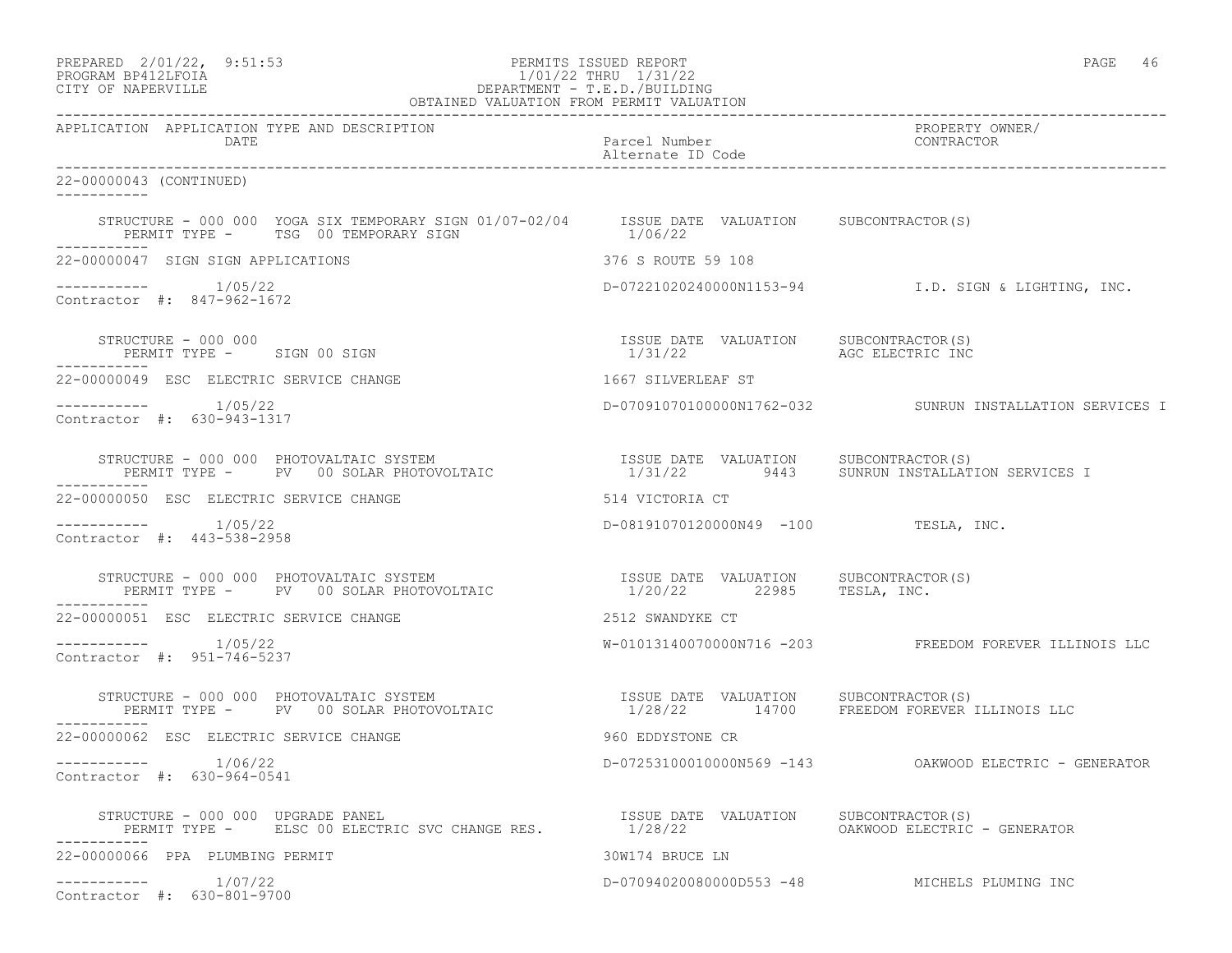| PREPARED            | $2/01/22$ , | 9:51:53 |
|---------------------|-------------|---------|
| DDOCD3M DD410T DOT3 |             |         |

## PREPARED 2/01/22, 9:51:53 PERMITS ISSUED REPORT PAGE 47 PROGRAM BP412LFOIA 1/01/22 THRU 1/31/22 CITY OF NAPERVILLE DEPARTMENT - T.E.D./BUILDING

 OBTAINED VALUATION FROM PERMIT VALUATION ------------------------------------------------------------------------------------------------------------------------------------ APPLICATION APPLICATION TYPE AND DESCRIPTION PROPERTY OWNER/ DATE DATE Parcel Number<br>
Alternate ID Code Alternate ID Code ------------------------------------------------------------------------------------------------------------------------------------ 22-00000066 (CONTINUED) ----------- STRUCTURE - 000 000 EMERGENCY SEWER/WATER REPAIR ISSUE DATE VALUATION SUBCONTRACTOR(S) PERMIT TYPE - SEW 00 SEWER/WATER REPAIR OR REPLACE 1/10/22 MICHELS PLUMING INC MICHELS PLUMBING INC ----------- 22-00000069 SITE SITE DEVELOPMENT 1255 S NAPER BL  $--------- 1/07/22$ ----------- 1/07/22 D-08292030250000N1868-133 G.A. JOHNSON & SON Contractor #: 847-869-5905 STRUCTURE - 000 000<br>PERMIT TYPE - SITE 00 SITE DEVELOPMENT - 1/11/22 BRING-DOHERTY MECHANICAL PERMIT TYPE - SITE 00 SITE DEVELOPMENT ----------- 22-00000077 SADC SATELLITE DISH/ANTENNA COMMERCIAL 1801 N NAPER BL CELL ----------- 1/10/22 D-08053000110000N162 -27 ASCENDTEK Contractor #: 630-690-6580 STRUCTURE - 000 000<br>PERMIT TYPE - SADC 00 SATELLITE DISH/ANT COMMERCIAL 1/31/22 2 SKITCH ELECTRIC COMPANY PERMIT TYPE - SADC 00 SATELLITE DISH/ANT COMMERCIAL 1/31/22 ----------- 22-00000079 OCCI OCCUPANCY INSPECTION 55 SHUMAN BL 1050 ----------- 1/10/22 D-08063000140000N7 -25 OWNER/CONTRACTOR Contractor #: STRUCTURE - 000 000 ARES MANAGEMENT LLC ISSUE DATE VALUATION SUBCONTRACTOR(S) PERMIT TYPE - OCC 00 OCC INSPECT. PERMIT COM/RST 1/20/22 ----------- 22-00000086 FN FENCE APPLICATION 1000 CHURCHILL DR ----------- 1/10/22 D-07103030290000N98 -49 DIRECT FENCE, INC Contractor #: 847-636-3494 STRUCTURE - 000 000 ISSUE DATE VALUATION SUBCONTRACTOR(S) PERMIT TYPE - FN 00 FENCE ----------- 22-00000088 ESC ELECTRIC SERVICE CHANGE 1956 NUTMEG LN ----------- 1/11/22 D-08284190150000N693 -150 ECO POWER ELECTRICAL Contractor #: 773-742-2938 STRUCTURE - 000 000 REPLACE ELECTRICAL METER SOCKET ISSUE DATE VALUATION SUBCONTRACTOR(S) PERMIT TYPE - ELSC 00 ELECTRIC SVC CHANGE RES.  $1/21/22$  ECO POWER ELECTRICAL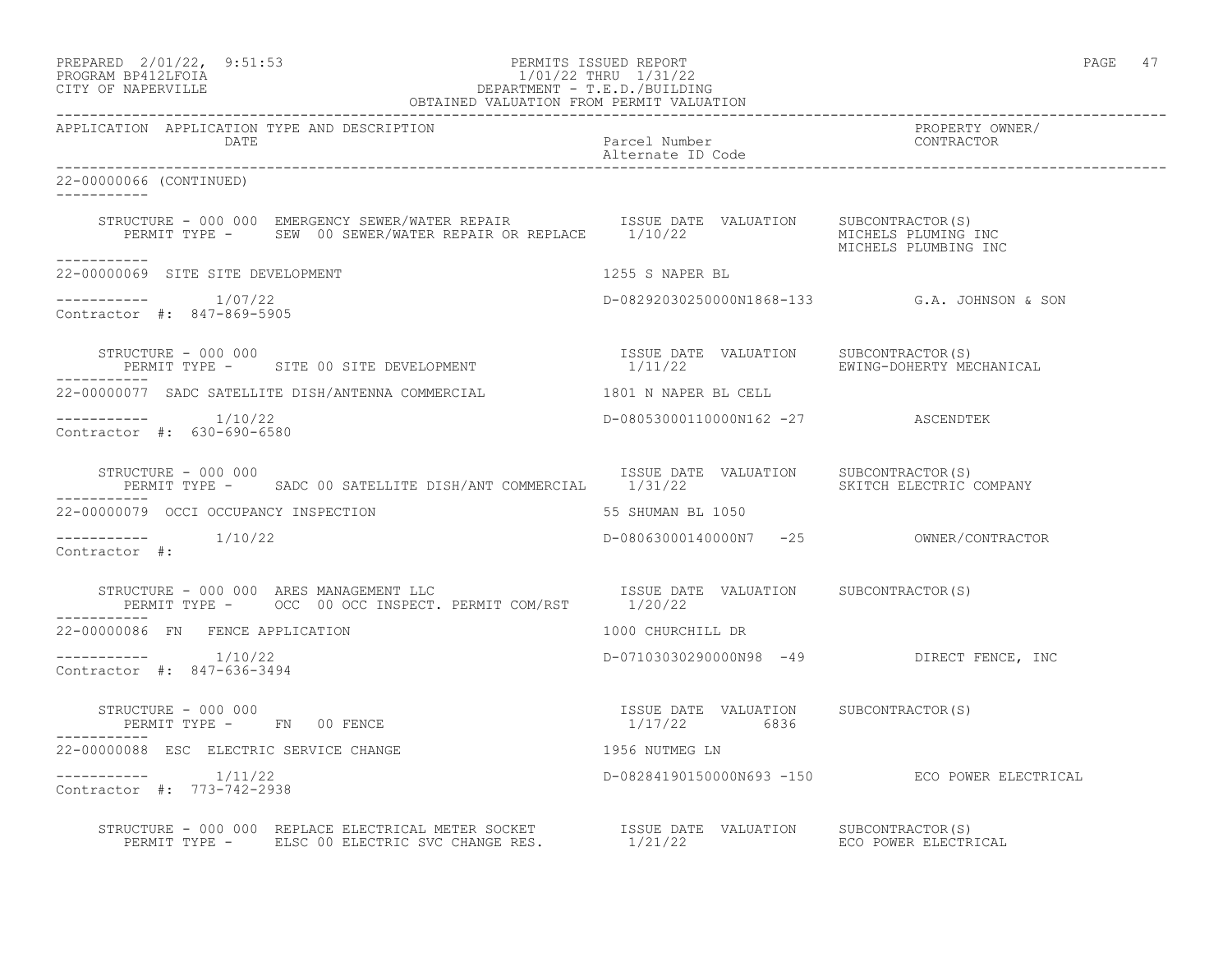### PREPARED 2/01/22, 9:51:53 PERMITS ISSUED REPORT PAGE 48 PROGRAM BP412LFOIA 1/01/22 THRU 1/31/22 CITY OF NAPERVILLE DEPARTMENT - T.E.D./BUILDING

| OBTAINED VALUATION FROM PERMIT VALUATION                                                                                                                                                                                                     |                                          |                                                      |  |  |
|----------------------------------------------------------------------------------------------------------------------------------------------------------------------------------------------------------------------------------------------|------------------------------------------|------------------------------------------------------|--|--|
| APPLICATION APPLICATION TYPE AND DESCRIPTION<br>DATE<br>Parcel Number<br>22-0000093 occt occupancy therefore:                                                                                                                                |                                          | PROPERTY OWNER/<br>CONTRACTOR                        |  |  |
| 22-00000092 OCCI OCCUPANCY INSPECTION                                                                                                                                                                                                        | 1005 W OGDEN AV A                        |                                                      |  |  |
| $--------- 1/11/22$<br>Contractor #:                                                                                                                                                                                                         | D-07114040310000N95 -52 OWNER/CONTRACTOR |                                                      |  |  |
| STRUCTURE - 000 000 NAPERVILLE COVID TESTING LLC              ISSUE DATE VALUATION      SUBCONTRACTOR(S)<br>PERMIT TYPE -       OCC  00 OCC INSPECT. PERMIT COM/RST        1/21/22                                                           |                                          |                                                      |  |  |
| 22-00000093 OCCI OCCUPANCY INSPECTION 1242 W OGDEN AV                                                                                                                                                                                        |                                          |                                                      |  |  |
| $---------$ 1/11/22<br>Contractor #:                                                                                                                                                                                                         |                                          |                                                      |  |  |
| STRUCTURE - 000 000 ZAR INFOTECH-COVID TESTING               ISSUE DATE VALUATION   SUBCONTRACTOR(S)<br>PERMIT TYPE -     OCC  00 OCC INSPECT. PERMIT COM/RST       1/20/22                                                                  |                                          |                                                      |  |  |
| 22-00000101 FN FENCE APPLICATION                                                                                                                                                                                                             | 236 N LAIRD ST                           |                                                      |  |  |
| $--------- 1/12/22$<br>Contractor #: 630-551-3400                                                                                                                                                                                            |                                          | D-07131010240000N1830-68 CLASSIC FENCE/OSWEGO        |  |  |
|                                                                                                                                                                                                                                              |                                          |                                                      |  |  |
| 22-00000103 ESC ELECTRIC SERVICE CHANGE<br>2000 LUCENT LN                                                                                                                                                                                    |                                          |                                                      |  |  |
| $--------- 1/12/22$<br>Contractor #: 847-301-2600                                                                                                                                                                                            |                                          | D-08052000060000N1620-12 MCWILLIAMS ELECTRIC CO, INC |  |  |
| STRUCTURE - 000 000 PROVIDE NEW PANEL/NEW OUTLETS/LADDAR RAC ISSUE DATE VALUATION SUBCONTRACTOR(S)<br>PERMIT TYPE - ESCC 00 ELECTRIC SERVICE CHANGE COMM 1/31/22                                                                             |                                          | MCWILLIAMS ELECTRIC CO, INC                          |  |  |
| 22-00000119 ESC ELECTRIC SERVICE CHANGE <b>And SERVICE</b> 2028 MUSTANG DR                                                                                                                                                                   |                                          |                                                      |  |  |
| $--------- 1/13/22$<br>Contractor #:                                                                                                                                                                                                         | D-08284150010000N634 -150 93ENERGY       |                                                      |  |  |
| STRUCTURE - 000 000 PHOTOVALTAIC SYSTEM [ISSUE DATE VALUATION SUBCONTRACTOR(S)<br>PERMIT TYPE - EVCR 00 ELECTRIC VEHICLE STATION RES [1/26/22 ] 30598 93ENERGY<br>-------- PV 00 SOLAR PHOTOVOLTAIC [1/26/22 ] 30598 93ENERGY<br>----------- |                                          |                                                      |  |  |
| 22-00000130 GBP GREENER BUSINESS PROGRAM                                                                                                                                                                                                     | 550 E DIEHL RD HM                        |                                                      |  |  |
| $--------- 1/14/22$<br>Contractor #:                                                                                                                                                                                                         |                                          |                                                      |  |  |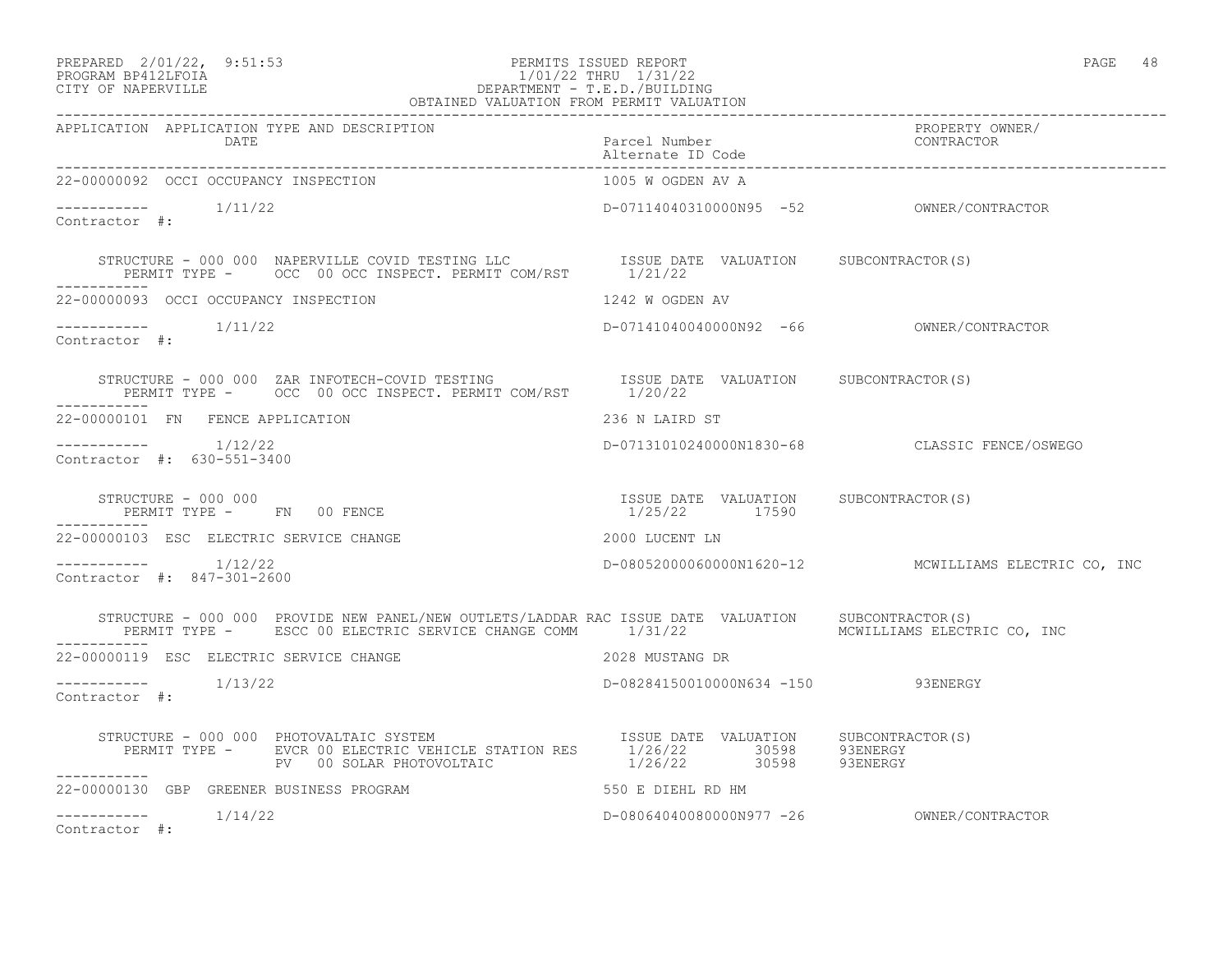| PREPARED | $2/01/22$ , | 9:51:5 |
|----------|-------------|--------|
|          |             |        |

## PREPARED 2/01/22, 9:51:53 PERMITS ISSUED REPORT<br>PROGRAM BP412LFOIA PAGE 49 PROGRAM BP412LFOIA 1/01/22 THRU 1/31/22<br>CITY OF NAPERVILLE DEPARTMENT - T.E.D./BUILDIN CITY OF NAPERVILLE DEPARTMENT - T.E.D./BUILDING

| OBTAINED VALUATION FROM PERMIT VALUATION                                                                                                                                               |                                                                                                     |                                                 |  |
|----------------------------------------------------------------------------------------------------------------------------------------------------------------------------------------|-----------------------------------------------------------------------------------------------------|-------------------------------------------------|--|
| APPLICATION APPLICATION TYPE AND DESCRIPTION<br>DATE                                                                                                                                   | Parcel Number<br>Alternate ID Code                                                                  | PROPERTY OWNER/<br>CONTRACTOR                   |  |
| 22-00000130 (CONTINUED)<br>-----------                                                                                                                                                 |                                                                                                     |                                                 |  |
| STRUCTURE - 000 000<br>PERMIT TYPE - GBP 00 GREENER BUSINESS PROGRAM                                                                                                                   | ISSUE DATE VALUATION SUBCONTRACTOR(S)<br>1/14/22                                                    |                                                 |  |
| 22-00000131 GBP GREENER BUSINESS PROGRAM                                                                                                                                               | 1717 PARK ST                                                                                        |                                                 |  |
| $--------- 1/14/22$<br>Contractor #:                                                                                                                                                   |                                                                                                     |                                                 |  |
| STRUCTURE – 000 000<br>PERMIT TYPE - GBP 00 GREENER BUSINESS PROGRAM 1/14/22                                                                                                           | ISSUE DATE VALUATION SUBCONTRACTOR (S)                                                              |                                                 |  |
| 22-00000132 GBP GREENER BUSINESS PROGRAM                                                                                                                                               | 3380 CEDAR GLADE DR LIGHT                                                                           |                                                 |  |
| $--------- 1/14/22$<br>Contractor #:                                                                                                                                                   |                                                                                                     |                                                 |  |
| STRUCTURE - 000 000<br>PERMIT TYPE - GBP 00 GREENER BUSINESS PROGRAM                                                                                                                   | ISSUE DATE VALUATION SUBCONTRACTOR(S)<br>1/14/22                                                    |                                                 |  |
| 22-00000133 GBP GREENER BUSINESS PROGRAM                                                                                                                                               | 3380 CEDAR GLADE DR LIGHT                                                                           |                                                 |  |
| $--------$ 1/14/22<br>Contractor #:                                                                                                                                                    |                                                                                                     |                                                 |  |
| STRUCTURE - 000 000 GREENER BUSINESS PROGRAM TSSUE DATE VALUATION SUBCONTRACTOR(S)                                                                                                     |                                                                                                     |                                                 |  |
| 22-00000134 ESC ELECTRIC SERVICE CHANGE                                                                                                                                                | 1329 CRESTWOOD CT                                                                                   |                                                 |  |
| -----------    1/14/22<br>Contractor #: 815-212-1638                                                                                                                                   | D-08202000450000N243 -103 MORRISON ELECTRIC                                                         |                                                 |  |
| STRUCTURE - 000 000 INSTALL EV CHARGER/ELECTRIC HEATER/ADD. ISSUE DATE VALUATION SUBCONTRACTOR(S)<br>PERMIT TYPE - EVCR 00 ELECTRIC VEHICLE STATION RES 1/26/22 5000 MORRISON ELECTRIC |                                                                                                     |                                                 |  |
| 22-00000137 SIGN SIGN APPLICATIONS                                                                                                                                                     | 1293 S NAPER BL                                                                                     |                                                 |  |
| -----------     1/14/22<br>Contractor #: 630-717-9233                                                                                                                                  |                                                                                                     | D-08292030070000N143 -133 CUTTING EDGE GRAPHICS |  |
| STRUCTURE - 000 000<br>PERMIT TYPE - SIGN 00 SIGN                                                                                                                                      | ISSUE DATE VALUATION SUBCONTRACTOR(S)<br>1/26/22                             REAL NEON INCORPORATED |                                                 |  |
| 22-00000138 SIGN SIGN APPLICATIONS                                                                                                                                                     | 1293 S NAPER BL                                                                                     |                                                 |  |
| $--------- 1/14/22$<br>Contractor #: 630-717-9233                                                                                                                                      |                                                                                                     | D-08292030070000N143 -133 CUTTING EDGE GRAPHICS |  |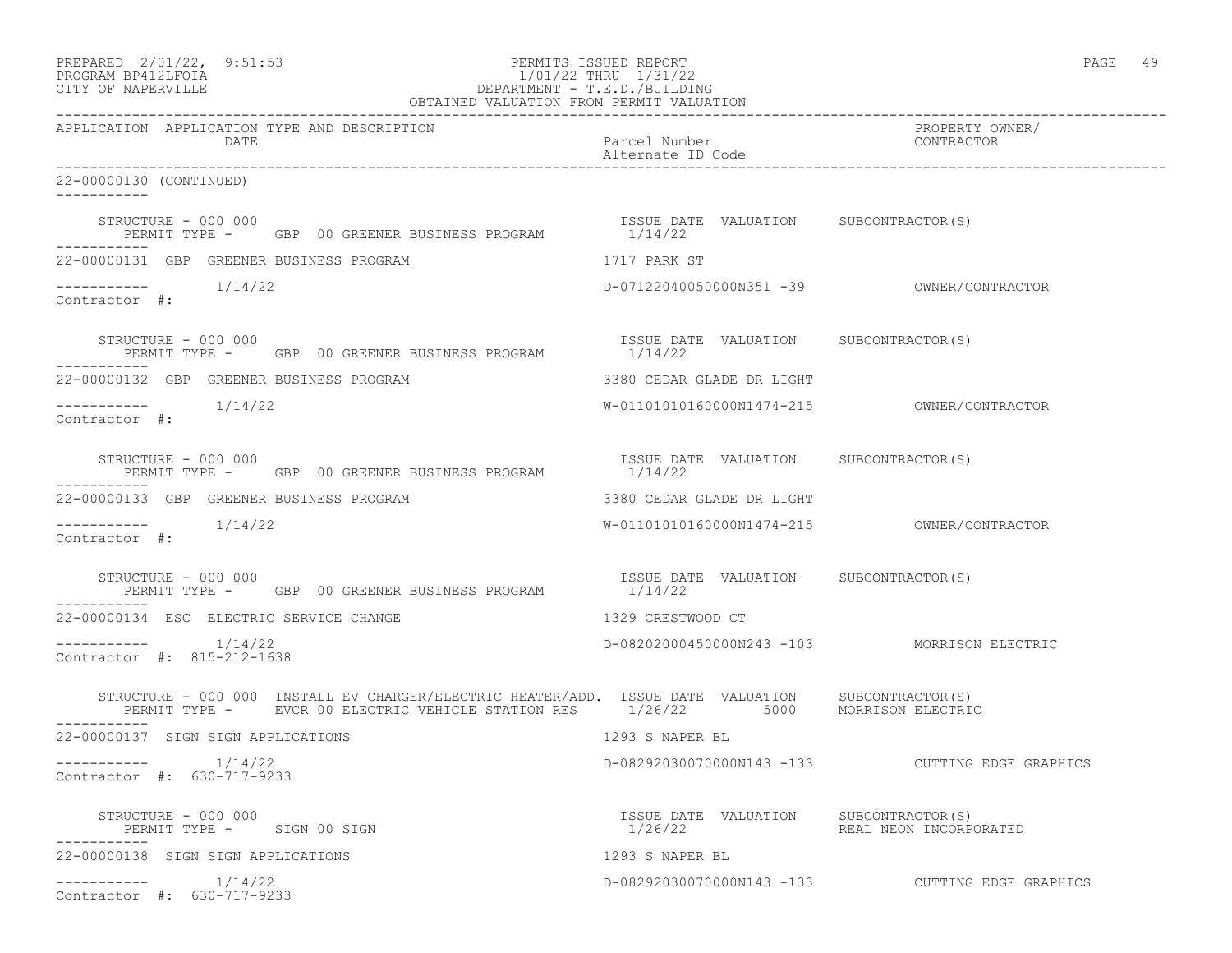| PREPARED | $2/01/22$ ,         | 9:51:53 |
|----------|---------------------|---------|
|          | DDOCDAM DD410T POTA |         |

### PERMITS ISSUED REPORT FOR THE PAGE 50:53 PAGE 50:53 PAGE 50:53 PAGE 50:53 PAGE 50:53 PAGE 50:53 PAGE 50:53 PAGE 50:53 PAGE 50:53 PAGE 50:53 PAGE 50:53 PAGE 50:53 PAGE 50:53 PAGE 50:53 PAGE 50:53 PAGE 50:53 PAGE 50:53 PAGE PROGRAM BP412LFOIA 1/01/22 THRU 1/31/22 CITY OF NAPERVILLE DEPARTMENT - T.E.D./BUILDING OBTAINED VALUATION FROM PERMIT VALUATION

------------------------------------------------------------------------------------------------------------------------------------ APPLICATION APPLICATION TYPE AND DESCRIPTION PROPERTY OWNER/ DATE **Parcel Number** Parcel Number Alternate ID Code ------------------------------------------------------------------------------------------------------------------------------------ 22-00000138 (CONTINUED) ----------- STRUCTURE - 000 000 ISSUE DATE VALUATION SUBCONTRACTOR(S) PERMIT TYPE - SIGN 00 SIGN 1/26/22 REAL NEON INCORPORATED ----------- 22-00000140 OCCI OCCUPANCY INSPECTION 2960 ARTESIAN RD 120 ----------- 1/14/22 W-01031130030000N1375-184 OWNER/CONTRACTOR Contractor #: STRUCTURE - 000 000 NATIONAL COVID TESTING CENTER ISSUE DATE VALUATION SUBCONTRACTOR(S) PERMIT TYPE - OCC 00 OCC INSPECT. PERMIT COM/RST 1/20/22 ----------- 22-00000144 FN FENCE APPLICATION 5119 CONEFLOWER DR ----------- 1/16/22 W-01222030330000N1136-275 CEDAR RUSTIC/JOLIET Contractor #: 815-436-7440 STRUCTURE - 000 000 ISSUE DATE VALUATION SUBCONTRACTOR(S) PERMIT TYPE - FN 00 FENCE ----------- 22-00000146 FN FENCE APPLICATION 612 JOSHUA CT ----------- 1/17/22 D-07232160140000N191 -97 CLASSIC FENCE INC Contractor #: 630-551-3400 STRUCTURE - 000 000 ISSUE DATE VALUATION SUBCONTRACTOR(S) PERMIT TYPE - FN 00 FENCE ----------- 22-00000154 FN FENCE APPLICATION 2536 HODDAM CT ----------- 1/18/22 W-01153060580000N1311-259 CLASSIC FENCE INC Contractor #: 630-551-3400 STRUCTURE - 000 000 ISSUE DATE VALUATION SUBCONTRACTOR(S) PERMIT TYPE - FN 00 FENCE ----------- 22-00000155 TSG TEMPORARY SIGNS 1955 GLACIER PARK AV ----------- 1/18/22 D-07153020190000N1304-79 OWNER/CONTRACTOR Contractor #: STRUCTURE - 000 000 TEMP BANNER 01/12/22-02/09/22 4 WEEKS ISSUE DATE VALUATION SUBCONTRACTOR(S)<br>PERMIT TYPE - TSG 00 TEMPORARY SIGN 1/21/22 PERMIT TYPE - TSG 00 TEMPORARY SIGN ----------- 22-00000156 RAL RES ALTERATIONS/REMODLING (NO NEW SQ FTG) 1281 GREGORY CT ----------- 1/18/22 D-07254010270000N775 -144 THE KITCHEN MASTER Contractor #: 630-355-9574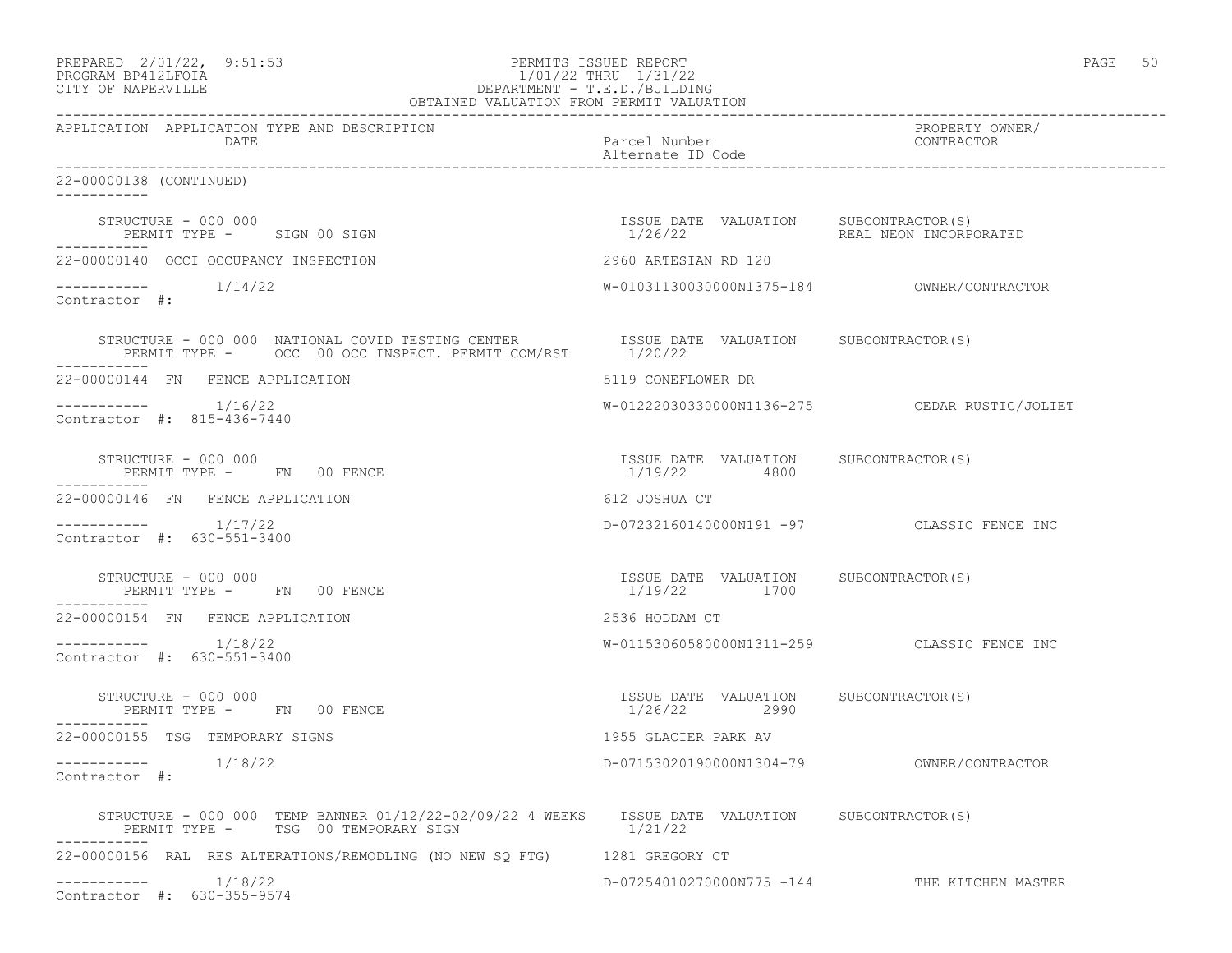### PREPARED 2/01/22, 9:51:53 PERMITS ISSUED REPORT PAGE 51 PROGRAM BP412LFOIA 1/01/22 THRU 1/31/22 CITY OF NAPERVILLE DEPARTMENT - T.E.D./BUILDING

| OBTAINED VALUATION FROM PERMIT VALUATION                                                                                                                                   |                                                        |                                                     |
|----------------------------------------------------------------------------------------------------------------------------------------------------------------------------|--------------------------------------------------------|-----------------------------------------------------|
| APPLICATION APPLICATION TYPE AND DESCRIPTION<br>DATE                                                                                                                       | Parcel Number<br>Alternate ID Code                     | PROPERTY OWNER/<br>CONTRACTOR                       |
| 22-00000156 (CONTINUED)<br>$- - - - - - - - - - -$                                                                                                                         |                                                        |                                                     |
| STRUCTURE - 000 000 KITCHEN REMODELING<br>PERMIT TYPE -       RAL 00 ROOM ALTERATION                                    1/31/22        49500      DONATELLO ELECTRIC, INC  |                                                        | LETO PLUMBING & HEATING, INC                        |
| 22-00000158 RAL RES ALTERATIONS/REMODLING (NO NEW SQ FTG) 3628 CHESAPEAKE LN                                                                                               |                                                        |                                                     |
| Contractor #: 630-983-6220                                                                                                                                                 | W-01043101710000N1698-197 AUTUMN HOMES INC             |                                                     |
| STRUCTURE – 000 000 MASTER BATH REMODEL<br>PERMIT TYPE – RAL 00 ROOM ALTERATION 1/25/22 30000 HOGAN PLUMBING<br>------------                                               |                                                        | M & A ELECTRICAL, LLC                               |
| 22-00000163 PPA PLUMBING PERMIT                                                                                                                                            | 1323 SUNNYBROOK DR                                     |                                                     |
| $---------$ 1/18/22<br>Contractor #: 815-404-6859                                                                                                                          |                                                        | D-07144050050000N179 -82 CENTER GUARD PLUMBING      |
|                                                                                                                                                                            |                                                        |                                                     |
| 22-00000165 RAL RES ALTERATIONS/REMODLING (NO NEW SQ FTG) 145 W BAILEY RD                                                                                                  |                                                        |                                                     |
| $--------- 1/18/22$<br>Contractor #: 630-579-6600                                                                                                                          |                                                        | D-08303090310000N306 -145 RELIABLE HOME IMPROVEMENT |
| STRUCTURE - 000 000 2ND FLOOR HALL BATH/INTERIOR REMODELING ISSUE DATE VALUATION SUBCONTRACTOR(S)<br>PERMIT TYPE - RAL 00 ROOM ALTERATION 1/25/22 34385 RELIANT ELECTRICAL |                                                        | B&K PLUMBING                                        |
| -----------<br>22-00000169 FN FENCE APPLICATION                                                                                                                            | 2324 KEIM RD                                           |                                                     |
| $--------- 1/19/22$<br>Contractor #: 708-856-8999                                                                                                                          |                                                        | W-02054070180000N1574-208 ILLINOIS FENCE COMPANY    |
| $\texttt{STRUCTURE}$ - 000 000<br>PERMIT TYPE - FN 00 FENCE                                                                                                                | ISSUE DATE VALUATION SUBCONTRACTOR (S)<br>1/24/22 5000 |                                                     |
| 22-00000174 OCCI OCCUPANCY INSPECTION                                                                                                                                      | 1020 104TH ST 120                                      |                                                     |
| $--------$ 1/19/22<br>Contractor #:                                                                                                                                        |                                                        |                                                     |
| STRUCTURE - 000 000 ARMM LABS INC STRUCK STRUCK STRUCTURE SUBCONTRACTOR(S)                                                                                                 |                                                        |                                                     |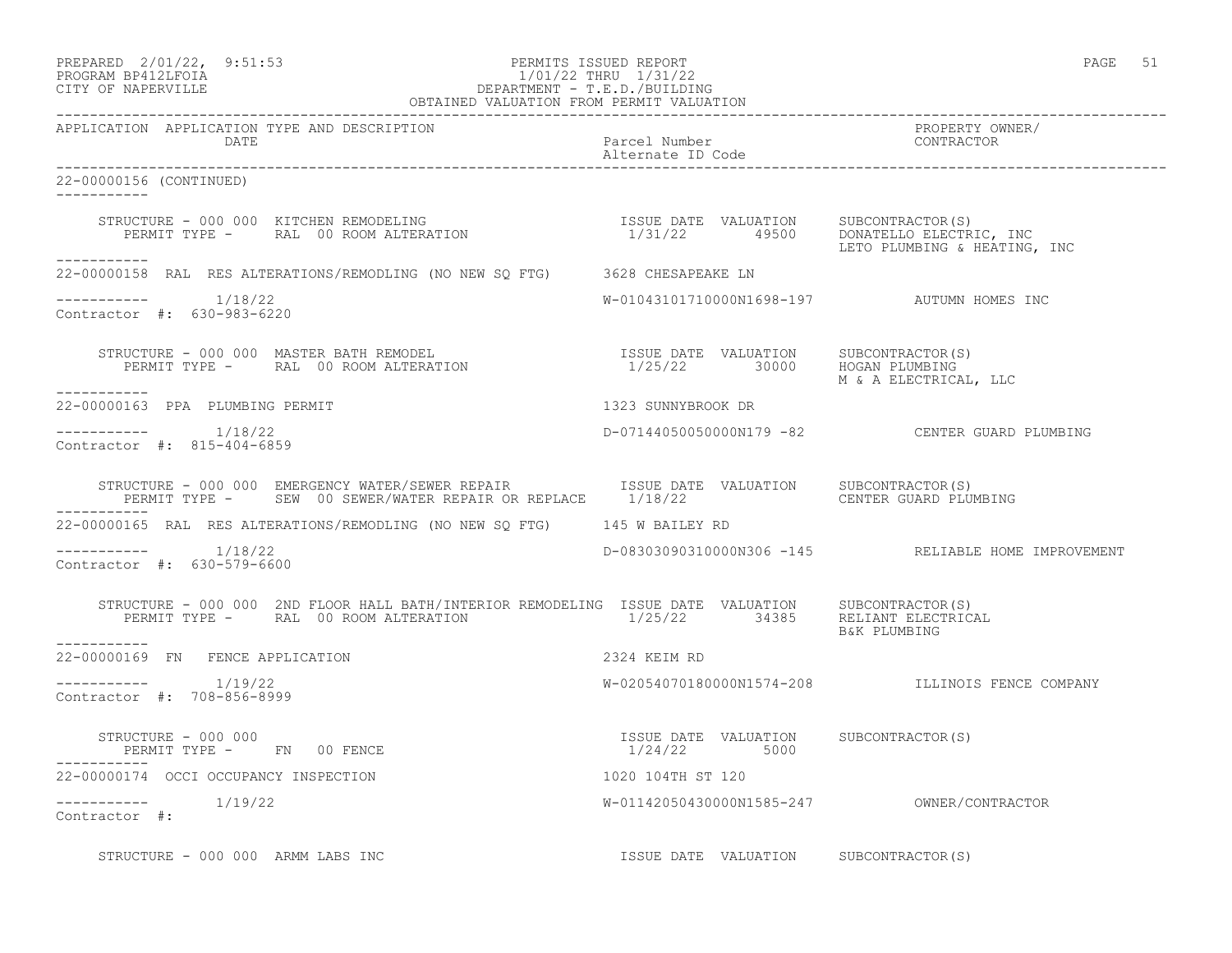| PREPARED | $2/01/22$ , | 9:51:5 |
|----------|-------------|--------|
|          |             |        |

### PREPARED 2/01/22, 9:51:53 PERMITS ISSUED REPORT PAGE 52 PROGRAM BP412LFOIA 1/01/22 THRU 1/31/22 CITY OF NAPERVILLE DEPARTMENT - T.E.D./BUILDING OBTAINED VALUATION FROM PERMIT VALUATION

| APPLICATION APPLICATION TYPE AND DESCRIPTION<br>DATE                                                                                                     | Parcel Number<br>Alternate ID Code                     | PROPERTY OWNER/<br>CONTRACTOR                 |
|----------------------------------------------------------------------------------------------------------------------------------------------------------|--------------------------------------------------------|-----------------------------------------------|
| 22-00000174 (CONTINUED)                                                                                                                                  |                                                        |                                               |
| PERMIT TYPE - OCC 00 OCC INSPECT. PERMIT COM/RST 1/26/22<br>___________                                                                                  |                                                        |                                               |
| 22-00000176 OCCI OCCUPANCY INSPECTION                                                                                                                    | 1295 E OGDEN AV                                        |                                               |
| Contractor #:                                                                                                                                            |                                                        |                                               |
| STRUCTURE - 000 000 OCCI/PAINTING/CLEANING TSSUE DATE VALUATION SUBCONTRACTOR(S) PERMIT TYPE - OCC 00 OCC INSPECT. PERMIT COM/RST 1/27/22<br>___________ |                                                        |                                               |
| 22-00000187 FN FENCE APPLICATION                                                                                                                         | 1840 CENTRE POINT CR                                   |                                               |
| Contractor #: 708-547-7555                                                                                                                               |                                                        | D-08064090020000N310 -26 FIRST FENCE-HILLSIDE |
| STRUCTURE - 000 000<br>PERMIT TYPE - FN 00 FENCE                                                                                                         | ISSUE DATE VALUATION SUBCONTRACTOR(S)<br>1/28/22 19810 |                                               |
| 22-00000191 FN FENCE APPLICATION                                                                                                                         | 2403 WARM SPRINGS LN                                   |                                               |
| Contractor #: 630-551-3400                                                                                                                               |                                                        | W-01034120320000N1246-200 CLASSIC FENCE INC   |
| STRUCTURE - 000 000<br>PERMIT TYPE - FN 00 FENCE                                                                                                         | ISSUE DATE VALUATION SUBCONTRACTOR(S)<br>1/31/22 2540  |                                               |
| 22-00000192 OCCI OCCUPANCY INSPECTION                                                                                                                    | 111 E OGDEN AV 101                                     |                                               |
| Contractor #:                                                                                                                                            |                                                        |                                               |
| STRUCTURE - 000 000 AREA 51 CUPCAKERY CONTRACTOR SUBCONTRACTOR (S)<br>PERMIT TYPE - OCC 00 OCC INSPECT. PERMIT COM/RST                                   | 1/27/22                                                |                                               |
| 22-00000193 OCCI OCCUPANCY INSPECTION                                                                                                                    | 4827 S ROUTE 59 101                                    |                                               |
| -----------    1/21/22<br>Contractor #:                                                                                                                  |                                                        |                                               |
|                                                                                                                                                          |                                                        |                                               |
| 22-00000194 SIGN SIGN APPLICATIONS                                                                                                                       | 1023 S WASHINGTON ST 103                               |                                               |
| $--------- 1/21/22$<br>Contractor #: 630-898-5900                                                                                                        | the company of the company of the                      | AURORA SIGN COMPANY                           |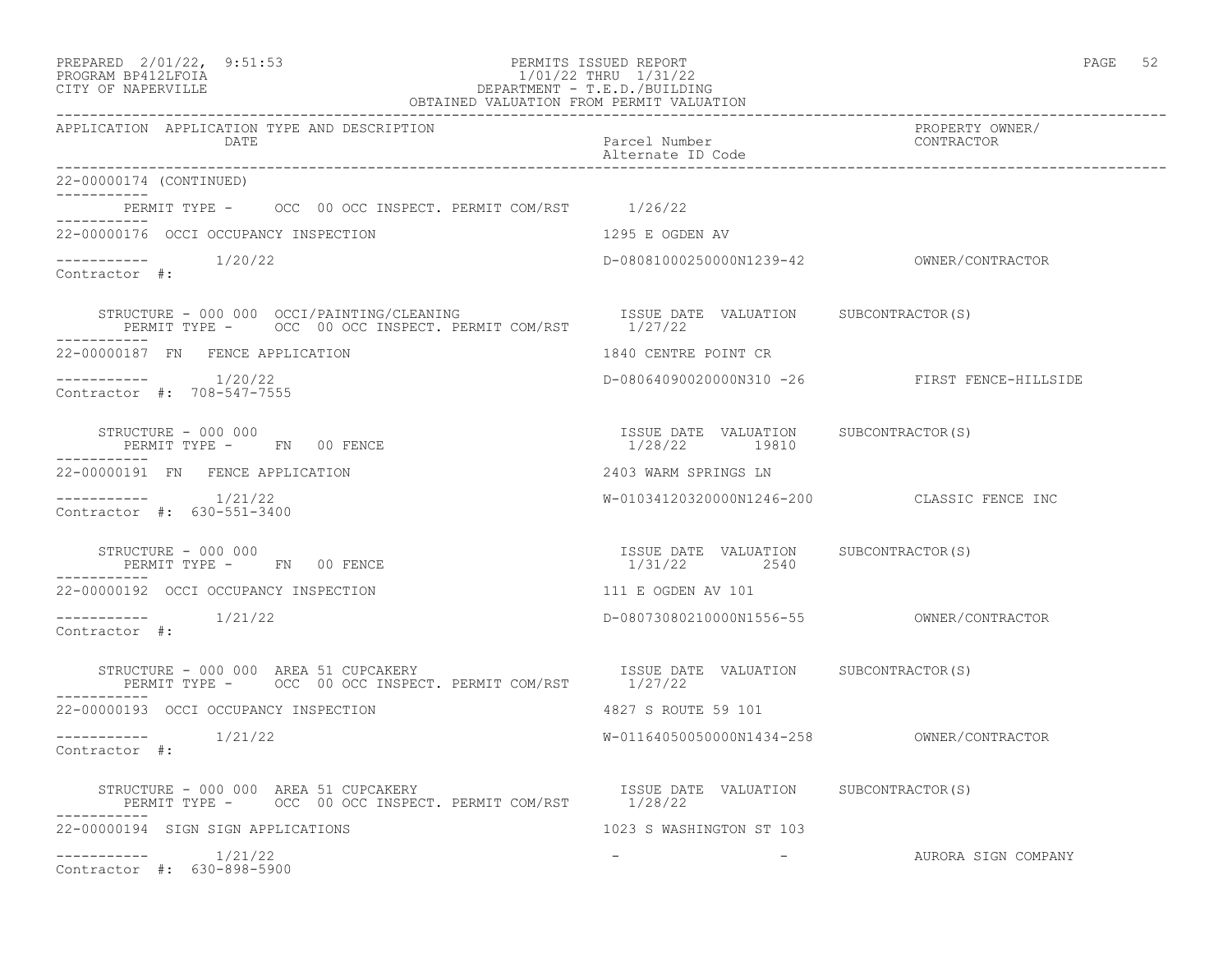| PREPARED 2/01/22, 9:51:53<br>FERMITS ISSUED REFURI<br>1/01/22 THRU 1/31/22<br>DEPARTMENT - T.E.D./BUILDING<br>OBTAINED VALUATION FROM PERMIT VALUATION<br>PROGRAM BP412LFOIA<br>CITY OF NAPERVILLE                                                                               | PERMITS ISSUED REPORT                                           | PAGE<br>53                                           |
|----------------------------------------------------------------------------------------------------------------------------------------------------------------------------------------------------------------------------------------------------------------------------------|-----------------------------------------------------------------|------------------------------------------------------|
| APPLICATION APPLICATION TYPE AND DESCRIPTION<br>DATE                                                                                                                                                                                                                             | -------------------------<br>Parcel Number<br>Alternate ID Code | PROPERTY OWNER/<br>CONTRACTOR                        |
| 22-00000194 (CONTINUED)                                                                                                                                                                                                                                                          |                                                                 |                                                      |
| STRUCTURE - 000 000<br>PERMIT TYPE - SIGN 00 SIGN                                                                                                                                                                                                                                | ISSUE DATE VALUATION SUBCONTRACTOR(S)                           |                                                      |
| 22-00000200 FN FENCE APPLICATION                                                                                                                                                                                                                                                 | 2316 HOLSTEIN CT                                                |                                                      |
| $--------- 1/24/22$<br>Contractor #: 630-971-1034                                                                                                                                                                                                                                | W-01152030260000N1067-245 NORTHWEST FENCE                       |                                                      |
| STRUCTURE - 000 000<br>PERMIT TYPE - FN 00 FENCE                                                                                                                                                                                                                                 | ISSUE DATE VALUATION SUBCONTRACTOR(S)<br>1/31/22 10400          |                                                      |
| 22-00000201 DRWY DRIVEWAY NEW AND ALTERATIONS                                                                                                                                                                                                                                    | 2333 TRILLIUM LN                                                |                                                      |
| Contractor #: 630-416-8998                                                                                                                                                                                                                                                       |                                                                 | W-02041020240000N404 -194 C.B. CONLIN LANDSCAPE      |
| $\begin{tabular}{lllllllllllll} \texttt{STRUCTURE} & - & 000 & 000 & \texttt{FRONT} & \texttt{WALKWAY} & \texttt{SEATWALL} & & & & & & & & & & & \\ \texttt{PERMIT TYPE} & - & \texttt{MISC} & 00 & \texttt{MISCELLANEOUS} & \texttt{PERMIT} & & & & & & & & & \\ \end{tabular}$ |                                                                 |                                                      |
| 22-00000202 ESC ELECTRIC SERVICE CHANGE                                                                                                                                                                                                                                          | 1143 WHIRLAWAY AV                                               |                                                      |
| $--------- 1/24/22$<br>Contractor #: 630-515-8696                                                                                                                                                                                                                                | D-08203070450000N163 -117 A B S ELECTRIC                        |                                                      |
| STRUCTURE - 000 000 REMOVE EXISTING 100AMP SERVICE/ INSTALL ISSUE DATE VALUATION SUBCONTRACTOR(S)<br>PERMIT TYPE - EVCR 00 ELECTRIC VEHICLE STATION RES 1/28/22 1770 A B S ELECTRIC                                                                                              |                                                                 |                                                      |
| 22-00000203 RAL RES ALTERATIONS/REMODLING (NO NEW SQ FTG) 3515 SCOTTSDALE CR                                                                                                                                                                                                     |                                                                 |                                                      |
| $---------$ 1/24/22<br>Contractor #: 630-675-8598                                                                                                                                                                                                                                |                                                                 | W-01041030470000N1251-182 HICKEY HOME REMODELING INC |
| STRUCTURE - 000 000 BATHROOM REMODEL                                                                                                                                                                                                                                             | 1/27/22 13750 VELOCITY ELECTRIC                                 |                                                      |
| 22-00000218 CMIS MISCELLANEOUS COMMERCIAL                                                                                                                                                                                                                                        | 22 E CHICAGO AV 104                                             |                                                      |
| $--------- 1/25/22$<br>Contractor #: 815-464-8500                                                                                                                                                                                                                                | D-08183270170000N596 -85 SERVICE TECH INC                       |                                                      |
| STRUCTURE - 000 000 EMERGENCY ROOFTOP UNIT REPLACEMENT ISSUE DATE VALUATION SUBCONTRACTOR(S)<br>PERMIT TYPE - CMIS 00 COMMERCIAL MISC. PERMIT 1/26/22 29000 B & N ELECTRIC,                                                                                                      |                                                                 | B & N ELECTRIC, INC                                  |
| 22-00000220 FN FENCE APPLICATION                                                                                                                                                                                                                                                 | 1707 ADA CT                                                     |                                                      |
| Contractor #: 708-856-8999                                                                                                                                                                                                                                                       |                                                                 | D-07261000250000N729 -126 ILLINOIS FENCE COMPANY     |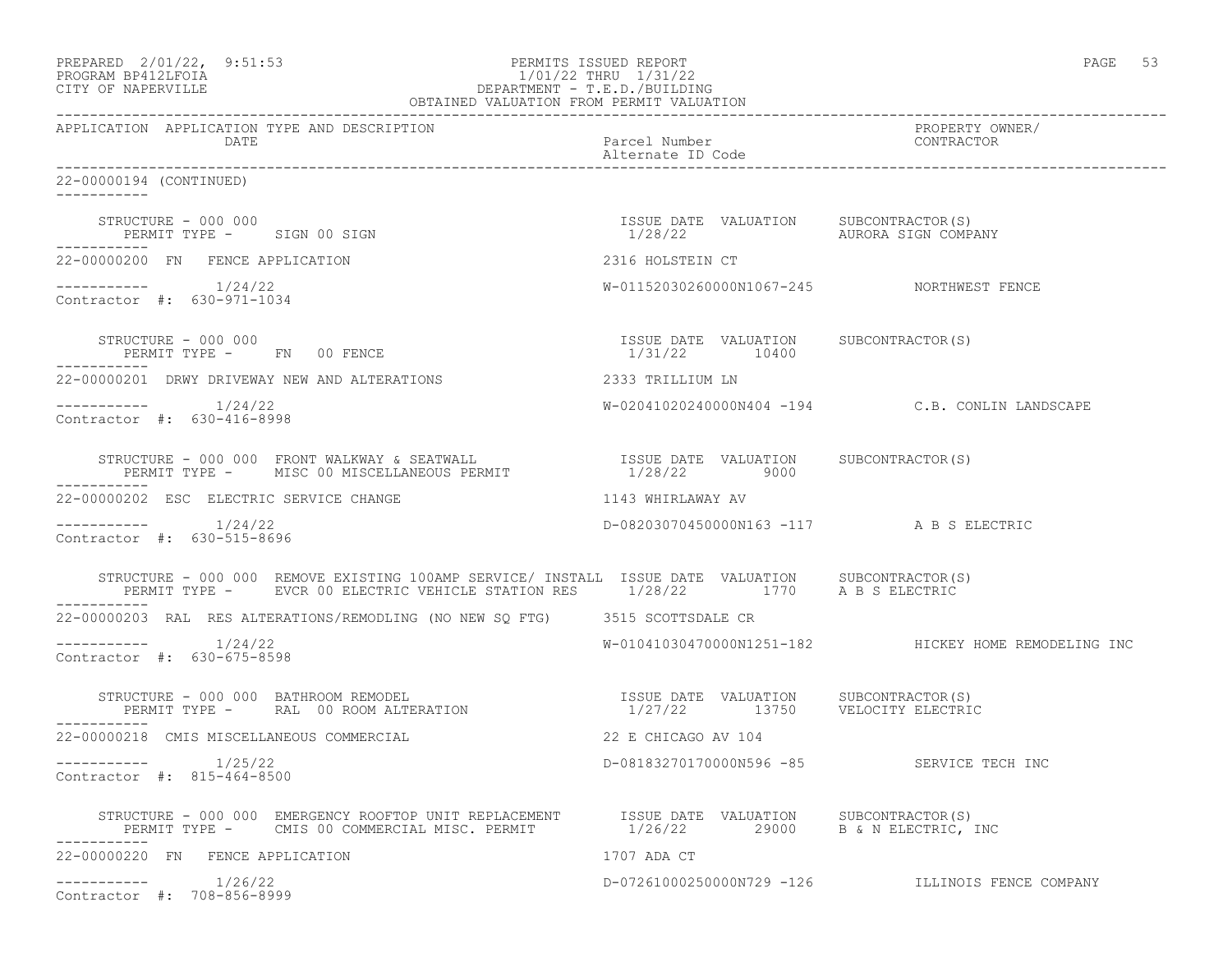| PREPARED 2/01/22, 9:51:53<br>PERMITS ISSUED REPORT<br>PROGRAM BP412LFOIA<br>1/01/22 THRU 1/31/22<br>1/01/22 THRU 1/31/22<br>DEPARTMENT - T.E.D./BUILDING<br>OBTAINED VALUATION FROM PERMIT VALUATION<br>CITY OF NAPERVILLE |                                                         | PAGE 54                                                  |  |
|----------------------------------------------------------------------------------------------------------------------------------------------------------------------------------------------------------------------------|---------------------------------------------------------|----------------------------------------------------------|--|
| APPLICATION APPLICATION TYPE AND DESCRIPTION<br>DATE                                                                                                                                                                       | Parcel Number<br>Alternate ID Code                      | PROPERTY OWNER/<br>CONTRACTOR                            |  |
| 22-00000220 (CONTINUED)                                                                                                                                                                                                    |                                                         |                                                          |  |
| STRUCTURE - 000 000<br>PERMIT TYPE - FN 00 FENCE<br>-----------                                                                                                                                                            | ISSUE DATE VALUATION SUBCONTRACTOR(S)<br>$1/27/22$ 4600 |                                                          |  |
| 22-00000221 LV ELECTRIC LOW VOLTAGE                                                                                                                                                                                        | 1263 RICKERT DR                                         |                                                          |  |
| $--------- 1/26/22$<br>Contractor #: 630-706-5038                                                                                                                                                                          |                                                         | D-07262010120000N947 -127 JOHNSON CONTROLS SECURITY SOLU |  |
| STRUCTURE – 000 000 INSTALL OF LV BURGLAR ALARM SYS TSSUE DATE VALUATION SUBCONTRACTOR(S) PERMIT TYPE – LV 00 ELECTRIC LOW VOLTAGE $1/27/22$                                                                               |                                                         |                                                          |  |
| 22-00000231 LV ELECTRIC LOW VOLTAGE                                                                                                                                                                                        | 2167 CORPORATE LN                                       |                                                          |  |
| $--------- 1/26/22$<br>Contractor #: 630-355-3113                                                                                                                                                                          |                                                         | D-070310101000000N1454-5 ADVANCED DATA TECHNOLOGIES      |  |
| STRUCTURE - 000 000 INSTALLATION OF STRUCTURED CABLING SYSTE ISSUE DATE VALUATION SUBCONTRACTOR(S)<br>PERMIT TYPE - LV 00 ELECTRIC LOW VOLTAGE<br>-----------                                                              | 1/31/22                                                 | ADVANCED DATA TECHNOLOGIES                               |  |
| 22-00000245 FN FENCE APPLICATION                                                                                                                                                                                           | 26 N LAIRD ST                                           |                                                          |  |
| $--------- 1/28/22$<br>Contractor #: 630-971-1034                                                                                                                                                                          | D-07133030030000N47 -83 NORTHWEST FENCE                 |                                                          |  |
| PERMIT TYPE - FN 00 FENCE<br>-----------                                                                                                                                                                                   | ISSUE DATE VALUATION SUBCONTRACTOR(S)<br>1/31/22 5500   |                                                          |  |
| 22-00000248 FN FENCE APPLICATION                                                                                                                                                                                           | 555 STANHOPE CT                                         |                                                          |  |
| $--------- 1/28/22$<br>Contractor #: 815-726-1127                                                                                                                                                                          |                                                         | D-08323030130000N111 -177 AMERI DREAM FENCE AND DECK     |  |
| STRUCTURE - 000 000<br>PERMIT TYPE - FN 00 FENCE                                                                                                                                                                           | ISSUE DATE VALUATION SUBCONTRACTOR(S)<br>1/31/22 9100   |                                                          |  |
| 22-00000257 PPA PLUMBING PERMIT                                                                                                                                                                                            | 2151 FELDOTT LN                                         |                                                          |  |
| 1/31/22<br>------------<br>Contractor #: 630-759-8999                                                                                                                                                                      | D-07224040360000N742 -110                               | COURTESY PLUMBING & SERVICES,                            |  |
| STRUCTURE - 000 000 EMERGENCY SEWER/WATER REPAIR $\,$ $\,$ $\,$ ISSUE DATE VALUATION PERMIT TYPE - $\,$ SEW 00 SEWER/WATER REPAIR OR REPLACE $\,$ $\,$ 1/31/22                                                             |                                                         | SUBCONTRACTOR(S)<br>COURTESY PLUMBING & SERVICES,        |  |
| TOTAL PERMITS ISSUED 601 TOTAL PERMITS HELD                                                                                                                                                                                | $\overline{0}$                                          |                                                          |  |
| TOTAL PERMIT VALUATION<br>$\circ$                                                                                                                                                                                          |                                                         |                                                          |  |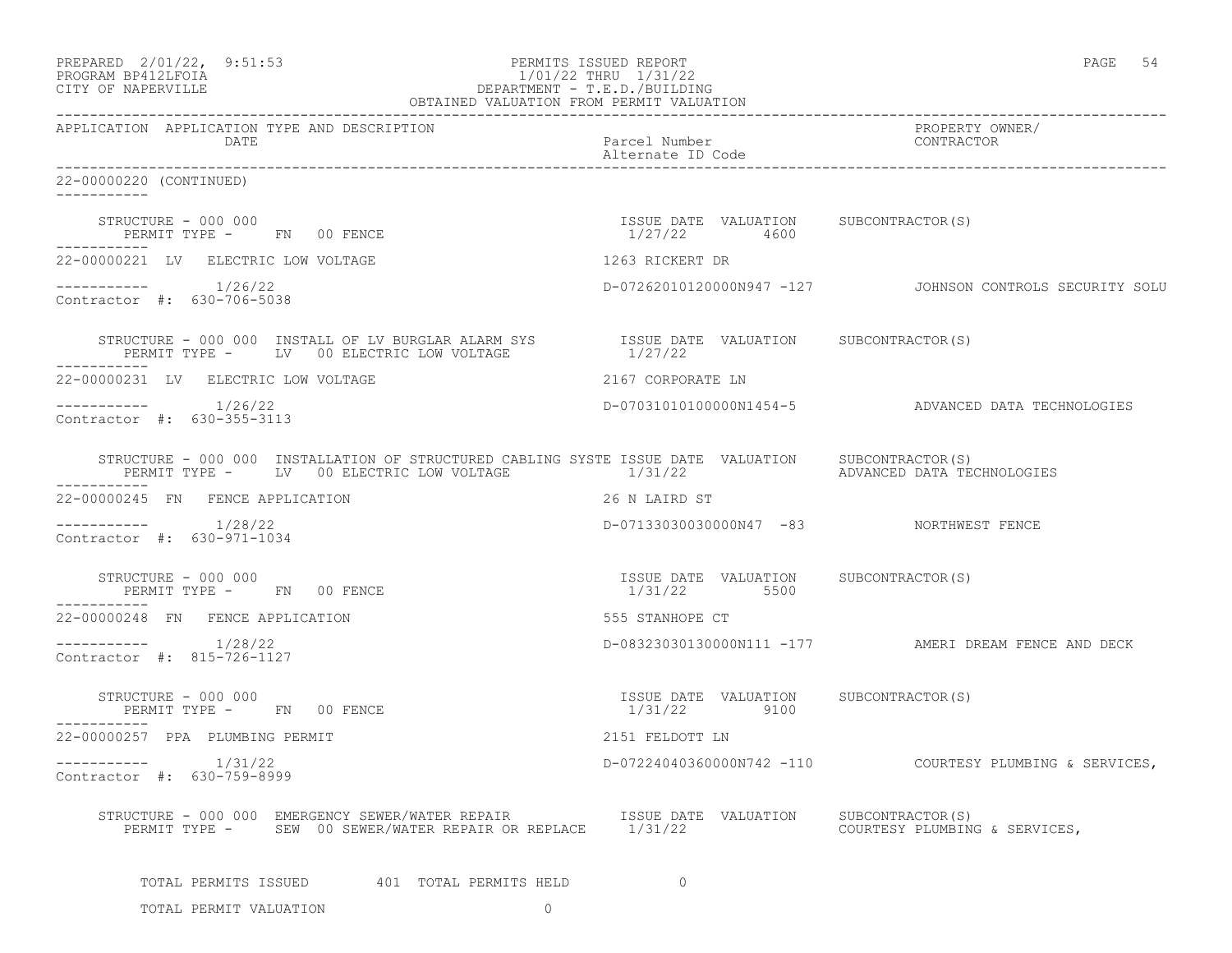# PREPARED 2/01/22, 9:51:53 PERMITS ISSUED REPORT<br>PROGRAM BP412LFOIA PAGE 55 PROGRAM BP412LFOIA PROGRAM BP412LFOIA 1/01/22 THRU 1/31/22 CITY OF NAPERVILLE DEPARTMENT - FIBER OPTIC ROW

| OBTAINED VALUATION FROM PERMIT VALUATION                                                                                                  |                                                  |                                                       |  |
|-------------------------------------------------------------------------------------------------------------------------------------------|--------------------------------------------------|-------------------------------------------------------|--|
| APPLICATION APPLICATION TYPE AND DESCRIPTION<br>DATE                                                                                      | Parcel Number<br>Alternate ID Code               | PROPERTY OWNER/<br>CONTRACTOR                         |  |
| 21-66600072 FO FIBER OPTIC ROW                                                                                                            | 55 SHUMAN BL CMST                                |                                                       |  |
| $--------- 8/12/21$<br>Contractor #: 847-875-7153                                                                                         |                                                  | D-08063000140000N7 -25 DIRECTIONAL CONSTRUCTION SVCS  |  |
| STRUCTURE - 000 000<br>FO 00 FIBER OPTIC ROW TAND SUBLE DATE VALUATION SUBCONTRACTOR(S)<br>STRUCTURE - 000 000                            |                                                  |                                                       |  |
| 21-66600082 FO FIBER OPTIC ROW                                                                                                            | 1560 WALL ST WOW                                 |                                                       |  |
| $--------- 9/13/21$<br>Contractor #: 815-378-3834                                                                                         | D-07101070110000N268 -34 WE BORE IT              |                                                       |  |
| SIRUCTURE - 000 000<br>PERMIT TYPE -    FO  00 FIBER OPTIC ROW                                  1/05/22<br>-------<br>STRUCTURE – 000 000 |                                                  |                                                       |  |
| 21-66600106 FO FIBER OPTIC ROW                                                                                                            | 1260 BOOK RD AT&T                                |                                                       |  |
| $--------- 12/17/21$<br>Contractor #:                                                                                                     |                                                  | - CONSTRUCTION SERVICES                               |  |
| STRUCTURE - 000 000<br>PERMIT TYPE - FO 00 FIBER OPTIC ROW                                                                                | ISSUE DATE VALUATION SUBCONTRACTOR(S)<br>1/27/22 |                                                       |  |
| 21-66600107 FO FIBER OPTIC ROW                                                                                                            | 1600 PEBBLEWOOD LN AT&T                          |                                                       |  |
| Contractor #:                                                                                                                             |                                                  |                                                       |  |
| STRUCTURE - 000 000<br>PERMIT TYPE - FO 00 FIBER OPTIC ROW<br>-----------                                                                 | ISSUE DATE VALUATION SUBCONTRACTOR(S)<br>1/27/22 |                                                       |  |
| 22-66600001 FO FIBER OPTIC ROW                                                                                                            | 1750 COUNTRY FARM DR AT&T                        |                                                       |  |
| $--------- 1/04/22$<br>Contractor #:                                                                                                      |                                                  | D-0704401  0000N550 -18   JOSCO CONSTRUCTION SERVICES |  |
| STRUCTURE - 000 000<br>PERMIT TYPE - FO 00 FIBER OPTIC ROW 1/27/22                                                                        | ISSUE DATE VALUATION SUBCONTRACTOR(S)            |                                                       |  |
| TOTAL PERMITS ISSUED 5 TOTAL PERMITS HELD                                                                                                 | $\overline{a}$                                   |                                                       |  |
| TOTAL PERMIT VALUATION<br>$\Omega$                                                                                                        |                                                  |                                                       |  |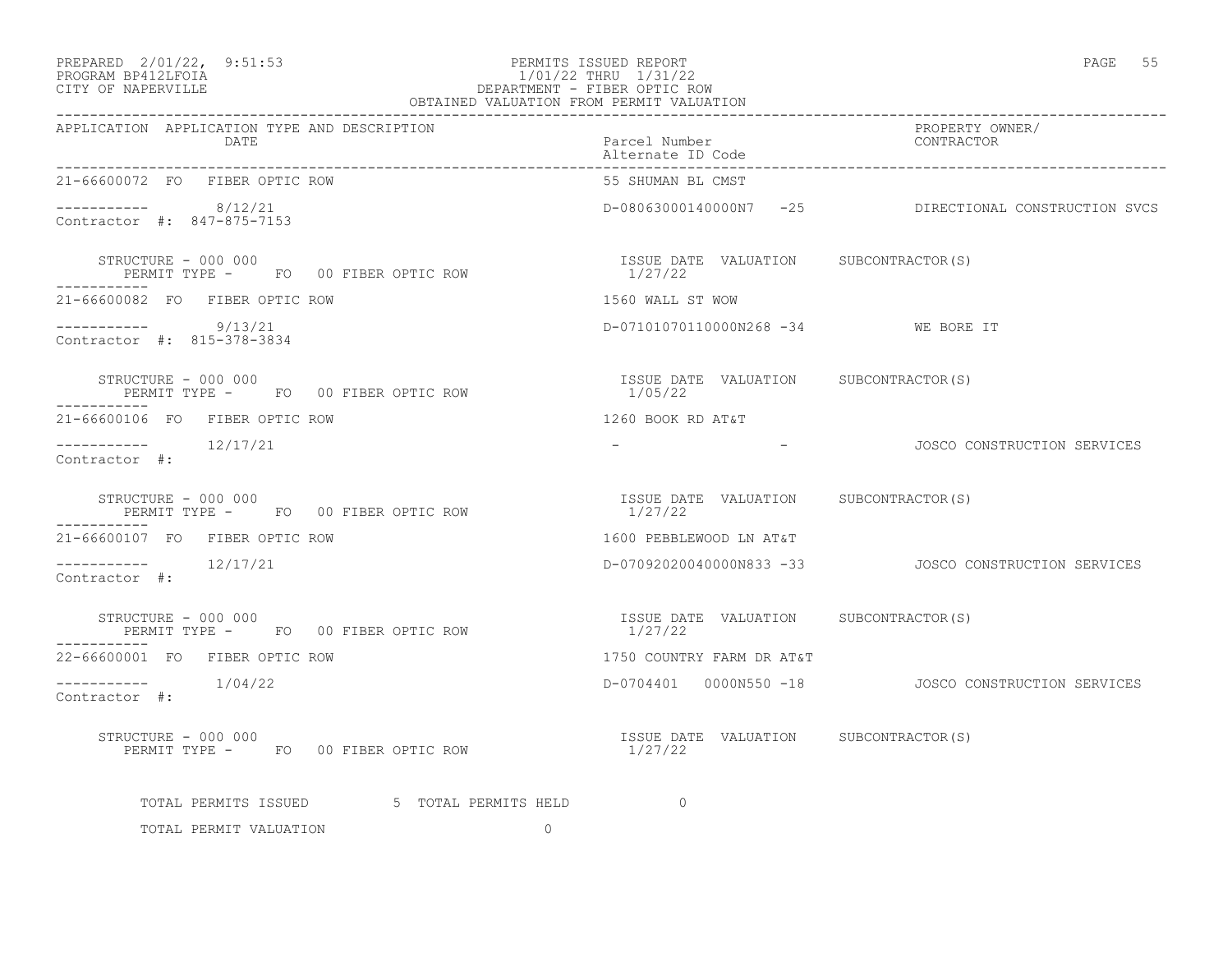| PREPARED 2/01/22, 9:51:53 | PERMITS ISSUED REPORT | PAGE | 56 |
|---------------------------|-----------------------|------|----|
|                           |                       |      |    |

# PROGRAM BP412LFOIA 1/01/22 THRU 1/31/22 CITY OF NAPERVILLE CONTROLLER CITY OF NAPERVILLE

| . .<br>۰. | ×<br>v |
|-----------|--------|

| OBTAINED VALUATION FROM PERMIT VALUATION                                                          |                                                                                                                 |                                                        |  |
|---------------------------------------------------------------------------------------------------|-----------------------------------------------------------------------------------------------------------------|--------------------------------------------------------|--|
| APPLICATION APPLICATION TYPE AND DESCRIPTION<br>DATE                                              | Parcel Number<br>Alternate ID Code                                                                              | PROPERTY OWNER/<br>CONTRACTOR                          |  |
| 20-88800143 TROW TD RIGHT OF WAY                                                                  | 1648 IMPERIAL CR                                                                                                |                                                        |  |
| $--------$ 8/11/20<br>Contractor #: 815-378-3834                                                  | D-07024030050000N635 -22 WE BORE IT                                                                             |                                                        |  |
| STRUCTURE - 000 000<br>STRUCTURE - 000 000<br>PERMIT TYPE - TROW 01 TD RIGHT OF WAY PERMIT 119/22 | ISSUE DATE VALUATION SUBCONTRACTOR(S)                                                                           |                                                        |  |
| 21-88800153 TROW TD RIGHT OF WAY                                                                  | 1559 W OGDEN AV                                                                                                 |                                                        |  |
| $--------- 10/18/21$<br>Contractor #: 847-875-7153                                                |                                                                                                                 | D-07154000160000N1425-79 DIRECTIONAL CONSTRUCTION SVCS |  |
| STRUCTURE - 000 000<br>PERMIT TYPE - TROW 00 TD RIGHT OF WAY PERMIT                               | ISSUE DATE VALUATION SUBCONTRACTOR(S)<br>1/14/22                                                                |                                                        |  |
| 21-88800156 TROW TD RIGHT OF WAY                                                                  | NAPER COMMONS PHASE 1 & 2                                                                                       |                                                        |  |
| -----------    10/28/21<br>Contractor #:                                                          |                                                                                                                 |                                                        |  |
| STRUCTURE - 000 000<br>PERMIT TYPE - TROW 00 TD RIGHT OF WAY PERMIT                               | ISSUE DATE VALUATION SUBCONTRACTOR(S)<br>1/28/22                                                                |                                                        |  |
| 21-88800179 TROW TD RIGHT OF WAY                                                                  | LICENSE PLATE READER PROJ                                                                                       |                                                        |  |
| Contractor #: 415-669-0341                                                                        | $\mathcal{L} = \mathcal{L} \times \mathcal{L}$ . The contract of $\mathcal{L} = \mathcal{L} \times \mathcal{L}$ | N/A - FLOCK SAFETY                                     |  |
| STRUCTURE - 000 000<br>PERMIT TYPE - TROW 00 TD RIGHT OF WAY PERMIT $1/27/22$                     | ISSUE DATE VALUATION SUBCONTRACTOR(S)                                                                           |                                                        |  |
| 21-88800186 TROW TD RIGHT OF WAY                                                                  | 2115 SAND ISLAND CT                                                                                             |                                                        |  |
| $--------$ 12/29/21<br>Contractor #: 815-378-3834                                                 | W-01154030100000N743 -260 WE BORE IT                                                                            |                                                        |  |
| STRUCTURE - 000 000<br>PERMIT TYPE - TROW 00 TD RIGHT OF WAY PERMIT 1/10/22                       | ISSUE DATE VALUATION SUBCONTRACTOR (S)                                                                          |                                                        |  |
| 21-88800187 TROW TD RIGHT OF WAY                                                                  | 754 RAINTREE DR                                                                                                 |                                                        |  |
| Contractor #: 815-378-3834                                                                        | D-07234090270000N349 -112 WE BORE IT                                                                            |                                                        |  |
| STRUCTURE - 000 000                                                                               | ISSUE DATE VALUATION SUBCONTRACTOR(S)                                                                           |                                                        |  |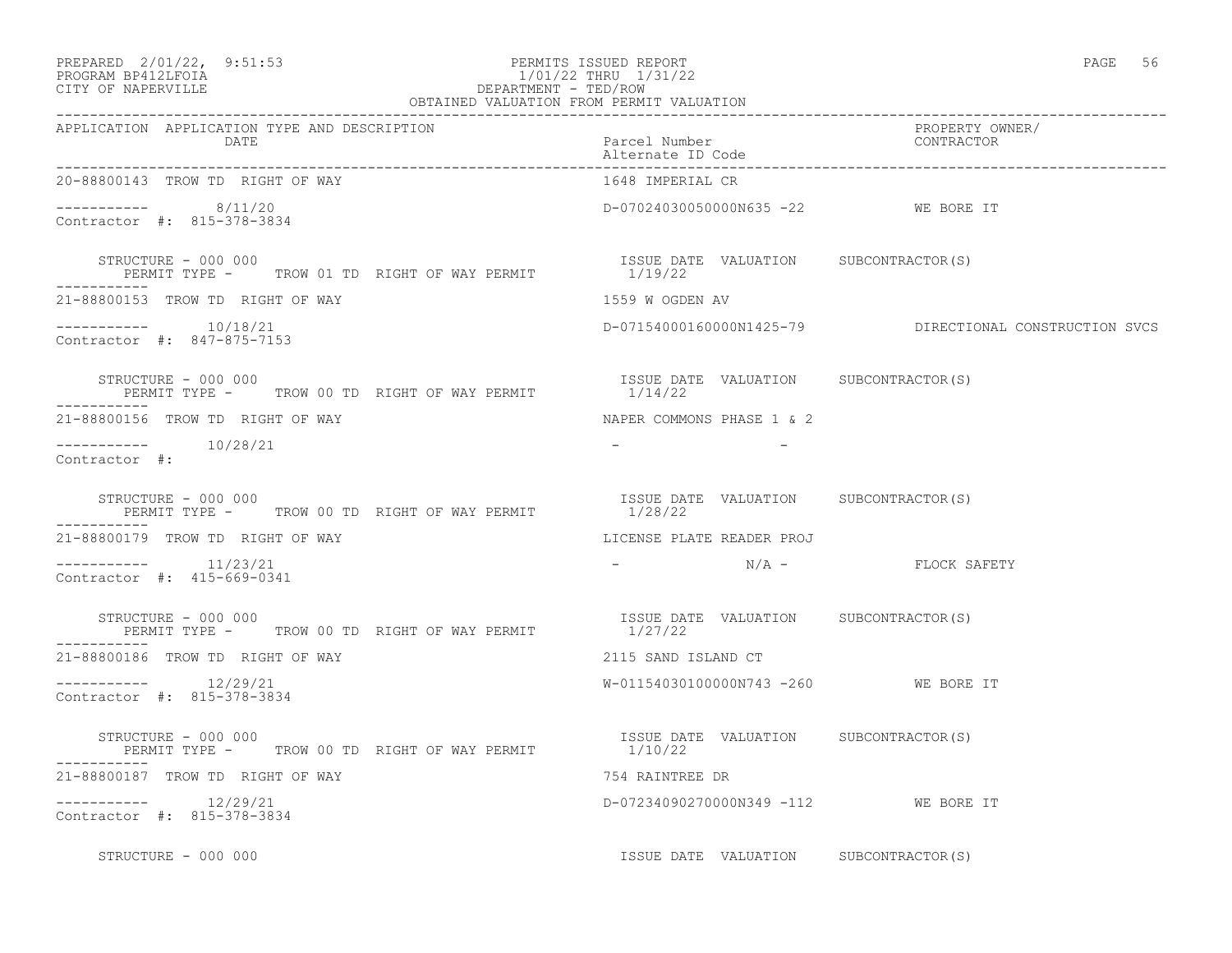| PREPARED 2/01/22, 9:51:53<br>PERMITS ISSUED REPORT<br>PROGRAM BP412LFOIA<br>1/01/22 THRU 1/31/22<br>DEPARTMENT - TED/ROW<br>OBTAINED VALUATION FROM PERMIT VALUATION<br>CITY OF NAPERVILLE |                                                  | PAGE 57                                                 |
|--------------------------------------------------------------------------------------------------------------------------------------------------------------------------------------------|--------------------------------------------------|---------------------------------------------------------|
| APPLICATION APPLICATION TYPE AND DESCRIPTION<br>DATE                                                                                                                                       | Parcel Number<br>Alternate ID Code               | PROPERTY OWNER/<br>CONTRACTOR                           |
| 21-88800187 (CONTINUED)                                                                                                                                                                    |                                                  |                                                         |
| PERMIT TYPE - TROW 00 TD RIGHT OF WAY PERMIT 1/10/22                                                                                                                                       |                                                  |                                                         |
| 21-88800188 TROW TD RIGHT OF WAY                                                                                                                                                           | 2715 CRIPPLE CREEK CT                            |                                                         |
| $-------- 12/29/21$<br>Contractor #: 815-378-3834                                                                                                                                          |                                                  |                                                         |
| STRUCTURE - 000 000<br>PERMIT TYPE - TROW 00 TD RIGHT OF WAY PERMIT 1/10/22<br>-----------                                                                                                 | ISSUE DATE VALUATION SUBCONTRACTOR(S)            |                                                         |
| 21-88800189 TROW TD RIGHT OF WAY                                                                                                                                                           | 458 VALLEY DR                                    |                                                         |
| $--------- 12/29/21$<br>Contractor #: 847-875-7153                                                                                                                                         |                                                  | D-07142270160000N905 -67 DIRECTIONAL CONSTRUCTION SVCS  |
| STRUCTURE - 000 000<br>PERMIT TYPE - TROW 00 TD RIGHT OF WAY PERMIT                                                                                                                        | ISSUE DATE VALUATION SUBCONTRACTOR(S)<br>1/17/22 |                                                         |
| 21-88800190 TROW TD RIGHT OF WAY                                                                                                                                                           | DIEHL RD & WEST ST ROW                           |                                                         |
| $--------$ 12/29/21<br>Contractor #:                                                                                                                                                       |                                                  |                                                         |
| STRUCTURE - 000 000<br>PERMIT TYPE - TROW 00 TD RIGHT OF WAY PERMIT                                                                                                                        | ISSUE DATE VALUATION SUBCONTRACTOR(S)<br>1/07/22 |                                                         |
| 21-88800191 TROW TD RIGHT OF WAY                                                                                                                                                           | 612 OLESEN DR                                    |                                                         |
| $--------- 12/30/21$<br>Contractor #: 847-885-4006                                                                                                                                         |                                                  | D-08201150150000N1732-102 NICOR GAS / GLEN ELLYN        |
| STRUCTURE - 000 000<br>PERMIT TYPE - TROW 00 TD RIGHT OF WAY PERMIT $1/10/22$                                                                                                              |                                                  |                                                         |
| 21-88800192 TROW TD RIGHT OF WAY                                                                                                                                                           | 116 S CHARLES AV                                 |                                                         |
| $--------- 12/30/21$<br>Contractor #: 815-531-5822                                                                                                                                         | D-08173050020000N419 -87 AXS POINTS              |                                                         |
| STRUCTURE - 000 000<br>PERMIT TYPE - TROW 00 TD RIGHT OF WAY PERMIT<br>-----------                                                                                                         | ISSUE DATE VALUATION SUBCONTRACTOR(S)<br>1/10/22 |                                                         |
| 22-88800001 TROW TD RIGHT OF WAY                                                                                                                                                           | 1232 BOSWELL LN                                  |                                                         |
| Contractor #: 847-875-7153                                                                                                                                                                 |                                                  | W-01112070070000N444 -217 DIRECTIONAL CONSTRUCTION SVCS |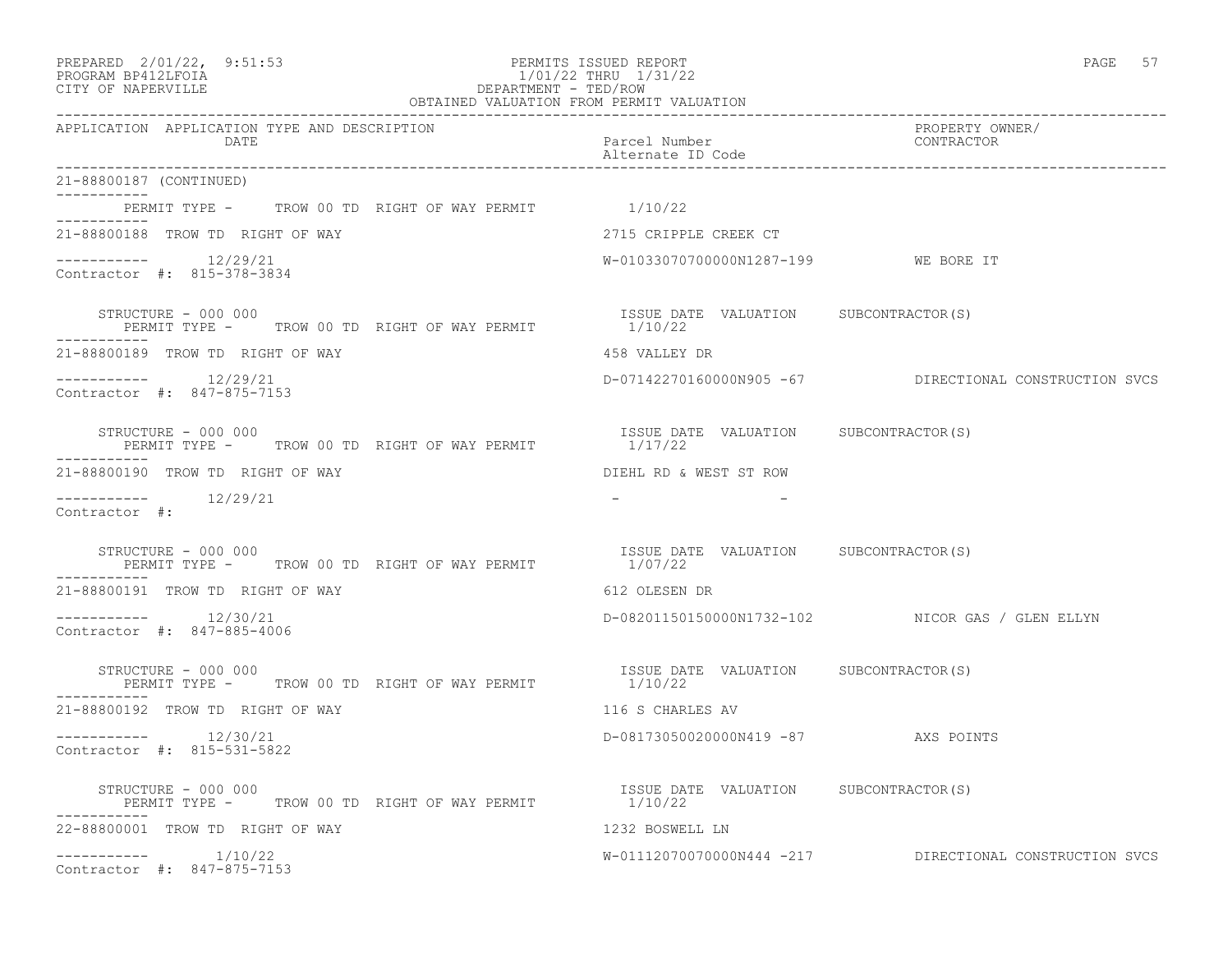| PREPARED 2/01/22, 9:51:53<br>PERMITS ISSUED REPORT<br>1/01/22 THRU 1/31/22<br>DEPARTMENT - TED/ROW<br>OBTAINED VALUATION FROM PERMIT VALUATION<br>PROGRAM BP412LFOIA<br>CITY OF NAPERVILLE |                                                  | PAGE 58                                                 |  |
|--------------------------------------------------------------------------------------------------------------------------------------------------------------------------------------------|--------------------------------------------------|---------------------------------------------------------|--|
| APPLICATION APPLICATION TYPE AND DESCRIPTION<br>DATE                                                                                                                                       | Parcel Number<br>Alternate ID Code               | PROPERTY OWNER/<br>CONTRACTOR                           |  |
| 22-88800001 (CONTINUED)                                                                                                                                                                    |                                                  |                                                         |  |
| STRUCTURE - 000 000<br>PERMIT TYPE - TROW 00 TD RIGHT OF WAY PERMIT 1/20/22<br>-----------                                                                                                 | ISSUE DATE VALUATION SUBCONTRACTOR(S)            |                                                         |  |
| 22-88800002 TROW TD RIGHT OF WAY                                                                                                                                                           | 98 S RIVER RD                                    |                                                         |  |
| $--------- 1/11/22$<br>Contractor #: 847-875-7153                                                                                                                                          |                                                  | D-07144200140000N123 -82 DIRECTIONAL CONSTRUCTION SVCS  |  |
| STRUCTURE - 000 000<br>PERMIT TYPE - TROW 00 TD RIGHT OF WAY PERMIT 1/24/22                                                                                                                | ISSUE DATE VALUATION SUBCONTRACTOR(S)            |                                                         |  |
| 22-88800004 TROW TD RIGHT OF WAY                                                                                                                                                           | 3480 BIRCH LN                                    |                                                         |  |
| $--------- 1/14/22$<br>Contractor #: 847-875-7153                                                                                                                                          |                                                  | W-01082030210000N1707-211 DIRECTIONAL CONSTRUCTION SVCS |  |
| STRUCTURE - 000 000<br>PERMIT TYPE - TROW 00 TD RIGHT OF WAY PERMIT                                                                                                                        | ISSUE DATE VALUATION SUBCONTRACTOR(S)<br>1/28/22 |                                                         |  |
| 22-88800005 TROW TD RIGHT OF WAY                                                                                                                                                           | 3627 BECKET LN                                   |                                                         |  |
| $--------- 1/20/22$<br>Contractor #: 847-875-7153                                                                                                                                          |                                                  | W-01113110220000N1101-231 DIRECTIONAL CONSTRUCTION SVCS |  |
| STRUCTURE - 000 000<br>PERMIT TYPE - TROW 00 TD RIGHT OF WAY PERMIT 1/28/22                                                                                                                | ISSUE DATE VALUATION SUBCONTRACTOR(S)            |                                                         |  |
| 22-88800006 TROW TD RIGHT OF WAY                                                                                                                                                           | 303 ABERDOUR LN                                  |                                                         |  |
| $--------- 1/20/22$<br>Contractor #: 815-378-3834                                                                                                                                          | D-08202170170000N1244-103 WE BORE IT             |                                                         |  |
| STRUCTURE - 000 000<br>PERMIT TYPE - TROW 00 TD RIGHT OF WAY PERMIT 1/28/22                                                                                                                | ISSUE DATE VALUATION SUBCONTRACTOR(S)            |                                                         |  |
| 22-88800007 TROW TD RIGHT OF WAY                                                                                                                                                           | 2652 FREELAND CR                                 |                                                         |  |
| 1/20/22<br>------------<br>Contractor #:                                                                                                                                                   | W-01153090030000N1311-259                        | AXXON COMMUNICATIONS, INC                               |  |
| STRUCTURE - 000 000<br>PERMIT TYPE - TROW 00 TD RIGHT OF WAY PERMIT                                                                                                                        | ISSUE DATE VALUATION SUBCONTRACTOR(S)<br>1/28/22 |                                                         |  |
| 22-88800008 TROW TD RIGHT OF WAY                                                                                                                                                           | 1810 77TH ST                                     |                                                         |  |
| $--------- 1/20/22$<br>Contractor #: 815-378-3834                                                                                                                                          | D-08284090210000N235 -150                        | WE BORE IT                                              |  |